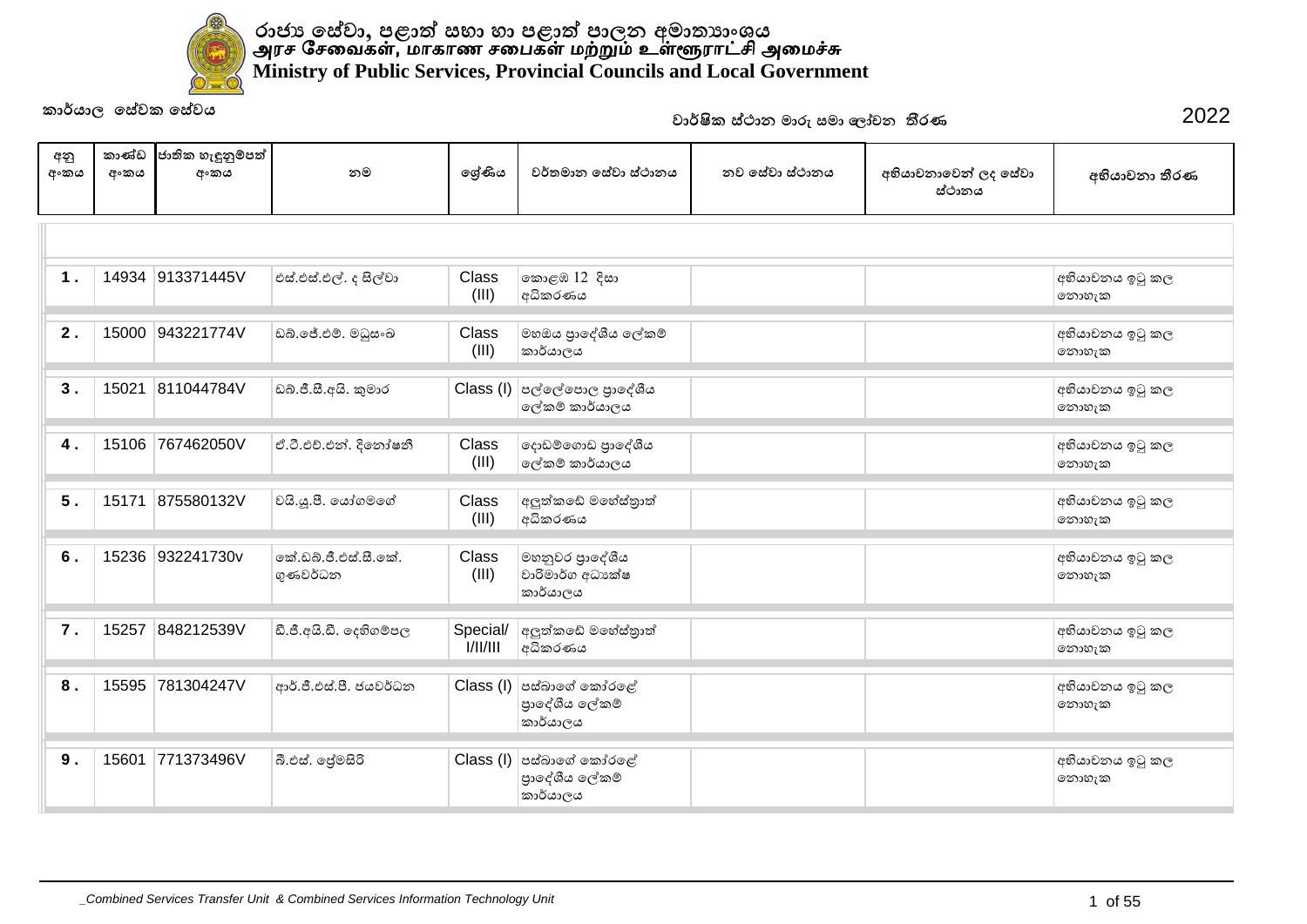

| අනු<br>අංකය | කාණ්ඩ<br>අංකය | ජාතික හැඳුනුම්පත්<br>අංකය | නම                           | ලේණිය          | වර්තමාන සේවා ස්ථානය                                                             | නව සේවා ස්ථානය | අභියාචනාවෙන් ලද සේවා<br>ස්ථානය | අභියාචනා තීරණ            |
|-------------|---------------|---------------------------|------------------------------|----------------|---------------------------------------------------------------------------------|----------------|--------------------------------|--------------------------|
| 10.         | 15608         | 731242666v                | ඩී.එම්.එස්.කේ. දිසානායක      |                | $Class (I)$ පස්බාගේ කෝරළේ<br>පාදේශීය ලේකම්<br>කාර්යාලය                          |                |                                | අභියාවනය ඉටු කල<br>නොහැක |
| 11.         | 15648         | 198785100780              | එම්.ඒ.පී.එල්.<br>මාතොටආරච්චි | Class<br>(III) | ආරක්ෂක අමාතාහංශය                                                                |                |                                | අභියාචනය ඉටු කල<br>නොහැක |
| 12.         | 15687         | 930021288V                | කේ.සී. පියංකර                | Class<br>(III) | ආරක්ෂක අමාතාහංශය                                                                |                |                                | අභියාචනය ඉටු කල<br>නොහැක |
| 13.         | 15805         | 893522271V                | බී.එම්.එස්. කුරේ             | Class<br>(III) | නිපුණතා සංවර්ධන,<br>වෘත්තීය අධාහපන,<br>පර්යේෂණ හා නව නිපැයුම්<br>රාජා අමාතාගංශය |                |                                | අභියාවනය ඉටු කල<br>නොහැක |
| 14.         | 15826         | 812231502v                | එච්.එම්.එස්. පියදර්ශන        |                | Class (II) අනුරාධපුර පොලිස් අධිකාරී<br>කාර්යාලය                                 |                |                                | අභියාචනය ඉටු කල<br>නොහැක |
| 15.         | 16136         | 771862772V                | එච්.ඒ.එස්.ඒ.කේ.මුණසිංහ       | Class<br>(III) | මහර මහේස්තුාත්<br>අධිකරණය                                                       |                |                                | අභියාචනය ඉටු කල<br>නොහැක |
| 16.         | 16294         | 856221873V                | පී.ඒ.ඒ.ආර්.ජේ. මැණිකේ        | Class<br>(III) | බුලත්සිංහල පුාදේශීය<br>ලේකම් කාර්යාලය                                           |                |                                | අභියාචනය ඉටු කල<br>නොහැක |
| 17.         |               | 16315 842773458V          | සී.එස්. කොඩිප්පිලි           | Class<br>(III) | වත්තල මහේස්තුාත්<br>අධිකරණය                                                     |                |                                | අභියාචනය ඉටු කල<br>නොහැක |
| 18.         | 16469         | 938310041V                | ඒ.ජී.සී. සඳමාලි              | Class<br>(III) | ශී ලංකා මිනින්දෝරු<br>දෙපාර්තමෙන්තුව                                            |                |                                | අභියාචනය ඉටු කල<br>නොහැක |
| 19.         | 16549         | 199153210042              | ඩබ්.කේ.වී.ආර්.<br>සෙනෙවිරත්න | Class<br>(III) | කොළඹ 12 දිසා<br>අධිකරණය                                                         |                |                                | අභියාචනය ඉටු කල<br>නොහැක |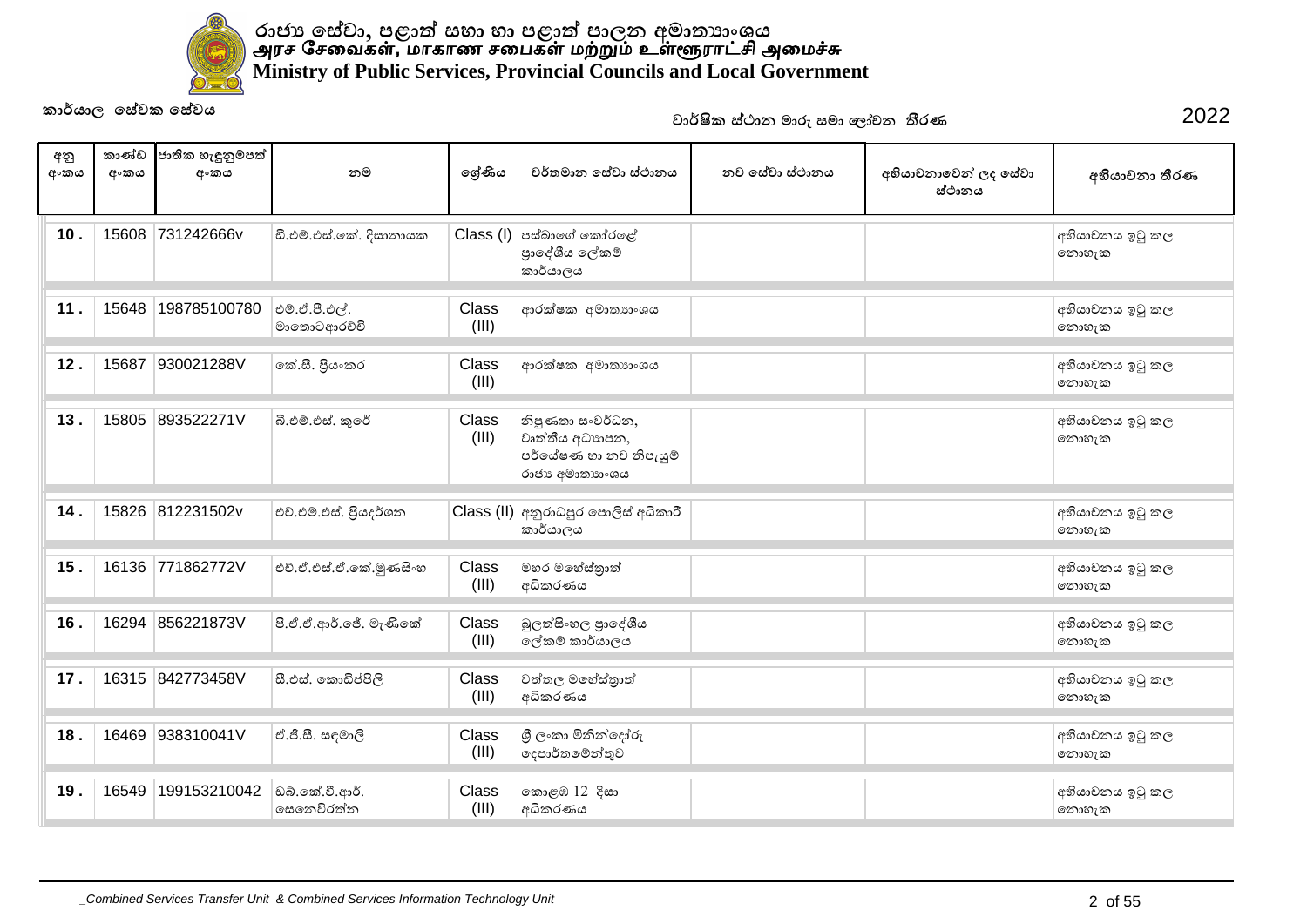

| අනු<br>අංකය | කාණ්ඩ<br>අංකය | ජාතික හැඳුනුම්පත්<br>අංකය | නම                        | ලශ්ණිය         | වර්තමාන සේවා ස්ථානය                                                                         | නව සේවා ස්ථානය | අභියාචනාවෙන් ලද සේවා<br>ස්ථානය | අභියාචනා තීරණ            |
|-------------|---------------|---------------------------|---------------------------|----------------|---------------------------------------------------------------------------------------------|----------------|--------------------------------|--------------------------|
| 20.         | 16614         | 197978003537              | එන්.එස්.එච්. ද සිල්වා     | Class<br>(III) | අම්බලන්ගොඩ පාදේශීය<br>ලේකම් කාර්යාලය                                                        |                |                                | අභියාචනය ඉටු කල<br>නොහැක |
| 21.         |               | 16619 911870290V          | ඩබ්.සී.එම්. රූපසිංහ       | Class<br>(III) | හම්බන්තොට දිස්තික්<br>ලේකම් කාර්යාලය                                                        |                |                                | අභියාචනය ඉටු කල<br>නොහැක |
| 22.         | 16630         | 197919100234              | එම්.කේ.ඩී.එස්. මංජූලාල්   | Class<br>(III) | මාතර දිස්තික් කම්කරු<br>කාර්යාලය                                                            |                |                                | අභියාචනය ඉටු කල<br>නොහැක |
| 23.         | 16701         | 918164197V                | වයි.වී. කොතලාවල           | Class<br>(III) | ශී ලංකා මිනින්දෝරු<br> ලදපාර්තමේන්තුව                                                       |                |                                | අභියාචනය ඉටු කල<br>නොහැක |
| 24.         | 16768         | 810313285v                | ඩී.එස්. මාදූගොඩ           |                | $\textsf{Class}\ ( \textsf{II})$ ගාල්ල දිස්තිුක් කම්කරු<br>කාර්යාලය                         |                |                                | අභියාචනය ඉටු කල<br>නොහැක |
| 25.         | 16874         | 848395080V                | ඩබ්.එම්.ආර්.ඩී. සිරිවර්ධන | Class<br>(III) | සමෘද්ධි සංවර්ධන<br>දෙපාර්තමේන්තුව                                                           |                |                                | අභියාචනය ඉටු කල<br>නොහැක |
| 26.         | 16876         | 891462268V                | ජී.එච්.ටී. කුමාර          | Class<br>(III) | දේශීය වෙදකම් පුවර්ධන,<br>ගුාමීය හා ආයුර්වේද රෝහල්<br>සංවර්ධන හා පුජා සෞඛා<br>රාජා අමාතාගංශය |                |                                | අභියාවනය ඉටු කල<br>නොහැක |
| 27.         | 16885         | 197433101434              | සී.පී.කේ. මද්දූමගේ        | Class<br>(III) | අවිස්සාවේල්ල දිස්තිුක්<br>කම්කරු කාර්යාලය                                                   |                |                                | අභියාචනය ඉටු කල<br>නොහැක |
| 28.         | 16949         | 918323287v                | එස්.ආර්.එම්. ලක්මාලි      | Class<br>(III) | ජාතික ලේඛනාරක්ෂක<br> ලදපාර්තමේන්තුව                                                         |                |                                | අභියාචනය ඉටු කල<br>නොහැක |
| 29.         | 16955         | 950961163V                | එම්.ඩී.ආර්. මාරසිංහ       | Class<br>(III) | තෙල්දෙණිය දිසා/<br>මහේස්තුාත් අධිකරණය                                                       |                |                                | අභියාචනය ඉටු කල<br>නොහැක |
| 30.         |               | 16982 941990533v          | ජී.ජී.ටී.එස්, රත්තසේකර    | Class<br>(III) | තෙල්දෙණිය දිසා/<br>මහේස්තුාත් අධිකරණය                                                       |                |                                | අභියාචනය ඉටු කල<br>නොහැක |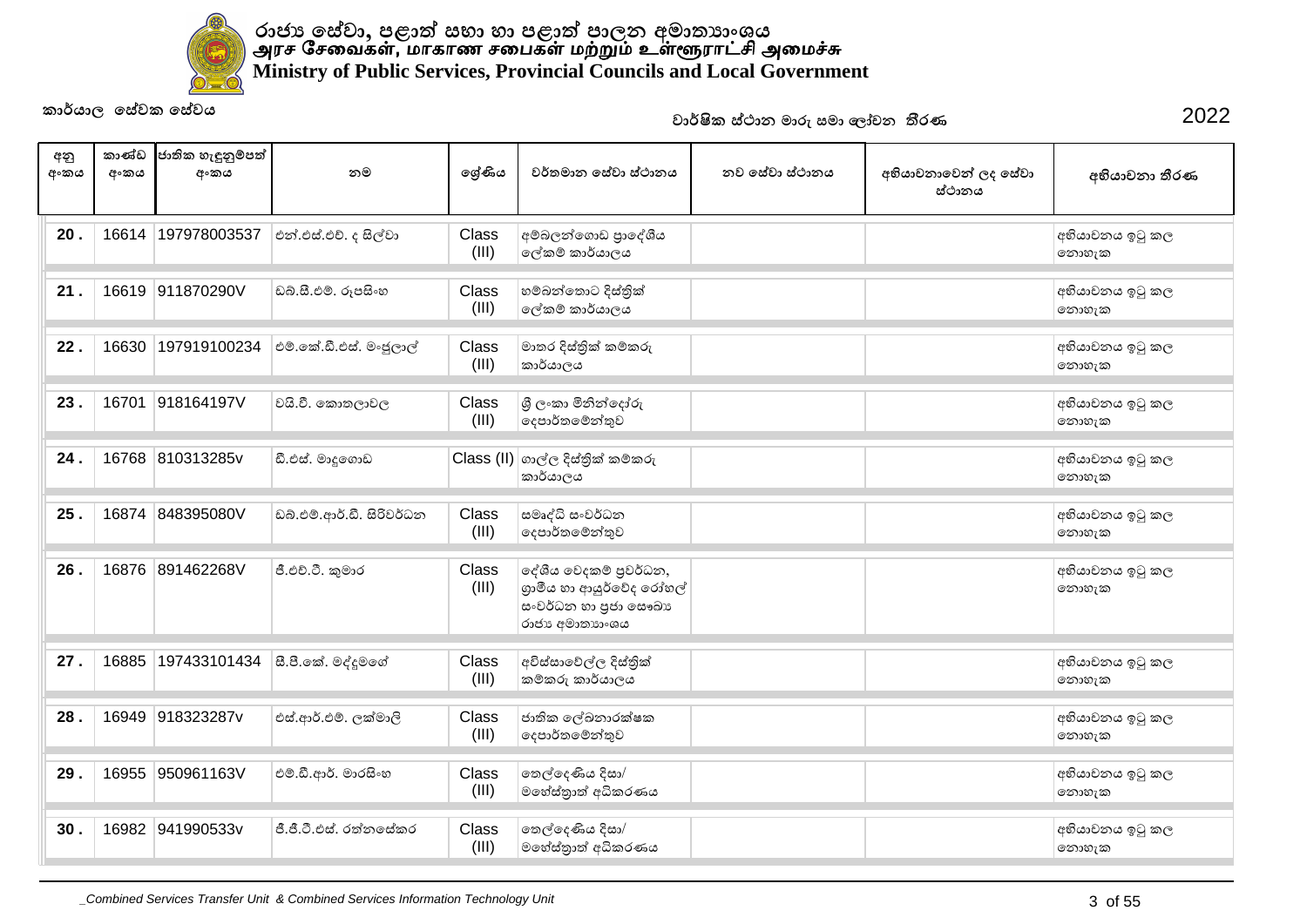

| අනු<br>අංකය | කාණ්ඩ<br>අංකය | ජාතික හැඳුනුම්පත්<br>අංකය | නම                      | ලේණිය                              | වර්තමාන සේවා ස්ථානය                           | නව සේවා ස්ථානය | අභියාචනාවෙන් ලද සේවා<br>ස්ථානය | අභියාචනා තීරණ            |
|-------------|---------------|---------------------------|-------------------------|------------------------------------|-----------------------------------------------|----------------|--------------------------------|--------------------------|
| 31.         |               | 17013 975301648v          | කේ.ජී.ආර්.එස්.යූ. ගමගේ  | Class<br>(III)                     | මතුගම දිස්තික් කම්කරු<br>කාර්යාලය             |                |                                | අභියාචනය ඉටු කල<br>නොහැක |
| 32.         | 17218         | 198135700912              | එල්.ඒ.ජී.පී.කේ. බණ්ඩාර  | Class<br>(III)                     | කම්කරු අමාතාහංශය                              |                |                                | අභියාචනය ඉටු කල<br>නොහැක |
| 33.         | 17219         | 198122901254              | එල්.ඩබ්.ඩී.ඩී. සුරංජිත් | Class<br>(III)                     | ශී ලංකා නාවික හමුදා<br>මූලස්ථානය              |                |                                | අභියාචනය ඉටු කල<br>නොහැක |
| 34.         | 17248         | 833513800V                | වී. විමලරාජ්            | Class<br>(III)                     | උඩුවිල් පාදේශීය ලේකම්<br>කාර්යාලය             |                |                                | අභියාචනය ඉටු කල<br>නොහැක |
| 35.         | 17317         | 820491440v                | ඒ.ඩී.ඩී.වී. අතුළුවගේ    |                                    | Class (II) පාදුක්ක පුාදේශීය ලේකම්<br>කාර්යාලය |                |                                | අභියාචනය ඉටු කල<br>නොහැක |
| 36.         | 17323         | 947073974v                | එස්.පී. සඳමිණි          | Class<br>(III)                     | කොළඹ පුාදේශීය ලේකම්<br>කාර්යාලය               |                |                                | අභියාචනය ඉටු කල<br>නොහැක |
| 37.         | 17328         | 966413433v                | ඩබ්.ඩබ්.කේ. පුෂ්පලතා    | Office<br>Labour<br>Class<br>(III) | තෙල්දෙණිය දිසා/<br>මහේස්තුාත් අධිකරණය         |                |                                | අභියාචනය ඉටු කල<br>නොහැක |
| 38.         | 17353         | 900330383V                | ආර්.එම්.එන්. දිනුෂ්     | Class<br>(III)                     | ඇල්පිටිය පොලිස් අධිකාරි<br>කාර්යාලය           |                |                                | අභියාචනය ඉටු කල<br>නොහැක |
| 39.         | 17440         | 913300866v                | ජේ.ජී.කේ.එච්. මදූසංඛ    | Class<br>(III)                     | නීතිපති දෙපාර්තමේන්තුව                        |                |                                | අභියාචනය ඉටු කල<br>නොහැක |
| 40          | 17443         | 947264745V                | ජේ.එම්.පී.එස්. ජයලත්    | Class<br>(III)                     | කුරුණෑගල මහාධිකරනය                            |                |                                | අභියාචනය ඉටු කල<br>නොහැක |
| 41.         | 17514         | 987271418V                | යු.එල්.ජේ. ලක්ෂිකා      | Class<br>(III)                     | කළුතර දිසා අධිකරණය                            |                |                                | අභියාචනය ඉටු කල<br>නොහැක |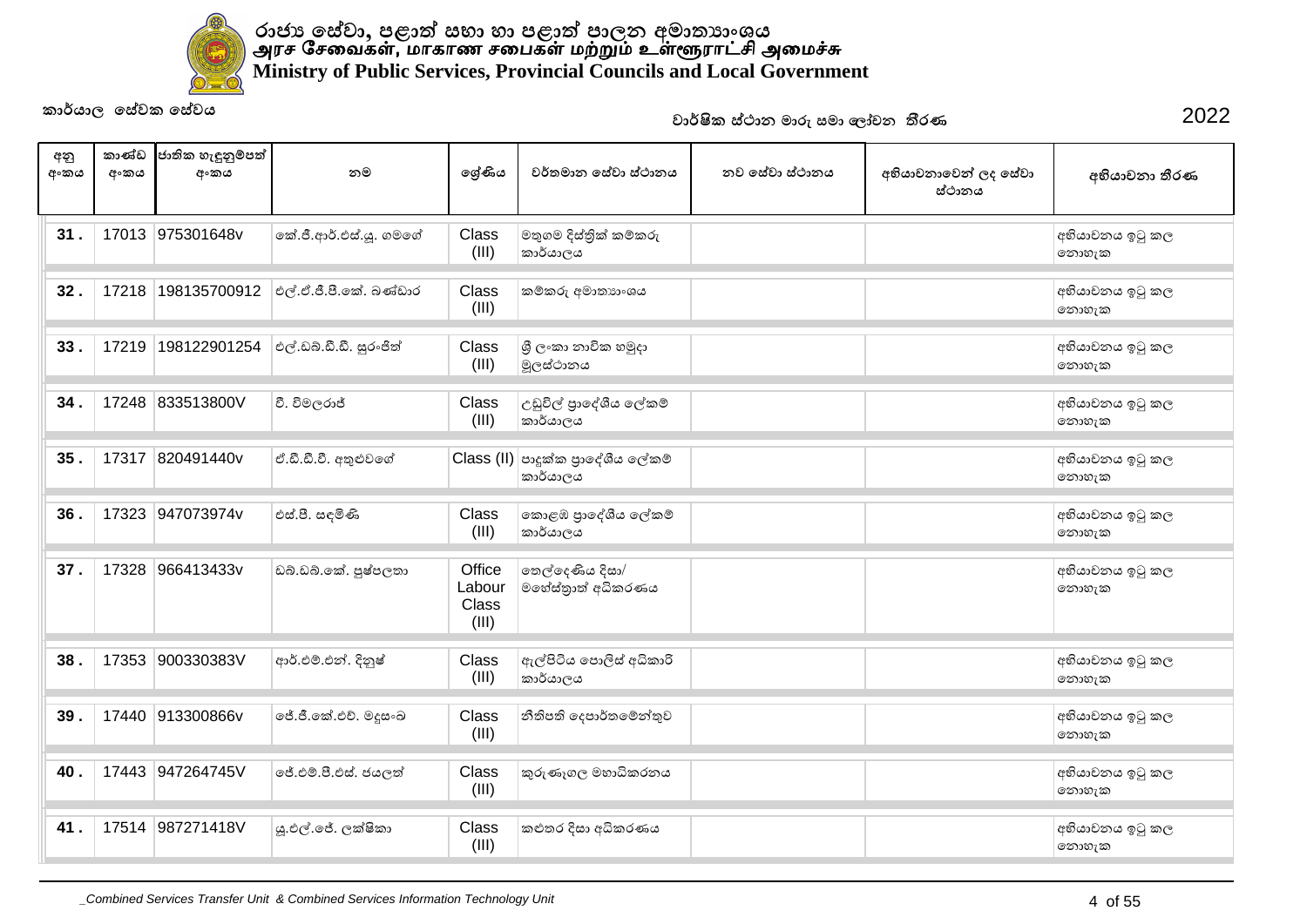

| අනු<br>අංකය | කාණ්ඩ<br>අංකය | ජාතික හැඳුනුම්පත්<br>අංකය | නම                                           | ලශ්ණිය         | වර්තමාන සේවා ස්ථානය                                                        | නව සේවා ස්ථානය | අභියාචනාවෙන් ලද සේවා<br>ස්ථානය | අභියාචනා තීරණ            |
|-------------|---------------|---------------------------|----------------------------------------------|----------------|----------------------------------------------------------------------------|----------------|--------------------------------|--------------------------|
| 42.         | 17579         | 925061964V                | ඩි.එස්.එල්. සෝමදාස                           | Class<br>(III) | පානදුර දිස්තික් කම්කරු<br>කාර්යාලය                                         |                |                                | අභියාචනය ඉටු කල<br>නොහැක |
| 43          | 17622         | 861611728v                | ආර්.කේ.එස්. වීරසිංහ                          | Class<br>(III) | කොළඹ පුාදේශීය ලේකම්<br>කාර්යාලය                                            |                |                                | අභියාචනය ඉටු කල<br>නොහැක |
| 44          | 17635         | 771503519V                | ඒ, කෝතේස්වරත්                                |                | $\textsf{Class}\left(\mathsf{I}\right)$ උඩුවිල් පුාදේශීය ලේකම්<br>කාර්යාලය |                |                                | අභියාචනය ඉටු කල<br>නොහැක |
| 45.         | 17695         | 662720585V                | ටී.එම්. ජයසුන්දර                             |                | Class (I) අම්පාර පොලිස් අධිකාරී<br>කාර්යාලය                                |                |                                | අභියාචනය ඉටු කල<br>නොහැක |
| 46.         | 17696         | 872150102V                | ඩී.එම්.එල්.ආර්.බී. දිසානායක                  | Class<br>(III) | ශී ලංකා විහාග<br>දෙපාර්තමේන්තුව                                            |                |                                | අභියාචනය ඉටු කල<br>නොහැක |
| 47.         | 17708         | 198926902033              | කේ.පී.පී. විකුමසිංහ                          | Class<br>(III) | ශී ලංකා විහාග<br>දෙපාර්තමේන්තුව                                            |                |                                | අභියාචනය ඉටු කල<br>නොහැක |
| 48.         | 17736         | 716130327V                | කේ.ඩබ්.ඩබ්.එම්.පී.ඒ.ඩබ්.එස්<br>.කේ. විජේකෝන් | Class<br>(III) |                                                                            |                |                                | අභියාචනය ඉටු කල<br>නොහැක |
| 49.         | 17784         | 777532910V                | එච්.ජී.එස්.එච්. සමරසූරිය                     | Class<br>(III) | අධිකරණ අමාතාහංශය                                                           |                |                                | අභියාචනය ඉටු කල<br>෩හැක  |
| 50          | 17811         | 898313786V                | ජේ.ජී. මධුෂිකා                               | Class<br>(III) | රජයේ රස පරීක්ෂක<br>දෙපාර්තමේන්තුව                                          |                |                                | අභියාචනය ඉටු කල<br>නොහැක |
| 51          | 17851         | 893664327V                | පී.ජී.ඒ. උදාර                                | Class<br>(III) | රජයේ රස පරීක්ෂක<br> ලදපාර්තමේන්තුව                                         |                |                                | අභියාචනය ඉටු කල<br>෩෨෭ක  |
| 52.         | 17863         | 936121934v                | එස්.ඩබ්. හංසිනී                              | Class<br>(III) | කැළණිය පාදේශීය ලේකම්<br>කාර්යාලය                                           |                |                                | අභියාවනය ඉටු කල<br>නොහැක |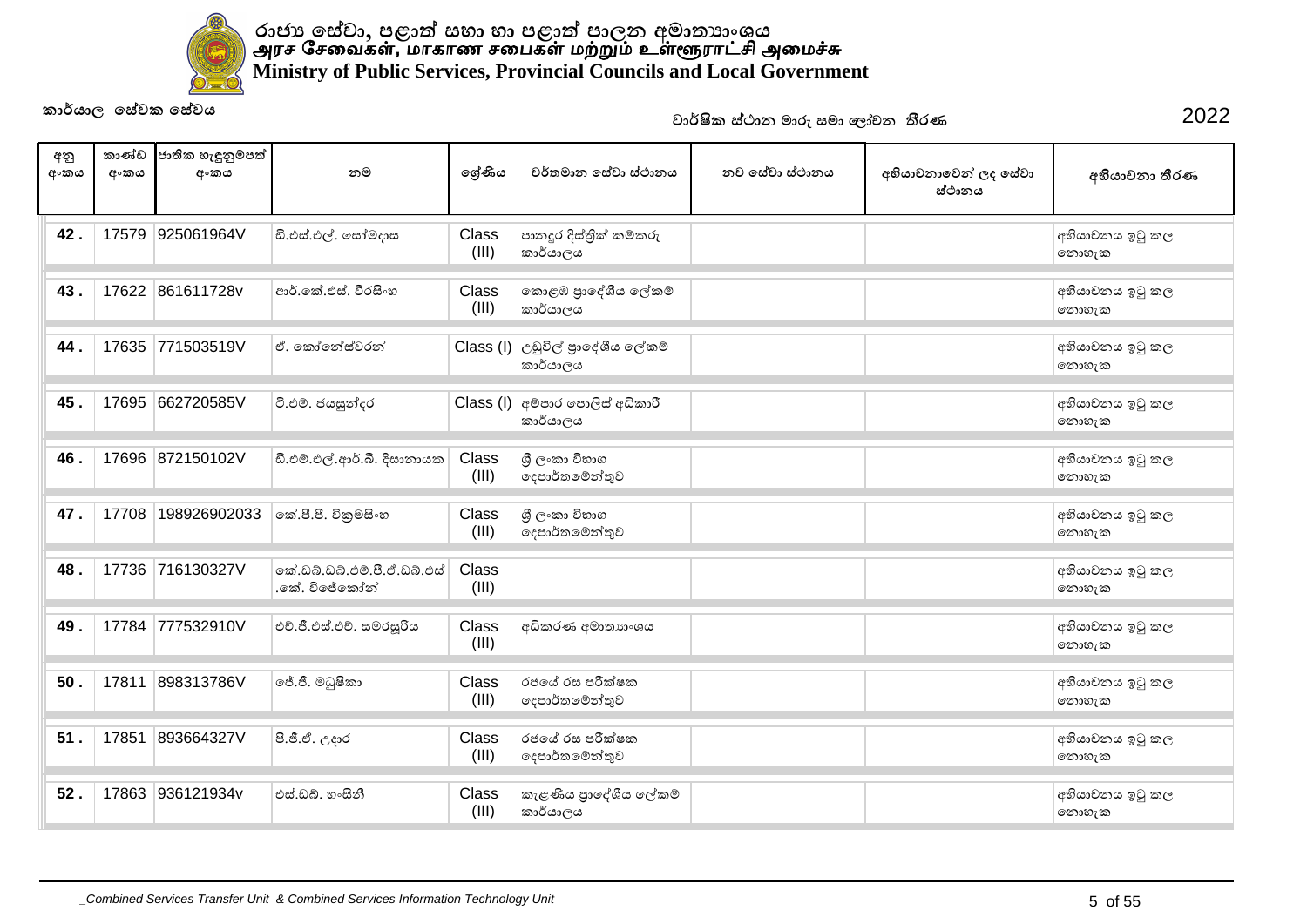

| අනු<br>අංකය | කාණ්ඩ<br>අංකය | ජාතික හැඳුනුම්පත්<br>අංකය | නම                        | ලශ්ණිය         | වර්තමාන සේවා ස්ථානය                                                  | නව සේවා ස්ථානය | අභියාචනාවෙන් ලද සේවා<br>ස්ථානය | අභියාචනා තීරණ            |
|-------------|---------------|---------------------------|---------------------------|----------------|----------------------------------------------------------------------|----------------|--------------------------------|--------------------------|
| 53.         |               | 17884 712122226V          | ඒ.ජී.ඩී.ආර්. විජයරත්ත     |                | SPECIA ගාල්ල පුාදේශීය වාරිමාර්ග<br>$L$ Class අධාක්ෂ කාර්යාලය         |                |                                | අභියාචනය ඉටු කල<br>නොහැක |
| 54.         | 17887         | 198916000356              | ඒ.පී.එස්. මධුෂංක          | Class<br>(III) | අකුරැස්ස පාදේශීය ලේකම්<br>කාර්යාලය                                   |                |                                | අභියාචනය ඉටු කල<br>නොහැක |
| 55.         | 17918         | 198682102764              | එම්.එල්.එම්. සංජීවනි      | Class<br>(III) | වරාය හා නාවික<br>අමාතාහංශය                                           |                |                                | අභියාචනය ඉටු කල<br>නොහැක |
| 56.         | 17929         | 822224288V                | එස්.වී.ජී.එස්.සී. ලක්මාල් | Class<br>(III) | පානදුර පුාදේශීය ලේකම්<br>කාර්යාලය                                    |                |                                | අභියාචනය ඉටු කල<br>නොහැක |
| 57.         | 17966         | 670351807V                | එච්.එච්.ආර්. කුමාරසිරි    | Class<br>(III) | කළුතර දිස්තික් ලේකම්<br>කාර්යාලය                                     |                |                                | අභියාචනය ඉටු කල<br>නොහැක |
| 58.         | 18014         | 916401728V                | ජී.එල්.ඩී. හර්ෂණී         | Class<br>(III) | දේශීය ආදායම්<br>දෙපාර්තමේන්තුව                                       |                |                                | අභියාචනය ඉටු කල<br>නොහැක |
| 59.         | 18028         | 747111430V                | එන්.එන්. දමයන්ති          | Class<br>(III) | අත්තනගල්ල පාදේශීය<br>ලේකම් කාර්යාලය                                  |                |                                | අභියාචනය ඉටු කල<br>නොහැක |
| 60.         | 18048         | 873324791V                | ඩබ්.ජී. කවිශ              | Class<br>(III) | අත්තනගල්ල පුාදේශීය<br>ලේකම් කාර්යාලය                                 |                |                                | අභියාචනය ඉටු කල<br>නොහැක |
| 61.         | 18085         | 751091184v                | එච්.පී.ඩබ්.අයි. කුමාර     | Class<br>(III) | සූර්ය බල, සුලං හා ජල විදූලි<br>ජනන වාහපෘති සංවර්ධන<br>රාජා අමාතාා∘ශය |                |                                | අභියාචනය ඉටු කල<br>නොහැක |
| 62.         | 18185         | 677860987V                | ටී.බී.ඒ. පියදර්ශනී        | Class<br>(III) | ගම්පහ පාදේශීය ලේකම්<br>කාර්යාලය                                      |                |                                | අභියාචනය ඉටු කල<br>නොහැක |
| 63.         | 18204         | 901560749V                | එම්.ආර්. කුමාර            | Class<br>(III) | මතුගම සහකාර පොලිස්<br>අධිකාරී කාර්යාලය                               |                |                                | අභියාචනය ඉටු කල<br>නොහැක |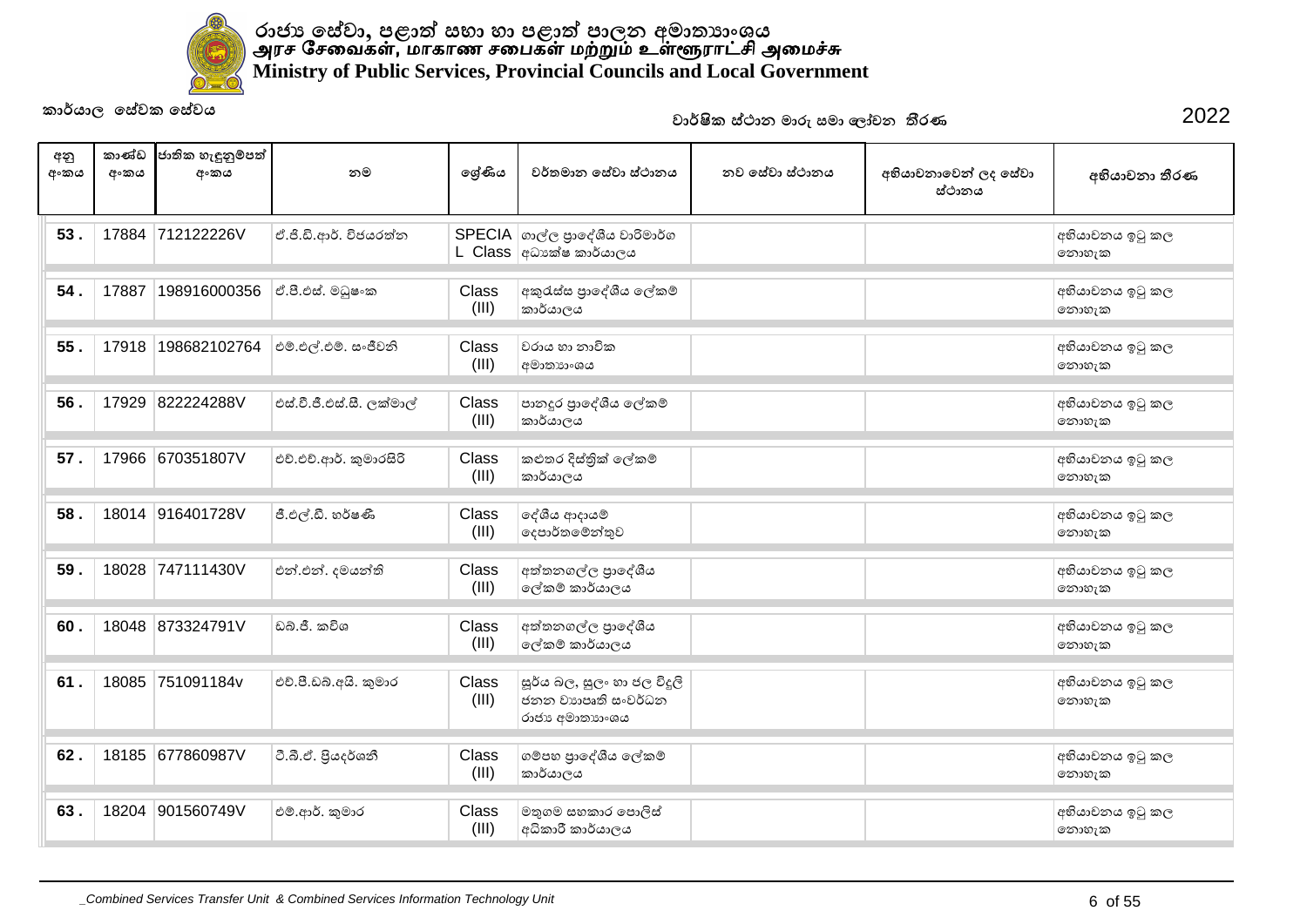

| අනු<br>අංකය | කාණ්ඩ<br>අංකය | ජාතික හැඳුනුම්පත්<br>අංකය | නම                                | ලශ්ණිය         | වර්තමාන සේවා ස්ථානය                       | නව සේවා ස්ථානය | අභියාචනාවෙන් ලද සේවා<br>ස්ථානය | අභියාචනා තීරණ            |
|-------------|---------------|---------------------------|-----------------------------------|----------------|-------------------------------------------|----------------|--------------------------------|--------------------------|
| 64.         | 18211         | 923172467v                | කේ.කේ.ටී. මධුෂංඛ                  | Class<br>(III) | තිහගොඩ පාදේශීය ලේකම්<br>කාර්යාලය          |                |                                | අභියාචනය ඉටු කල<br>නොහැක |
| 65.         | 18228         | 795750983V                | එස්.ඒ.එල්.පී. රූපසිංහ             | Class<br>(III) | අවිස්සාවේල්ල දිස්තිුක්<br>කම්කරු කාර්යාලය |                |                                | අභියාචනය ඉටු කල<br>නොහැක |
| 66.         | 18272         | 916442564V                | කේ.එල්.පී. නදීකා                  | Class<br>(III) | අධිකරණ අමාතාහංශය                          |                |                                | අභියාචනය ඉටු කල<br>නොහැක |
| 67.         | 18322         | 810302097v                | එල්.සී. පෙරේරා                    | Class<br>(III) | කෑගල්ල දිස්තික් ලේකම්<br>කාර්යාලය         |                |                                | අභියාවනය ඉටු කල<br>නොහැක |
| 68.         | 18555         | 830234063V                | එම්.ඒ.ජී.ඩී.එම්. පුෂ්පාංජල        | Class<br>(III) | සංචාරක අමාතාහංශය                          |                |                                | අභියාචනය ඉටු කල<br>නොහැක |
| 69.         | 18567         | 842842360V                | එම්.එම්. හිෆාස්                   | Class<br>(III) | විශුාම වැටුප්<br>දෙපාර්තමේන්තුව           |                |                                | අභියාචනය ඉටු කල<br>නොහැක |
| 70.         | 18590         | 821040116V                | ඩබු.ජී.එස්.එන්.කේ.<br>සමරකෝන්     | N/A            | ශී ලංකා නාවික හමුදා<br>මූලස්ථානය          |                |                                | අභියාවනය ඉටු කල<br>නොහැක |
| 71.         | 18622         | 667430488V                | ආර්.ඩබ්.එම්.ඩබ්.පී.ආර්.<br>මැණිකේ | Class (I)      | යටියන්තොට උප කම්කරු<br>කාර්යාලය           |                |                                | අභියාචනය ඉටු කල<br>නොහැක |
| 72.         | 18652         | 885610528v                | වයි.ඒ.ඩී.එන්. චමරි                | Class<br>(III) | කඩුවෙල දිසා/ මහේස්තුාත්<br>අධිකරණය        |                |                                | අභියාවනය ඉටු කල<br>නොහැක |
| 73.         | 18702         | 851533923V                | පී.එම්.එස්. සේනාධීර               | Class<br>(III) | ජාතික භාෂා අංශය-රාජා<br>ලස්වා අමාතාහංශය   |                |                                | අභියාවනය ඉටු කල<br>නොහැක |
| 74.         |               | 18742 887200424V          | ඒ.බී.එස්. මධුසංකි                 | Class<br>(III) | මාලිගාකන්ද මහේස්තුාත්<br>අධිකරණය          |                |                                | අභියාචනය ඉටු කල<br>නොහැක |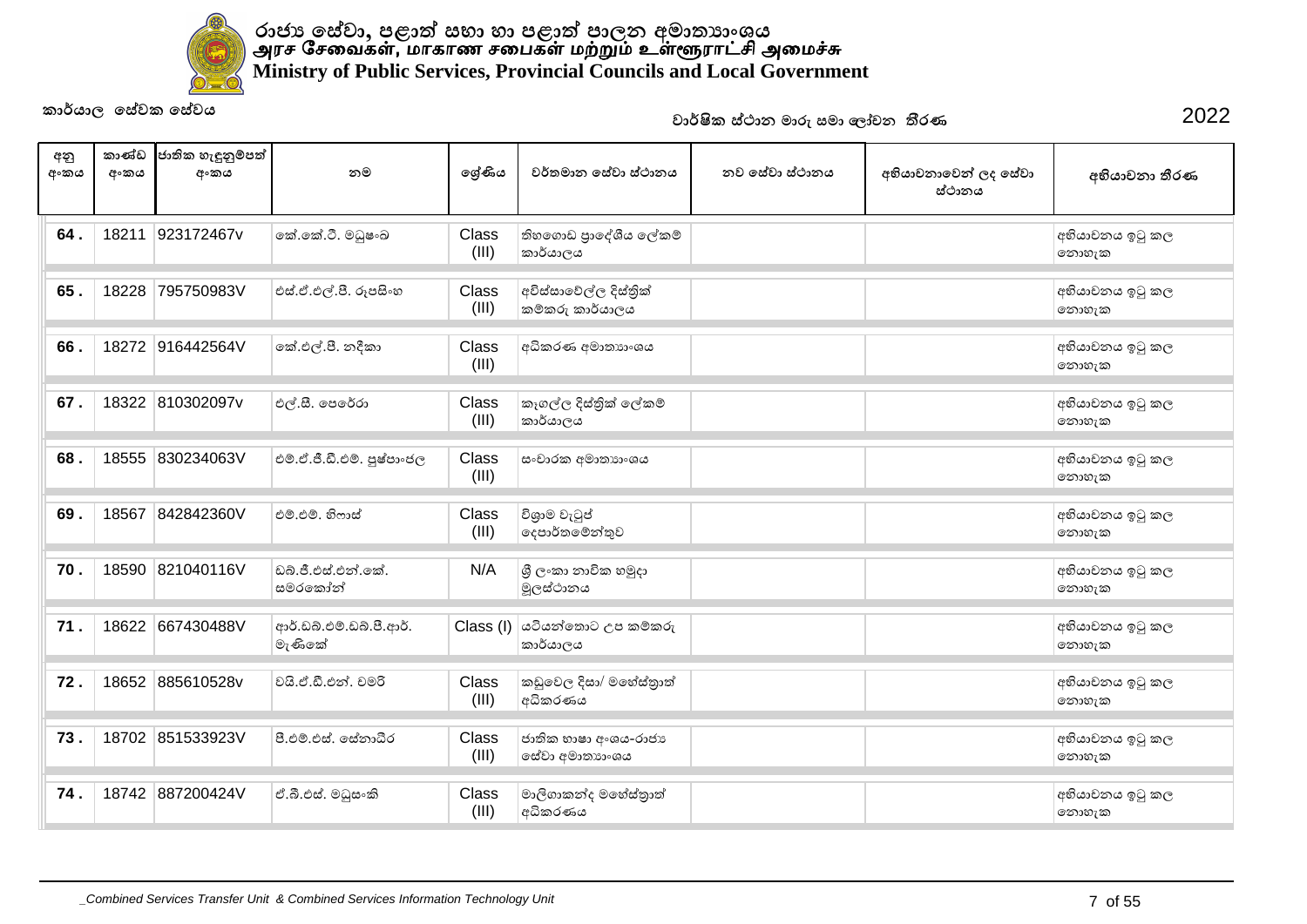

| අනු<br>අංකය | කාණ්ඩ<br>අංකය | ජාතික හැඳුනුම්පත්<br>අංකය | නම                            | ලශ්ණිය         | වර්තමාන සේවා ස්ථානය                                                                            | නව සේවා ස්ථානය | අභියාචනාවෙන් ලද සේවා<br>ස්ථානය | අභියාචනා තීරණ            |
|-------------|---------------|---------------------------|-------------------------------|----------------|------------------------------------------------------------------------------------------------|----------------|--------------------------------|--------------------------|
| 75.         | 18758         | 761181602V                | එස්.ඒ.එන්. ශාන්ත              |                | Class (I) නීතිපති දෙපාර්තමේන්තුව                                                               |                |                                | අභියාවනය ඉටු කල<br>නොහැක |
| 76.         | 18861         | 791690935v                | බී.ජී.එස්. කුමාර              |                | Class (I) කර්මාන්ත අමාතාහංශය                                                                   |                |                                | අභියාචනය ඉටු කල<br>නොහැක |
| 77.         | 19029         | 741290286V                | කේ.ආර්.එස්. ඉන්දුරත්න         |                | $\textsf{Class} \left( \mathsf{I} \right) \big _{\textsf{C}}$ කුවෙල පුාදේශීය ලේකම්<br>කාර්යාලය |                |                                | අභියාචනය ඉටු කල<br>නොහැක |
| 78.         | 19045         | 653492871V                | එච්.ජී. විජේරත්ත              |                | SPECIA කැකිරාව පාදේශීය ලේකම්<br>L Class   කාර්යාලය                                             |                |                                | අභියාචනය ඉටු කල<br>නොහැක |
| 79.         | 19059         | 199176201705              | එන්.අයි. සඳමාලී               | Class<br>(III) | තලාව පුාදේශීය ලේකම්<br>කාර්යාලය                                                                |                |                                | අභියාචනය ඉටු කල<br>නොහැක |
| 80.         | 19131         | 820016335V                | වී. සේන්දන්                   | Class<br>(III) | ඉඩම් කොමසාරිස් ජනරාල්<br>දෙපාර්තමේන්තුව                                                        |                |                                | අභියාචනය ඉටු කල<br>නොහැක |
| 81.         | 19188         | 882091139v                | එම්.ඒ.ශූ. පෙරේරා              | Class<br>(III) | බන්ධනාගාර කළමනාකරණ<br>හා සිරකරුවන්<br>පුනරුත්ථාපන රාජා<br>අමාතාහංශය                            |                |                                | අභියාචනය ඉටු කල<br>නොහැක |
| 82.         | 19243         | 911073242v                | ඩබ්.එම්.එල්.සී. වේරගම         | Class<br>(III) |                                                                                                |                |                                | අභියාචනය ඉටු කල<br>නොහැක |
| 83.         | 19253         | 758561879V                | ඩබ්.ආර්.ඩී.එස්.<br>නානායක්කාර | Class<br>(III) | තිඹිරිගස්යාය පාදේශීය<br>ලේකම් කාර්යාලය                                                         |                |                                | අභියාචනය ඉටු කල<br>නොහැක |
| 84.         | 19259         | 890201458V                | ඒ.එම්.ඩී.කේ. අඹගහවත්ත         | Class<br>(III) | ඉඩම් අමාතාහංශය                                                                                 |                |                                | අභියාචනය ඉටු කල<br>නොහැක |
| 85.         | 19261         | 933261557v                | එම්.ජී.එස්. මල්ලිකාරත්න       | Class<br>(III) | කොළඹ 12 දිසා<br>අධිකරණය                                                                        |                |                                | අභියාවනය ඉටු කල<br>නොහැක |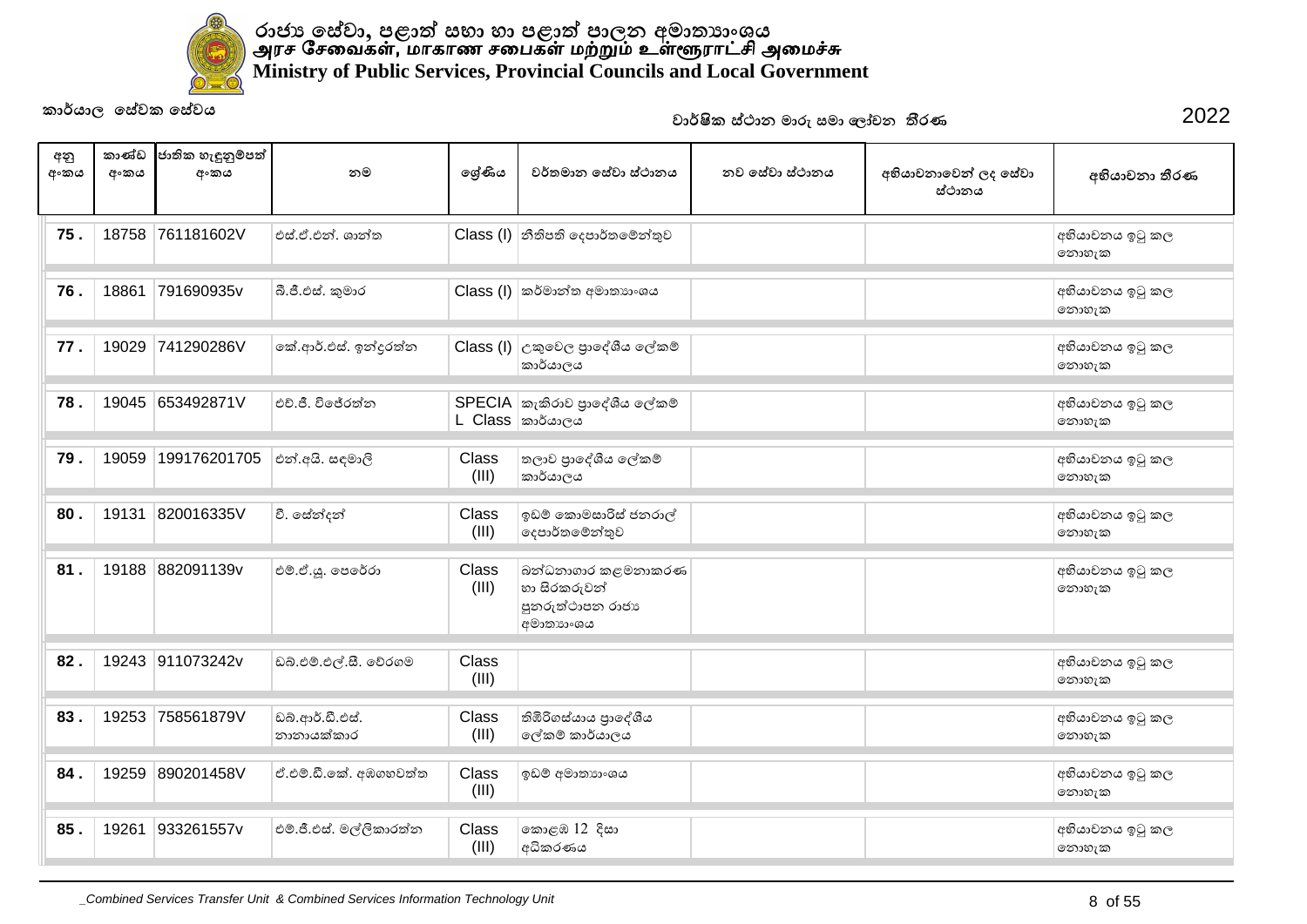

| අනු<br>අංකය | කාණ්ඩ<br>අංකය | ජාතික හැඳුනුම්පත්<br>අංකය | නම                     | ලශ්ණිය         | වර්තමාන සේවා ස්ථානය                                          | නව සේවා ස්ථානය | අභියාචනාවෙන් ලද සේවා<br>ස්ථානය | අභියාචනා තීරණ            |
|-------------|---------------|---------------------------|------------------------|----------------|--------------------------------------------------------------|----------------|--------------------------------|--------------------------|
| 86.         | 19311         | 731370176V                | ජේ.වී.ජී. අනුරපාල      | Class<br>(III) | වැලිපිටිය පුාදේශීය ලේකම්<br>කාර්යාලය                         |                |                                | අභියාචනය ඉටු කල<br>නොහැක |
| 87.         | 19365         | 857900340v                | බී.එච්.ටී. පියදර්ශනී   | Class<br>(III) | සෙවණගල පුාදේශීය<br>ලේකම් කාර්යාලය                            |                |                                | අභියාචනය ඉටු කල<br>නොහැක |
| 88.         | 19386         | 917070628V                | ඩබ්.ඒ්.ටී.ඩී. සමරසේකර  | Class<br>(III) | ඇඹිලිපිටිය සහකාර පොලිස්<br>අධිකාරී කාර්යාලය                  |                |                                | අභියාවනය ඉටු කල<br>නොහැක |
| 89.         | 19415         | 892832994v                | ඩබ්.ඩී.එස්. පියරත්න    |                | Class (II) ශුී ලංකා ගුවන් හමුදා<br>මූලස්ථානය                 |                |                                | අභියාචනය ඉටු කල<br>නොහැක |
| 90.         | 19417         | 197035410042              | ඒ.ටී.කේ. මොහාන්ලාල්    |                | Class (II) ශූී ලංකා ගුවන් හමුදා<br>මූලස්ථානය                 |                |                                | අභියාවනය ඉටු කල<br>නොහැක |
| 91.         | 19437         | 718184037V                | ආර්.ඩබ්.ජේ. මැණිකේ     | Class<br>(III) | සිවිල් ආරක්ෂක<br>දෙපාර්තමේන්තුව                              |                |                                | අභියාවනය ඉටු කල<br>නොහැක |
| 92.         | 19444         | 825461779V                | ඩී.එම්.ටී.ඩී. තිලකරත්ත | Class<br>(III) | රත්නපුර දිස්තික්<br>කර්මාන්තශාලා පරීක්ෂක<br>ෞජිතේරු කාර්යාලය |                |                                | අභියාවනය ඉටු කල<br>නොහැක |
| 93.         | 19685         | 910492594v                | ඉක් එම්, ජයසිංහ        | Class<br>(III) | අම්පාර පුාදේශීය වාරිමාර්ග<br>අධාක්ෂ කාර්යාලය                 |                |                                | අභියාචනය ඉටු කල<br>නොහැක |
| 94.         | 19694         | 662442330v                | එම්.ජී.එස්. විකුමරත්න  |                | Class (II) මහනුවර නියෝජා<br>පොලිස්පති කාර්යාලය               |                |                                | අභියාචනය ඉටු කල<br>නොහැක |
| 95.         | 19696         | 895090891v                | එච්.ඒ.ආර්. දිල්හාරා    | Class<br>(III) | සමූපකාර සංවර්ධන<br>දෙපාර්තමේන්තුව                            |                |                                | අභියාවනය ඉටු කල<br>නොහැක |
| 96.         | 19727         | 840240118V                | අයි.ඩී.ඒ. නිලංක        | Class<br>(III) | ජනමාධා අමාතාහංශය                                             |                |                                | අභියාචනය ඉටු කල<br>නොහැක |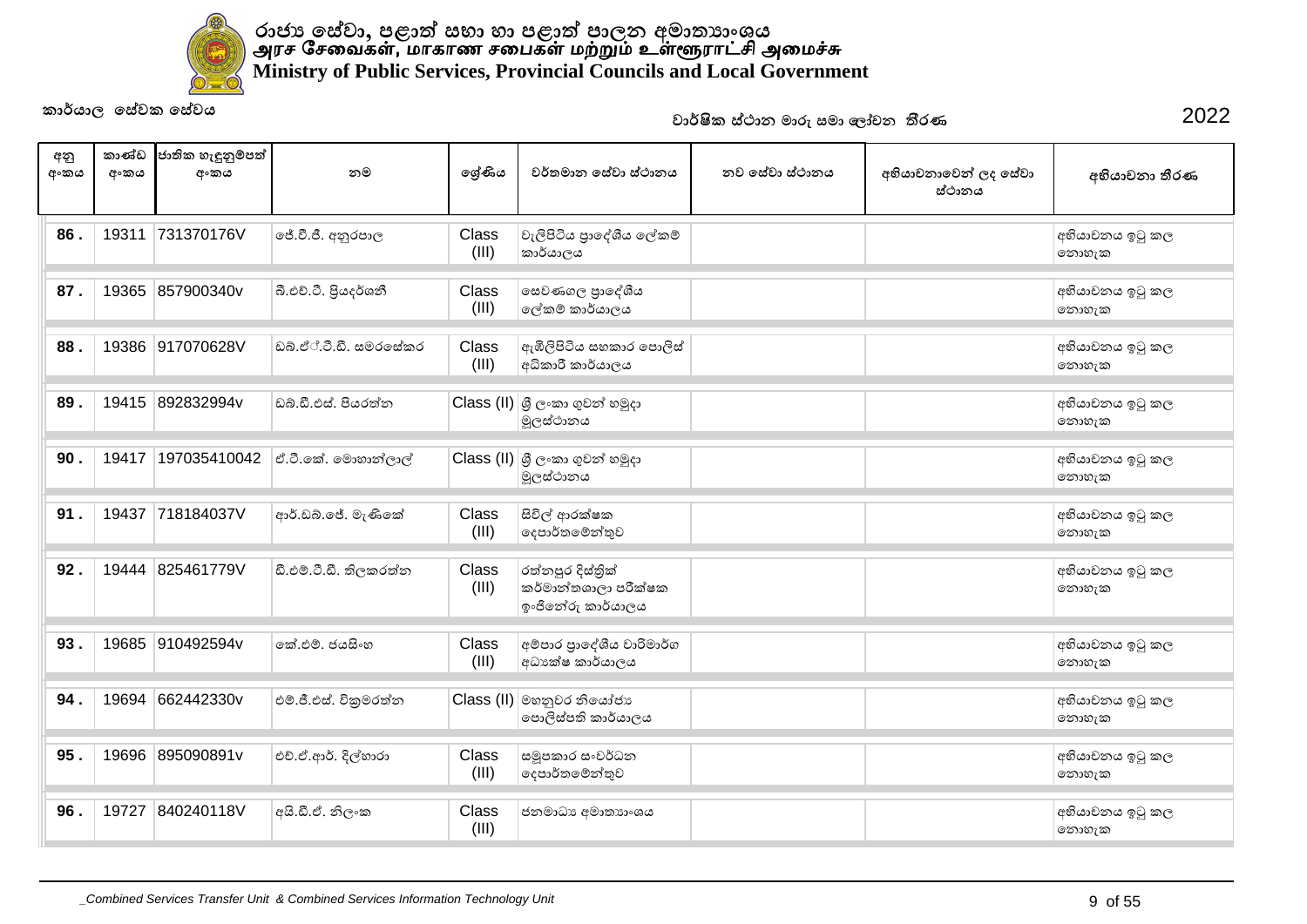

| අනු<br>අංකය | කාණ්ඩ<br>අංකය | ජාතික හැඳුනුම්පත්<br>අංකය | නම                         | ලේණිය          | වර්තමාන සේවා ස්ථානය                                                                                                                                         | නුව සේවා ස්ථානය | අභියාචනාවෙන් ලද සේවා<br>ස්ථානය | අභියාචනා තීරණ            |
|-------------|---------------|---------------------------|----------------------------|----------------|-------------------------------------------------------------------------------------------------------------------------------------------------------------|-----------------|--------------------------------|--------------------------|
| 97.         | 19767         | 198900300173              | එම්.එම්. සාහීර්            | Class<br>(III) | කර්මාන්ත අමාතහංශය                                                                                                                                           |                 |                                | අභියාවනය ඉටු කල<br>නොහැක |
| 98.         | 19784         | 660550585V                | එස්.සී. කොඩිතුවක්කු        | Class (I)      | පල්ලේපොල පුාදේශීය<br>ලේකම් කාර්යාලය                                                                                                                         |                 |                                | අභියාචනය ඉටු කල<br>නොහැක |
| 99.         | 19806         | 916720793V                | බී.ඒ.එම්.වයි. සිරිසේත      | Class<br>(III) | ධීවර හා ජලජ සම්පත්<br>දෙපාර්තමේන්තුව                                                                                                                        |                 |                                | අභියාවනය ඉටු කල<br>නොහැක |
| 100         | 19814         | 198430903167              | ඒ එම්, රිසුත්              | Class<br>(III) | කර්මාන්ත අමාතාහංශය                                                                                                                                          |                 |                                | අභියාචනය ඉටු කල<br>නොහැක |
| 101.        | 19829         | 752670862V                | ලජ්,එම්.සී.වී. ජයසිංහ      | Class (I)      | පළාත් සභා හා පළාත්<br>පාලන කටයුතු රාජා<br>අමාතාගංශය                                                                                                         |                 |                                | අභියාචනය ඉටු කල<br>නොහැක |
| 102.        | 19866         | 688371015v                | එන්.පී.ජී.එස්. පුෂ්පකාන්ති |                | Class (II) වැලිපිටිය පාදේශීය ලේකම්<br>කාර්යාලය                                                                                                              |                 |                                | අභියාචනය ඉටු කල<br>නොහැක |
| 103.        | 19886         | 940682029V                | ඩබ්.ජී.කේ.ජී. විජේසිංහ     | Class<br>(III) | මහර මහේස්තුාත්<br>අධිකරණය                                                                                                                                   |                 |                                | අභියාචනය ඉටු කල<br>නොහැක |
| 104         | 19901         | 910163485V                | ේ.ජේ. ඇඹුල්දෙණිය           | Class<br>(III) | බදුල්ල දිස්තික් ලේකම්<br>කාර්යාලය                                                                                                                           |                 |                                | අභියාචනය ඉටු කල<br>නොහැක |
| 105         | 19916         | 915081371V                | ජී.ශූ.ජී. රූපසිංහ          | Class<br>(III) | උක්, බඩ ඉරිහු, කජූ,<br>ගම්මිරිස්, කුරුඳු,<br>කරාබුනැටි,බුලත් ඇතුළු<br>කුඩා වැවිලි හෝග වගා<br>සංවර්ධනය, ආශිුත<br>කර්මාන්ත හා අපනයන<br>පුවර්ධන රාජා අමාතාහංශය |                 |                                | අභියාචනය ඉටු කල<br>නොහැක |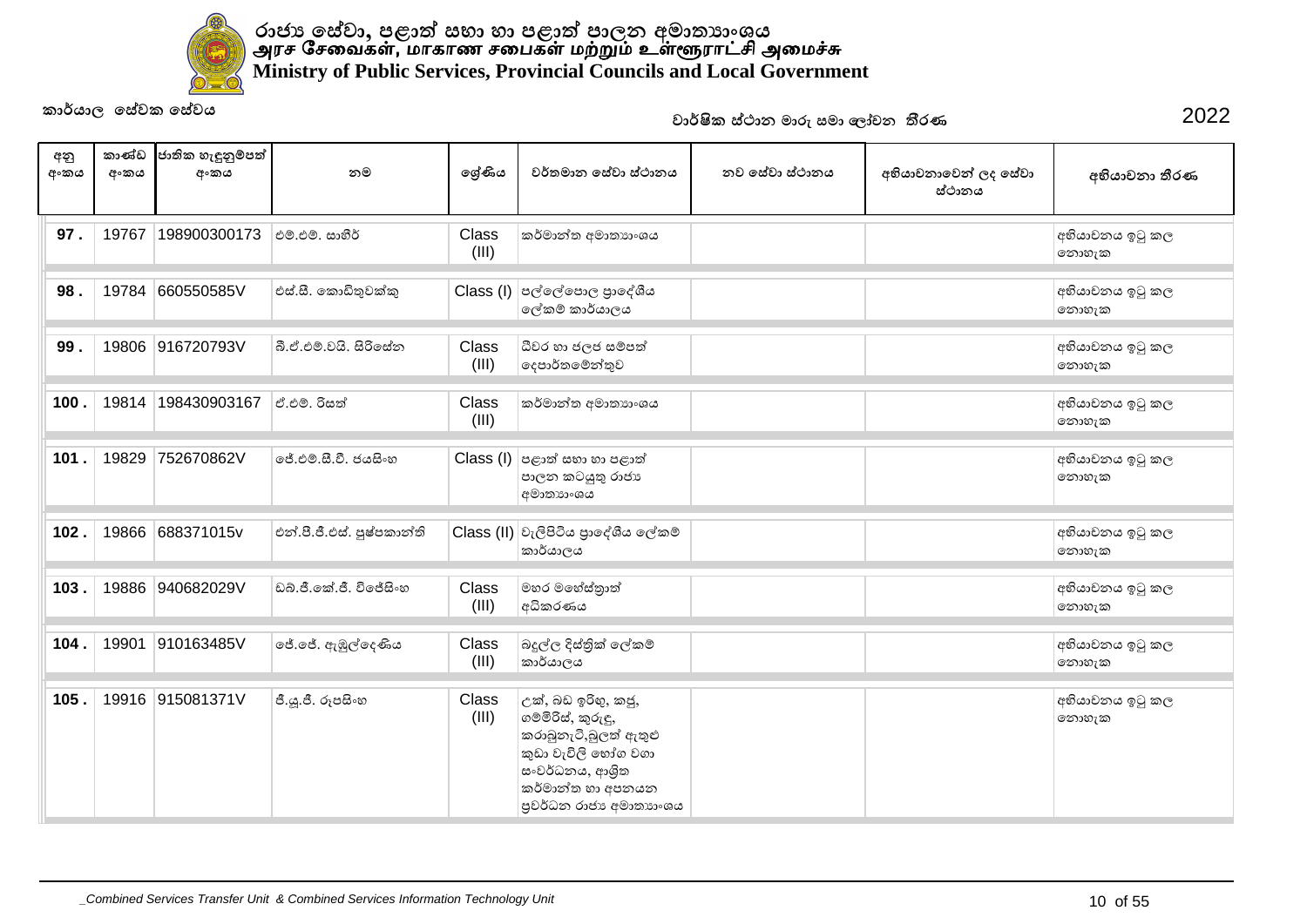

| අනු<br>අංකය | කාණ්ඩ<br>අංකය | ජාතික හැඳුනුම්පත්<br>අංකය | නම                      | ලශ්ණිය         | වර්තමාන සේවා ස්ථානය                                      | නව සේවා ස්ථානය                          | අභියාචනාවෙන් ලද සේවා<br>ස්ථානය | අභියාචනා තීරණ            |
|-------------|---------------|---------------------------|-------------------------|----------------|----------------------------------------------------------|-----------------------------------------|--------------------------------|--------------------------|
| 106         | 19917         | 883072677v                | එච්.එන්.එන්. රුවන්කාන්ත | Class<br>(III) | බදුල්ල දිස්තික් ලේකම්<br>කාර්යාලය                        |                                         |                                | අභියාචනය ඉටු කල<br>නොහැක |
| 107         | 20027         | 948560712V                | ුයු.ටී.ඩී. සමරතු∘ග      | Class<br>(III) | කම්කරු දෙපාර්තමේන්තුව                                    |                                         |                                | අභියාචනය ඉටු කල<br>නොහැක |
| 108         | 20062         | 936930549V                | එල්.ඒ.අයි.ආර්. කුමාරි   | Class<br>(III) | හලාවත කම්කරු විනිශ්චය<br>සභාව(අංක 28)                    |                                         |                                | අභියාචනය ඉටු කල<br>නොහැක |
| 109         | 20127         | 930902608V                | ඒ.ඒ.එම්. රිකාස්         | Class<br>(III) | අධාහපන අමාතා ංශය                                         |                                         |                                | අභියාචනය ඉටු කල<br>නොහැක |
|             |               |                           |                         |                |                                                          |                                         |                                |                          |
| 110.        | 9686          | 735823531V                | කේ.ඒ.ඩී. මධුවන්ති       | Class<br>(III) | අධාහපන අමාතා ංශය<br>(උසස් අධාහපන අංශය)                   | ආගමන හා විගමන<br>දෙපාර්තමේන්තුව         |                                | අභියාවනා කර නොමැත        |
| 111.        | 9686          | 802584172V                | එස්.ඒ.ඒ. පෙරේරා         |                | Class (II) ආගමන හා විගමන<br>දෙපාර්තමේන්තුව               | මහර මහේස්තුාත්<br>අධිකරණය               |                                | අභියාවනා කර නොමැත        |
| 112.        | 9686          | 975472256v                | ඒ.එම්.ඒ.ඩබ්.අයි. බණ්ඩාර | Class<br>(III) | මහර මහේස්තාත්<br>අධිකරණය                                 | අධාහපන අමාතාගයෙ (උසස්<br>අධාහපන අංශය)   |                                | අභියාචනා කර නොමැත        |
| 113.        | 9700          | 680180040V                | ශූ.එල්.එස්.ඩී. පියදර්ශන |                | $SPECIA$ ඉඩම් කොමසාරිස් ජනරාල්<br>L Class ලදපාර්තමේන්තුව | මෝටර් රථ පුවාහන<br>දෙපාර්තමේන්තුව       |                                | අභියාචනා කර නොමැත        |
| 114         | 9700          | 741711818V                | ඒ කේ එන් ඩබ්. ගමගේ      |                | Class (II) මෝටර් රථ පුවාහන<br>දෙපාර්තමේන්තුව             | ඉඩම් කොමසාරිස් ජනරාල්<br>දෙපාර්තමේන්තුව |                                | අභියාචනා කර නොමැත        |
| 115.        | 9701          | 660450130V                | කේ.ඒ. රංජිත්            |                | SPECIA  බෞද්ධ කටයුතු<br>L Class   දෙපාර්තමේන්තුව         | ශී ලංකා විහාග<br>දෙපාර්තමේන්තුව         |                                | අභියාවනා කර නොමැත        |
| 116.        | 9701          | 771081100V                | එන්.එන්. පියදර්ශන       |                | Class (I)  ශී ලංකා විභාග<br>දෙපාර්තමේන්තුව               | බෞද්ධ කටයුතු<br>දෙපාර්තමේන්තුව          |                                | අභියාවනා කර නොමැත        |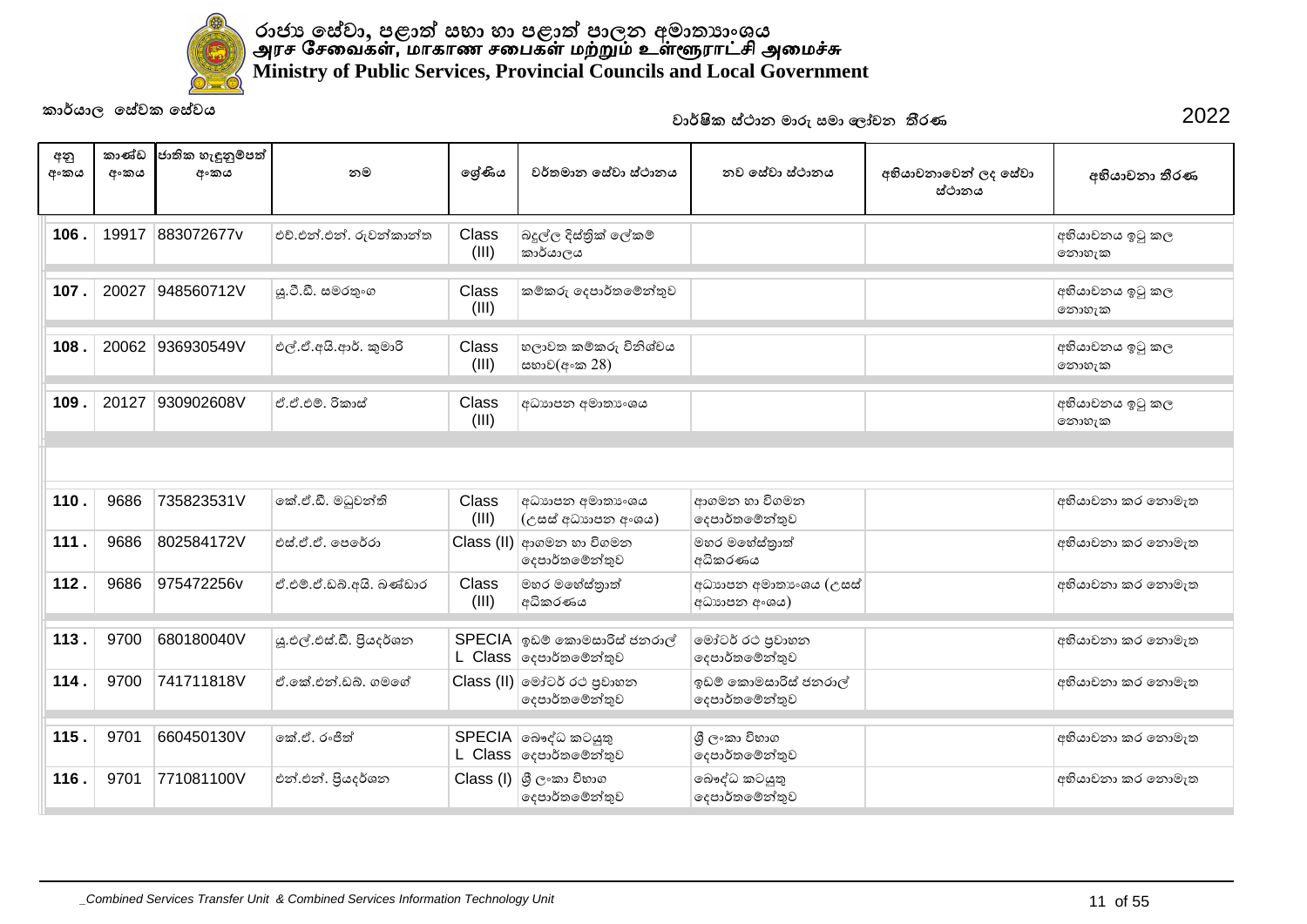

| අනු<br>අංකය | කාණ්ඩ<br>අංකය | ජාතික හැඳුනුම්පත්<br>අංකය | නම                                    | ලශ්ණිය         | වර්තමාන සේවා ස්ථානය                                                    | නව සේවා ස්ථානය                                       | අභියාචනාවෙන් ලද සේවා<br>ස්ථානය                                                                                      | අභියාචනා තීරණ                    |
|-------------|---------------|---------------------------|---------------------------------------|----------------|------------------------------------------------------------------------|------------------------------------------------------|---------------------------------------------------------------------------------------------------------------------|----------------------------------|
| 117.        | 9704          | 662901490V                | පී. වීරරත්න                           |                | SPECIA බුද්ධශාසන, ආගමික හා<br>$L$ Class  සංස්කෘතික කටයුතු<br>අමාතාහංශය | රජයේ මුදණ<br>දෙපාර්තමේන්තුව                          |                                                                                                                     | අභියාචනා කර නොමැත                |
| 118.        | 9704          | 722162501V                | ආර්.ජී.ටී. චන්දකාන්ත                  |                | Class (I) රජයේ මුදණ<br>දෙපාර්තමේන්තුව                                  | විශාම වැටුප්<br>දෙපාර්තමේන්තුව                       |                                                                                                                     | අභියාචනය ඉටු කල<br>නොහැක         |
| 119.        | 9704          | 912041085v                | ඒ.ඒ.එන්.එස්. ෆොන්සේකා                 | Class<br>(III) | විශාම වැටුප්<br>දෙපාර්තමේන්තුව                                         | බුද්ධශාසන, ආගමික හා<br>සංස්කෘතික කටයුතු<br>අමාතාගංශය |                                                                                                                     | අභියාචනා කර නොමැත                |
| 120         | 9706          | 632481489V                | ආර්.ඩබ්.ඩී.එම්.එස්.පී.කේ.<br>දිසානායක |                | $Class (I)$ $0$ පාලොන්නරුව ජොෂ්ඨ<br>පොලිස් අධිකාරී කාර්යාලය            | පොළොන්නරුව දිස්තික්<br>ලේකම් කාර්යාලය                |                                                                                                                     | අභියාවනා කර නොමැත                |
| 121.        | 9706          | 760562009V                | ඒ.එම්.එස්. සංජීව                      |                | Class (II) පොළොන්නරුව දිස්තික්<br>ලේකම් කාර්යාලය                       | පොළොන්නරුව ජොෂ්ඨ<br>පොලිස් අධිකාරී කාර්යාලය          |                                                                                                                     | අභියාවනා කර නොමැත                |
| 122.        | 9708          | 702721458V                | ඩබ්.ඒ.එම්. චන්නකුමාර                  |                | SPECIA පුද්ගලයන් ලියාපදිංචි<br>L Class කිරීමේ දෙපාර්තමේන්තුව           | ආගමන හා විගමන<br>දෙපාර්තමේන්තුව                      |                                                                                                                     | අභියාවනා කර නොමැත                |
| 123.        | 9708          | 710663459V                | අයි.පී.එන්. පුෂ්පකුමාර මයා            |                | Class (II) ආගමන හා විගමන<br>දෙපාර්තමේන්තුව                             | අලුත්කඩේ මහේස්තාත්<br>අධිකරණය                        |                                                                                                                     | අභියාවනා කර නොමැත                |
| 124.        | 9708          | 956631041V                | ආර්.ඒ.පී.වී. ජයරත්ත                   | Class<br>(III) | අලුත්කඩේ මහේස්තුාත්<br>අධිකරණය                                         | පුද්ගලයන් ලියාපදිංචි<br>කිරීමේ දෙපාර්තමේන්තුව        |                                                                                                                     | අභියාචනය ඉටු කල<br>නොහැක         |
| 125.        | 9717          | 631701116V                | එච් ස්වර්ණසිරි                        |                | Class (II) ශුී ලංකා රේගු<br>දෙපාර්තමේන්තුව                             | බස්තාහිර කලාප (iii)<br>කම්කරු කාර්යාලය               | කාන්තා හා ළමා සංවර්ධන,<br>පෙර පාසැල් හා පුාථමික<br>අධාහපන, පාසැල් යටිතල<br>පහසුකම් හා අධාහපන සේවා<br>රාජා අමාතාගංශය | නව ස්ථානමාරු                     |
| 126.        | 9717          | 733341645v                | බී.ඒ.යූ. සේනාරත්න                     |                | $Class (I)$ බස්නාහිර කලාප (iii)<br>කම්කරු කාර්යාලය                     | මුදල් අමාතාහංශය                                      |                                                                                                                     | ස්ථාන මාරුව අවලංගු කරන<br>$C\xi$ |
| 127.        | 9722          | 653660049V                | ඒ.එල්. ජයරත්න                         | Class (I)      | තොරතුරු තාක්ෂණ<br>කළමනාකරණ<br>දෙපාර්තමේන්තුව                           | විශේෂ කාර්යය බලකාය                                   |                                                                                                                     | අභියාචනය ඉටු කල<br>නොහැක         |
| 128.        | 9722          | 731043060V                | ඩබ්.ජේ. චමින්ද                        |                | Class (I) විශේෂ කාර්යය බලකාය                                           | මුදල් අමාතාගංශය                                      |                                                                                                                     | අභියාවනා කර නොමැත                |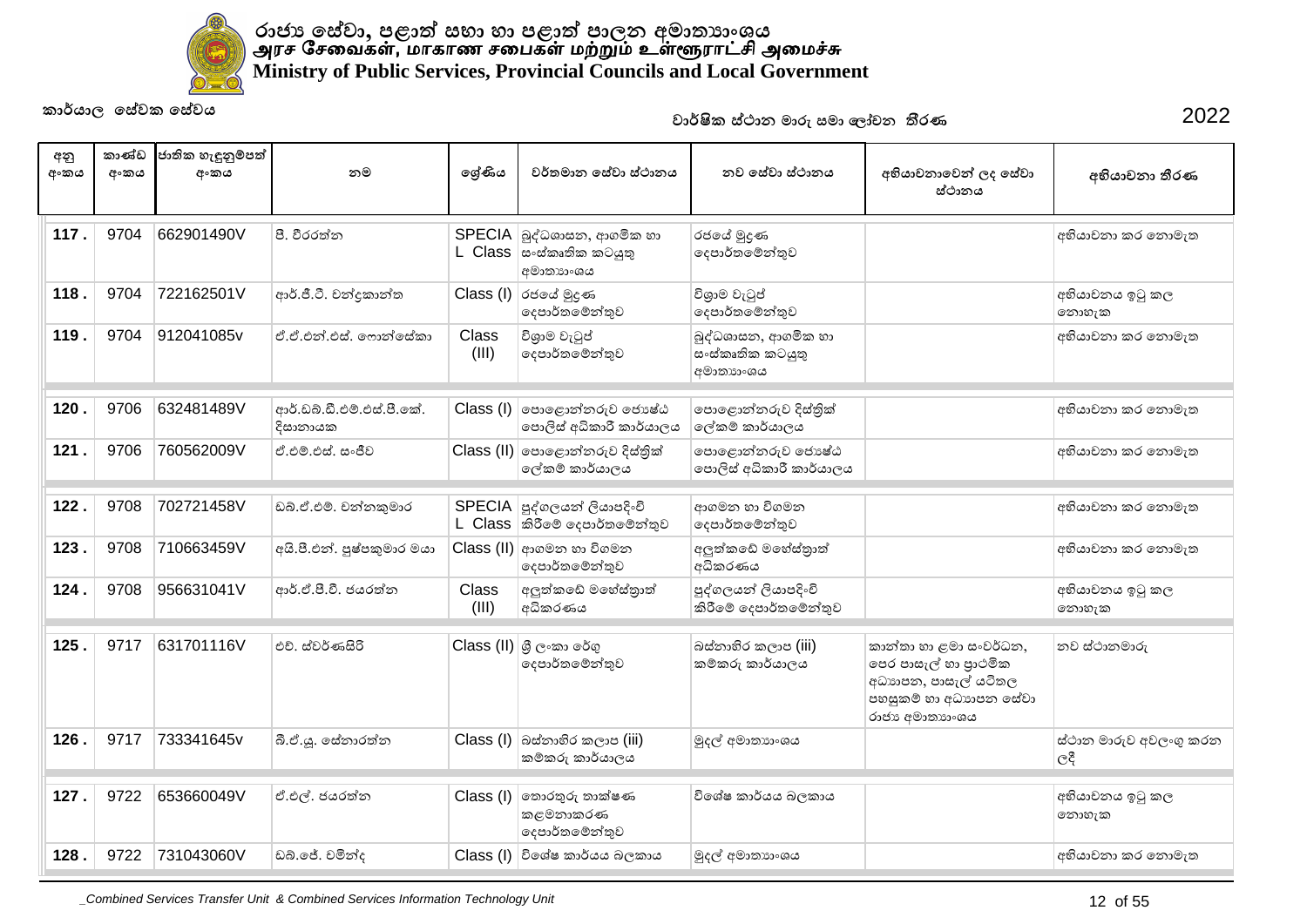

| අනු<br>අංකය | කාණ්ඩ<br>අංකය | ජාතික හැඳුනුම්පත්<br>අංකය | නම                                 | ලශ්ණිය         | වර්තමාන සේවා ස්ථානය                                 | නව සේවා ස්ථානය                           | අභියාචනාවෙන් ලද සේවා<br>ස්ථානය | අභියාචනා තීරණ     |
|-------------|---------------|---------------------------|------------------------------------|----------------|-----------------------------------------------------|------------------------------------------|--------------------------------|-------------------|
| 129.        | 9736          | 661710047V                | ඒ.එච්.එන්.එම්.ආර්.පී.<br>රත්නකුමාර |                | $Class (I)$ විශේෂ කාර්යය බලකාය                      | තක්සේරු දෙපාර්තමේන්තුව                   |                                | අභියාවනා කර නොමැත |
| 130.        | 9736          | 751014333V                | කේ.ජී. සරත්                        |                | Class (II) ශූ ලංකා රේගු<br>දෙපාර්තමේන්තුව           | විශේෂ කාර්යය බලකාය                       |                                | අභියාවනා කර නොමැත |
| 131.        | 9739          | 743062930V                | එම්.ඩී.ආර්. පුනාන්දු               |                | Class (II) ශූ ලංකා රේගු<br>දෙපාර්තමේන්තුව           | පොලිස් වෛදා සේවා<br>කොට්ඨාශය             |                                | අභියාවනා කර නොමැත |
| 132.        | 9739          | 871852189V                | ටී.එච්.පී.අයි. සිල්වා              |                | $\bigcap$ Class (II) ලපාලිස් වෛදා ෙස්වා<br>කොට්ඨාශය | මුදල් අමාතාහංශය                          |                                | අභියාචනා කර නොමැත |
| 133         | 9740          | 651820278V                | කේ.කේ. පුනාන්දු                    |                | Class (II) ශූී ලංකා රේගු<br>දෙපාර්තමේන්තුව          | වැවිලි අමාතාහංශය                         |                                | අභියාවනා කර නොමැත |
| 134         | 9740          | 861570860v                | ඩී.පී.සී.ආර්. දේශපිය               | Class<br>(III) | වැවිලි අමාතාහංශය                                    | මුදල් අමාතාහංශය                          |                                | අභියාවනා කර නොමැත |
| 135         | 9741          | 652943381v                | එල්.එච්.පී.එස්. ජේමතිලක            | Class (I)      | මීරිගම පාදේශීය ලේකම්<br>කාර්යාලය                    | විශාම වැටුප්<br>දෙපාර්තමේන්තුව           |                                | අභියාචනා කර නොමැත |
| 136         | 9741          | 731582130V                | එල්.කේ.පී. අල්ලිස්                 | Class<br>(III) | විශාම වැටුප්<br>දෙපාර්තමෙන්තුව                      | දේශීය ආදායම්<br>දෙපාර්තමේන්තුව           |                                | අභියාවනා කර නොමැත |
| 137.        | 9741          | 937861486v                | ආර්.එම්.ටී.ඩී. කුලතුංග             | Class<br>(III) | දේශීය ආදායම්<br>දෙපාර්තමේන්තුව                      | මීරිගම පුාදේශීය ලේකම්<br>කාර්යාලය        |                                | අභියාවනා කර නොමැත |
| 138         | 9743          | 762940132V                | එස්.එම්. පල්ලෙවෙල                  |                | Class (I) ශූ ලංකා රේගු<br>දෙපාර්තමේන්තුව            | කම්කරු අමාතාහංශය                         |                                | අභියාවනා කර නොමැත |
| 139.        | 9743          | 883271041V                | ජේ.ඒ.එල්.එල්. ජයකොඩි               | Class<br>(III) | කම්කරු අමාතාහංශය                                    | ජනලේඛන හා<br>සංඛාහලේඛන<br>දෙපාර්තමේන්තුව |                                | අභියාචනා කර නොමැත |
| 140         | 9745          | 761610341V                | එස්.එස්. කැලුම්                    |                | Class (II) ශූී ලංකා රේගු<br>දෙපාර්තමේන්තුව          | රත්මලාන පුාදේශීය ලේකම්<br>කාර්යාලය       |                                | අභියාචනා කර නොමැත |
| 141.        | 9745          | 770940214V                | අයි.එච්.පී.පී.කේ. හේවගේ            | Class<br>(III) | කළුතර දිස්තික් ලේකම්<br>කාර්යාලය                    | මුදල් අමාතාහංශය                          |                                | අභියාචනා කර නොමැත |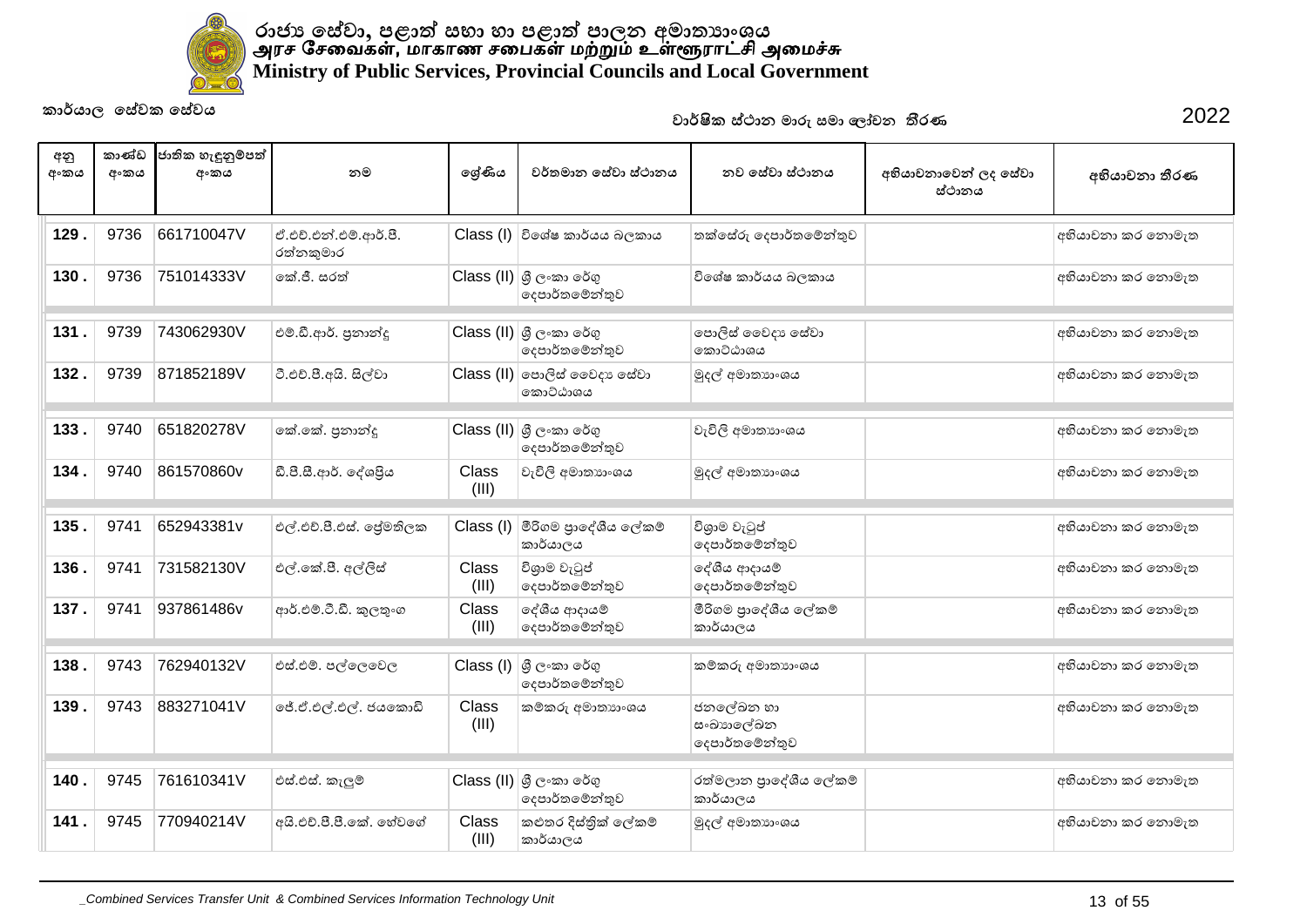

| අනු<br>අංකය | කාණ්ඩ<br>අංකය | ජාතික හැඳුනුම්පත්<br>අංකය | නම                    | ලශ්ණිය                | වර්තමාන සේවා ස්ථානය                                  | නව සේවා ස්ථානය                                       | අභියාචනාවෙන් ලද සේවා<br>ස්ථානය | අභියාචනා තීරණ            |
|-------------|---------------|---------------------------|-----------------------|-----------------------|------------------------------------------------------|------------------------------------------------------|--------------------------------|--------------------------|
| 142.        | 9745          | 885773915V                | ජේ.පී.ඩී. මධුෂානි     | Class<br>(III)        | රත්මලාන පුාදේශීය ලේකම්<br>කාර්යාලය                   | කළුතර දිස්තික් ලේකම්<br>කාර්යාලය                     |                                | අභියාවනා කර නොමැත        |
| 143.        | 9746          | 681433023V                | ආර්.එම්. කුලතුංග      |                       | Class (I) ශූ ලංකා රේගු<br>දෙපාර්තමේන්තුව             | අභාන්තර ආරක්ෂක හා<br>ආපදා කළමනාකරණ රාජා<br>අමාතාහංශය |                                | අභියාචනා කර නොමැත        |
| 144         | 9746          | 862892097v                | ඩී.එම්.කේ. දිල්ෂාන්   | Class<br>(III)        | අභාන්තර ආරක්ෂක හා<br>ආපදා කළමනාකරණ රාජා<br>අමාතාහංශය | මුදල් අමාතාහංශය                                      |                                | අභියාවනා කර නොමැත        |
| 145         | 9750          | 760350222V                | කේ.පී.එන්.පී. ජයවිකුම | Class (I)             | ශුී ල∘කා රේගු<br>දෙපාර්තමේන්තුව                      | පළාත් සහා හා පළාත් පාලන<br>කටයුතු රාජා අමාතාගංශය     |                                | අභියාවනා කර නොමැත        |
| 146.        | 9750          | 891414552v                | කේ.පී.කේ. පෙරේරා      | <b>Class</b><br>(III) | පළාත් සභා හා පළාත්<br>පාලන කටයුතු රාජා<br>අමාතාහංශය  | මුදල් අමාතාහංශය                                      |                                | අභියාචනා කර නොමැත        |
| 147.        | 9753          | 793201117V                | එච්.ජී.ටී. සංජීව      |                       | Class (II)   ශුලංකා රේගු<br>දෙපාර්තමේන්තුව           | අලුත්කඩේ මහේස්තාත්<br>අධිකරණය                        |                                | අභියාචනා කර නොමැත        |
| 148.        | 9753          | 895060704V                | පී.ශූ. චතුරිකා        | Class<br>(III)        | අලුත්කඩේ මහේස්තුාත්<br>අධිකරණය                       | මුදල් අමාතාහංශය                                      |                                | අභියාචනා කර නොමැත        |
| 149         | 9756          | 197574500798              | කේ.සී. දහනායක         | Class (I)             | ශුී ල∙කා රේගු<br>දෙපාර්තමේන්තුව                      | අලුත්කඩේ මහේස්තාත්<br>අධිකරණය                        |                                | අභියාචනය ඉටු කල<br>නොහැක |
| 150         | 9756          | 850590281V                | එම්.ඩී.ටී.ජේ. පීරිස්  | Class<br>(III)        | අලුත්කඩේ මහේස්තාත්<br>අධිකරණය                        | මුදල් අමාතාගංශය                                      |                                | අභියාවනා කර නොමැත        |
| 151.        | 9757          | 810122277V                | කේ.එම්.එන්.කේ. ජොරාන් |                       | Class (II) ශූී ලංකා රේගු<br>දෙපාර්තමේන්තුව           | කොළඹ<br>අභියාචනාධිකරණය                               |                                | අභියාවනා කර නොමැත        |
| 152.        | 9757          | 885710484v                | එම් සී එච් ජයසේකර     | <b>Class</b><br>(III) | කොළඹ<br>අභියාචනාධිකරණය                               | ජනලේඛන හා<br>සංඛාහලේඛන<br>දෙපාර්තමේන්තුව             |                                | අභියාචනා කර නොමැත        |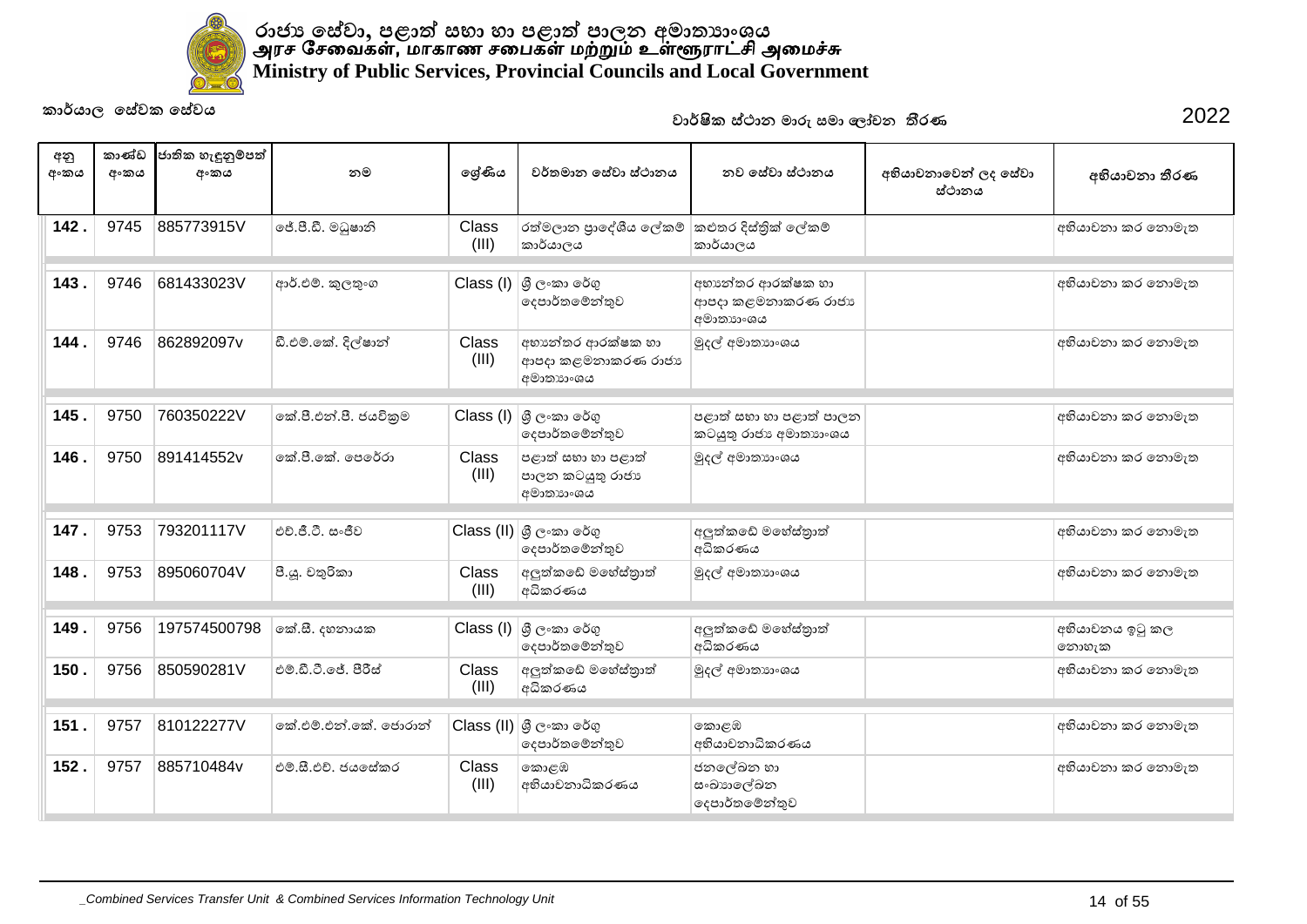

| අනු<br>අංකය | කාණ්ඩ<br>අංකය | ජාතික හැඳුනුම්පත්<br>අංකය | නම                         | ලශ්ණිය                | වර්තමාන සේවා ස්ථානය                                  | නව සේවා ස්ථානය                                       | අභියාචනාවෙන් ලද සේවා<br>ස්ථානය | අභියාචනා තීරණ     |
|-------------|---------------|---------------------------|----------------------------|-----------------------|------------------------------------------------------|------------------------------------------------------|--------------------------------|-------------------|
| 153.        | 9758          | 653110243V                | එල්.ඒ.එස්.එස්. ලියනගේ      | Class<br>(III)        | ශී ලංකා රේගු<br>දෙපාර්තමේන්තුව                       | කොළඹ<br>අභියාවනාධිකරණය                               |                                | අභියාචනා කර නොමැත |
| 154.        | 9758          | 822310737V                | වී.ආර්.ඩබ්. විතාන          | Class<br>(III)        | කොළඹ<br>අභියාචනාධිකරණය                               | ජනලේඛන හා<br>ස∘ඛාහලේඛන<br>දෙපාර්තමේන්තුව             |                                | අභියාවනා කර නොමැත |
| 155.        | 9759          | 701180550V                | ආර්.එස්. විජේරත්න          |                       | Class (I) ශූී ලංකා රේගු<br>දෙපාර්තමේන්තුව            | කෑගල්ල පුාදේශීය ලේකම්<br>කාර්යාලය                    |                                | අභියාචනා කර නොමැත |
| 156         | 9759          | 743233573V                | ඩී.ආර්.පී. දිසානායක        | Class<br>(III)        | කෑගල්ල පුාදේශීය ලේකම්<br>කාර්යාලය                    | මුදල් අමාතාගංශය                                      |                                | අභියාවනා කර නොමැත |
| 157         | 9761          | 650034953V                | ඩබ්.සී.එල්. පුනාන්දු       | L Class               | SPECIA ආරක්ෂක අමාතාහංශය                              | දෙල්කඳ ඉඩම් හා දිස්තිුක්<br>රෙජිස්ටුාර් කාර්යාලය     |                                | අභියාචනා කර නොමැත |
| 158.        | 9761          | 652553710v                | කේ.ටී.ජී. ලාල්             |                       | Class (I) $\beta$ ලංකා රේගු<br>දෙපාර්තමේන්තුව        | ආරක්ෂක අමාතනංශය                                      |                                | අභියාචනා කර නොමැත |
| 159.        | 9761          | 846910956v                | ජී.ඒ.එන්.සී. ජේමරත්න       | <b>Class</b><br>(III) | දෙල්කඳ ඉඩම් හා දිස්තික්<br>රෙජිස්ටුාර් කාර්යාලය      | විගණකාධිපති<br>දෙපාර්තමේන්තුව                        |                                | අභියාවනා කර නොමැත |
| 160.        | 9761          | 895754609V                | කේ.එම්. හෙට්ටිආරච්චි       | Class<br>(III)        | විගණකාධිපති<br>දෙපාර්තමේන්තුව                        | මුදල් අමාතාහංශය                                      |                                | අභියාවනා කර නොමැත |
| 161.        | 9763          | 711141731v                | ඩී.පී.සී.එම්. පෙරේරා       |                       | Class (I) ශූී ලංකා රේගු<br>දෙපාර්තමේන්තුව            | මහර මහේස්තුාත්<br>අධිකරණය                            |                                | අභියාවනා කර නොමැත |
| 162.        | 9763          | 922920354V                | කේ.කේ. මල්ලවආරච්චි         | Class<br>(III)        | මහර මහේස්තුාත්<br>අධිකරණය                            | ජනලේඛන හා<br>ස∘ඛාහලේඛන<br>දෙපාර්තමේන්තුව             |                                | අභියාචනා කර නොමැත |
| 163.        | 9766          | 693572312V                | එන්.ආර්. පියසේන            |                       | Class (II) ශූී ලංකා රේගු<br>දෙපාර්තමේන්තුව           | අභාන්තර ආරක්ෂක හා<br>ආපදා කළමනාකරණ රාජා<br>අමාතාහංශය |                                | අභියාවනා කර නොමැත |
| 164         | 9766          | 912371450V                | එච්.ජී.පී.අයි.එච්. ගජමන්ගේ | Class<br>(III)        | අභාන්තර ආරක්ෂක හා<br>ආපදා කළමනාකරණ රාජා<br>අමාතාහංශය | මුදල් අමාතාහංශය                                      |                                | අභියාවනා කර නොමැත |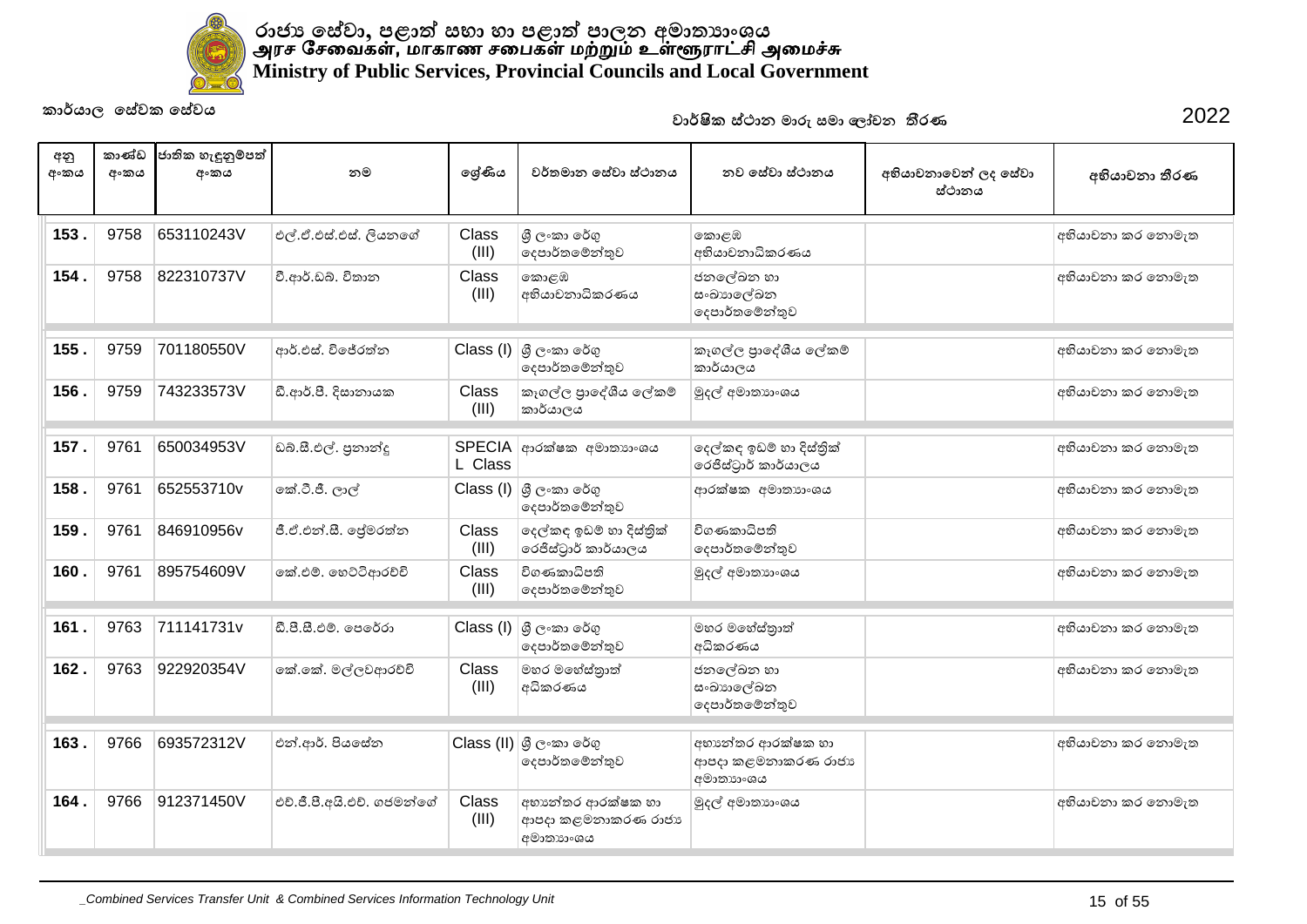

| අනු<br>අංකය | කාණ්ඩ<br>අංකය | ජාතික හැඳුනුම්පත්<br>අංකය | නම                          | ලශ්ණිය         | වර්තමාන සේවා ස්ථානය                                 | නව සේවා ස්ථානය                                   | අභියාචනාවෙන් ලද සේවා<br>ස්ථානය | අභියාචනා තීරණ            |
|-------------|---------------|---------------------------|-----------------------------|----------------|-----------------------------------------------------|--------------------------------------------------|--------------------------------|--------------------------|
| 165.        | 9769          | 638231158V                | වී.අයි. ගමආරච්චි            |                | Class (II) ශූ ලංකා රේගු<br>දෙපාර්තමේන්තුව           | හෝමාගම පුාදේශීය ලේකම්<br>කාර්යාලය                |                                | අභියාවනා කර නොමැත        |
| 166.        | 9769          | 862051190v                | ඊ.ජේ.කේ.පී.එස්. වාසිත       | Class<br>(III) | හෝමාගම පාදේශීය ලේකම්<br>කාර්යාලය                    | මුදල් අමාතාගංශය                                  |                                | අභියාවනා කර නොමැත        |
| 167.        | 9775          | 651031133v                | ජී.ඩබ්.පී. කුමාරසිරි        |                | Class (II) ශූී ලංකා රේගු<br>දෙපාර්තමේන්තුව          | ජාඇල පුාදේශීය ලේකම්<br>කාර්යාලය                  |                                | අභියාවනා කර නොමැත        |
| 168.        | 9775          | 723201322v                | පී.ජී.පී. වීරසූරිය          | Class<br>(III) | ජාඇල පුාදේශීය ලේකම්<br>කාර්යාලය                     | මුදල් අමාතාහංශය                                  |                                | අභියාවනා කර නොමැත        |
| 169.        | 9776          | 761262904V                | එන්.පී.වී. පියදර්ශන         | Class<br>(III) | ශී ලංකා රේගු<br>දෙපාර්තමේන්තුව                      | කම්කරු දෙපාර්තමේන්තුව                            |                                | අභියාචනා කර නොමැත        |
| 170.        | 9776          | 872343202v                | ජේ.ඩී.කේ.සී. පද්මකාන්ත      | Class<br>(III) | කම්කරු දෙපාර්තමේන්තුව                               | ජනලේඛන හා<br>සංඛාහලේඛන<br>දෙපාර්තමේන්තුව         |                                | අභියාවනය ඉටු කල<br>නොහැක |
| 171.        | 9777          | 197769704412              | ආර්.ඒ.සී. රණසිංහ            | Class<br>(III) | කොළඹ ඉඩම් හා දිස්තික්<br>රෙජිස්ටුාර් කාර්යාලය       | මුදල් අමාතාහංශය                                  |                                | අභියාවනා කර නොමැත        |
| 172.        | 9777          | 691622304V                | පී. මහේන්දන්                |                | Class (II) ශූී ලංකා රේගු<br>දෙපාර්තමේන්තුව          | නුගේගොඩ දිසා<br>අධිකරණය                          |                                | අභියාවනා කර නොමැත        |
| 173.        | 9777          | 720551039V                | ටී.ජේ. පුනාන්දු             |                | Class (I)  නුගේගොඩ දිසා<br>අධිකරණය                  | කොළඹ ඉඩම් හා දිස්තික්<br>රෙජිස්ටුාර් කාර්යාලය    |                                | අභියාවනා කර නොමැත        |
| 174.        | 9778          | 790360419V                | එච්.ඒ.අයි. කුමාරසිරි        | Class<br>(III) | මැද කොළඹ දිස්තික්<br>කම්කරු කාර්යාලය                | තක්සේරු දෙපාර්තමේන්තුව                           |                                | අභියාවනා කර නොමැත        |
| 175.        | 9778          | 823282176V                | එච්.පී.එස්.සී. කුමාර        | Class (I)      | ශී ලංකා රේගු<br> ලදපාර්තමේන්තුව                     | මැද කොළඹ දිස්තික්<br>කම්කරු කාර්යාලය             |                                | අභියාචනා කර නොමැත        |
| 176.        | 9782          | 711400613V                | පී.ජේ.පී. මුණසිංහ           | Class<br>(III) | ශී ලංකා රේගු<br>දෙපාර්තමේන්තුව                      | පළාත් සභා හා පළාත් පාලන<br>කටයුතු රාජා අමාතාගංශය |                                | අභියාචනා කර නොමැත        |
| 177.        | 9782          | 822732739V                | එම්.එම්.ඩී.ඒ.එස්. කුමාරසිංහ | Class<br>(III) | පළාත් සභා හා පළාත්<br>පාලන කටයුතු රාජා<br>අමාතාහංශය | ජනලේඛන හා<br>සංඛාහලේඛන<br>දෙපාර්තමේන්තුව         |                                | අභියාචනා කර නොමැත        |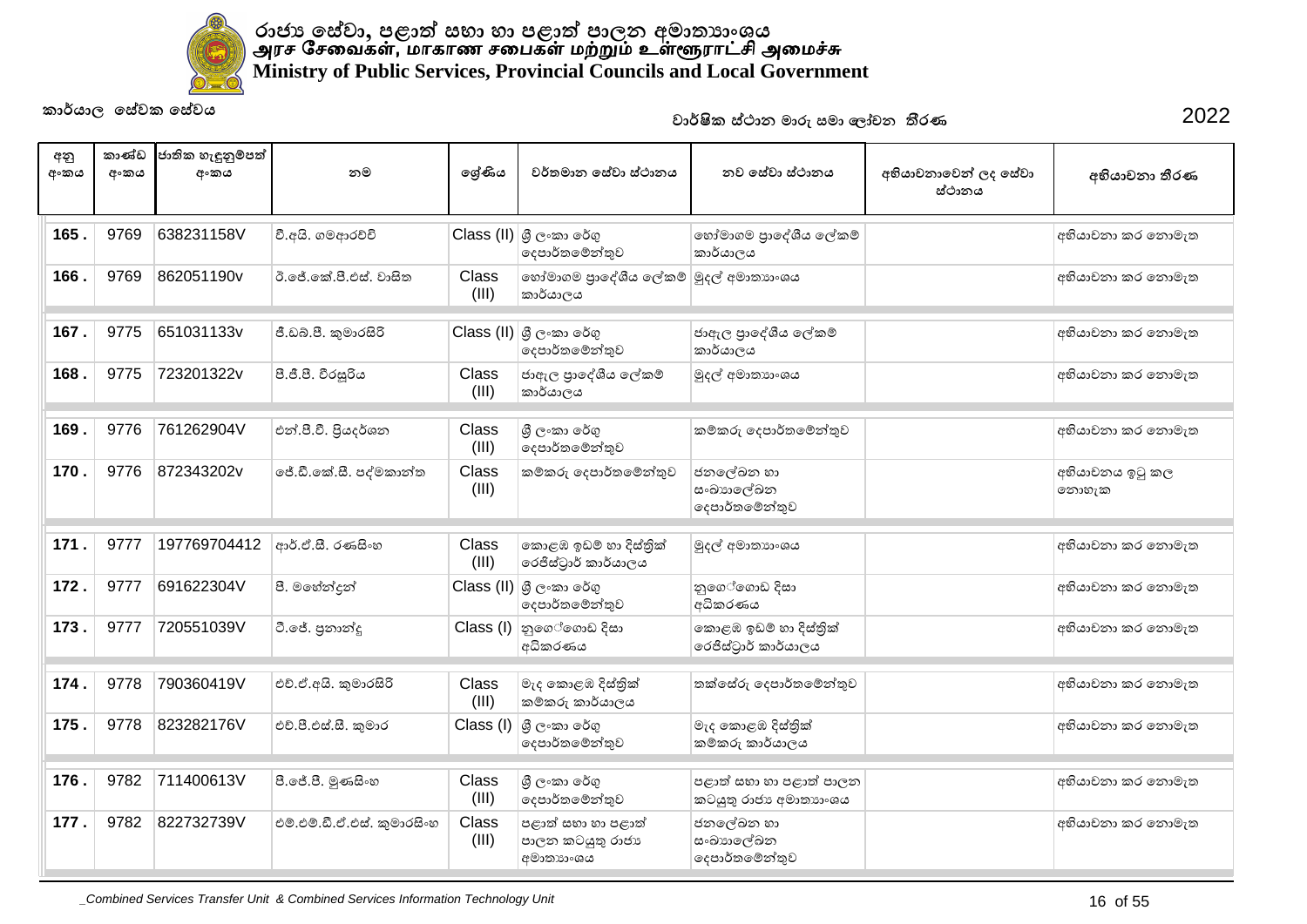

| අනු<br>අංකය | කාණ්ඩ<br>අංකය | ජාතික හැඳුනුම්පත්<br>අංකය | නම                            | ලශ්ණිය         | වර්තමාන සේවා ස්ථානය                           | නව සේවා ස්ථානය                           | අභියාචනාවෙන් ලද සේවා<br>ස්ථානය | අභියාචනා තීරණ     |
|-------------|---------------|---------------------------|-------------------------------|----------------|-----------------------------------------------|------------------------------------------|--------------------------------|-------------------|
| 178.        | 9790          | 751451054V                | කේ.පී.අයි. චමින්ද             |                | Class (II) ශූ ලංකා රේගු<br>දෙපාර්තමේන්තුව     | මහර මහේස්තුාත්<br>අධිකරණය                |                                | අභියාචනා කර නොමැත |
| 179         | 9790          | 791270804V                | ඩී.එම්.එම්.එස්.කේ.<br>අභයරත්න | Class<br>(III) | මහර මහේස්තාත්<br>අධිකරණය                      | තක්සේරු දෙපාර්තමේන්තුව                   |                                | අභියාචනා කර නොමැත |
| 180         | 9791          | 660680594v                | එම්.ආර්. සමරනායක              |                | Class (II) ශූ ලංකා රේගු<br>දෙපාර්තමේන්තුව     | මහර මහේස්තාත්<br>අධිකරණය                 |                                | අභියාචනා කර නොමැත |
| 181.        | 9791          | 798440080V                | එල්.එන්.පී. කුමාරි            | Class<br>(III) | මහර මහේස්තාත්<br>අධිකරණය                      | තක්සේරු දෙපාර්තමේන්තුව                   |                                | අභියාවනා කර නොමැත |
| 182.        | 9793          | 692640438V                | ටී.එස්. අමරතුංග               |                | Class (I) $\beta$ ලංකා රේගු<br>දෙපාර්තමේන්තුව | කම්කරු දෙපාර්තමේන්තුව                    |                                | අභියාචනා කර නොමැත |
| 183.        | 9793          | 880500139V                | කේ.ඩී.ඩී.සී. රංගාල්           | Class<br>(III) | කම්කරු දෙපාර්තමේන්තුව                         | ජනලේඛන හා<br>සංඛාහලේඛන<br>දෙපාර්තමේන්තුව |                                | අභියාචනා කර නොමැත |
| 184         | 9795          | 768014139V                | ඩී.එම්. සුමනාවතී              |                | $Class$ (II) ශූී ලංකා රේගු<br>දෙපාර්තමේන්තුව  | කම්කරු දෙපාර්තමේන්තුව                    |                                | අභියාවනා කර නොමැත |
| 185         | 9795          | 943424020v                | ඩුබු.ඒ.ටී. එරංග               | Class<br>(III) | කම්කරු දෙපාර්තමේන්තුව                         | ජනලේඛන හා<br>සංඛාහලේඛන<br>දෙපාර්තමේන්තුව |                                | අභියාචනා කර නොමැත |
| 186         | 9797          | 782411322v                | එම්.ජී.ඒ.කේ. සරත්වන්ද         |                | Class (I) ශූී ලංකා රේගු<br>දෙපාර්තමේන්තුව     | අධිකරණ අමාතාහංශය                         |                                | අභියාචනා කර නොමැත |
| 187.        | 9797          | 822640290V                | පී.එස්. කුරුප්පු              | Class<br>(III) | අධිකරණ අමාතාහංශය                              | මුදල් අමාතාහංශය                          |                                | අභියාවනා කර නොමැත |
| 188.        | 9799          | 750730990V                | එච්.එම්.එස්.බී. ඉහළගම         |                | Class (I) $\beta$ ලංකා රේගු<br>දෙපාර්තමේන්තුව | කොළඹ<br>අභියාචනාධිකරණය                   |                                | අභියාවනා කර නොමැත |
| 189.        | 9799          | 800710111V                | ඊ.එම්.එස්.පී. චන්දන           | Class<br>(III) | කොළඹ<br>අභියාචනාධිකරණය                        | තක්සේරු දෙපාර්තමේන්තුව                   |                                | අභියාචනා කර නොමැත |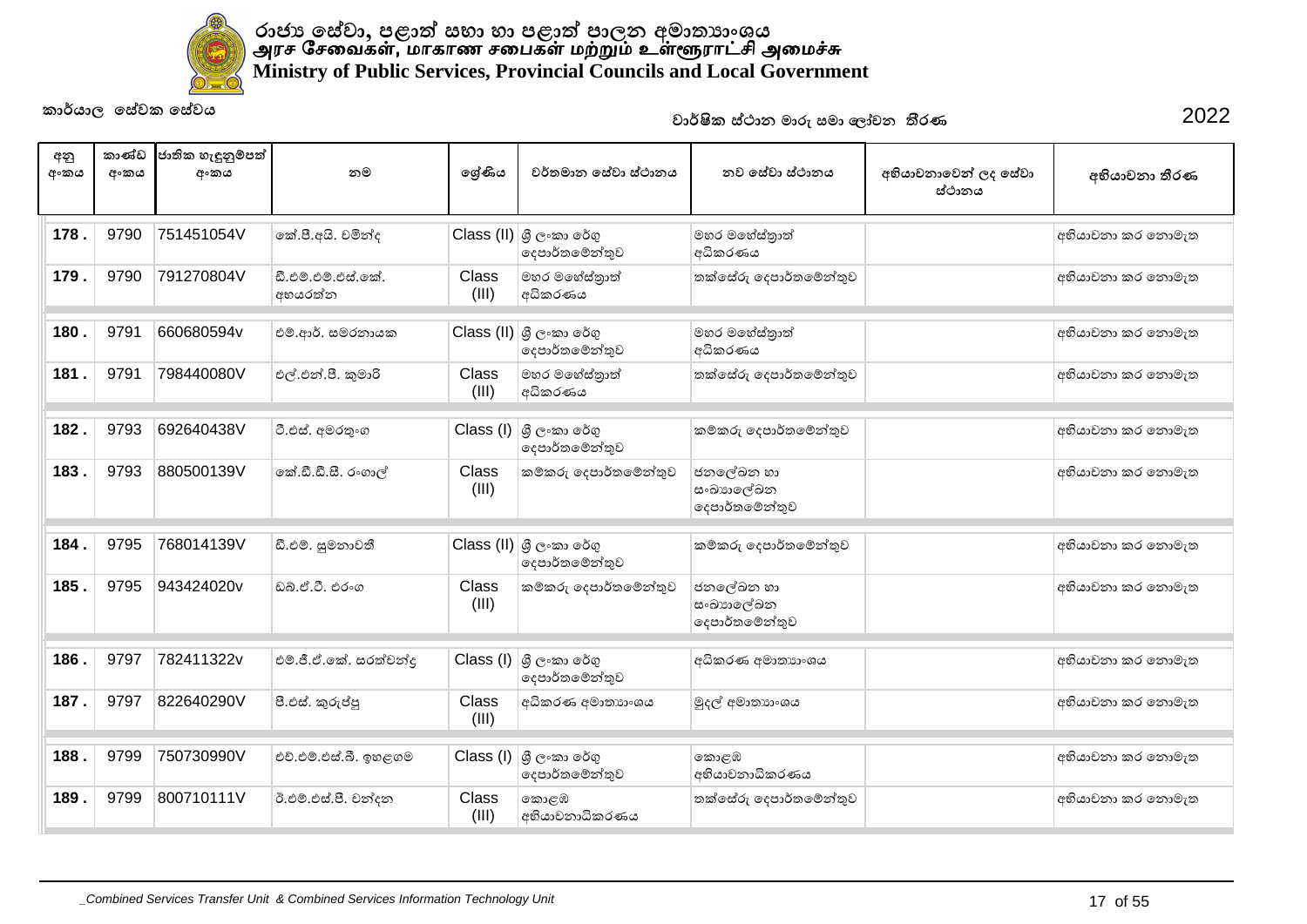

| අනු<br>අංකය | කාණ්ඩ<br>අංකය | ජාතික හැඳුනුම්පත්<br>අංකය | නම                      | ලශ්ණිය         | වර්තමාන සේවා ස්ථානය                                                        | නව සේවා ස්ථානය                           | අභියාචනාවෙන් ලද සේවා<br>ස්ථානය | අභියාචනා තීරණ     |
|-------------|---------------|---------------------------|-------------------------|----------------|----------------------------------------------------------------------------|------------------------------------------|--------------------------------|-------------------|
| 190.        | 9800          | 702272742V                | එස්.කේ. යෝධගේ           |                | $\textsf{Class}\left(\textsf{II}\right)$   ශුී ලංකා රේගු<br>දෙපාර්තමේන්තුව | කොළඹ ශේෂ්ඨාධිකරණය                        |                                | අභියාචනා කර නොමැත |
| 191.        | 9800          | 833341170V                | පී.ජී.ඒ. දිසානායක       | Class<br>(III) | කොළඹ ශේෂ්ඨාධිකරණය                                                          | මුදල් අමාතාහංශය                          |                                | අභියාචනා කර නොමැත |
| 192.        | 9803          | 801960820V                | එම්.ආර්. හේවගේ          |                | $\textsf{Class}\left(\textsf{II}\right)$ ශූී ලංකා රේගු<br>දෙපාර්තමේන්තුව   | රජයේ රස පරීක්ෂක<br>දෙපාර්තමේන්තුව        |                                | අභියාවනා කර නොමැත |
| 193.        | 9803          | 893603565V                | එච්.ඒ.එස්. රණවීර        | Class<br>(III) | රජයේ රස පරීක්ෂක<br>දෙපාර්තමේන්තුව                                          | මුදල් අමාතාගංශය                          |                                | අභියාචනා කර නොමැත |
| 194         | 9804          | 712683856v                | එම්.ආර්.එම්.එෆ්. අමීර්  |                | $Class$ (II) $\beta$ ලංකා රේගු<br>දෙපාර්තමේන්තුව                           | අලුත්කඩේ මහේස්තුාත්<br>අධිකරණය           |                                | අභියාචනා කර නොමැත |
| 195.        | 9804          | 932903393V                | එස්.ඒ.ආර්.සී. කරුණාරත්ත | Class<br>(III) | අලුත්කඩේ මහේස්තුාත්<br>අධිකරණය                                             | ජනලේඛන හා<br>සංඛාහලේඛන<br>දෙපාර්තමේන්තුව |                                | අභියාවනා කර නොමැත |
| 196.        | 9806          | 197711301999              | එම්.එල්.පී. කරුණාරත්න   |                | $\textsf{Class}\left(\textsf{II}\right)$ ශූී ලංකා රේගු<br>දෙපාර්තමේන්තුව   | අධිකරණ අමාතාහංශය                         |                                | අභියාවනා කර නොමැත |
| 197.        | 9806          | 198052004486              | එල්.එස්.කේ. පෙරේරා      | Class<br>(III) | අධිකරණ අමාතාහංශය                                                           | මුදල් අමාතාහංශය                          |                                | අභියාවනා කර නොමැත |
| 198.        | 9808          | 792172326V                | එල්. සුදසිංහ            | Class<br>(III) | ශී ලංකා රේගු<br>දෙපාර්තමේන්තුව                                             | නීතිපති දෙපාර්තමේන්තුව                   |                                | අභියාවනා කර නොමැත |
| 199         | 9808          | 893340556v                | පී.සී.ආර්. පෙරේරා       | Class<br>(III) | නීතිපති දෙපාර්තමේන්තුව                                                     | මුදල් අමාතාහංශය                          |                                | අභියාචනා කර නොමැත |
| 200         | 9809          | 741263238V                | ජී.ඩී. ජයසිරි           |                | Class (I) ශූ ලංකා රේගු<br>දෙපාර්තමේන්තුව                                   | නීති කෙටුම්පත් සම්පාදක<br>දෙපාර්තමේන්තුව |                                | අභියාවනා කර නොමැත |
| 201.        | 9809          | 928123030V                | සී.එම්.ඒ.එම්. චන්දුසේකර | Class<br>(III) | නීති කෙටුම්පත් සම්පාදක<br>දෙපාර්තමේන්තුව                                   | මුදල් අමාතාගංශය                          |                                | අභියාවනා කර නොමැත |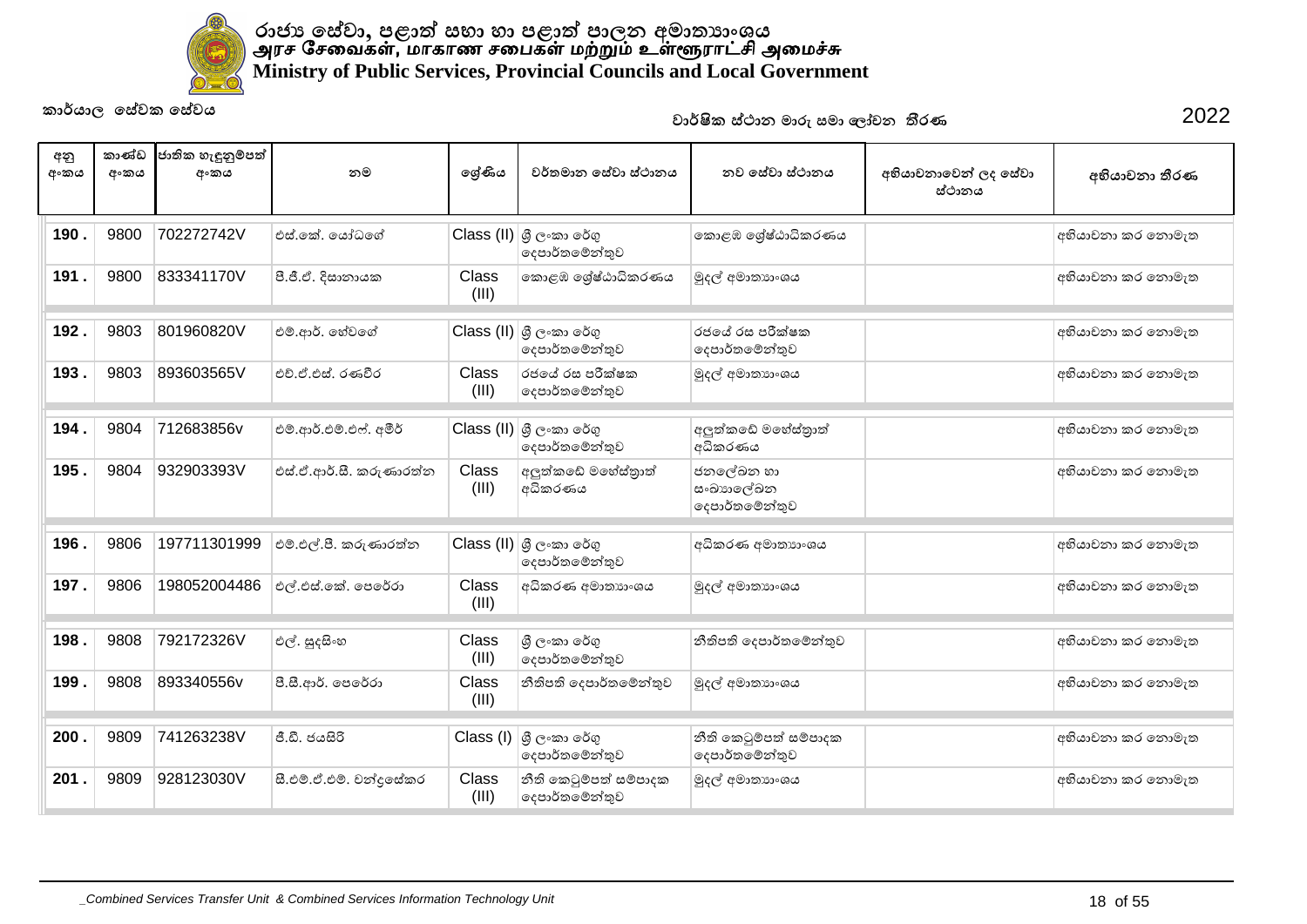

| අනු<br>අංකය | කාණ්ඩ<br>අංකය | ජාතික හැඳුනුම්පත්<br>අංකය | නම                        | ලශ්ණිය         | වර්තමාන සේවා ස්ථානය                                  | නව සේවා ස්ථානය                                       | අභියාචනාවෙන් ලද සේවා<br>ස්ථානය | අභියාචනා තීරණ     |
|-------------|---------------|---------------------------|---------------------------|----------------|------------------------------------------------------|------------------------------------------------------|--------------------------------|-------------------|
| 202.        | 9810          | 710331570V                | එල්.පී. ගුණසේකර           |                | Class (II) ශූ ලංකා රේගු<br>දෙපාර්තමේන්තුව            | අභාන්තර ආරක්ෂක හා<br>ආපදා කළමනාකරණ රාජා<br>අමාතාහංශය |                                | අභියාචනා කර නොමැත |
| 203.        | 9810          | 912773019v                | බී.එම්.එච්. රෂින්ත        | Class<br>(III) | අභාන්තර ආරක්ෂක හා<br>ආපදා කළමනාකරණ රාජා<br>අමාතාහංශය | මුදල් අමාතාගංශය                                      |                                | අභියාවනා කර නොමැත |
| 204.        | 9813          | 791971608V                | කේ.ඩී.එස්. ලසන්ත          |                | Class (II) ශූී ලංකා රේගු<br>දෙපාර්තමේන්තුව           | ජනමාධා අමාතාහංශය                                     |                                | අභියාවනා කර නොමැත |
| 205.        | 9813          | 920911005v                | එච්.ආර්.එම්.එස්.ජී. රණවීර | Class<br>(III) | ජනමාධා අමාතාහංශය                                     | තක්සේරු දෙපාර්තමේන්තුව                               |                                | අභියාවනා කර නොමැත |
| 206.        | 9815          | 197625703210              | ආර්.ඒ.ආර්. අභයවර්ධන       | Class<br>(III) | අලුත්කඩේ මහේස්තුාත්<br>අධිකරණය                       | ගම්පහ කම්කරු විනිශ් වය<br>සභාව(අංක 24)               |                                | අභියාචනා කර නොමැත |
| 207.        | 9815          | 760643211V                | කේ.ඩී.එන්. පේුමලාල්       |                | Class (II) ශූ ලංකා රේගු<br>දෙපාර්තමේන්තුව            | අලුත්කඩේ මහේස්තුාත්<br>අධිකරණය                       |                                | අභියාවනා කර නොමැත |
| 208         | 9815          | 762372452V                | එල්.පී.ජී. සාගර           |                | Class (I) ගම්පහ කම්කරු විනිශ් වය<br>සභාව(අංක 24)     | වාහපෘති කළමනාකරණ හා<br>අධීක්ෂණ දෙපාර්තමේන්තුව        |                                | අභියාචනා කර නොමැත |
| 209.        | 9827          | 673251366V                | ඉක්.එස්.කේ. පීරිස්        | <b>SPECIA</b>  | ආගමන හා විගමන<br>L Class ලදපාර්තමේන්තුව              | වැවිලි අමාතාහංශය                                     |                                | අභියාවනා කර නොමැත |
| 210.        | 9827          | 912760057V                | ඩි.එච්.එස්.එස්. හුලංගමුව  | Class<br>(III) | වැවිලි අමාතාහංශය                                     | ආගමන හා විගමන<br>දෙපාර්තමේන්තුව                      |                                | අභියාවනා කර නොමැත |
| 211.        | 9828          | 197853103860              | කේ.ඒ.එන්.එච්. බණ්ඩාර      | Class<br>(III) | ආගමන හා විගමන<br>දෙපාර්තමේන්තුව                      | අභාන්තර ආරක්ෂක හා<br>ආපදා කළමනාකරණ රාජා<br>අමාතාහංශය |                                | අභියාවනා කර නොමැත |
| 212.        | 9828          | 660463038v                | ආර්.බී.ආර්. පුනාන්දු      | Class (I)      | අභාන්තර ආරක්ෂක හා<br>ආපදා කළමනාකරණ රාජා<br>අමාතාහංශය | ආගමන හා විගමන<br>දෙපාර්තමේන්තුව                      |                                | අභියාවනා කර නොමැත |
| 213.        | 9829          | 702590833V                | එස්.ඩබ්.එස්. ගුණරත්න      | Class<br>(III) | වැවිලි අමාතාහංශය                                     | ආගමන හා විගමන<br>දෙපාර්තමේන්තුව                      |                                | අභියාචනා කර නොමැත |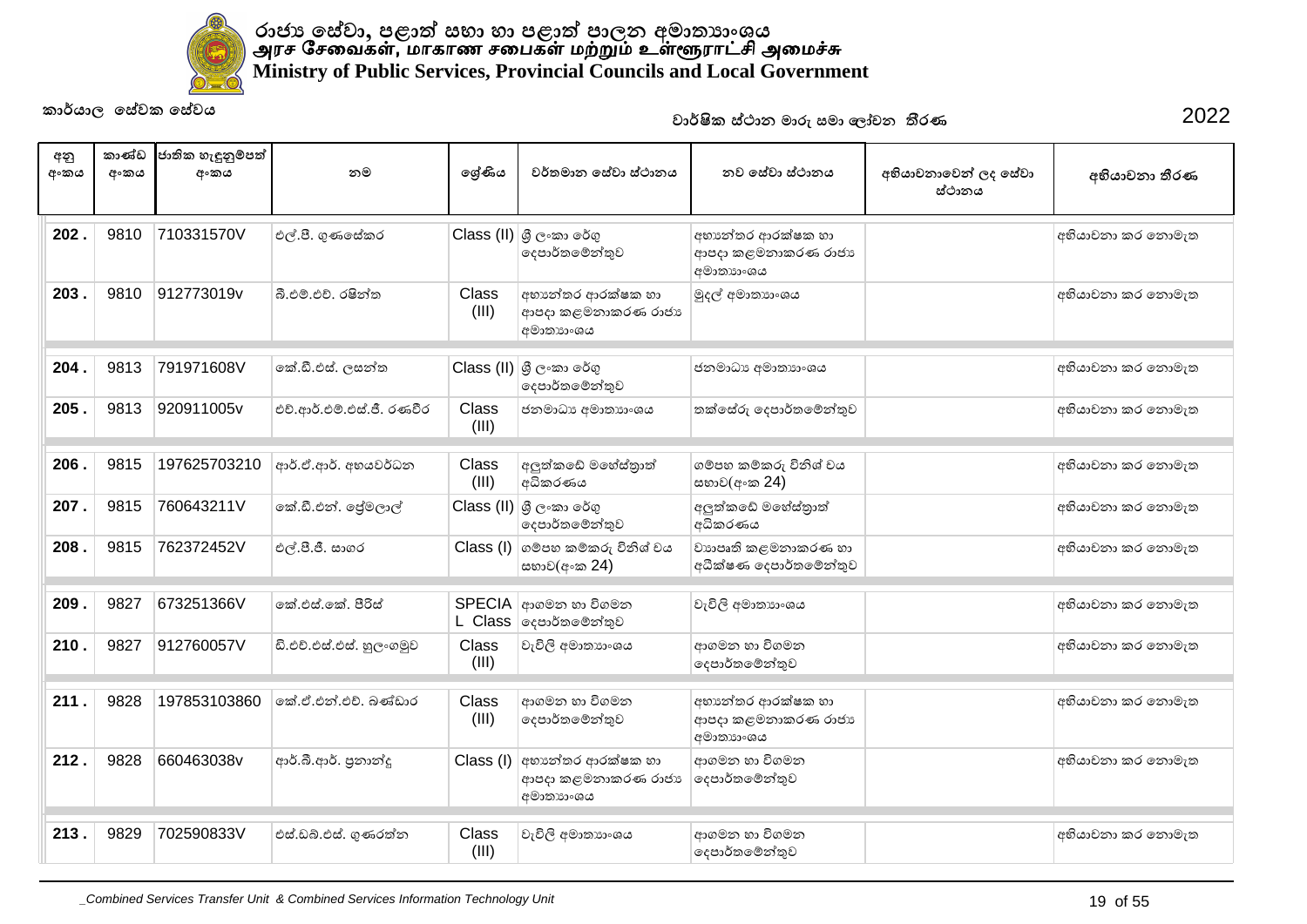

| අනු  | කාණ්ඩ | ජාතික හැඳුනුම්පත් |                           |                       |                                                                                                                      |                                                                                                                     |                                |                                       |
|------|-------|-------------------|---------------------------|-----------------------|----------------------------------------------------------------------------------------------------------------------|---------------------------------------------------------------------------------------------------------------------|--------------------------------|---------------------------------------|
| අංකය | අංකය  | අංකය              | නම                        | ලශ්ණිය                | වර්තමාන සේවා ස්ථානය                                                                                                  | නව සේවා ස්ථානය                                                                                                      | අභියාචනාවෙන් ලද සේවා<br>ස්ථානය | අභියාචනා තීරණ                         |
| 214. | 9829  | 802310765V        | බී.එල්.ඩී.ටී.කේ. බාලසූරිය |                       | $Class$ (I) ආගමන හා විගමන<br>දෙපාර්තමේන්තුව                                                                          | වැවිලි අමාතාහංශය                                                                                                    |                                | අභියාවනා කර නොමැත                     |
| 215. | 9830  | 683211370V        | ඒ.එම්.ආර්.එස්.ඩී. කුමාර   | Class (I)             | ශී ලංකා රේගු<br>දෙපාර්තමේන්තුව                                                                                       | අලුත්කඩේ මහේස්තුාත්<br>අධිකරණය                                                                                      |                                | අභියාවනා කර නොමැත                     |
| 216. | 9830  | 786972760V        | ආර්.ටී. ගාල්ලගේ           | Class<br>(III)        | අලුත්කඩේ මහේස්තුාත්<br>අධිකරණය                                                                                       | විගණකාධිපති<br>දෙපාර්තමේන්තුව                                                                                       |                                | අභියාවනා කර නොමැත                     |
| 217. | 9830  | 933413683v        | ඩී.එල්.එස්. සංජය          | <b>Class</b><br>(III) | විගණකාධිපති<br>දෙපාර්තමේන්තුව                                                                                        | මුදල් අමාතාහංශය                                                                                                     |                                | අභියාවනා කර නොමැත                     |
| 218. | 9831  | 800822904V        | ආර්.එම්.බී.ඩී. බණ්ඩාර     |                       | Class (I) ශූී ලංකා රේගු<br>දෙපාර්තමේන්තුව                                                                            | කාන්තා හා ළමා සංවර්ධන,<br>පෙර පාසැල් හා පුාථමික<br>අධාහපන, පාසැල් යටිතල<br>පහසුකම් හා අධාහපන සේවා<br>රාජා අමාතාගංශය |                                | ස්ථාන මාරුව අවලංගු කරන<br>$ e^{\xi} $ |
| 219. | 9831  | 926881175v        | පී.ඒ. කුමුදිනි            | Class<br>(III)        | කාන්තා හා ළමා සංවර්ධන,<br>පෙර පාසැල් හා පුාථමික<br>අධාහපන, පාසැල් යටිතල<br>පහසුකම් හා අධාහපන<br>ලස්වා රාජා අමාතාගංශය | මුදල් අමාතාහංශය                                                                                                     | මුදල් අමාතාහංශය                | වෙනසක් නොමැත                          |
|      |       |                   |                           |                       |                                                                                                                      |                                                                                                                     |                                |                                       |
| 220  | 9832  | 730563930V        | එස්.එම්.ඒ.කේ. සමරකෝන්     | Class (I)             | යුී ල∘කා රේගු<br>දෙපාර්තමේන්තුව                                                                                      | නීතිපති දෙපාර්තමේන්තුව                                                                                              |                                | අභියාවනා කර නොමැත                     |
| 221. | 9832  | 935141575V        | එච්.ඩබ්.ඩී.එන්. කෞෂලාහ    | <b>Class</b><br>(III) | නීතිපති දෙපාර්තමේන්තුව                                                                                               | මුදල් අමාතාහංශය                                                                                                     |                                | අභියාවනා කර නොමැත                     |
| 222  | 9833  | 795631259v        | ඩබ්.එම්.පී. ලක්මිණි       |                       | Class (I) ශූ ලංකා රේගු<br>දෙපාර්තමේන්තුව                                                                             | නීති කෙටුම්පත් සම්පාදක<br>දෙපාර්තමේන්තුව                                                                            |                                | අභියාවනා කර නොමැත                     |
| 223. | 9833  | 872600744V        | බී.ඒ.වී.යූ.කේ. පියදර්ශන   | Class<br>(III)        | නීති කෙටුම්පත් සම්පාදක<br>දෙපාර්තමෙන්තුව                                                                             | මුදල් අමාතාහංශය                                                                                                     |                                | අභියාචනා කර නොමැත                     |
| 224. | 9834  | 197020510017      | එම්.ජේ.එම්. ෂාමිල්        |                       | Class (I) ශූ ලංකා රේගු<br>දෙපාර්තමේන්තුව                                                                             | කැස්බෑව මහේස්තාත්<br>අධිකරණය                                                                                        |                                | අභියාචනා කර නොමැත                     |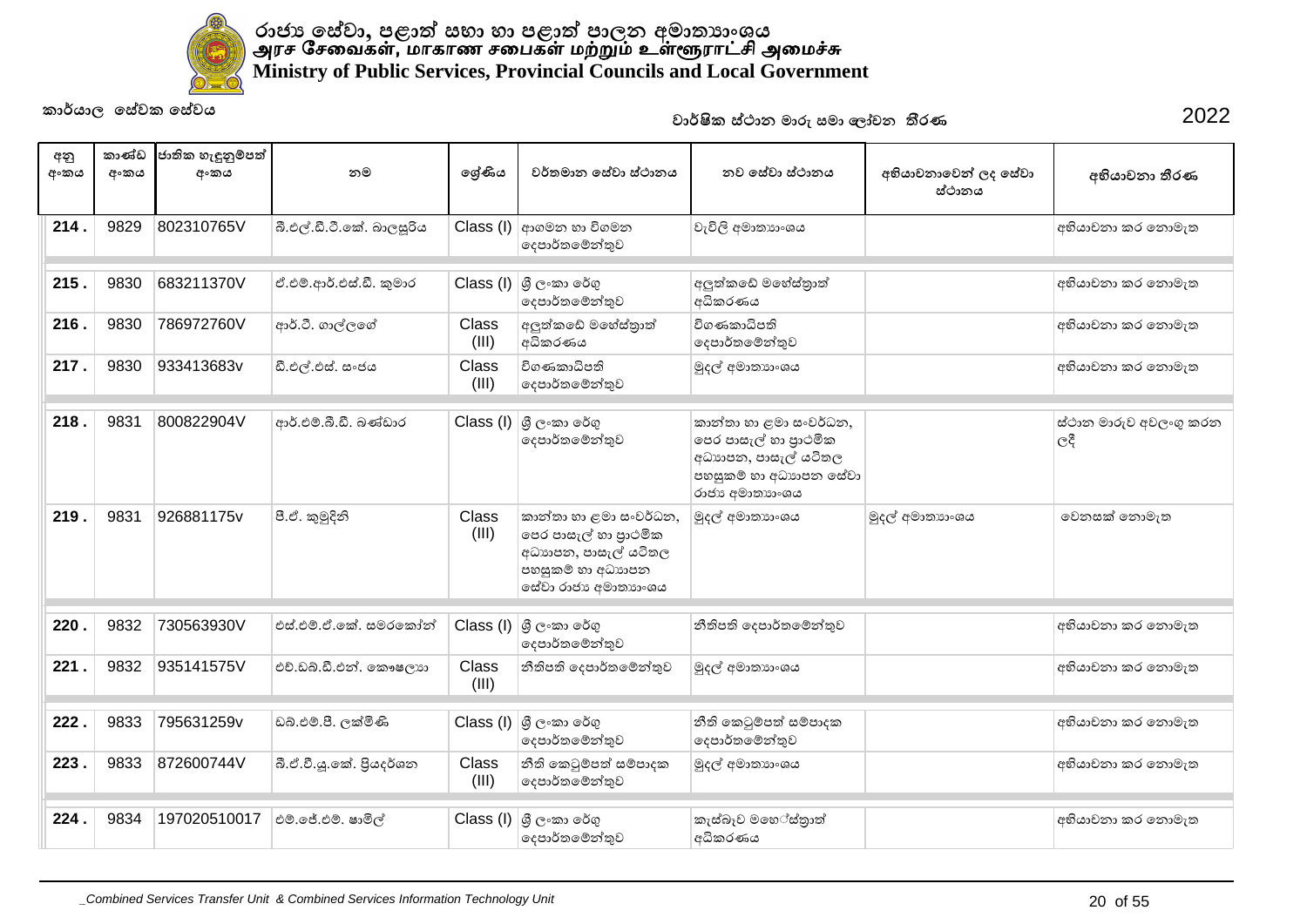

| අනු<br>අංකය | කාණ්ඩ<br>අංකය | ජාතික හැඳුනුම්පත්<br>අංකය | නම                         | ලශ්ණිය         | වර්තමාන සේවා ස්ථානය                                                                   | නව සේවා ස්ථානය                                                                      | අභියාචනාවෙන් ලද සේවා<br>ස්ථානය | අභියාචනා තීරණ            |
|-------------|---------------|---------------------------|----------------------------|----------------|---------------------------------------------------------------------------------------|-------------------------------------------------------------------------------------|--------------------------------|--------------------------|
| 225.        | 9834          | 198713101293              | එස්.අයි.කේ. හෙට්ටිආරච්චි   | Class<br>(III) | ගුාමීය නිවාස සහ ඉදිකිරීම්<br>හා ගොඩනැගිලි දුවා<br>කර්මාන්ත පුවර්ධන රාජාා<br>අමාතාහංශය | තක්සේරු දෙපාර්තමේන්තුව                                                              |                                | අභියාචනා කර නොමැත        |
| 226.        | 9834          | 958110294v                | ජී.එස්.ආර්. පෙරේරා         | Class<br>(III) | කැස්බෑව මහේස්තාත්<br>අධිකරණය                                                          | ගුාමීය නිවාස සහ ඉදිකිරීම<br>හා ගොඩනැගිලි දුවා<br>කර්මාන්ත පුවර්ධන රාජා<br>අමාතාහංශය |                                | අභියාචනා කර නොමැත        |
| 227.        | 9863          | 691890104v                | අයි.ඩී. කුමාරසිරි          |                | SPECIA @ී ලංකා රේගු<br>L Class   දෙපාර්තමේන්තුව                                       | තිඹිරිගස්යාය පුාදේශීය<br>ලේකම් කාර්යාලය                                             |                                | අභියාවනා කර නොමැත        |
| 228.        | 9863          | 730180659v                | ජී.ශූ. ශාන්ත               | Class<br>(III) | රෙජිස්ටුාර් ජනරාල්<br>දෙපාර්තමේන්තුව                                                  | ජනලේඛන හා<br>සංඛාහලේඛන<br>දෙපාර්තමේන්තුව                                            |                                | අභියාචනා කර නොමැත        |
| 229.        | 9863          | 780650320V                | එන්.එස්. ලක්ෂ්මන්          | Class<br>(III) | තිඹිරිගස්යාය පුාදේශීය<br>ලේකම් කාර්යාලය                                               | රෙජිස්ටුාර් ජනරාල්<br>දෙපාර්තමේන්තුව                                                |                                | අභියාචනා කර නොමැත        |
| 230.        | 9908          | 811234770V                | කේ.එම්.සී.ඩී. සොමිරුවන්    | Class<br>(III) | කම්කරු දෙපාර්තමේන්තුව                                                                 | මෝටර් රථ පුවාහන<br>දෙපාර්තමේන්තුව                                                   |                                | අභියාවනා කර නොමැත        |
| 231.        | 9908          | 873653587V                | බී.එම්.එල්.එස්.බී. බස්නායක | Class<br>(III) | මෝටර් රථ පුවාහන<br>දෙපාර්තමේන්තුව                                                     | කම්කරු දෙපාර්තමේන්තුව                                                               |                                | අභියාචනා කර නොමැත        |
| 232.        | 9910          | 633293023V                | කේ.පී. ජයතිස්ස             | Class (I)      | මෝටර් රථ පුවාහන<br>දෙපාර්තමේන්තුව                                                     | වාරිමාර්ග අමාතාහංශය                                                                 |                                | අභියාවනා කර නොමැත        |
| 233.        | 9910          | 891931476V                | එස්.එච්.පී.එස්. ධර්මවර්ධන  | Class<br>(III) | වාරිමාර්ග අමාතාහංශය                                                                   | මෝටර් රථ පුවාහන<br>දෙපාර්තමේන්තුව                                                   |                                | අභියාවනා කර නොමැත        |
| 234.        | 9912          | 713573582V                | එච්.එම්.ඒ. වසන්ත           |                | Class (II) මෝටර් රථ පුවාහන<br>දෙපාර්තමේන්තුව                                          | නීති කෙටුම්පත් සම්පාදක<br>දෙපාර්තමේන්තුව                                            |                                | අභියාවනා කර නොමැත        |
| 235.        | 9912          | 932190702V                | එච්.එච්.ඩී.එම්. හේවාවසම්   | Class<br>(III) | නීති කෙටුම්පත් සම්පාදක<br>දෙපාර්තමේන්තුව                                              | මෝටර් රථ පුවාහන<br>දෙපාර්තමේන්තුව                                                   |                                | අභියාචනා කර නොමැත        |
| 236.        | 9916          | 700740226V                | ්ජී.ඒ.සී.අයි. පෙරේරා       | Class<br>(III) | මෝටර් රථ පුවාහන<br>දෙපාර්තමේන්තුව                                                     | කොළඹ<br>අභියාචනාධිකරණය                                                              |                                | අභියාචනය ඉටු කල<br>නොහැක |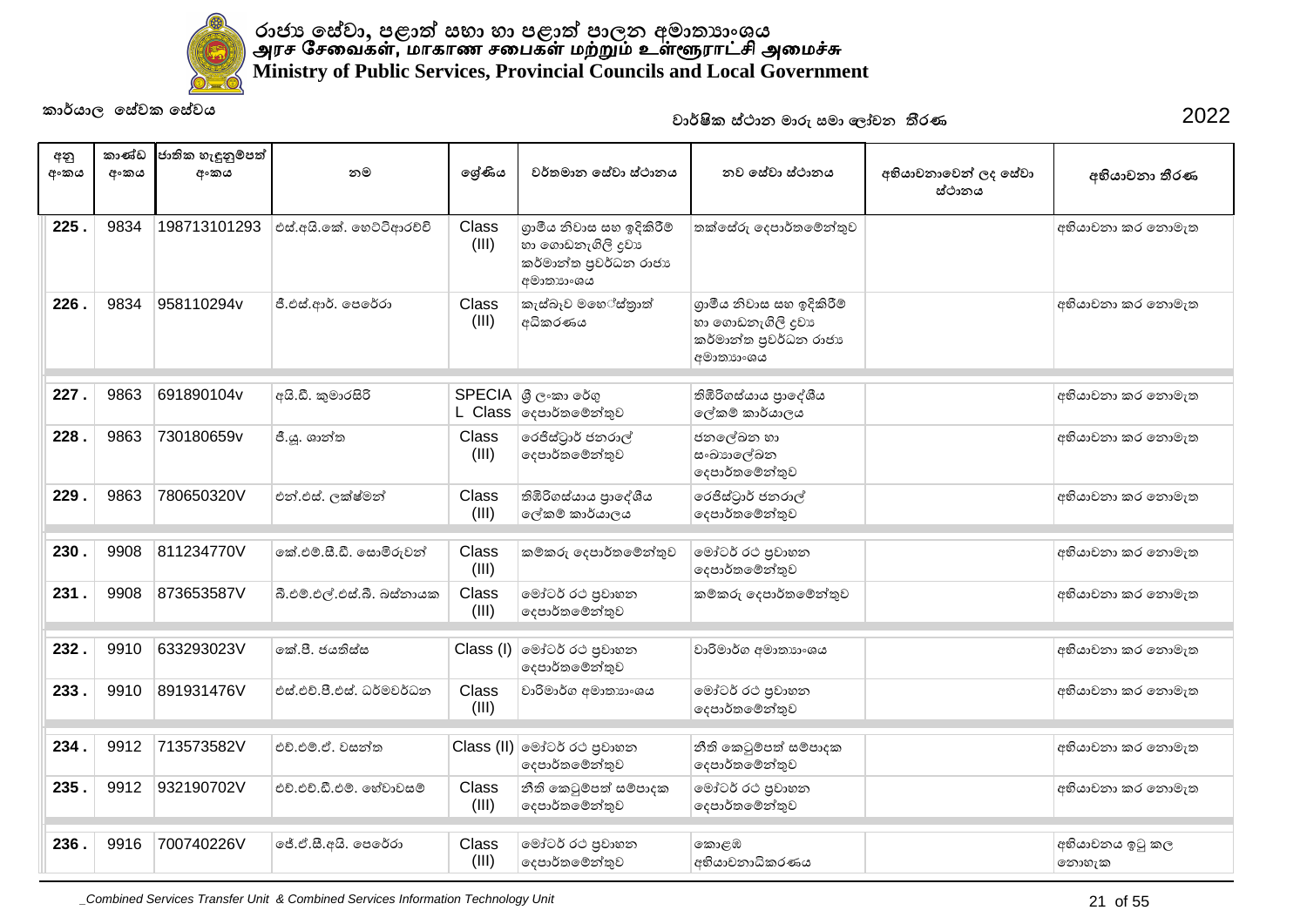

| අනු<br>අංකය | කාණ්ඩ<br>අංකය | ජාතික හැඳුනුම්පත්<br>අංකය | නම                        | ලශ්ණිය                | වර්තමාන සේවා ස්ථානය                                         | නව සේවා ස්ථානය                                       | අභියාචනාවෙන් ලද සේවා<br>ස්ථානය            | අභියාචනා තීරණ                                                                     |
|-------------|---------------|---------------------------|---------------------------|-----------------------|-------------------------------------------------------------|------------------------------------------------------|-------------------------------------------|-----------------------------------------------------------------------------------|
| 237.        | 9916          | 931651749V                | ංක්.එම්.ඒ.එම්. කීර්තීසිංහ | Class<br>(III)        | කොළඹ<br>අභියාචනාධිකරණය                                      | මෝටර් රථ පුවාහන<br>දෙපාර්තමේන්තුව                    |                                           | අභියාචනා කර නොමැත                                                                 |
| 238         | 9919          | 640262630V                | ඩබ්.ඒ.එස්. පෙරේරා         |                       | $Class$ (II) වේරහැර මෝටර් රථ<br>පුවාහන පුාදේශීය<br>කාර්යාලය | අභානේතර ආරක්ෂක හා<br>ආපදා කළමනාකරණ රාජා<br>අමාතාහංශය |                                           | අභියාවනා කර නොමැත                                                                 |
| 239.        | 9919          | 901600392V                | වයි.සී.එච්. යාලගම         | <b>Class</b><br>(III) | අභාන්තර ආරක්ෂක හා<br>ආපදා කළමනාකරණ රාජා<br>අමාතාහංශය        | මෝටර් රථ පුවාහන<br>දෙපාර්තමෙන්තුව                    |                                           | අභියාචනා කර නොමැත                                                                 |
| 240         | 9923          | 710451800v                | එම්.ජී. සෙතෙවිරත්න        | Class (I)             | මෝටර් රථ පුවාහන<br>දෙපාර්තමේන්තුව                           | කාලගුණ විදාහ<br>දෙපාර්තමේන්තුව                       |                                           | අභියාවනා කර නොමැත                                                                 |
| 241.        | 9923          | 873583002v                | කේ.එම්.සී. සුමනසිංහ       | Class<br>(III)        | කාලගුණ විදාහ<br>දෙපාර්තමේන්තුව                              | මෝටර් රථ පුවාහන<br>දෙපාර්තමේන්තුව                    |                                           | අභියාවනා කර නොමැත                                                                 |
| 242         | 9927          | 881721376V                | ජී.ඩී.ඒ.කේ. ද සිල්වා      |                       | Class (II) කම්කරු දෙපාර්තමේන්තුව                            | විදේශ අමාතාහංශය                                      |                                           | අභියාවනා කර නොමැත                                                                 |
| 243.        | 9927          | 903390808v                | එන්.එම්.ඩී.පී. මැදගෙදර    | Class<br>(III)        | විදේශ අමාතාහංශය                                             | කම්කරු දෙපාර්තමේන්තුව                                |                                           | අභියාවනය ඉටු කල<br>නොහැක                                                          |
| 244         | 9931          | 196511203119              | සී. අබෙවිකුම              |                       | Class (I) ඉංගිරිය පාලේශීය ලේකම්<br>කාර්යාලය                 | මුදල් අමාතාහංශය                                      |                                           | වෙනසක් නොමැත<br>-(රත්නපුර සුරාබදු අධිකාරි<br>කාර්යාලය වෙත අනුයුක්ත<br>කිරීම සඳහා) |
| 245.        | 9931          | 902462490V                | වී.ටී.ඩී. පෙරේරා          | Class<br>(III)        | රත්නපුර සුරාබදු අධිකාරි<br>කාර්යාලය                         | ඉංගිරිය පාදේශීය ලේකම්<br>කාර්යාලය                    |                                           | වෙනසක් නොමැත                                                                      |
| 246         | 9932          | 806313734V                | ඩබ.ඒ.එස්. දිල්හානි        |                       | Class (II) සුරාබදු දෙපාර්තමේන්තුව                           | ගම්පහ සිවිල් අභියාචනා<br>මහාධිකරණය                   | ශී ලංකා ජාතික බුද්ධිමය<br> ලේපල කාර්යා∘ශය | අභියාවනා කර නොමැත                                                                 |
| 247.        | 9932          | 866141444V                | කේ.ඒ.පී. පුනාන්දු         | Class<br>(III)        | ගම්පහ සිවිල් අභියාචනා<br>මහාධිකරණය                          | මුදල් අමාතාහංශය                                      | මුදල් අමාතාහංශය                           | අභියාචනා කර නොමැත                                                                 |
| 248         | 9934          | 723440440V                | පී.ජී.එස්. පෙරේරා         |                       | $\text{Class (II)}$ පොලිස් වෛදා සේවා<br>කොට්ඨාශය            | ශී ලංකා විහාග<br>දෙපාර්තමේන්තුව                      |                                           | අභියාචනය ඉටු කල<br>නොහැක                                                          |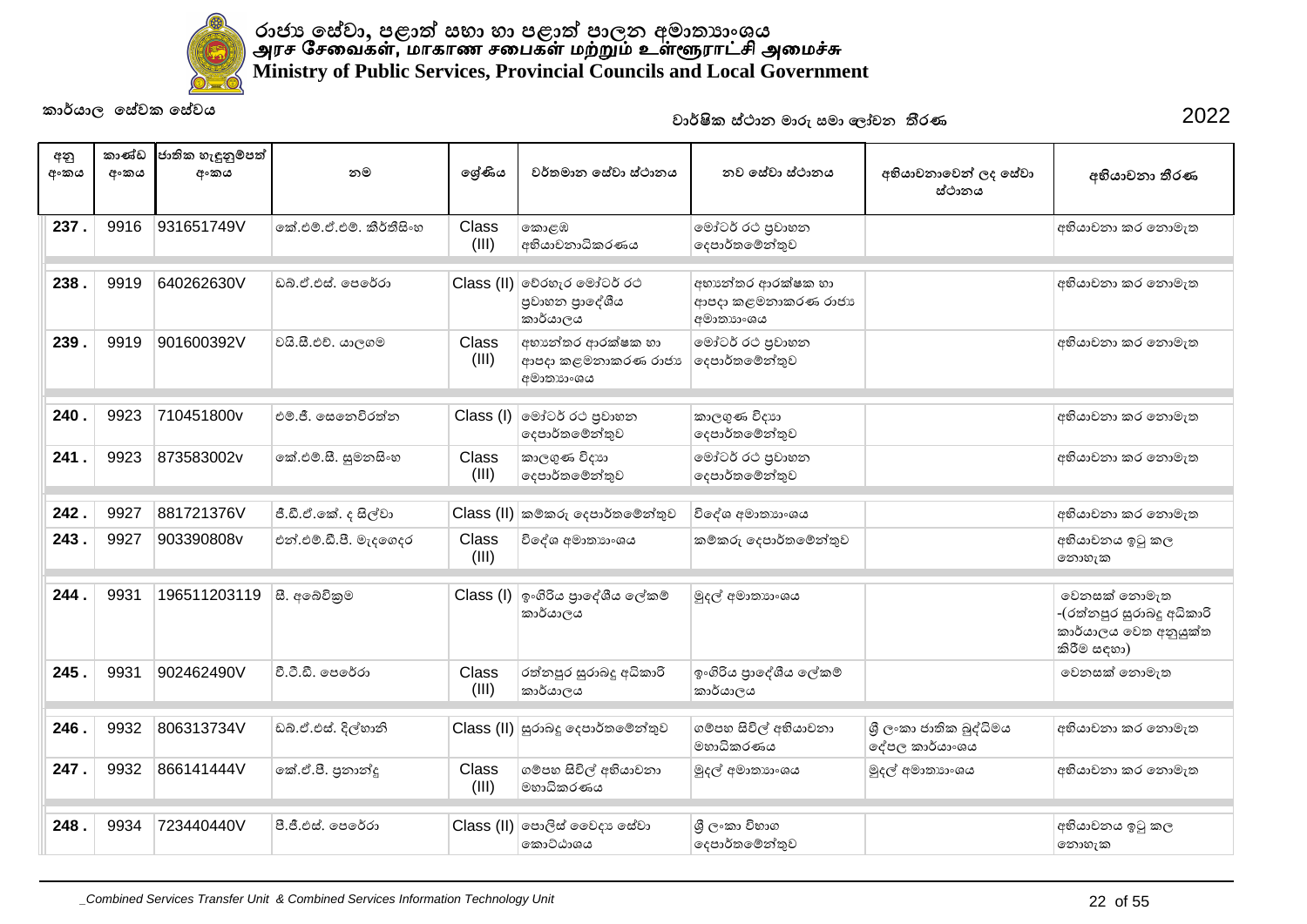

| අනු<br>අංකය | කාණ්ඩ<br>අංකය | ජාතික හැඳුනුම්පත්<br>අංකය | නම                       | ලශ්ණිය                | වර්තමාන සේවා ස්ථානය                                | නව සේවා ස්ථානය                        | අභියාචනාවෙන් ලද සේවා<br>ස්ථානය | අභියාචනා තීරණ                                                                   |
|-------------|---------------|---------------------------|--------------------------|-----------------------|----------------------------------------------------|---------------------------------------|--------------------------------|---------------------------------------------------------------------------------|
| 249.        | 9934          | 852860138V                | ආර්.ඒ.සී.පී. රාජපක්ෂ     | Class<br>(III)        | සුරාබදු දෙපාර්තමේන්තුව                             | පොලිස් වෛදා සේවා<br>කොට්ඨාශය          |                                | අභියාවනා කර නොමැත                                                               |
| 250.        | 9934          | 853381322v                | වයි.ඒ.අයි. උපේන්දු       | <b>Class</b><br>(III) | ශී ලංකා විහාග<br>දෙපාර්තමේන්තුව                    | මුදල් අමාතාහංශය                       |                                | අභියාවනා කර නොමැත                                                               |
| 251.        | 9935          | 762944855V                | එස්.ඒ.ඒ.එස්.එස්. කුමාර   | Class<br>(III)        | පානදූර දිස්තික් කම්කරු<br>කාර්යාලය                 | ශී ලංකා විහාග<br>දෙපාර්තමේන්තුව       |                                | අභියාවනා කර නොමැත                                                               |
| 252.        | 9935          | 802593384V                | එච්.අයි.එන්. කුමාර       |                       | Class (II) සුරාබදු දෙපාර්තමේන්තුව                  | පානදූර දිස්තික් කම්කරු<br>කාර්යාලය    |                                | අභියාචනා කර නොමැත                                                               |
| 253.        | 9935          | 891191685v                | ඒ.ඒ.සී.එල්. අබේවර්ධන     |                       | Class (II) ශූ ලංකා විහාග<br>දෙපාර්තමේන්තුව         | මුදල් අමාතාහංශය                       |                                | අභියාචනා කර නොමැත                                                               |
| 254.        | 9938          | 752631042V                | ඩබ්.එම්.කේ. කුමාර        |                       | SPECIA බදුල්ල සුරාබදු අධිකාරි<br>L Class  කාර්යාලය | බදුල්ල දිසා වන නිලධාරී<br>කාර්යාලය    |                                | අභියාචනා කර නොමැත                                                               |
| 255.        | 9938          | 852362049V                | ඩබු,එම්, විජේරත්න        | <b>Class</b><br>(III) | බදුල්ල දිසා වන නිලධාරී<br>කාර්යාලය                 | මුදල් අමාතාහංශය                       |                                | අභියාචනා කර නොමැත                                                               |
| 256.        | 9940          | 681112006V                | ආර්.එම්.එස්. පුදීප්      |                       | $Class (I)$ ලද්ශීය ආදායම්<br>දෙපාර්තමේන්තුව        | දංකොටුව පාදේශීය ලේකම්<br>කාර්යාලය     |                                | අභියාචනා කර නොමැත                                                               |
| 257.        | 9940          | 820892755V                | ආර්.ඩබ්.ඩබ්.සී.පී. කුමාර | Class<br>(III)        | දංකොටුව පාදේශීය ලේකම්<br>කාර්යාලය                  | දේශීය ආදායම්<br>දෙපාර්තමේන්තුව        |                                | අභියාවනා කර නොමැත                                                               |
| 258         | 9941          | 812393430V                | කේ. රමනන්                |                       | $Class (I)$ යාපනය සුරාබදු අධිකාරි<br>කාර්යාලය      | චාවකච්චේරි පුාදේශීය<br>ලේකම් කාර්යාලය |                                | වෙනසක් නොමැත                                                                    |
| 259.        | 9941          | 812991930V                | ් ජේ. පමිලස්             | Class (I)             | වාවකච්චේරි පුාදේශීය<br>ලේකම් කාර්යාලය              | මුදල් අමාතාහංශය                       |                                | වෙනසක් නොමැත<br>-(යාපනය සුරාබදු අධිකාරි<br>කාර්යාලය වෙත අනුයුක්ත<br>කිරීම සඳහා) |
| 260.        | 9942          | 198226101567              | එස්. කිුෂ්ණරාජා          | Class<br>(III)        | කෝපායි පුාදේශීය ලේකම්<br>කාර්යාලය                  | මුදල් අමාතාගංශය                       |                                | වෙනසක් නොමැත<br>-(යාපනය සුරාබදු අධිකාරි<br>කාර්යාලය වෙත අනුයුක්ත<br>කිරීම සඳහා) |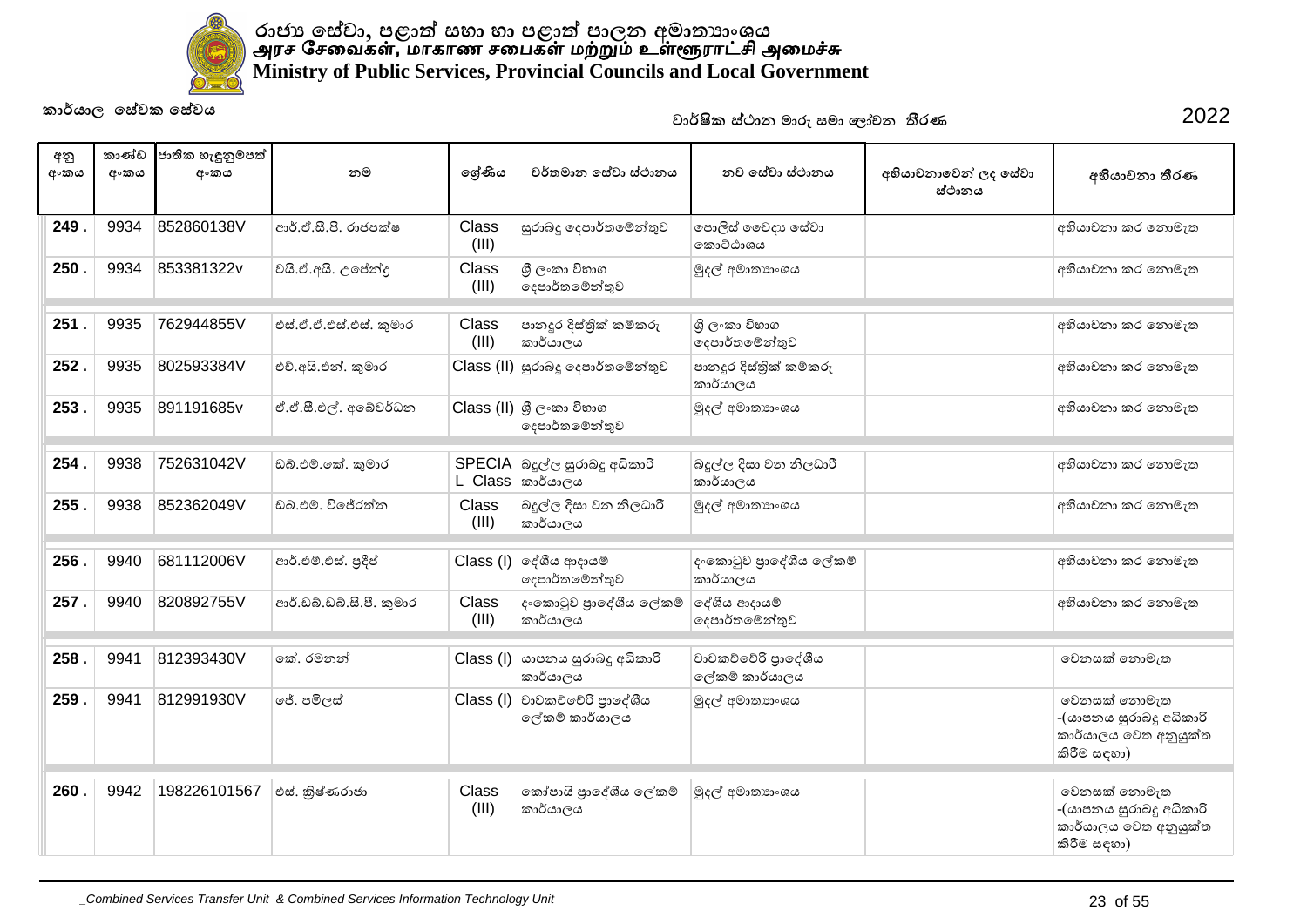

| අනු<br>අංකය | කාණ්ඩ<br>අංකය | ජාතික හැඳුනුම්පත්<br>අංකය | නම                      | ලශ්ණිය         | වර්තමාන සේවා ස්ථානය                                                         | නව සේවා ස්ථානය                                | අභියාචනාවෙන් ලද සේවා<br>ස්ථානය     | අභියාචනා තීරණ                              |
|-------------|---------------|---------------------------|-------------------------|----------------|-----------------------------------------------------------------------------|-----------------------------------------------|------------------------------------|--------------------------------------------|
| 261.        | 9942          | 780622792V                | එල්. නිමලන්             | Class<br>(III) | යාපනය සුරාබදු අධිකාරි<br>කාර්යාලය                                           | කෝපායි පාදේශීය ලේකම්<br>කාර්යාලය              |                                    | වෙනසක් නොමැත                               |
| 262         | 9944          | 670341542V                | එම්.ජී.ජී. අබේකෝන්      |                | Class (I) නුවරඑළිය සුරාබදු අධිකාරි<br>කාර්යාලය                              | නුවරඑළිය දිස්තික් ලේකම්<br>කාර්යාලය           | කොත්මලේ පුාදේශීය ලේකම්<br>කාර්යාලය | නව ස්ථානමාරු                               |
| 263.        | 9944          | 761371100X                | එස්.එම්.ටී.බී. තිලකරත්න |                | Class (II) නුවරඑළිය දිස්තුික් ලේකම්<br>කාර්යාලය                             | මුදල් අමාතාහංශය                               | මුදල් අමාතාහංශය                    | වෙනසක් නොමැත                               |
| 264         | 9945          | 196707902382              | ජේ. ඒ. ජයවර්ධන          |                | $\text{Class (II)}$ කර්මාන්ත අමාතාහංශය                                      | මෝටර් රථ පුවාහන<br>දෙපාර්තමේන්තුව             |                                    | අභියාවනා කර නොමැත                          |
| 265         | 9945          | 653653409V                | එම් එස්, රංජිත්         |                | $Class (I)$ මෝටර් රථ පුවාහන<br>දෙපාර්තමේන්තුව                               | කර්මාන්ත අමාතාහංශය                            |                                    | අභියාවනා කර නොමැත                          |
| 266.        | 9946          | 671381343V                | ඩබ්.ජී.ටී. පියශාන්ත     | Class (I)      | උඩපළාත (ගම්පොළ)<br>පාදේශීය ලේකම්<br>කාර්යාලය                                | මහනුවර ආගමන හා විගමන<br>කාර්යාලය              |                                    | අභියාවනා කර නොමැත                          |
| 267.        | 9946          | 760370533V                | ඒ.එම්.එල්.කේ. අලහකෝන්   |                | $ {\rm Class\ (II)} $ මහනුවර ආගමන හා විගමන $ _C$ ඩපළාත (ගම්පොළ)<br>කාර්යාලය | පාදේශීය ලේකම් කාර්යාලය                        |                                    | අභියාචනා කර නොමැත                          |
| 268         | 9947          | 661653825V                | ආර්.එම්.එන්. රත්නායක    |                | Class (I) මහනුවර පොලිස් අධිකාරී<br>කාර්යාලය                                 | මහනුවර ආගමන හා විගමන<br>කාර්යාලය              |                                    | ස්ථාන මාරුව 9/1/2022<br>දින සිට කියාත්මකවේ |
| 269.        | 9947          | 900392036V                | ජී.ජී.එන්.එල්. විජේතුංග |                | Class (II) මහනුවර ආගමන හා විගමන<br>කාර්යාලය                                 | මහනුවර පොලිස් අධිකාරී<br>කාර්යාලය             |                                    | ස්ථාන මාරුව 9/1/2022<br>දින සිට කියාත්මකවේ |
| 270.        | 9949          | 199220703511              | පී.ජේ. සම්පත්           | Class<br>(III) | ශී ලංකා විහාග<br>දෙපාර්තමේන්තුව                                             | පුද්ගලයන් ලියාපදිංචි<br>කිරීමේ දෙපාර්තමේන්තුව |                                    | ස්ථාන මාරුව අවලංගු කරන<br>$ e^{\xi} $      |
| 271.        | 9949          | 653022018V                | කේ.ඒ.එච්. නිමල්         |                | SPECIA පුද්ගලයන් ලියාපදිංචි<br>L Class කිරීමේ දෙපාර්තමේන්තුව                | ශී ලංකා විහාග<br>දෙපාර්තමේන්තුව               | ශී ලංකා විහාග<br> ලදපාර්තමේන්තුව   | වෙනසක් නොමැත                               |
| 272         | 9953          | 780074060V                | ආර්. විජේසිංහ           | Class<br>(III) | විගණකාධිපති<br>දෙපාර්තමේන්තුව                                               | ආගමන හා විගමන<br>දෙපාර්තමේන්තුව               |                                    | අභියාවනා කර නොමැත                          |
| 273.        | 9953          | 840251306v                | එම්.ජී.එන්. බණ්ඩාර      | Class<br>(III) | අලුත්කඩේ මහේස්තාත්<br>අධිකරණය                                               | විගණකාධිපති<br>දෙපාර්තමේන්තුව                 |                                    | අභියාවනා කර නොමැත                          |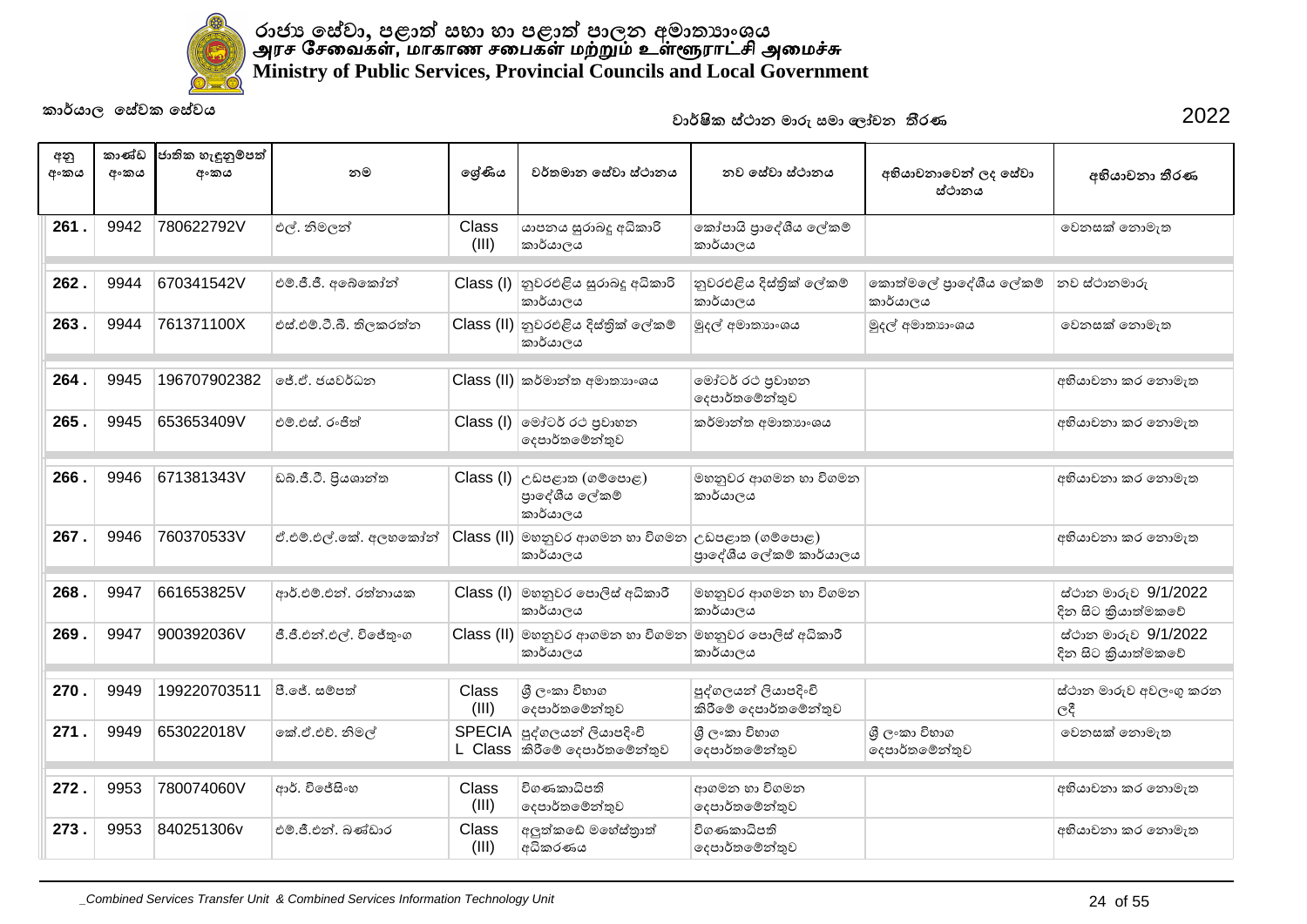

| අනු<br>අංකය | කාණ්ඩ<br>අංකය | ජාතික හැඳුනුම්පත්<br>අංකය | නම                        | ලශ්ණිය         | වර්තමාන සේවා ස්ථානය                               | නව සේවා ස්ථානය                  | අභියාචනාවෙන් ලද සේවා<br>ස්ථානය | අභියාචනා තීරණ                                                                    |
|-------------|---------------|---------------------------|---------------------------|----------------|---------------------------------------------------|---------------------------------|--------------------------------|----------------------------------------------------------------------------------|
| 274.        | 9953          | 882110010V                | එස්.කේ.සී. සුරියආරච්චි    |                | Class (II) ආගමන හා විගමන<br>දෙපාර්තමේන්තුව        | අලුත්කඩේ මහේස්තුාත්<br>අධිකරණය  |                                | අභියාවනය ඉටු කල<br>නොහැක                                                         |
| 275         | 9956          | 840431479V                | ඩී.ජේ.ජී.එම්.පී. දිසානායක | Class<br>(III) | නීතිපති දෙපාර්තමේන්තුව                            | දේශීය ආදායම්<br>දෙපාර්තමේන්තුව  |                                | අභියාචනා කර නොමැත                                                                |
| 276         | 9956          | 946401447V                | එම්.ටී.එම්. විජේසිංහ      | Class<br>(III) | දේශීය ආදායම්<br>දෙපාර්තමේන්තුව                    | නීතිපති දෙපාර්තමේන්තුව          |                                | අභියාචනය ඉටු කල<br>නොහැක                                                         |
| 277         | 9957          | 850533679V                | ඩුබු,එම්.ටී.ඩී. වීරසිංහ   | Class<br>(III) | දේශීය ආදායම්<br>දෙපාර්තමේන්තුව                    | නීතිපති දෙපාර්තමේන්තුව          | නීතිපති දෙපාර්තමේන්තුව         | වෙනසක් නොමැත                                                                     |
| 278         | 9957          | 913633954V                | පී.සී. රණසිංහ             | Class<br>(III) | නීතිපති දෙපාර්තමේන්තුව                            | දේශීය ආදායම්<br>දෙපාර්තමේන්තුව  |                                | ස්ථාන මාරුව අවලංගු කරන<br>ලදී                                                    |
| 279.        | 9958          | 905433113v                | ඩබ්.පී.එස්.එස්. ලක්මාලි   | Class<br>(III) | කුරුණෑගල දකුණ දේශීය<br>ආදායම් පාදේශීය<br>කාර්යාලය | මහවැව පාදේශීය ලේකම්<br>කාර්යාලය |                                | අභියාචනා කර නොමැත                                                                |
| 280         | 9958          | 937680341V                | ටී.බී.එන්. පුනාන්දු       | Class<br>(III) | මහවැව පුාදේශීය ලේකම්<br>කාර්යාලය                  | දේශීය ආදායම්<br>දෙපාර්තමේන්තුව  |                                | අභියාවනා කර නොමැත                                                                |
| 281.        | 9960          | 932262070v                | නේ.ඩී.සී. ලක්ශී           | Class<br>(III) | දේශීය ආදායම්<br>දෙපාර්තමේන්තුව                    | අලුත්කඩේ මහේස්තුාත්<br>අධිකරණය  | කර්මාන්ත අමාතාහංශය             | අනුපාප්තිකයා<br>690102250V ಲಿಲ್ಲಿಲೆ.<br>ආරියපාල - කර්මාන්ත<br>අමාතහංශය බව සලකන්න |
| 282         | 9960          | 956792738V                | එච්.ඒ.වයි. නිවර්තනා       | Class<br>(III) | අලුත්කඩේ මහේස්තාත්<br>අධිකරණය                     | දේශීය ආදායම්<br>දෙපාර්තමේන්තුව  | දේශීය ආදායම්<br>දෙපාර්තමේන්තුව | වෙනසක් නොමැත                                                                     |
| 283         | 9962          | 198180302790              | ඒ.එන්. කොතලාවල            | Class<br>(III) | දේශීය ආදායම්<br>දෙපාර්තමේන්තුව                    | අධිකරණ අමාතාහංශය                |                                | අභියාවනා කර නොමැත                                                                |
| 284         | 9962          | 693303435v                | ඊ.ඒ.පී.එස්. කුමාර         | L Class        | SPECIA අධිකරණ අමාතාහංශය                           | දේශීය ආදායම්<br>දෙපාර්තමේන්තුව  |                                | අභියාචනා කර නොමැත                                                                |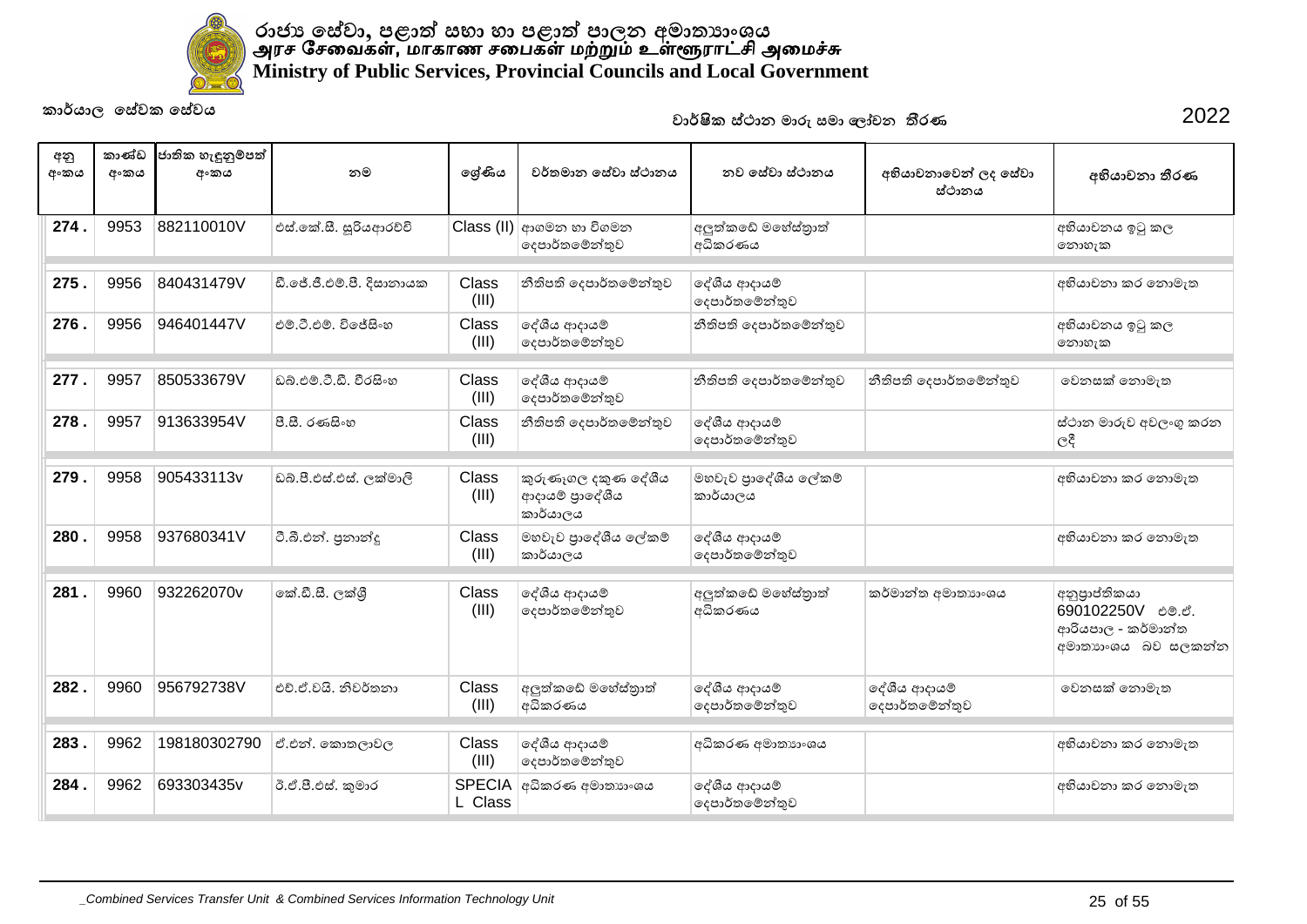

| අනු<br>අංකය | කාණ්ඩ<br>අංකය | ජාතික හැඳුනුම්පත්<br>අංකය | නම                            | ලශ්ණිය                | වර්තමාන සේවා ස්ථානය                                  | නව සේවා ස්ථානය                           | අභියාචනාවෙන් ලද සේවා<br>ස්ථානය | අභියාචනා තීරණ     |
|-------------|---------------|---------------------------|-------------------------------|-----------------------|------------------------------------------------------|------------------------------------------|--------------------------------|-------------------|
| 285.        | 9965          | 710162166V                | එන්.එම්.එච්. නිලාම්           | L Class               | SPECIA  කම්කරු අමාතාහංශය                             | දේශීය ආදායම්<br>දෙපාර්තමේන්තුව           |                                | අභියාචනා කර නොමැත |
| 286.        | 9965          | 958520085V                | එච්.එම්.එල්. තත්සරණි          | Class<br>(III)        | කොළඹ 12 දිසා<br>අධිකරණය                              | කම්කරු අමාතාහංශය                         |                                | අභියාචනා කර නොමැත |
| 287.        | 9965          | 967120553V                | එස්.ඩී. ලියනගේ                | Class<br>(III)        | දේශීය ආදායම්<br>දෙපාර්තමේන්තුව                       | කොළඹ 12 දිසා අධිකරණය                     |                                | අභියාචනා කර නොමැත |
| 288         | 9966          | 198657902476              | පී. ශාලීනි                    | Class<br>(III)        | වානිජ මහාධිකරණය                                      | දේශීය ආදායම්<br>දෙපාර්තමේන්තුව           |                                | අභියාවනා කර නොමැත |
| 289.        | 9966          | 891920857V                | බී.එල්.එල්. මධුශංක            | Class<br>(III)        | දේශීය ආදායම්<br>දෙපාර්තමේන්තුව                       | වානිජ මහාධිකරණය                          |                                | අභියාචනා කර නොමැත |
| 290.        | 9967          | 687561333v                | ජී.එල්.එස්.එස්. මැණිකේ        | Class<br>(III)        | කොළඹ පුාදේශීය ලේකම්<br>කාර්යාලය                      | දේශීය ආදායම්<br>දෙපාර්තමේන්තුව           |                                | අභියාවනා කර නොමැත |
| 291.        | 9967          | 947873741v                | කේ.එම්.යූ.සී.ඩී.කේ.<br>රණසිංහ | Class<br>(III)        | ජාවත්ත (කොළඹ 07)<br>දේශීය ආදායම් පාදේශීය<br>කාර්යාලය | කොළඹ පුාදේශීය ලේකම්<br>කාර්යාලය          |                                | අභියාචනා කර නොමැත |
| 292.        | 9968          | 738013271V                | බී.පී.ටී. මධුකා               | Class<br>(III)        | බණ්ඩාරගම පුාදේශීය<br>ලේකම් කාර්යාලය                  | දේශීය ආදායම්<br>දෙපාර්තමේන්තුව           |                                | අභියාචනා කර නොමැත |
| 293.        | 9968          | 913482859V                | ඩබ්.එස්. අකලංක                | Class<br>(III)        | දේශීය ආදායම්<br>දෙපාර්තමේන්තුව                       | බණ්ඩාරගම පුාදේශීය<br>ලේකම් කාර්යාලය      |                                | අභියාවනා කර නොමැත |
| 294.        | 9970          | 812420291V                | ඩබ්.ඩී.පී.එම්. අබේසිංහ        | Class<br>(III)        | ශී ලංකා ජාතික බුද්ධිමය<br>දේපල කාර්යාංශය             | දේශීය ආදායම්<br>දෙපාර්තමේන්තුව           |                                | අභියාචනා කර නොමැත |
| 295.        | 9970          | 963512252v                | එන් වී.එස්, විතානගේ           | Class<br>(III)        | දේශීය ආදායම්<br>දෙපාර්තමේන්තුව                       | ශී ලංකා ජාතික බුද්ධිමය<br>දේපල කාර්යාංශය |                                | අභියාවනා කර නොමැත |
| 296.        | 9971          | 197325500259              | ඩබ්.වී.අයි. විරාජ්            | <b>Class</b><br>(III) | දේශීය ආදායම්<br>දෙපාර්තමේන්තුව                       | ආරක්ෂක අමාතාහංශය                         |                                | අභියාචනා කර නොමැත |
| 297.        | 9971          | 796235144v                | අයි.පී. අතෝජා                 | Class<br>(III)        | මහර මහේස්තුාත්<br>අධිකරණය                            | දේශීය ආදායම්<br>දෙපාර්තමේන්තුව           |                                | අභියාවනා කර නොමැත |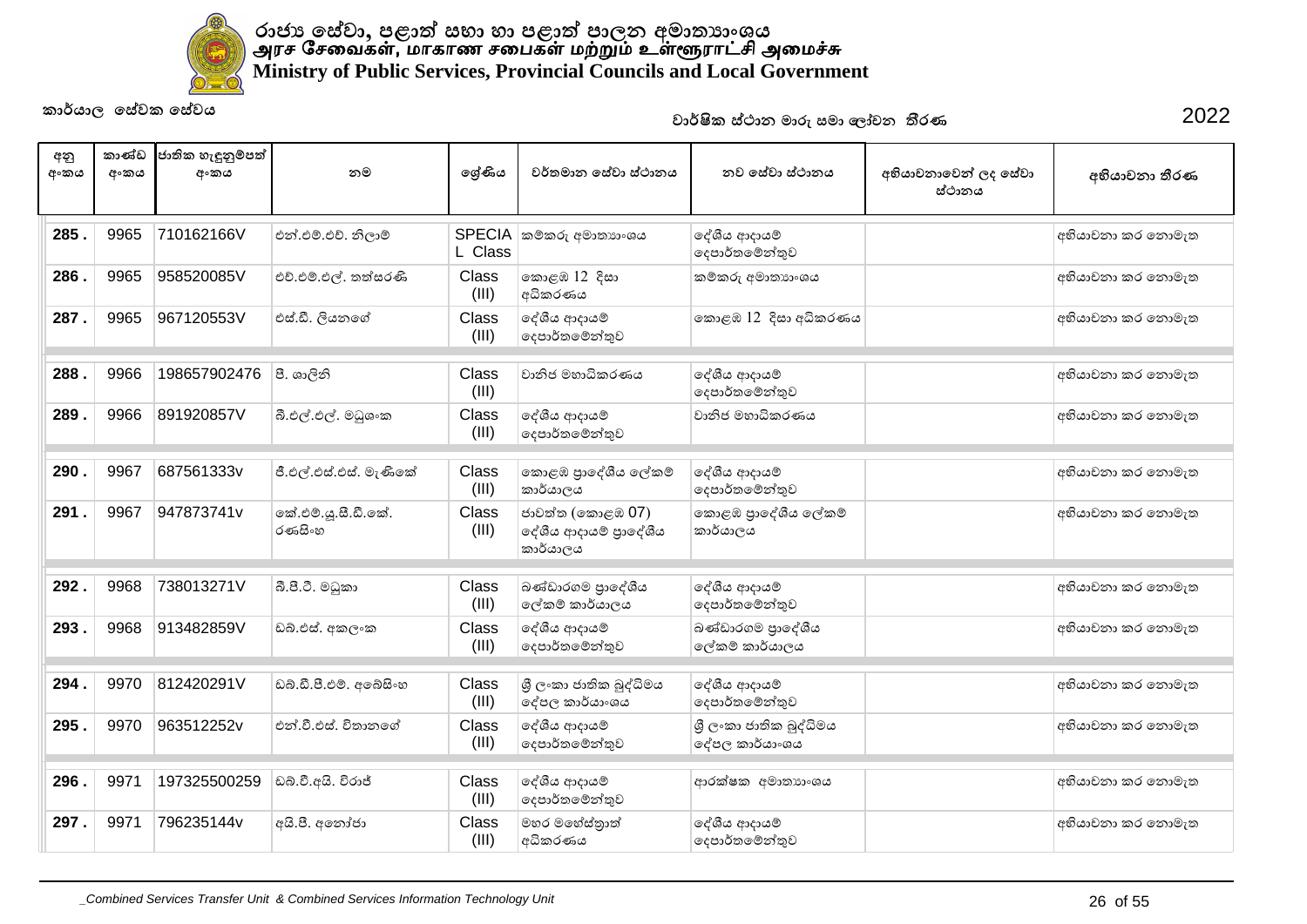

| අනු<br>අංකය | කාණ්ඩ<br>අංකය | ජාතික හැඳුනුම්පත්<br>අංකය | නම                        | ලේණිය          | වර්තමාන සේවා ස්ථානය                                 | නව සේවා ස්ථානය                     | අභියාචනාවෙන් ලද සේවා<br>ස්ථානය      | අභියාචනා තීරණ                                                                              |
|-------------|---------------|---------------------------|---------------------------|----------------|-----------------------------------------------------|------------------------------------|-------------------------------------|--------------------------------------------------------------------------------------------|
| 298.        | 9971          | 810204222V                | එල්.පී.සී.කේ. ලියනගේ      |                | Class (I) ආරක්ෂක අමාතාහංශය                          | මහර මහේස්තුාත්<br>අධිකරණය          |                                     | අභියාචනා කර නොමැත                                                                          |
| 299.        | 9973          | 742211096V                | එස්. සුකුමාර්             |                | Class (II) වාරිමාර්ග දෙපාර්තමේන්තුව                 | දේශීය ආදායම්<br>දෙපාර්තමේන්තුව     | දේශීය ආදායම්<br>දෙපාර්තමේන්තුව      | ස්ථාන මාරුව 2022-06-27<br>දින සිට කියාත්මකවේ                                               |
| 300         | 9973          | 831772158v                | ඩබ්.ඒ.සී.සී. පුෂ්පකුමාර   | Class<br>(III) | දේශීය ආදායම්<br>දෙපාර්තමේන්තුව                      | වාරිමාර්ග දෙපාර්තමේන්තුව           | නුගේගොඩ මහේස්තුාත්<br>අධිකරණය       | අනුපාප්තිකයා<br>836971434V පී.එස්.<br>සතරසිංහ - නුගේගොඩ<br>මහේස්තුාත් අධිකරණය බව<br>සලකන්න |
| 301.        | 9975          | 722920384V                | එන් සී.එන් කේ.<br>෩න්සේකා |                | Class (I) ගම්පහ මහේස්තාත්<br>අධිකරණය                | දේශීය ආදායම්<br>දෙපාර්තමේන්තුව     |                                     | අභියාවනා කර නොමැත                                                                          |
| 302.        | 9975          | 872552588V                | පී.සී.පී. කුමාර           | Class<br>(III) | දේශීය ආදායම්<br>දෙපාර්තමේන්තුව                      | නීතිපති දෙපාර්තමේන්තුව             |                                     | අභියාචනා කර නොමැත                                                                          |
| 303.        | 9975          | 932500345V                | ආර්.එම්.එල්.පී. රත්නායක   | Class<br>(III) | නීතිපති දෙපාර්තමේන්තුව                              | ගම්පහ මහේස්තුාත්<br>අධිකරණය        |                                     | අභියාචනා කර නොමැත                                                                          |
| 304         | 9980          | 691892590V                | එච්.ඩබ්.ආර්. පද්මකුමාර    |                | SPECIA තිරප්පතේ පුාදේශීය ලේකම්<br>L Class කාර්යාලය  | දේශීය ආදායම්<br>දෙපාර්තමේන්තුව     |                                     | අභියාචනා කර නොමැත                                                                          |
| 305.        | 9980          | 770412242V                | ඊ.එස්.එල්. එදිරිසිංහ      |                | Class (I) දඹුල්ල දේශීය ආදායම්<br>පාදේශීය කාර්යාලය   | කැකිරාව පාදේශීය ලේකම්<br>කාර්යාලය  |                                     | අභියාචනා කර නොමැත                                                                          |
| 306.        | 9980          | 800520479V                | කේ.ඩී.පී. පෙරේරා          |                | Class (II) කැකිරාව පුාදේශීය ලේකම්<br>කාර්යාලය       | තිරප්පතේ පාදේශීය ලේකම්<br>කාර්යාලය |                                     | අභියාචනා කර නොමැත                                                                          |
| 307.        | 9981          | 643500833V                | ආර්.ජී. රණතුංග            |                | Class (I) කොත්මලේ පුාදේශීය<br>ලේකම් කාර්යාලය        | දේශීය ආදායම්<br>දෙපාර්තමේන්තුව     | දේශීය ආදායම්<br>දෙපාර්තමේන්තුව      | වෙනසක් නොමැත                                                                               |
| 308.        | 9981          | 710830860v                | එච්.ඒ.ඒ. කරුණාතිලක        |                | Class (I) නුවරඑළිය දේශීය ආදායම්<br>පාදේශීය කාර්යාලය | කොත්මලේ පුාදේශීය<br>ලේකම් කාර්යාලය | නුවරඑළිය දිස්තික් ලේකම්<br>කාර්යාලය | නව ස්ථානමාරු                                                                               |
| 309         | 9982          | 691041999V                | බී. රෝහිත                 | L Class        | $SPECIA$ නීතිපති දෙපාර්තමේන්තුව                     | බෞද්ධ කටයුතු<br>දෙපාර්තමේන්තුව     |                                     | අභියාචනා කර නොමැත                                                                          |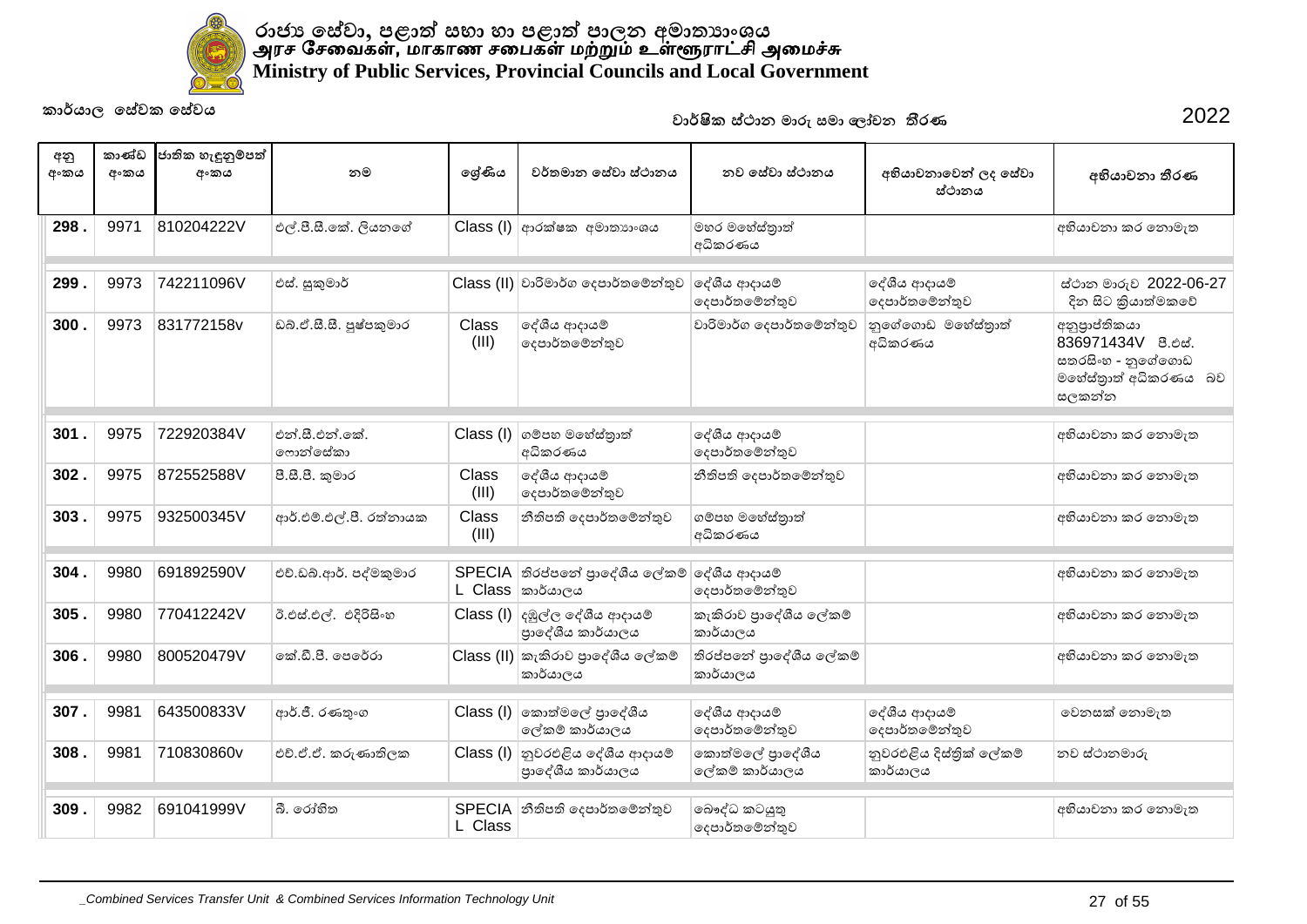

| අනු<br>අංකය | කාණ්ඩ<br>අංකය | ජාතික හැඳුනුම්පත්<br>අංකය | නම                        | ලශ්ණිය         | වර්තමාන සේවා ස්ථානය                                  | නව සේවා ස්ථානය                                  | අභියාචනාවෙන් ලද සේවා<br>ස්ථානය | අභියාචනා තීරණ            |
|-------------|---------------|---------------------------|---------------------------|----------------|------------------------------------------------------|-------------------------------------------------|--------------------------------|--------------------------|
| 310.        | 9982          | 730710585v                | වයි.ටී. පියනන්ද           |                | $Class (I)$ බෞද්ධ කටයුතු<br>දෙපාර්තමේන්තුව           | මුදල් අමාතාගංශය                                 |                                | අභියාචනා කර නොමැත        |
| 311.        | 9982          | 790111826V                | ඒ.එන්.සී. ද අල්විස්       |                | Class (I) ශූී ලංකා රේගු<br>දෙපාර්තමේන්තුව            | නීතිපති දෙපාර්තමේන්තුව                          |                                | අභියාචනා කර නොමැත        |
| 312.        | 9984          | 198135104370              | වී. මදිතරන්               | Class<br>(III) | යාපනය දේශීය ආදායම්<br>පාදේශීය කාර්යාලය               | කයිට්ස් පුාදේශීය ලේකම්<br>කාර්යාලය              |                                | අභියාචනය ඉටු කල<br>නොහැක |
| 313.        | 9984          | 752231915V                | එස්.එම්. ඇන්ටන්           | Class (I)      | කයිට්ස් පාදේශීය ලේකම්<br>කාර්යාලය                    | දේශීය ආදායම්<br>දෙපාර්තමේන්තුව                  |                                | අභියාවනා කර නොමැත        |
| 314.        | 9986          | 672081629V                | ඩී එම සෙතෙවිරත්න          |                | Class (I) මහනුවර දේශීය ආදායම්<br>පාදේශීය කාර්යාලය    | උඩපළාත (ගම්පොළ)<br>පාදේශීය ලේකම් කාර්යාලය       |                                | අභියාචනා කර නොමැත        |
| 315.        | 9986          | 820551346V                | ඒ.පී. රණසිංහ              | Class<br>(III) | ඇල්පිටිය පුාදේශීය ලේකම්<br>කාර්යාලය                  | දේශීය ආදායම්<br>දෙපාර්තමේන්තුව                  |                                | අභියාචනා කර නොමැත        |
| 316.        | 9986          | 888522387V                | එච්.බී.එම්. ලේමතිලක       | Class<br>(III) | උඩපළාත (ගම්පොළ)<br>පාදේශීය ලේකම්<br>කාර්යාලය         | ඇල්පිටිය පුාදේශීය ලේකම්<br>කාර්යාලය             |                                | අභියාචනා කර නොමැත        |
| 317.        | 9988          | 196431603276              | කේ.ඒ. සරත්                |                | $Class (I)$ බදුල්ල දේශීය ආදායම්<br>පාදේශීය කාර්යාලය  | බදුල්ල ගොවිජන සංවර්ධන<br>දිස්තික් කාර්යාලය      |                                | අභියාවනය ඉටු කල<br>නොහැක |
| 318.        | 9988          | 752350566V                | පී.වී.එම්.ජේ.එස්. ගුණතිලක |                | Class (I) බදුල්ල ගොවිජන සංවර්ධන<br>දිස්තික් කාර්යාලය | බදුල්ල ඉඩම් හා දිස්තික්<br>රෙජිස්ටුාර් කාර්යාලය |                                | අභියාවනා කර නොමැත        |
| 319         | 9988          | 832922013v                | ආර්.එම්.එස්. රත්නායක      | Class<br>(III) | බදුල්ල ඉඩම් හා දිස්තික්<br>රෙජිස්ටුාර් කාර්යාලය      | දේශීය ආදායම්<br>දෙපාර්තමේන්තුව                  |                                | අභියාචනා කර නොමැත        |
| 320         | 9989          | 731430683V                | ඒ.ඩී. මල්ලිකාරච්චි        |                | $Class (I)$ රත්මලාන කම්කරු<br>විනිශ්චය සභාව(අංක 32)  | රජයේ මුදුණ<br>දෙපාර්තමේන්තුව                    |                                | අභියාචනා කර නොමැත        |
| 321.        | 9989          | 902123504v                | ඩබ්.ඩී. මධුරංග            | Class<br>(III) | දේශීය ආදායම්<br>දෙපාර්තමේන්තුව                       | රත්මලාන කම්කරු විනිශ්චය<br>සභාව(අංක 32)         |                                | අභියාවනා කර නොමැත        |
| 322.        | 9989          | 931310011V                | එච්. ඒ. එස්. රංගන         | Class<br>(III) | රජයේ මුදණ<br>දෙපාර්තමේන්තුව                          | දේශීය ආදායම්<br>දෙපාර්තමේන්තුව                  |                                | අභියාචනා කර නොමැත        |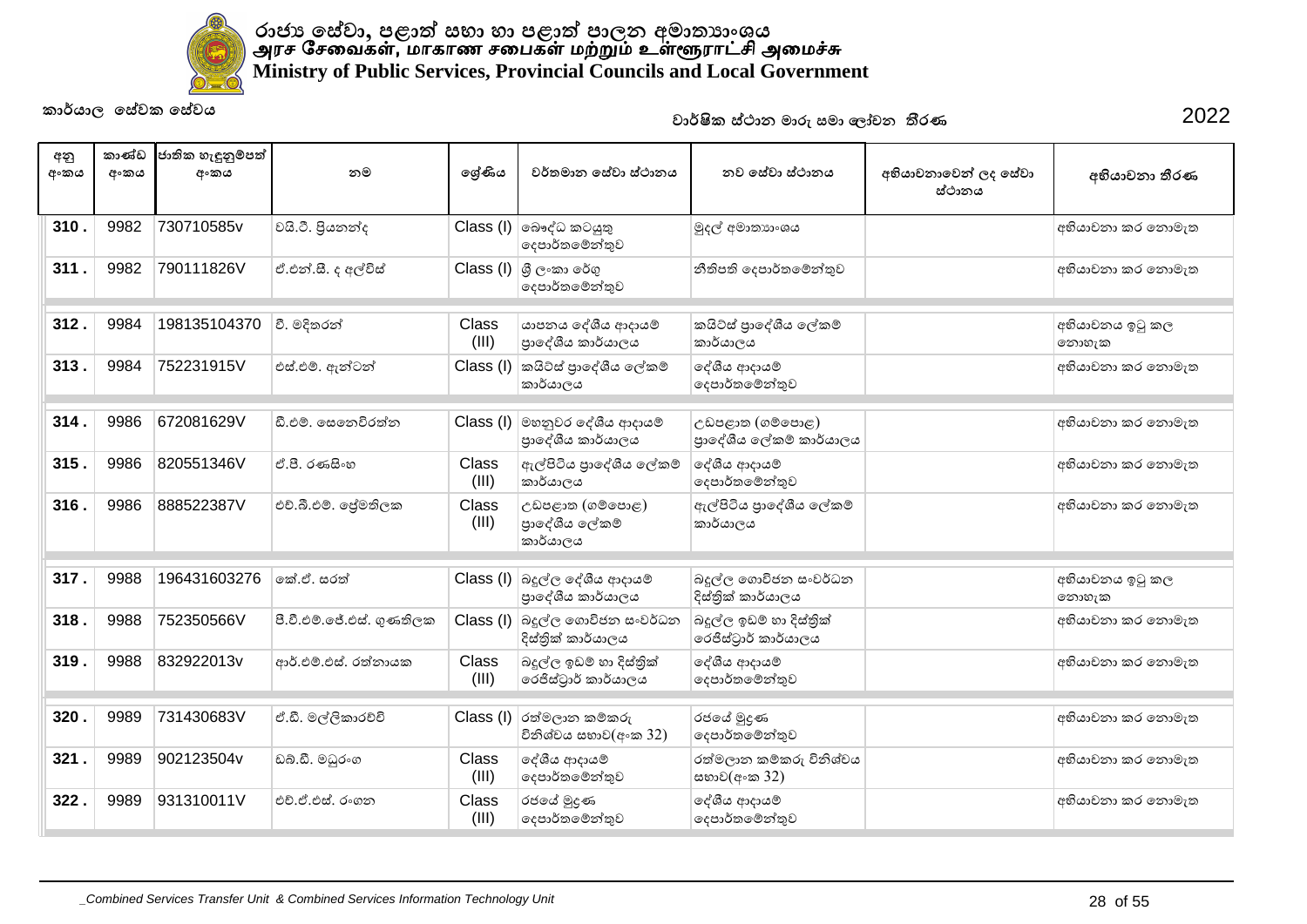

| අනු<br>අංකය | කාණ්ඩ<br>අංකය | ජාතික හැඳුනුම්පත්<br>අංකය | නම                      | ලශ්ණිය                | වර්තමාන සේවා ස්ථානය                                          | නව සේවා ස්ථානය                                 | අභියාචනාවෙන් ලද සේවා<br>ස්ථානය | අභියාචනා තීරණ            |
|-------------|---------------|---------------------------|-------------------------|-----------------------|--------------------------------------------------------------|------------------------------------------------|--------------------------------|--------------------------|
| 323.        | 9993          | 197607402996              | පී.ඒ.එල්. සරත්වන්ද      |                       | Class (I) කළුතර දකුණ දේශීය<br>ආදායම් පාදේශීය<br>කාර්යාලය     | කොළඹ දිස්තික් ලේකම්<br>කාර්යාලය                |                                | අභියාචනය ඉටු කල<br>නොහැක |
| 324.        | 9993          | 918452796V                | එස්.සී. සෙනරත්          | Class<br>(III)        | කොළඹ දිස්තික් ලේකම්<br>කාර්යාලය                              | දේශීය ආදායම්<br>දෙපාර්තමේන්තුව                 |                                | අභියාචනා කර නොමැත        |
| 325.        | 9995          | 697450050v                | කේ.ඒ.සී. කපුරුආරච්චි    | Class<br>(III)        | දේශීය ආදායම්<br>දෙපාර්තමේන්තුව                               | ගම්පහ දිස්තික් ලේකම්<br>කාර්යාලය               |                                | අභියාවනා කර නොමැත        |
| 326.        | 9995          | 800133750V                | කේ.ඒ.පී.ඒ. පෙරේරා       | Class<br>(III)        | ගම්පහ දිස්තිුක් ලේකම්<br>කාර්යාලය                            | දේශීය ආදායම්<br>දෙපාර්තමේන්තුව                 |                                | අභියාවනා කර නොමැත        |
| 327.        | 10017         | 196927410052              | ඩී.එම්.පී. දිසානායක     |                       | $Class (I)$ බදුල්ල දේශීය ආදායම්<br>පාදේශීය කාර්යාලය          | බදුල්ල දිස්තිුක් ලේකම්<br>කාර්යාලය             |                                | අභියාචනය ඉටු කල<br>නොහැක |
| 328.        | 10017         | 198406001552              | පී.ඒ. කරුණාරත්ත         | Class<br>(III)        | බදුල්ල දිස්තික් ලේකම්<br>කාර්යාලය                            | දියතලාව මැණුම් හා<br>සිතියම්ගත කිරීමේ<br>ආයතනය |                                | අභියාචනා කර නොමැත        |
| 329         |               | 10017 762810379V          | එච්.පී.එම්.ඒ. කරුණාරත්ත |                       | SPECIA දියතලාව මැණුම් හා<br>L Class සිතියමගත කිරීමේ<br>ආයතනය | දේශීය ආදායම්<br>දෙපාර්තමේන්තුව                 |                                | අභියාවනා කර නොමැත        |
| 330         | 10018         | 197615000490              | ංක්.ඒ.එම්. චන්දික       | Class<br>(III)        | කළුතර දිසා අධිකරණය                                           | දේශීය ආදායම්<br>දෙපාර්තමේන්තුව                 |                                | අභියාචනා කර නොමැත        |
| 331.        |               | 10018 800942527V          | ටී.ජී.ටී.ඩී. කුමාර      | <b>Class</b><br>(III) | කළුතර දකුණ දේශීය<br>ආදායම් පාදේශීය<br>කාර්යාලය               | කළුතර දිසා අධිකරණය                             |                                | අභියාවනා කර නොමැත        |
| 332         | 10021         | 638342006V                | ඒ.ඒ. ඉන්දුමතී           | Class<br>(III)        | දේශීය ආදායම්<br>දෙපාර්තමේන්තුව                               | වත්තල මහේස්තුාත්<br>අධිකරණය                    |                                | අභියාචනා කර නොමැත        |
| 333.        | 10021         | 890952089V                | එන්.ඒ. රහ්මන්           | Class<br>(III)        | වත්තල මහේස්තාත්<br>අධිකරණය                                   | දේශීය ආදායම්<br>දෙපාර්තමේන්තුව                 |                                | අභියාවනා කර නොමැත        |
| 334         | 10022         | 910693271v                | ඩබ්.පී.ඒ.පී. විජේසුන්දර | Class<br>(III)        | වාරිමාර්ග අමාතාහංශය                                          | දේශීය ආදායම්<br>දෙපාර්තමේන්තුව                 |                                | අභියාවනා කර නොමැත        |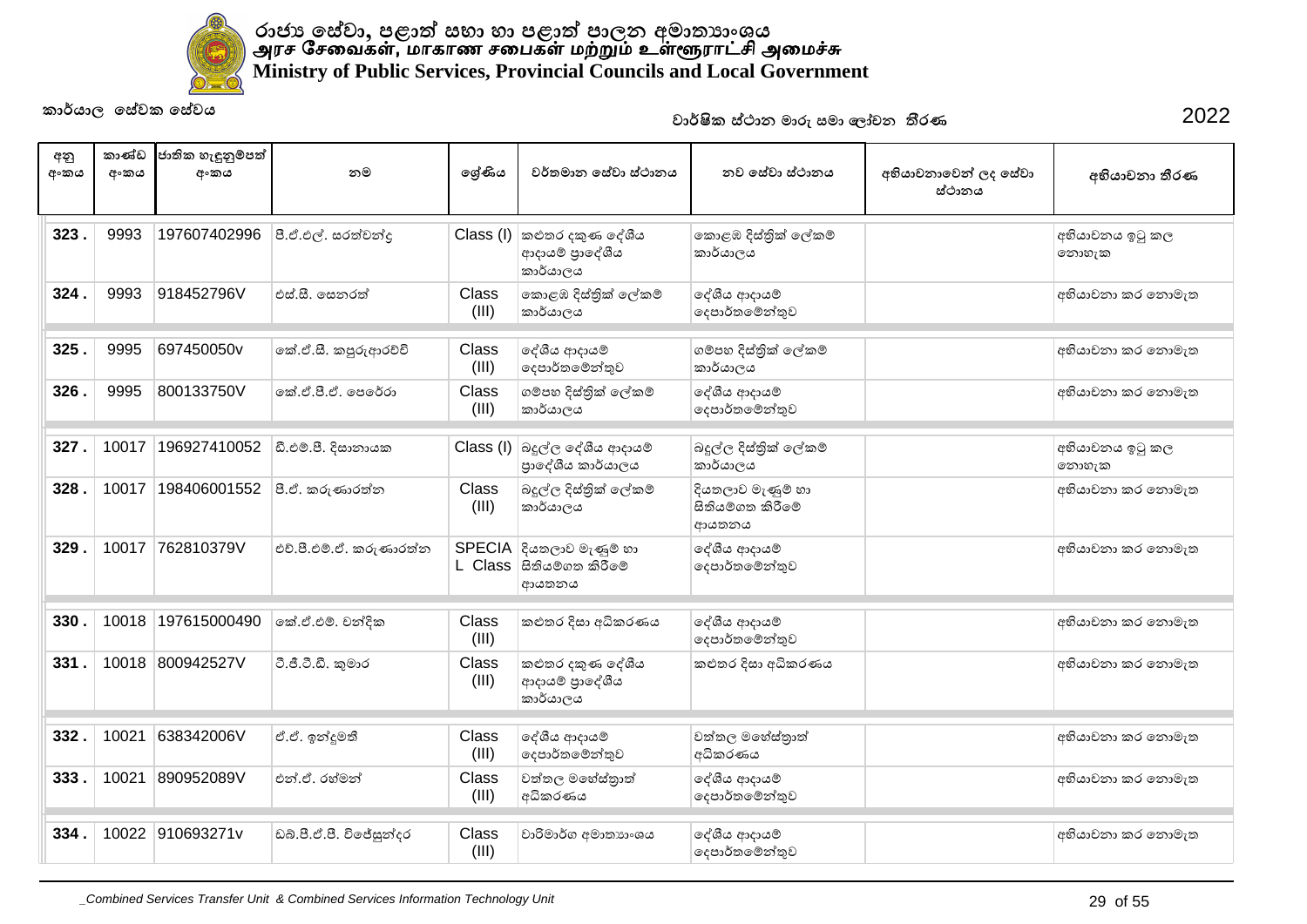

| අනු<br>අංකය | කාණ්ඩ<br>අංකය | ජාතික හැඳුනුම්පත්<br>අංකය | නම                       | ලශ්ණිය                   | වර්තමාන සේවා ස්ථානය                               | නව සේවා ස්ථානය                                | අභියාචනාවෙන් ලද සේවා<br>ස්ථානය                  | අභියාචනා තීරණ                 |
|-------------|---------------|---------------------------|--------------------------|--------------------------|---------------------------------------------------|-----------------------------------------------|-------------------------------------------------|-------------------------------|
| 335         | 10022         | 947740040V                | ජී.එච්.ජේ. ෆොන්සේකා      | Class<br>(III)           | දේශීය ආදායම්<br>දෙපාර්තමේන්තුව                    | වාරිමාර්ග අමාතාහංශය                           |                                                 | අභියාවනා කර නොමැත             |
| 336         | 10023         | 781632341v                | එම්.ජී.සී.එස්.කේ. මීපේගම | Class<br>(III)           | ශී ලංකා ජාතික බුද්ධිමය<br>දේපල කාර්යා∘ශය          | දේශීය ආදායම්<br>දෙපාර්තමේන්තුව                | දේශීය ආදායම්<br>දෙපාර්තමේන්තුව                  | වෙනසක් නොමැත                  |
| 337.        | 10023         | 938090017V                | ජී.එම්.එන්.කේ. යසරත්න    | Class<br>(III)           | ගම්පහ (යක්කල) දේශීය<br>ආදායම් පාදේශීය<br>කාර්යාලය | ශී ලංකා ජාතික බුද්ධිමය<br>දේපල කාර්යා∘ශය      | ගම්පහ සිවිල් අභියාචනා<br>මහාධිකරණය              | නව ස්ථානමාරු                  |
| 338         | 10033         | 196702601468              | ජී.එල්.පී.එස්. ගුණවර්ධන  | <b>SPECIA</b><br>L Class | ගාල්ල දේශීය ආදායම්<br> පාදේශීය කාර්යාලය           | අලුත්කඩේ මහේස්තුාත්<br>අධිකරණය                | පානදූර ඉඩම් හා දිස්තික්<br>රෙජිස්ටුාර් කාර්යාලය | නව ස්ථානමාරු                  |
| 339         | 10033         | 199008200992              | එස්.ශූ.එම්. පෙරේරා       | Class<br>(III)           | අලුත්කඩේ මහේස්තුාත්<br>අධිකරණය                    | දේශීය ආදායම්<br>දෙපාර්තමේන්තුව                |                                                 | ස්ථාන මාරුව අවලංගු කරන<br>ලදී |
| 340         | 10038         | 802314310v                | එස්.එම්.අයි.යූ. පියසේත   | Class<br>(III)           | රත්නපුර දේශීය ආදායම්<br>පාදේශීය කාර්යාලය          | කම්කරු අමාතාහංශය                              |                                                 | අභියාචනය ඉටු කල<br>නොහැක      |
| 341         | 10038         | 941211763v                | වයි.ඩබ්.ඒ. රත්දික        | Class<br>(III)           | කම්කරු අමාතාහංශය                                  | දේශීය ආදායම්<br>දෙපාර්තමේන්තුව                |                                                 | අභියාචනා කර නොමැත             |
| 342.        | 10042         | 947081080V                | ඩබ්.ඒ.එස්. නිලංගිකා      | Class<br>(III)           | රජයේ රස පරීක්ෂක<br>දෙපාර්තමේන්තුව                 | දේශීය ආදායම්<br>දෙපාර්තමේන්තුව                |                                                 | අභියාචනා කර නොමැත             |
| 343.        |               | 10042 962492363V          | ඒ.එම්.ඩී.එම්. අත්තනායක   | Class<br>(III)           | දේශීය ආදායම්<br>දෙපාර්තමේන්තුව                    | රජයේ රස පරීක්ෂක<br>දෙපාර්තමේන්තුව             |                                                 | අභියාචනා කර නොමැත             |
| 344         | 10043         | 199550800033              | ලේ.ඒ.එස්.එස්.ඩී. පෙරේරා  | Class<br>(III)           | පුද්ගලයන් ලියාපදිංචි<br>කිරීමේ දෙපාර්තමේන්තුව     | දේශීය ආදායම්<br>දෙපාර්තමේන්තුව                |                                                 | අභියාචනා කර නොමැත             |
| 345.        | 10043         | 718322928v                | ඩී.එච්.ආර්. මල්කාන්ති    | Class<br>(III)           | මාලිගාකන්ද මහේස්තුාත්<br>අධිකරණය                  | පුද්ගලයන් ලියාපදිංචි<br>කිරීමේ දෙපාර්තමේන්තුව |                                                 | අභියාචනා කර නොමැත             |
| 346.        | 10043         | 937082266V                | ජී.එන්. රූපසිංහ          | Class<br>(III)           | දේශීය ආදායම්<br>දෙපාර්තමේන්තුව                    | මාලිගාකන්ද මහේස්තුාත්<br>අධිකරණය              |                                                 | අභියාචනය ඉටු කල<br>නොහැක      |
| 347.        | 10047         | 646265479V                | ඩී. කනගදේවී              |                          | $Class (I)$ ලද්ශීය ආදායම්<br>දෙපාර්තමේන්තුව       | වත්තල මහේස්තුාත්<br>අධිකරණය                   |                                                 | අභියාවනා කර නොමැත             |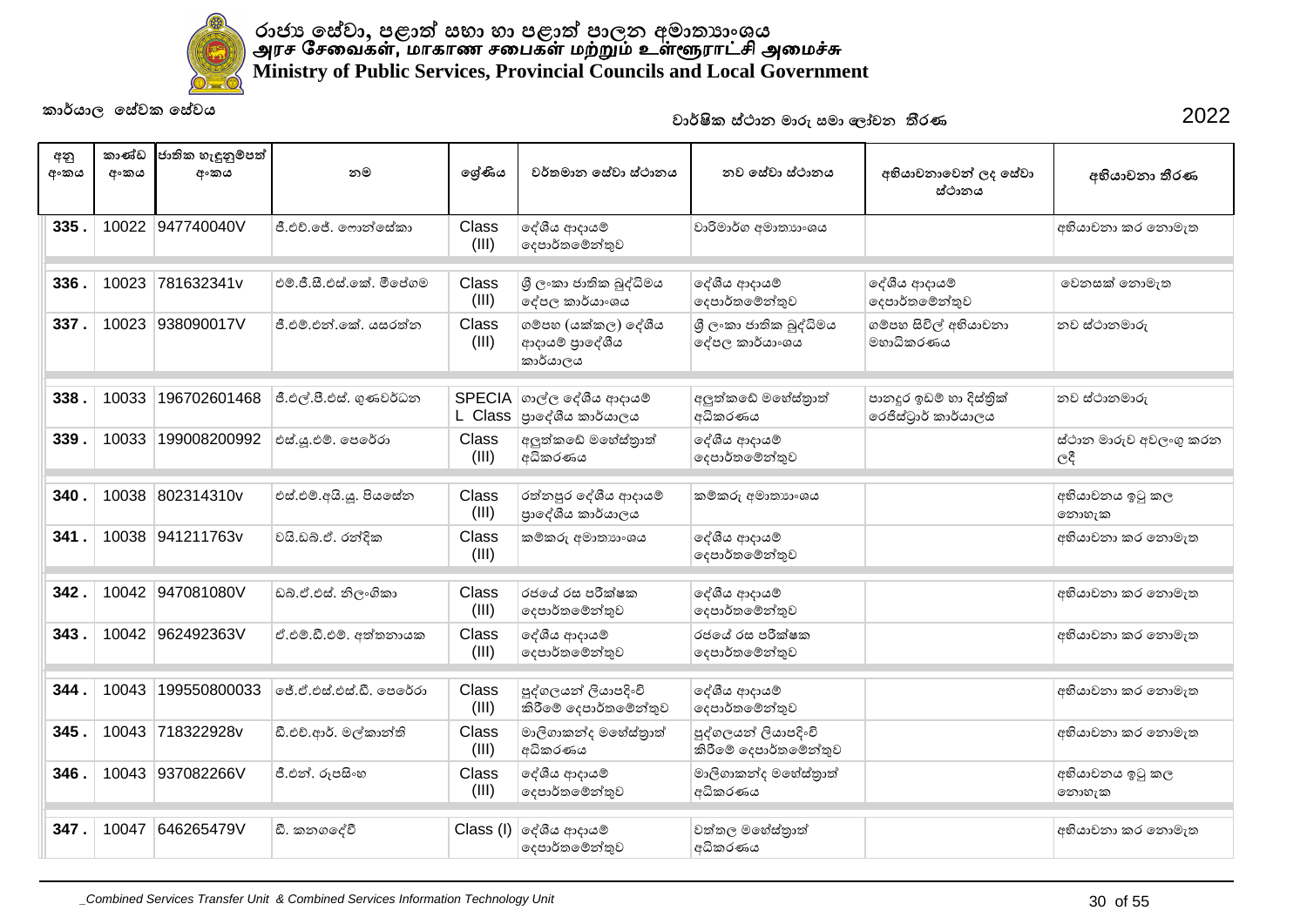

| අනු<br>අංකය | කාණ්ඩ<br>අංකය | ජාතික හැඳුනුම්පත්<br>අංකය | නම                          | ලශ්ණිය                | වර්තමාන සේවා ස්ථානය                                          | නව සේවා ස්ථානය                                | අභියාචනාවෙන් ලද සේවා<br>ස්ථානය | අභියාචනා තීරණ            |
|-------------|---------------|---------------------------|-----------------------------|-----------------------|--------------------------------------------------------------|-----------------------------------------------|--------------------------------|--------------------------|
| 348         | 10047         | 918654291v                | ඩී.ජේ.ඩබ්. ජයසේකර           | Class<br>(III)        | වත්තල මහේස්තුාත්<br>අධිකරණය                                  | දේශීය ආදායම්<br>දෙපාර්තමේන්තුව                |                                | අභියාචනා කර නොමැත        |
| 349         |               | 10117 741942240V          | එස්.ඒ.ජේ.එන්. පෙරේරා        | Class (I)             | කළුතර දකුණ දේශීය<br>ආදායම් පාදේශීය<br>කාර්යාලය               | කාලගුණ විදාහ<br>දෙපාර්තමේන්තුව                |                                | අභියාචනය ඉටු කල<br>නොහැක |
| 350         | 10117         | 868461985v                | එස්.ආර්.ඩී.අයි. සොයිසා      | Class<br>(III)        | කාලගුණ විදාහ<br>දෙපාර්තමේන්තුව                               | දේශීය ආදායම්<br>දෙපාර්තමේන්තුව                |                                | අභියාචනා කර නොමැත        |
| 351         |               | 10126 821073804V          | කේ.කේ.බී. බිටෝ              |                       | Class (II) ලද්ශීය ආදායම්<br>දෙපාර්තමේන්තුව                   | කාලගුණ විදාහ<br>දෙපාර්තමේන්තුව                |                                | අභියාචනා කර නොමැත        |
| 352         |               | 10126 875411365V          | ඊ.එච්.එන්. පුනාන්දු         | <b>Class</b><br>(III) | කාලගුණ විදාහ<br>දෙපාර්තමේන්තුව                               | දේශීය ආදායම්<br>දෙපාර්තමේන්තුව                |                                | අභියාවනා කර නොමැත        |
| 353         | 10176         | 631531300V                | එස්.ඩී. පියසිරි             |                       | SPECIA පුද්ගලයන් ලියාපදිංචි<br>L Class කිරීමේ දෙපාර්තමේන්තුව | දේශීය ආදායම්<br>දෙපාර්තමේන්තුව                |                                | අභියාචනා කර නොමැත        |
| 354         |               | 10176 803454132v          | එච්.කේ.එම්.ජේ.<br>කුමාරනායක | Class<br>(III)        | දේශීය ආදායම්<br>දෙපාර්තමෙන්තුව                               | පුද්ගලයන් ලියාපදිංචි<br>කිරීමේ දෙපාර්තමේන්තුව |                                | අභියාචනා කර නොමැත        |
| 355         | 10211         | 782031570V                | ඩි.සී.කේ. මුණසිංහ           |                       | $Class (I)$ ලද්ශීය ආදායම්<br>දෙපාර්තමේන්තුව                  | කාලගුණ විදාහ<br>දෙපාර්තමේන්තුව                |                                | අභියාචනා කර නොමැත        |
| 356         | 10211         | 867992367V                | ඩී.ආර්.එච්. කොතලාවල         | Class<br>(III)        | කාලගුණ විදාහ<br>දෙපාර්තමේන්තුව                               | දේශීය ආදායම්<br>දෙපාර්තමේන්තුව                |                                | අභියාචනා කර නොමැත        |
| 357.        | 10213         | 199573300100              | ඩබ්.ඩී.කේ.අයි. පෙරේරා       | Class<br>(III)        | පුද්ගලයන් ලියාපදිංචි<br>කිරීමේ දෙපාර්තමේන්තුව                | විගණකාධිපති<br>දෙපාර්තමේන්තුව                 |                                | අභියාචනා කර නොමැත        |
| 358         | 10213         | 780592486V                | ඊ.එස්.ශූ. කුමාර             | Class<br>(III)        | විගණකාධිපති<br>දෙපාර්තමේන්තුව                                | දේශීය ආදායම්<br>දෙපාර්තමේන්තුව                |                                | අභියාචනා කර නොමැත        |
| 359         | 10213         | 955381645V                | ඩී.ඩී. වඩුගේ                | Class<br>(III)        | දේශීය ආදායම්<br>දෙපාර්තමේන්තුව                               | පුද්ගලයන් ලියාපදිංචි<br>කිරීමේ දෙපාර්තමේන්තුව |                                | අභියාචනා කර නොමැත        |
| 360         | 10215         | 885563635V                | ් එ.ඩබ්.ඩී.එස්, රත්නායක     | Class<br>(III)        | කාලගුණ විදාහ<br>දෙපාර්තමේන්තුව                               | දේශීය ආදායම්<br>දෙපාර්තමේන්තුව                |                                | අභියාවනා කර නොමැත        |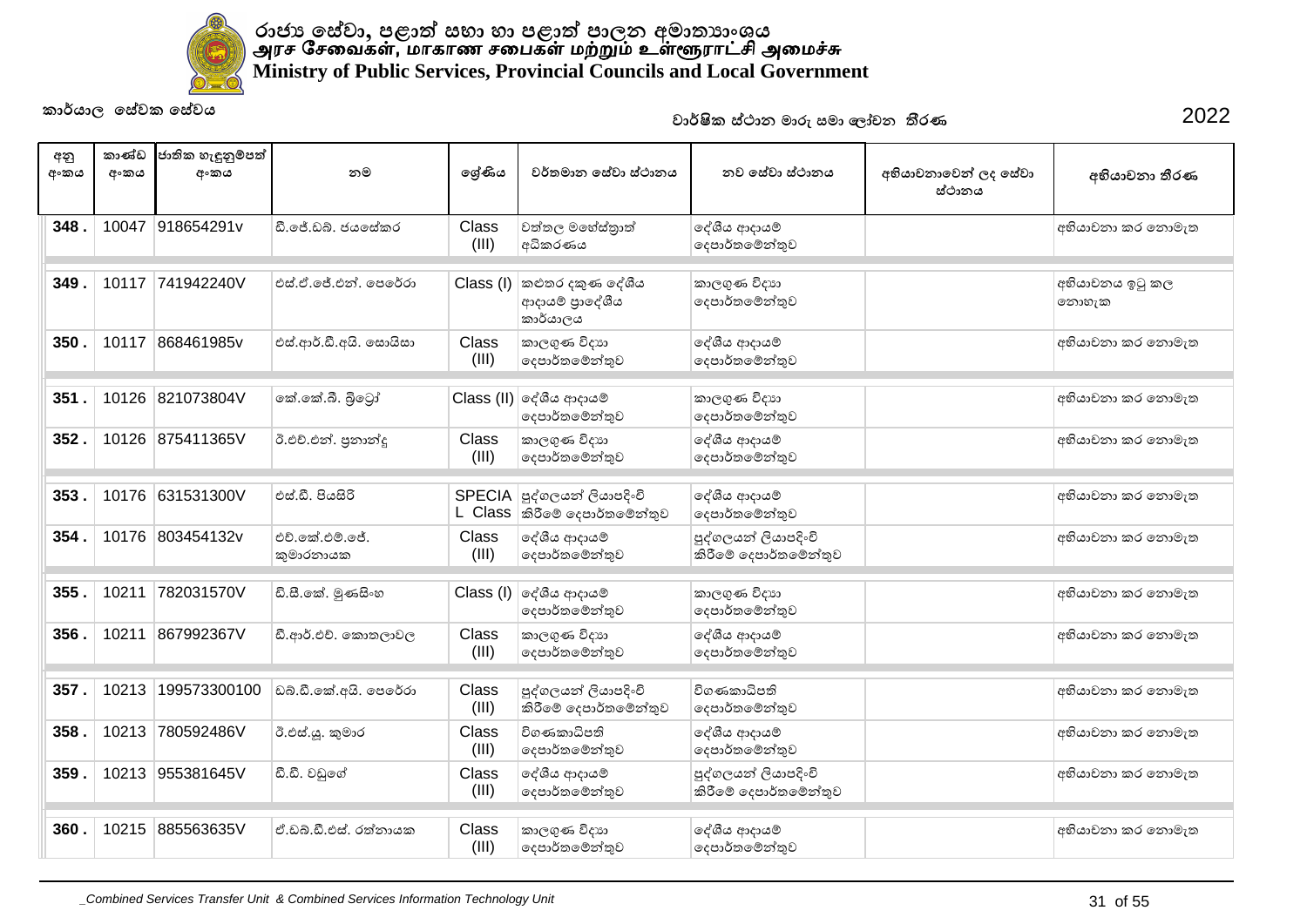

| අනු<br>අංකය | කාණ්ඩ<br>අංකය | ජාතික හැඳුනුම්පත්<br>අංකය | නම                         | ලශ්ණිය         | වර්තමාන සේවා ස්ථානය                           | නව සේවා ස්ථානය                                | අභියාචනාවෙන් ලද සේවා<br>ස්ථානය   | අභියාචනා තීරණ                                                                                   |
|-------------|---------------|---------------------------|----------------------------|----------------|-----------------------------------------------|-----------------------------------------------|----------------------------------|-------------------------------------------------------------------------------------------------|
| 361.        |               | 10215 960883101V          | එම්.එස්.කේ. ද සිල්වා       | Class<br>(III) | දේශීය ආදායම්<br>දෙපාර්තමෙන්තුව                | කාලගුණ විදාහ<br>දෙපාර්තමේන්තුව                |                                  | අභියාචනා කර නොමැත                                                                               |
| 362         | 10217         | 905313606v                | එස්.වී.ඒ.ඩී.ඩී.එල්. පෙරේරා | Class<br>(III) | කාලගුණ විදාහ<br>දෙපාර්තමේන්තුව                | දේශීය ආදායම්<br>දෙපාර්තමේන්තුව                |                                  | අභියාචනා කර නොමැත                                                                               |
| 363         |               | 10217 918472436v          | ජී.ටී. ජයසිංහ              | Class<br>(III) | දේශීය ආදායම්<br>දෙපාර්තමේන්තුව                | කාලගුණ විදාහ<br>දෙපාර්තමේන්තුව                |                                  | අභියාවනා කර නොමැත                                                                               |
| 364         | 10220         | 703552293v                | කේ.ඒ.ඩී.කේ.එස්.<br>අතුකෝරල | L Class        | SPECIA කර්මාන්ත අමාතාහංශය                     | දේශීය ආදායම්<br>දෙපාර්තමේන්තුව                |                                  | අභියාචනා කර නොමැත                                                                               |
| 365         | 10220         | 947450379v                | කේ.ඩබ්.එච්.ඊ. විකුමරත්න    | Class<br>(III) | දේශීය ආදායම්<br>දෙපාර්තමෙන්තුව                | කර්මාන්ත අමාතාහංශය                            |                                  | අභියාවනා කර නොමැත                                                                               |
| 366         | 10222         | 690102250V                | එම්.ඒ. ආරියපාල             | Class (I)      | කර්මාන්ත අමාතාහංශය                            | දේශීය ආදායම්<br>දෙපාර්තමේන්තුව                | ලද්ශීය ආදායම්<br> ලදපාර්තමේන්තුව | වෙනසක් නොමැත                                                                                    |
| 367         | 10222         | 813234840v                | එන්.ඩබ්.ජී.ඩී. පුසාද්      | Class<br>(III) | දේශීය ආදායම්<br>දෙපාර්තමේන්තුව                | කර්මාන්ත අමාතාහංශය                            | අලුත්කඩේ මහේස්තුාත්<br>අධිකරණය   | අනුපාප්තිකයා<br>956792738V එච්.ඒ.වයි.<br>නිවර්තනා - අලුත්කඩේ<br>මහේස්තුාත් අධිකරණය බව<br>සලකන්න |
| 368         | 10226         | 643481138V                | යු.කේ.එස්. කුමාර           | <b>SPECIA</b>  | ආගමන හා විගමන<br>L Class   දෙපාර්තමේන්තුව     | අලුත්කඩේ මහේස්තාත්<br>අධිකරණය                 |                                  | අභියාවනා කර නොමැත                                                                               |
| 369         | 10226         | 758190021V                | පී.ටී.ඒ.එස්.ඩී. ද පීරිස්   | Class<br>(III) | විගණකාධිපති<br>දෙපාර්තමේන්තුව                 | පුද්ගලයන් ලියාපදිංචි<br>කිරීමේ දෙපාර්තමේන්තුව |                                  | අභියාවනා කර නොමැත                                                                               |
| 370         | 10226         | 876133644V                | කේ.එම්.ජී. දිල්රුක්ෂි      | Class<br>(III) | පුද්ගලයන් ලියාපදිංචි<br>කිරීමේ දෙපාර්තමේන්තුව | ආගමන හා විගමන<br>දෙපාර්තමේන්තුව               |                                  | අභියාවනා කර නොමැත                                                                               |
| 371.        | 10226         | 940204046V                | කේ.ඩී.ආර්. සමීර            | Class<br>(III) | අලුත්කඩේ මහේස්තුාත්<br>අධිකරණය                | විගණකාධිපති<br>දෙපාර්තමේන්තුව                 |                                  | අභියාවනා කර නොමැත                                                                               |
| 372         | 10229         | 691961010V                | එච්.එල්.එස්. නන්දකුමාර     |                | Class (II) රත්මලාන පුාදේශීය ලේකම්<br>කාර්යාලය | මාතර ආගමන හා විගමන<br>කාර්යාලය                |                                  | අභියාවනා කර නොමැත                                                                               |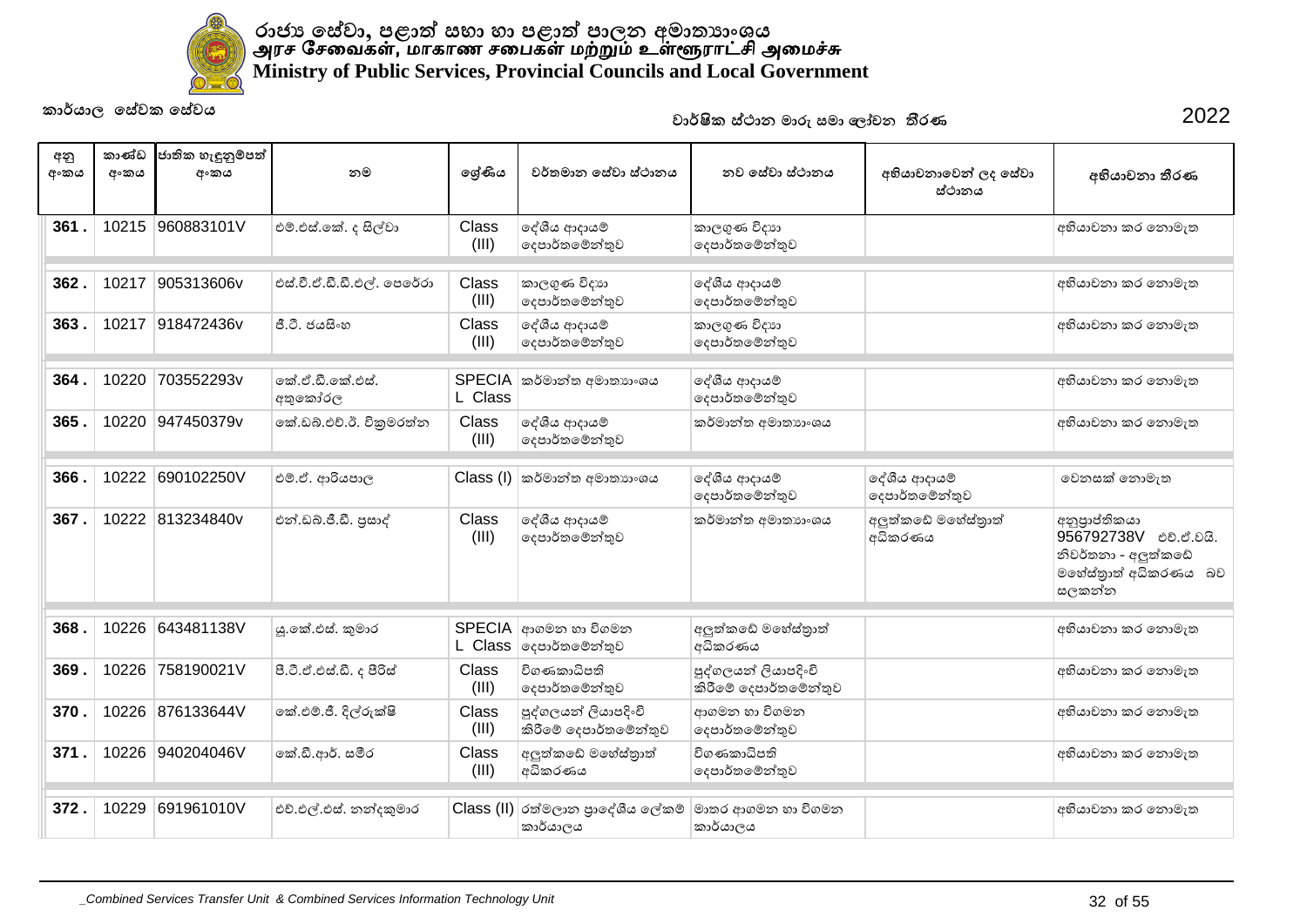

| අනු<br>අංකය | කාණ්ඩ<br>අංකය | ජාතික හැඳුනුම්පත්<br>අංකය | නම                        | ලශ්ණිය         | වර්තමාන සේවා ස්ථානය                                   | නව සේවා ස්ථානය                                        | අභියාචනාවෙන් ලද සේවා<br>ස්ථානය | අභියාචනා තීරණ                                                                            |
|-------------|---------------|---------------------------|---------------------------|----------------|-------------------------------------------------------|-------------------------------------------------------|--------------------------------|------------------------------------------------------------------------------------------|
| 373         | 10229         | 851872035v                | එච්.ඩබ්.ආර්. සංජීව        |                | Class (II) මාතර ආගමන හා විගමන<br>කාර්යාලය             | රත්මලාන පුාදේශීය ලේකම්<br>කාර්යාලය                    |                                | අභියාවනය ඉටු කල<br>නොහැක                                                                 |
| 374         | 10231         | 722183924V                | එම්.එම්.එම්. සූරියබණ්ඩාර  | Class<br>(III) | මල්ලවපිටිය පුාදේශීය<br>ලේකම් කාර්යාලය                 | කුරුණෑගල දිස්තික් ආගමන<br>හා විගමන කාර්යාලය           |                                | අභියාචනා කර නොමැත                                                                        |
| 375.        | 10231         | 762651009V                | ඒ.එච්.එම්.එන්.බී. අබේසිංහ | Class<br>(III) | කුරුණෑගල දිස්තික් ආගමන<br>හා විගමන කාර්යාලය           | මල්ලවපිටිය පාදේශීය<br>ලේකම් කාර්යාලය                  |                                | අභියාචනය ඉටු කල<br>නොහැක                                                                 |
| 376         | 10233         | 198009505149              | කේ.ජී.ඒ. පියන්ත           | Class<br>(III) | රජයේ පුවෘත්ති<br>දෙපාර්තමේන්තුව                       | දේශීය ආදායම්<br>දෙපාර්තමේන්තුව                        |                                | ස්ථාන මාරුව අවලංගු කරන<br>ලදී                                                            |
| 377.        | 10233         | 893502637V                | කේ.එච්. පෙරේරා            | Class<br>(III) | දේශීය ආදායම්<br>දෙපාර්තමේන්තුව                        | රජයේ පුවෘත්ති<br>දෙපාර්තමේන්තුව                       | නීතිපති දෙපාර්තමේන්තුව         | අනුපාප්තිකයා<br>743391608V<br>කේ.එම්.එල්. කෝතාර -<br>නීතිපති දෙපාර්තමේන්තුව<br>බව සලකන්න |
| 378         | 10234         | 198905200537              | එස්.ඩී.එස්.එස්. අත්තනායක  | Class<br>(III) | විශාම වැටුප්<br>දෙපාර්තමේන්තුව                        | රෙජිස්ටුාර් ජනරාල්<br>දෙපාර්තමේන්තුව                  |                                | අභියාචනා කර නොමැත                                                                        |
| 379         |               | 10234 630101891V          | එස්.එන්.ඒ.කේ. ද සිල්වා    |                | SPECIA   ලේශීය ආදායම්<br>L Class ලදපාර්තමේන්තුව       | මාළිගාවත්ත මධාාම<br>ලේඛනාගාරය (රෙජිස්ටුාර්<br>ජනරාල්) |                                | අභියාචනා කර නොමැත                                                                        |
| 380.        |               | 10234 878441656v          | ඩබ්.ජී.එස්.එන්. විදානගමගේ | Class<br>(III) | මාළිගාවත්ත මධාාම<br>ලේඛනාගාරය (රෙජිස්ටුාර්<br>ජනරාල්) | විශාම වැටුප්<br>දෙපාර්තමේන්තුව                        |                                | අභියාචනා කර නොමැත                                                                        |
| 381.        |               | 10234 932252554V          | කේ.පී.වී.කේ. කාරියකරවන    | Class<br>(III) | රෙජිස්ටුාර් ජනරාල්<br>දෙපාර්තමේන්තුව                  | දේශීය ආදායම්<br>දෙපාර්තමේන්තුව                        |                                | අභියාවනා කර නොමැත                                                                        |
| 382.        | 10236         | 741731096V                | ඉක්.එන්.වී. පියතිස්ස      |                | Class (II) කළුතර ශූී ලංකා පොලිස්<br>අභාහස විදාහලය     | කරන්දෙණිය පාදේශීය<br>ලේකම් කාර්යාලය                   |                                | අභියාචනා කර නොමැත                                                                        |
| 383         |               | 10236 791260787V          | ඩබ්.ඩී. ජයන්ත             | Class<br>(III) | දේශීය ආදායම්<br>දෙපාර්තමේන්තුව                        | දොඩම්ගොඩ පුාදේශීය<br>ලේකම් කාර්යාලය                   |                                | අභියාචනා කර නොමැත                                                                        |
| 384         |               | 10236 800270790V          | පී.පී.ආර්. අතුල           | Class (I)      | දොඩම්ගොඩ පුාදේශීය<br>ලේකම් කාර්යාලය                   | කළුතර ශී ලංකා පොලිස්<br>අභාහස විදාහලය                 |                                | අභියාචනා කර නොමැත                                                                        |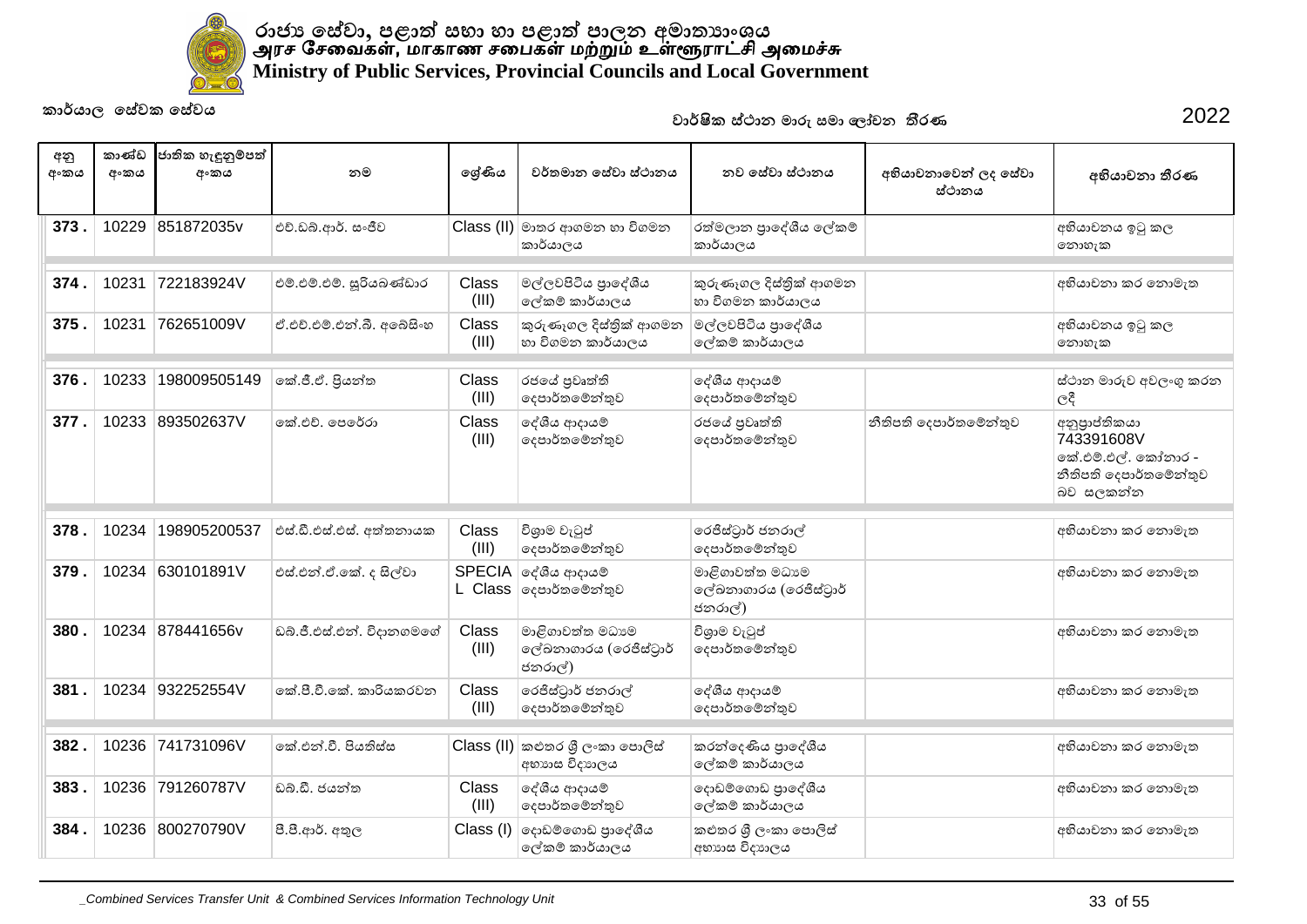

| අනු<br>අංකය | කාණ්ඩ<br>අංකය | ජාතික හැඳුනුම්පත්<br>අංකය | නම                     | ලශ්ණිය                | වර්තමාන සේවා ස්ථානය                                                   | නව සේවා ස්ථානය                                 | අභියාචනාවෙන් ලද සේවා<br>ස්ථානය | අභියාචනා තීරණ            |
|-------------|---------------|---------------------------|------------------------|-----------------------|-----------------------------------------------------------------------|------------------------------------------------|--------------------------------|--------------------------|
| 385.        |               | 10236 802914547V          | ඩබ්.ඩබ්.ජේ. ද සිල්වා   | Class<br>(III)        | කරන්දෙණිය පාදේශීය<br>ලේකම් කාර්යාලය                                   | දේශීය ආදායම්<br>දෙපාර්තමේන්තුව                 |                                | අභියාවනා කර නොමැත        |
| 386.        | 10238         | 680893144v                | බී.කේ. පියන්ත          |                       | Class (II) කළුතර දකුණ දේශීය<br>ආදායම් පාදේශීය<br>කාර්යාලය             | බදුරලිය පාදේශීය ලේකම්<br>කාර්යාලය              |                                | අභියාචනා කර නොමැත        |
| 387.        | 10238         | 691422372v                | ජී.ඩී.එච්. කුමාර       |                       | SPECIA බදුරලිය පුාදේශීය ලේකම්<br>L Class  කාර්යාලය                    | අගලවත්ත පුාදේශීය ලේකම්<br>කාර්යාලය             |                                | අභියාවනා කර නොමැත        |
| 388.        | 10238         | 702460883V                | ඊ. නිහාල්              |                       | Class (I) නාගොඩ පාලේශීය ලේකම්<br>කාර්යාලය                             | දේශීය ආදායම්<br>දෙපාර්තමේන්තුව                 |                                | අභියාචනා කර නොමැත        |
| 389.        | 10238         | 805772905V                | ජේ.ඒ.එස්. කුමාරි       | <b>Class</b><br>(III) | අගලවත්ත පාදේශීය<br>ලේකම් කාර්යාලය                                     | නාගොඩ පාදේශීය ලේකම්<br>කාර්යාලය                |                                | අභියාවනා කර නොමැත        |
| 390         | 10242         | 197154704808              | ටී.එච්.ටී.කේ. ද සිල්වා |                       | Class (I) මහනුවර පුදේශිය<br>මිනින්දෝරු කාර්යාලය                       | සත්ත්ව නිෂ්පාදන හා<br>සෞඛා දෙපාර්තමේන්තුව      |                                | අභියාචනා කර නොමැත        |
| 391.        |               | 10242 691931595V          | ඩී. විකුමසිංහ          |                       | SPECIA   ජෙරාදෙණිය ජාතික උද්භිද<br>$L$ Class $ c$ දාහන දෙපාර්තමේන්තුව | මහනුවර පුදේශිය<br>මිනින්දෝරු කාර්යාලය          |                                | අභියාවනා කර නොමැත        |
| 392.        |               | 10242 766042139V          | කේ.ජී.එස්.පී. රත්නායක  | Class<br>(III)        | සත්ත්ව නිෂ්පාදන හා<br>සෞඛා දෙපාර්තමේන්තුව                             | පේරාදෙණිය ජාතික උද්භිද<br>උදාහන දෙපාර්තමේන්තුව |                                | අභියාචනා කර නොමැත        |
| 393         | 10308         | 643292513V                | ථි, සරවනබවත්           |                       | Class (I) මඩකලපුව දේශීය ආදායම්<br>පාදේශීය කාර්යාලය                    | මඩකලපුව දිසා වන නිලධාරී<br>කාර්යාලය            |                                | අභියාචනා කර නොමැත        |
| 394         |               | 10308 661841931V          | එස් ඊශ්වරත්            |                       | Class (I) මඩකලපුව දිසා වන නිලධාරී දේශීය ආදායම්<br>කාර්යාලය            | දෙපාර්තමේන්තුව                                 |                                | අභියාචනා කර නොමැත        |
| 395         | 10309         | 672192170v                | කේ. උදයකුමාර්          |                       | $Class (I)$ කල්මුනේ දිස්තිුක් ධීවර<br>කාර්යාලය                        | අඩලච්චේන පාදේශීය<br>ලේකම් කාර්යාලය             |                                | අභියාවනය ඉටු කල<br>නොහැක |
| 396.        | 10309         | 740900927V                | ඒ ඩබු ඒ, රස්මි         | <b>Class</b><br>(III) | අඩලව්වේන පුාදේශීය<br>ලේකම් කාර්යාලය                                   | කල්මුනේ දිස්තික් ධීවර<br>කාර්යාලය              |                                | අභියාචනා කර නොමැත        |
| 397.        | 10310         | 741221829V                | එම්.එල්.ඒ. බාරි        |                       | $Class (I)$ ලාහුගල පුාදේශීය ලේකම්<br>කාර්යාලය                         | පොතුවිල් වාරිමාර්ග<br>ෞජිතේරු කාර්යාලය         |                                | අභියාචනා කර නොමැත        |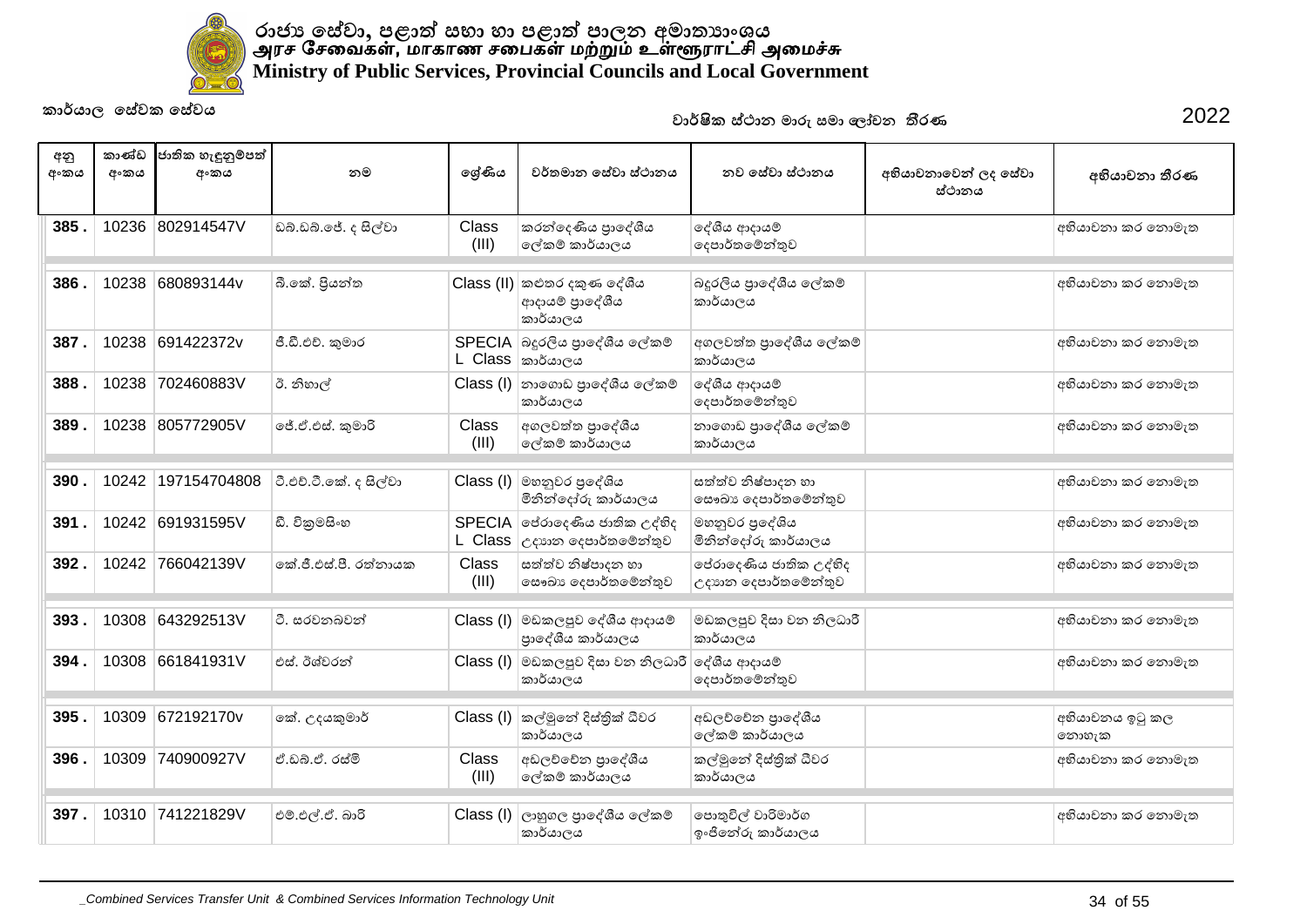

| අනු<br>අංකය | කාණ්ඩ<br>අංකය | ජාතික හැඳුනුම්පත්<br>අංකය | නම                         | ලශ්ණිය                | වර්තමාන සේවා ස්ථානය                                 | නව සේවා ස්ථානය                                      | අභියාචනාවෙන් ලද සේවා<br>ස්ථානය | අභියාචනා තීරණ                 |
|-------------|---------------|---------------------------|----------------------------|-----------------------|-----------------------------------------------------|-----------------------------------------------------|--------------------------------|-------------------------------|
| 398         | 10310         | 783214571V                | එස්.එම්. රියාස්            | Class<br>(III)        | පොතුවිල් වාරිමාර්ග<br>ඉංජිනේරු කාර්යාලය             | ලාහුගල පුාදේශීය ලේකම්<br>කාර්යාලය                   |                                | අභියාචනය ඉටු කල<br>නොහැක      |
| 399         |               | 10311 702372012V          | කේ.ජී.ඩී.ඩබ්. රෝෂන්        |                       | Class (I) මැදවච්චිය පුාදේශීය ලේකම්<br>කාර්යාලය      | අනුරාධපුර දිස්තික් ලේකම්<br>කාර්යාලය                |                                | ස්ථාන මාරුව අවලංගු කරන<br>ලදී |
| 400         |               | 10311 740171330v          | ඩබ්.එස්. සිවලිංගම්         |                       | Class (II) අනුරාධපුර දිස්තික් ලේකම්<br>කාර්යාලය     | මැදවච්චිය පුාදේශීය ලේකම්<br>කාර්යාලය                |                                | ස්ථාන මාරුව අවලංගු කරන<br>ලදී |
| 401         | 10314         | 820060253V                | ඒ. අන්වර්                  |                       | Class (II) චීනවරාය ශූී ලංකා ගුවන්<br>හමුදාව         | තිකුණාමලය දිස්තික්<br>ලේකම් කාර්යාලය                |                                | අභියාවනා කර නොමැත             |
| 402.        |               | 10314 917250227V          | කේ.එල්.එස්.එල්. පුෂ්පකුමාර | Class<br>(III)        | තඹලගමුව පාදේශීය<br>ලේකම් කාර්යාලය                   | චීනවරාය ශූී ලංකා ගුවන්<br>හමුදාව                    |                                | අභියාචනය ඉටු කල<br>නොහැක      |
| 403.        |               | 10315 860772426v          | එම්.එච්. පුසාද්            |                       | Class (II) ලද්ශීය ආදායම්<br>දෙපාර්තමේන්තුව          | කම්කරු දෙපාර්තමේන්තුව                               |                                | අභියාචනය ඉටු කල<br>නොහැක      |
| 404         |               | 10315 886830181V          | වී.එස්.පී.සී. විතාන        | Class<br>(III)        | කම්කරු දෙපාර්තමේන්තුව                               | දේශීය ආදායම්<br>දෙපාර්තමේන්තුව                      |                                | අභියාචනා කර නොමැත             |
| 405         | 10316         | 198628803985              | එස්.එම්.එස්.එස්. සුහාෂණ    | Class<br>(III)        | සබරගමුව පළාත් නියෝජා<br>සර්වේයර් ජනරාල්<br>කාර්යාලය | රත්නපුර සහකාර<br>විගණකාධිපති කාර්යාලය               |                                | අභියාවනා කර නොමැත             |
| 406.        |               | 10316 798091239v          | අයි.ඒ.යූ. ඉද්දමල්ගොඩ       |                       | Class (II) රත්නපුර සහකාර<br>විගණකාධිපති කාර්යාලය    | සබරගමුව පළාත් නියෝජා<br>සර්වේයර් ජනරාල්<br>කාර්යාලය |                                | අභියාචනා කර නොමැත             |
| 407.        | 10317         | 680702217V                | එස්, කළුපහන                |                       | Class (I) ගාල්ල දිස්තික් ලේකම්<br>කාර්යාලය          | දේශීය ආදායම්<br>දෙපාර්තමේන්තුව                      |                                | අභියාවනා කර නොමැත             |
| 408.        |               | 10317 753652930V          | කේ.කේ.එන්.කේ. සමරසිංහ      | <b>Class</b><br>(III) | කළුතර දිස්තික් ලේකම්<br>කාර්යාලය                    | ඇල්පිටිය දිසා අධිකරණය                               |                                | අභියාවනා කර නොමැත             |
| 409.        |               | 10317 771150764v          | ඊ.ඒ.ඒ. චන්දන               | Class (I)             | ලද්ශීය ආදායම්<br>දෙපාර්තමේන්තුව                     | කළුතර දිස්තික් ලේකම්<br>කාර්යාලය                    |                                | අභියාචනා කර නොමැත             |
| 410.        |               | 10317 856670937v          | ජී.ජී.ආර්. දිනේෂනී         | Class<br>(III)        | ඇල්පිටිය දිසා අධිකරණය                               | ගාල්ල දිස්තික් ලේකම්<br>කාර්යාලය                    |                                | අභියාවනා කර නොමැත             |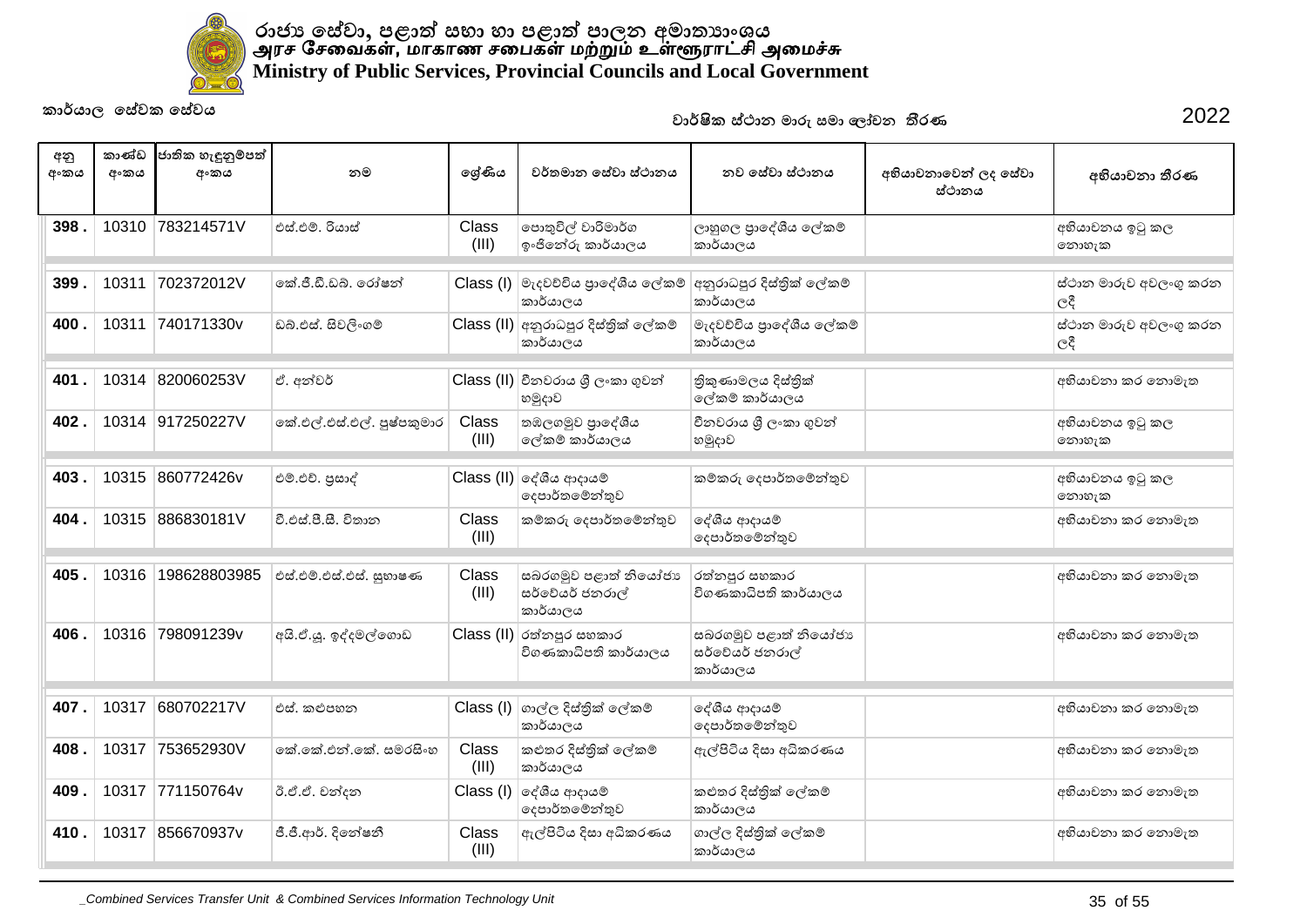

| අනු<br>අංකය | කාණ්ඩ<br>අංකය | ජාතික හැඳුනුම්පත්<br>අංකය | නම                       | ලේණිය                 | වර්තමාන සේවා ස්ථානය                                                                                                                                        | නව සේවා ස්ථානය                                                                                                                                              | අභියාචනාවෙන් ලද සේවා<br>ස්ථානය | අභියාචනා තීරණ            |
|-------------|---------------|---------------------------|--------------------------|-----------------------|------------------------------------------------------------------------------------------------------------------------------------------------------------|-------------------------------------------------------------------------------------------------------------------------------------------------------------|--------------------------------|--------------------------|
| 411.        |               | 10318 730653913v          | එන්.එස්. වීරසිංහ         |                       | Class (I) කොළොන්න පුාදේශීය<br>ලේකම් කාර්යාලය                                                                                                               | ඇඹිලිපිටිය ඉඩම් හා දිස්තිුක්<br>රෙජිස්ටුාර් කාර්යාලය                                                                                                        |                                | අභියාචනා කර නොමැත        |
| 412.        |               | 10318 825061100V          | ඒ.වී. පියදර්ශනී          | Class<br>(III)        | ඇඹිලිපිටිය ඉඩම් හා දිස්තිුක්<br>රෙජිස්ටුාර් කාර්යාලය                                                                                                       | කොළොන්න පුාදේශීය<br>ලේකම් කාර්යාලය                                                                                                                          |                                | අභියාචනා කර නොමැත        |
| 413.        | 10319         | 197006510033              | ඩබ්.ශූ.එස්.ඒ. ද සිල්වා   |                       | Class (II) මහරගම දේශීය ආදායම්<br>පාදේශීය කාර්යාලය<br>(මහරගම නැගෙනහිර)                                                                                      | උක්, බඩ ඉරිහු, කජූ,<br>ගම්මිරිස්, කුරුඳු,<br>කරාබුනැටි,බුලත් ඇතුළු<br>කුඩා වැවිලි හෝග වගා<br>සංවර්ධනය, ආශිුත<br>කර්මාන්ත හා අපනයන<br>පුවර්ධන රාජා අමාතාහංශය |                                | අභියාචනය ඉටු කල<br>නොහැක |
| 414.        |               | 10319 197874702494        | පී.ඒ.එන්.යූ. විජේවර්ධන   | Class<br>(III)        | උක්, බඩ ඉරිහු, කජූ,<br>ගම්මිරිස්, කුරුඳු,<br>කරාබුනැටි,බුලත් ඇතුළු<br>කුඩා වැවිලි හෝග වගා<br>සංවර්ධනය, ආශිත<br>කර්මාන්ත හා අපනයන<br>පුවර්ධන රාජා අමාතාහංශය | දේශීය ආදායම්<br>දෙපාර්තමේන්තුව                                                                                                                              |                                | අභියාචනා කර නොමැත        |
| 415         | 10321         | 198028700256              | ඊ.එම්.එන්.එන්.බී. ඒකනායක | Class<br>(III)        | පරිවාස හා ළමාරක්ෂක<br>සේවා දෙපාර්තමේන්තුව                                                                                                                  | තිරප්පතේ පාදේශීය ලේකම්<br>කාර්යාලය                                                                                                                          |                                | අභියාචනා කර නොමැත        |
| 416.        | 10321         | 693281172V                | එස්, ගතේෂන්              | Class (I)             | තිරප්පතේ පාදේශීය ලේකම්<br>කාර්යාලය                                                                                                                         | ලද්ශීය ආදායම්<br>දෙපාර්තමේන්තුව                                                                                                                             |                                | අභියාචනා කර නොමැත        |
| 417.        |               | 10321 947880179V          | පී.ඩී. නිසංසලා           | Class<br>(III)        | දේශීය ආදායම්<br>දෙපාර්තමේන්තුව                                                                                                                             | පරිවාස හා ළමාරක්ෂක<br>සේවා දෙපාර්තමේන්තුව                                                                                                                   |                                | අභියාචනා කර නොමැත        |
| 418.        | 10322         | 198206900354              | එච්.එම්.ජී.අයි. හේරත්    | <b>Class</b><br>(III) | තරුණ හා කීඩා<br>අමාතාහංශය                                                                                                                                  | දේශීය ආදායම්<br>දෙපාර්තමේන්තුව                                                                                                                              |                                | අභියාචනා කර නොමැත        |
| 419         |               | 10322 901194173V          | එම්.ජී.කේ.ඩී. අනුප       | Class<br>(III)        | දේශීය ආදායම්<br>දෙපාර්තමේන්තුව                                                                                                                             | අධිකරණ අමාතාහංශය                                                                                                                                            |                                | අභියාචනා කර නොමැත        |
| 420         |               | 10322 941882196V          | ජී.වී.ඒ. පෙරේරා          | Class<br>(III)        | අධිකරණ අමාතාහංශය                                                                                                                                           | තරුණ හා කීඩා අමාතාහංශය                                                                                                                                      |                                | අභියාචනා කර නොමැත        |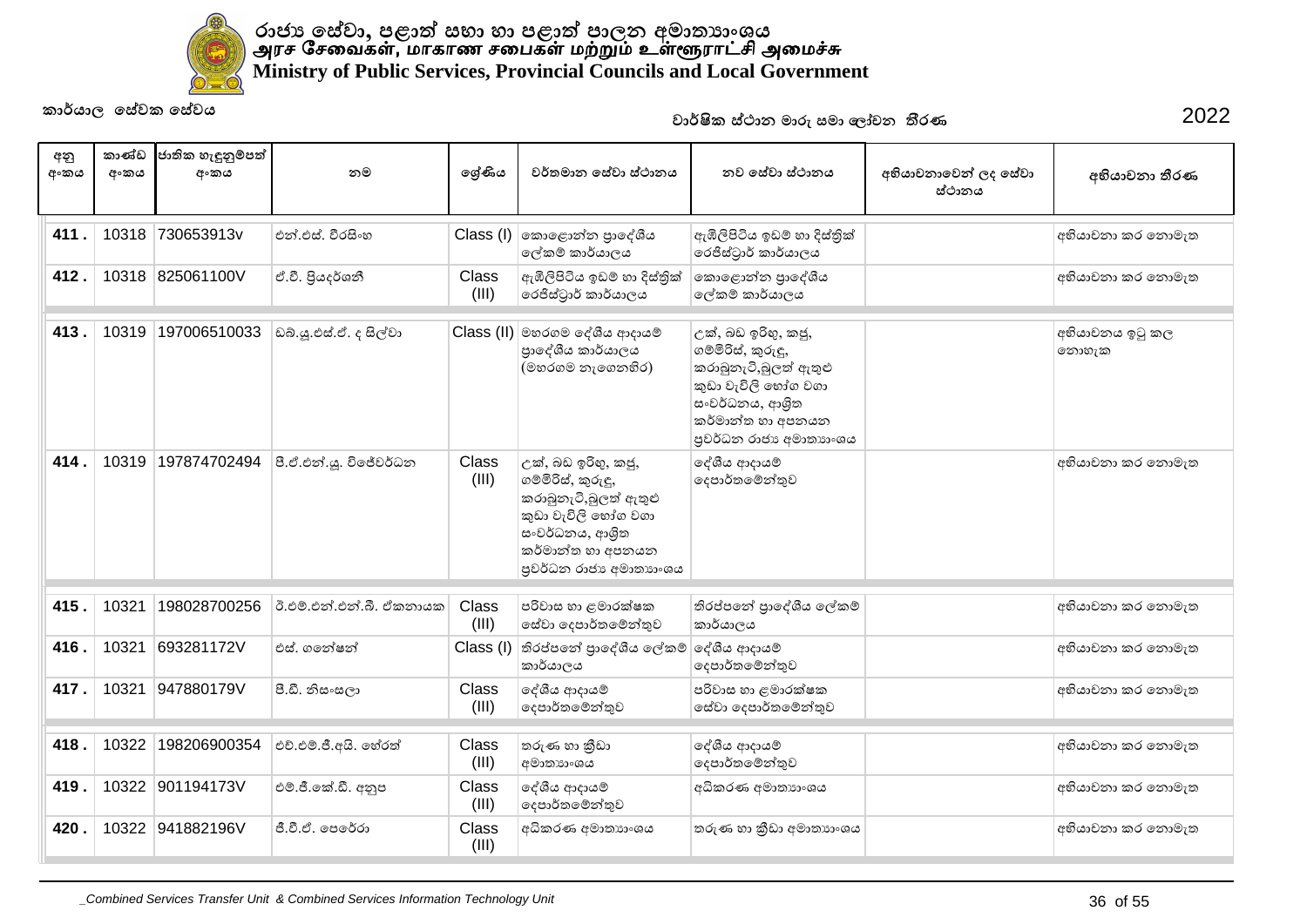

| අනු<br>අංකය | කාණ්ඩ<br>අංකය | ජාතික හැඳුනුම්පත්<br>අංකය | නම                       | ලේණිය          | වර්තමාන සේවා ස්ථානය                                           | නව සේවා ස්ථානය                                     | අභියාවනාවෙන් ලද සේවා<br>ස්ථානය | අභියාචනා තීරණ            |
|-------------|---------------|---------------------------|--------------------------|----------------|---------------------------------------------------------------|----------------------------------------------------|--------------------------------|--------------------------|
| 421.        | 10323         | 196901100059              | පී.එච්.එල්.කේ. පුංචිගේවා | Class (I)      | කුරුණෑගල දකුණ දේශීය<br>ආදායම් පාදේශීය<br>කාර්යාලය             | කුරුණෑගල පුාදේශීය<br>වාරිමාර්ග අධා¤ක්ෂ<br>කාර්යාලය |                                | අභියාචනා කර නොමැත        |
| 422.        |               | 10323 731923302V          | ඩී.එම්.ආර්. දිසානායක     |                | Class (II) කුරුණෑගල පුාදේශීය<br>වාරිමාර්ග අධාගක්ෂ<br>කාර්යාලය | අඹන්පොල පුාදේශීය<br>ලේකම් කාර්යාලය                 |                                | අභියාචනා කර නොමැත        |
| 423.        |               | 10323 801263690V          | ආර්.ටී. රූපසිංහ          |                | $Class (I)$ අඹන්පොල පුාදේශීය<br>ලේකම් කාර්යාලය                | දේශීය ආදායම්<br>දෙපාර්තමේන්තුව                     |                                | අභියාචනා කර නොමැත        |
| 424.        | 10324         | 673061044V                | එස්.පී. කොළඹගේ           |                | Class (I) ලද්ශීය ආදායම්<br>දෙපාර්තමේන්තුව                     | වෙන්නප්පුව පුාදේශීය<br>ලේකම් කාර්යාලය              |                                | අභියාචනා කර නොමැත        |
| 425         | 10324         | 826471352v                | ඩී.එම්.කේ. මෙන්ඩිස්      | Class<br>(III) | වෙන්නප්පුව පුාදේශීය<br>ලේකම් කාර්යාලය                         | දේශීය ආදායම්<br>දෙපාර්තමේන්තුව                     |                                | අභියාචනා කර නොමැත        |
| 426.        | 10325         | 730030355V                | එම්.පී.ජී.යූ.කේ. රත්නායක | Class (I)      | කුලියාපිටිය පොලිස් අධිකාරී<br>කාර්යාලය                        | ලද්ශීය ආදායම්<br>දෙපාර්තමේන්තුව                    |                                | අභියාචනා කර නොමැත        |
| 427.        | 10325         | 916792964v                | එල්.එම්.ටී. වත්සලා       | Class<br>(III) | නීතිපති දෙපාර්තමේන්තුව                                        | කුලියාපිටිය පොලිස් අධිකාරී<br>කාර්යාලය             |                                | අභියාචනා කර නොමැත        |
| 428         | 10325         | 952471198V                | පී.ඒ.එච්. විදුශාන්       | Class<br>(III) | දේශීය ආදායම්<br> ලදපාර්තමේන්තුව                               | නීතිපති දෙපාර්තමේන්තුව                             |                                | අභියාචනය ඉටු කල<br>නොහැක |
| 429.        | 10326         | 721172228V                | එච්.ඒ.එස්.කේ. කරුණාරත්ත  |                | Class (II) ආගමන හා විගමන<br>දෙපාර්තමේන්තුව                    | වැවිලි අමාතාහංශය                                   |                                | අභියාචනා කර නොමැත        |
| 430.        | 10326         | 887682747v                | ජී.ආර්.එස්.එස්. ජයසිංහ   | Class<br>(III) | වැවිලි අමාතාහංශය                                              | ආගමන හා විගමන<br>දෙපාර්තමේන්තුව                    |                                | අභියාචනා කර නොමැත        |
| 431.        | 10328         | 198413902671              | එල්.ඩී.සී.ටී. ජයසිංහ     | Class<br>(III) | කර්මාන්ත අමාතාහංශය                                            | විගණකාධිපති<br>දෙපාර්තමේන්තුව                      |                                | අභියාචනා කර නොමැත        |
| 432.        | 10328         | 198627602886              | ඒ.ඩී. වීරසිංහ            | Class<br>(III) | ශී ලංකා විහාග<br>දෙපාර්තමේන්තුව                               | ආගමන හා විගමන<br>දෙපාර්තමේන්තුව                    |                                | අභියාචනා කර නොමැත        |
| 433.        | 10328         | 860961024V                | කේ.ඒ.ඩී.එච්.කේ. පෙරේරා   | Class<br>(III) | ආගමන හා විගමන<br>දෙපාර්තමේන්තුව                               | කර්මාන්ත අමාතාහංශය                                 |                                | අභියාවනා කර නොමැත        |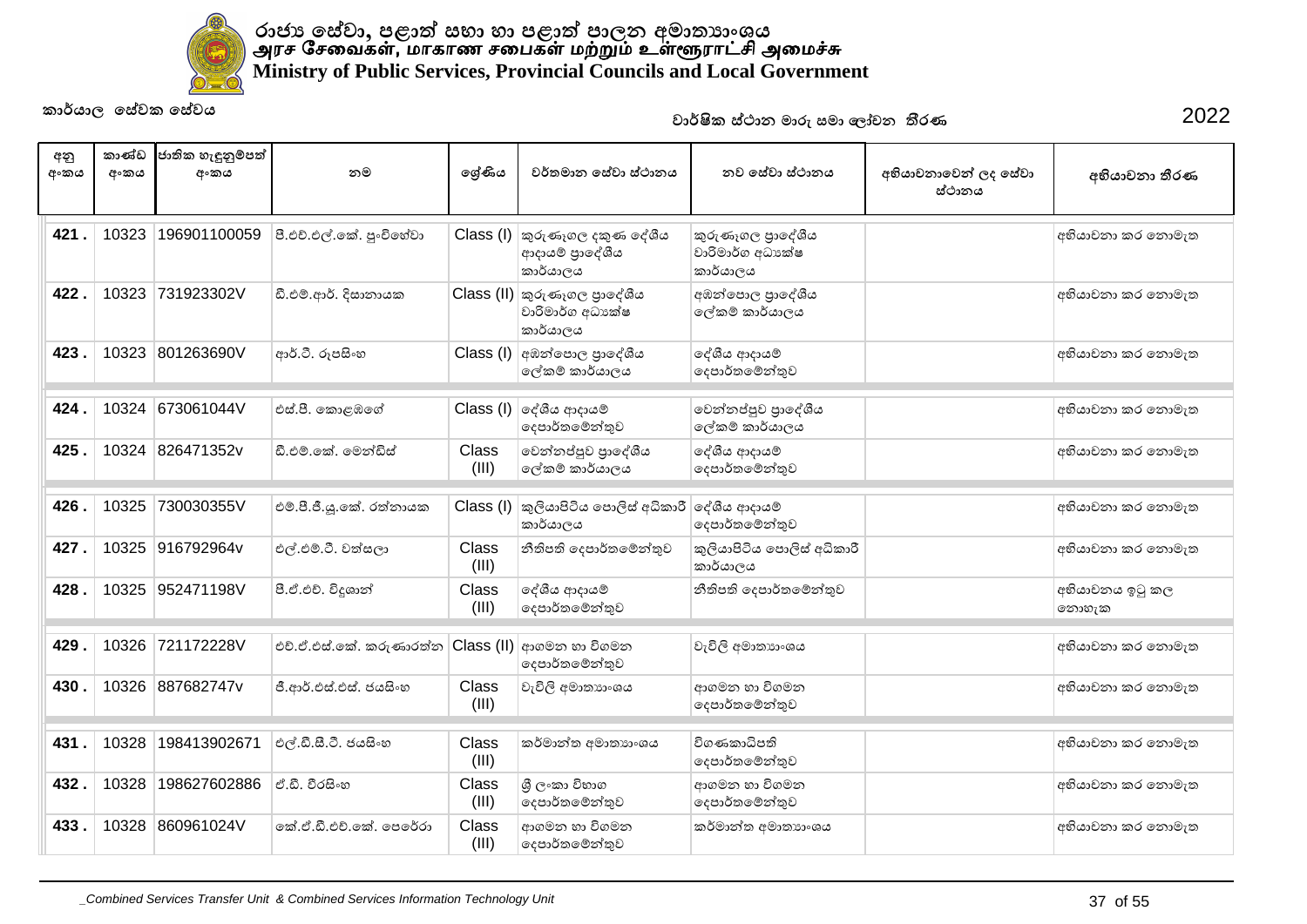

| අනු<br>අංකය | කාණ්ඩ<br>අංකය | ජාතික හැඳුනුම්පත්<br>අංකය | නම                          | ලශ්ණිය         | වර්තමාන සේවා ස්ථානය                           | නව සේවා ස්ථානය                              | අභියාචනාවෙන් ලද සේවා<br>ස්ථානය | අභියාචනා තීරණ                                |
|-------------|---------------|---------------------------|-----------------------------|----------------|-----------------------------------------------|---------------------------------------------|--------------------------------|----------------------------------------------|
| 434         | 10328         | 921360673v                | ඩී.එම්.ජේ.එස්. අබේවන්ද      | Class<br>(III) | විගණකාධිපති<br>දෙපාර්තමේන්තුව                 | ශී ලංකා විහාග<br>දෙපාර්තමේන්තුව             |                                | අභියාවනා කර නොමැත                            |
| 435         | 10329         | 670943615V                | ඩබ්.එම්.ආර්.ටී.බී. විජේරත්න |                | Class (I) $\beta$ ලංකා රේගු<br>දෙපාර්තමේන්තුව | ශී ලංකා මිනින්දෝරු<br>දෙපාර්තමේන්තුව        |                                | අභියාවනය ඉටු කල<br>නොහැක                     |
| 436         | 10329         | 843273114v                | බී.ටී. ජීවත්ත               | Class<br>(III) | කුළුතර රබර් සංවර්ධන<br>පාදේශීය කාර්යාලය       | මුදල් අමාතාගංශය                             |                                | අභියාවනා කර නොමැත                            |
| 437.        | 10329         | 936450024V                | පී.ආර්. හංසිකා              | Class<br>(III) | ශී ලංකා මිනින්දෝරු<br>දෙපාර්තමේන්තුව          | කුළුතර රබර් සංවර්ධන<br>පාදේශීය කාර්යාලය     |                                | අභියාවනා කර නොමැත                            |
| 438.        | 10345         | 761460250v                | කේ.එම්.යූ.ජී.සී. බණ්ඩාර     | Class<br>(III) | ශී ලංකා රේගු<br>දෙපාර්තමේන්තුව                | ඉඩම් කොමසාරිස් ජනරාල්<br>දෙපාර්තමේන්තුව     |                                | අභියාවනා කර නොමැත                            |
| 439         | 10345         | 920020275v                | ඩබ්.කේ.එන්.ටී. වීරසිංහ      | Class<br>(III) | මාතලේ දිස්තික් කෘෂිකර්ම<br>අධා ක්ෂ කාර්යාලය   | මුදල් අමාතාගංශය                             |                                | අභියාවනා කර නොමැත                            |
| 440.        | 10345         | 922500649V                | අයි.එස්.එම්. රිමාස්         | Class<br>(III) | ඉඩම් කොමසාරිස් ජනරාල්<br>දෙපාර්තමේන්තුව       | මාතලේ දිස්තික් කෘෂිකර්ම<br>අධා ක්ෂ කාර්යාලය |                                | අභියාචනා කර නොමැත                            |
| 441         | 10347         | 840200680v                | කේ.එන්. ජයසුන්දර            | Class<br>(III) | දේශීය ආදායම්<br>දෙපාර්තමේන්තුව                | කොළඹ දිස්තික් කෘෂිකර්ම<br>අධා ක්ෂ කාර්යාලය  |                                | අභියාවනා කර නොමැත                            |
| 442.        | 10347         | 937240740v                | එම්.ඩී.සී. මනනන්දනී         | Class<br>(III) | කොළඹ දිස්තික් කෘෂිකර්ම<br>අධාකේෂ කාර්යාලය     | දේශීය ආදායම්<br>දෙපාර්තමේන්තුව              |                                | අභියාචනා කර නොමැත                            |
| 443.        | 10350         | 199179504992              | ජී.කේ.ඩී.එල්. සඳමාලි        | Class<br>(III) | දේශීය ආදායම්<br>දෙපාර්තමේන්තුව                | නුගේගොඩ මහේස්තුාත්<br>අධිකරණය               | වාරිමාර්ග දෙපාර්තමේන්තුව       | ස්ථාන මාරුව 2022-06-27<br>දින සිට කියාත්මකවේ |
| 444         | 10350         | 836971434V                | පී.එස්. සතරසිංහ             | Class<br>(III) | නුගේගොඩ මහේස්තුාත්<br>අධිකරණය                 | දේශීය ආදායම්<br>දෙපාර්තමේන්තුව              | දේශීය ආදායම්<br>දෙපාර්තමේන්තුව | වෙනසක් නොමැත                                 |
| 445.        | 10352         | 198286603623              | වයි.එස්. විකුමරත්න          | Class<br>(III) | කොළඹ දිස්තික් ලේකම්<br>කාර්යාලය               | කෘෂිකර්ම අමාතාහංශය                          |                                | අභියාවනා කර නොමැත                            |
| 446         |               | 10352 652231756V          | එච්.ජී. සෝමරත්ත             | Class (I)      | ු ලි∘කා රේගු<br>දෙපාර්තමේන්තුව                | කොළඹ දිස්තික් ලේකම්<br>කාර්යාලය             |                                | අභියාචනා කර නොමැත                            |
| 447.        |               | 10352 913003349v          | කේ.එල්.එස්. කුමාර           | Class<br>(III) | කෘෂිකර්ම අමාතාහංශය                            | මුදල් අමාතාහංශය                             |                                | අභියාචනා කර නොමැත                            |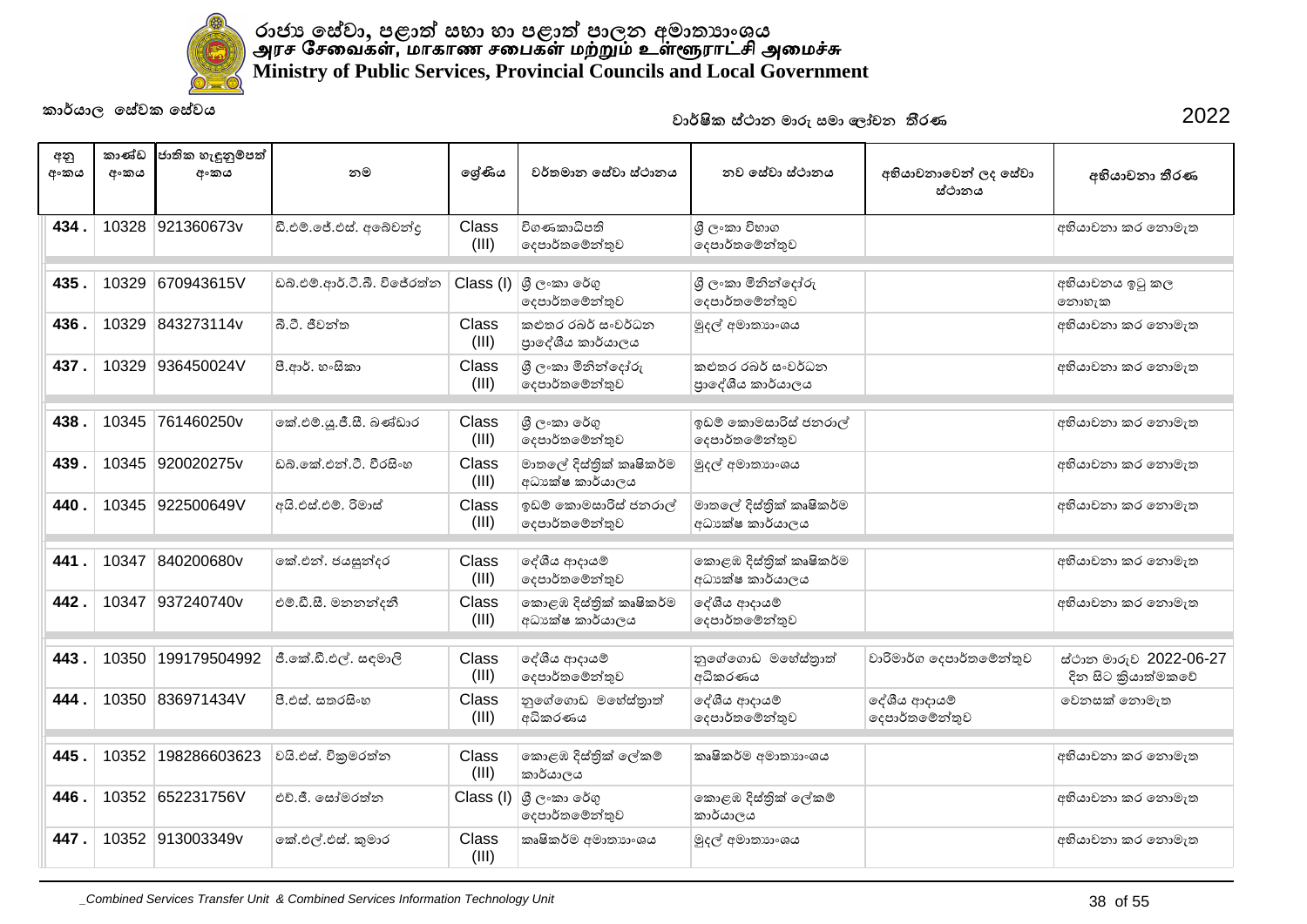

|             |               | කාර්යාල සේවක සේවය         |                        |                       |                                                      | වාර්ෂික ස්ථාන මාරු සමා ලෝචන තීරණ              |                                | 2022                     |
|-------------|---------------|---------------------------|------------------------|-----------------------|------------------------------------------------------|-----------------------------------------------|--------------------------------|--------------------------|
| අනු<br>අංකය | කාණ්ඩ<br>අංකය | ජාතික හැඳුනුම්පත්<br>අංකය | නම                     | ලශ්ණිය                | වර්තමාන සේවා ස්ථානය                                  | නව සේවා ස්ථානය                                | අභියාචනාවෙන් ලද සේවා<br>ස්ථානය | අභියාචනා තීරණ            |
|             |               |                           |                        |                       |                                                      |                                               |                                |                          |
| 448.        |               | 10356 710921210v          | ටී.එන්. කුමාර          |                       | Class (I) අනුරාධපුර දිස්තික් ලේකම්<br>කාර්යාලය       | නාව්වදුව පාදේශීය ලේකම්<br>කාර්යාලය            |                                | අභියාවනා කර නොමැත        |
| 449.        |               | 10356 751762550V          | ඩබ්.ඒ.පී. විජේසිංහ     |                       | Class (I) රඹෑව පාදේශීය ලේකම්<br>කාර්යාලය             | අනුරාධපුර දිස්තික් ලේකම්<br>කාර්යාලය          |                                | අභියාචනය ඉටු කල<br>නොහැක |
| 450.        |               | 10356 812890140V          | ටී.පී.ඒ, පතිරණ         | <b>Class</b><br>(III) | පරිවාස හා ළමාරක්ෂක<br>සේවා දෙපාර්තමේන්තුව            | රඹෑව පාදේශීය ලේකම්<br>කාර්යාලය                |                                | අභියාචනා කර නොමැත        |
| 451.        |               | 10356 957030874V          | එම්.ඩබ්. චතුරිකා       | Class<br>(III)        | නාව්වදුව පුාදේශීය ලේකම්<br>කාර්යාලය                  | පරිවාස හා ළමාරක්ෂක<br>සේවා දෙපාර්තමේන්තුව     |                                | අභියාචනා කර නොමැත        |
| 452.        |               | 10362 823501455V          | එල්.ඒ.ඒ. ලියනගේ        |                       | Class (II) මුදල් අමාතාහංශය                           | සමථ මණ්ඩල කොමිෂන්<br>සභාව                     |                                | අභියාවනා කර නොමැත        |
| 453.        |               | 10362 918174346V          | ආර්.ඒ.ජී.එම්. රණසිංහ   | Class<br>(III)        | සමථ මණ්ඩල කොමිෂන්<br>සභාව                            | මුදල් අමාතාගංශය                               |                                | අභියාචනා කර නොමැත        |
| 454.        | 10369         | 733280395V                | කේ.ටී.කේ. පෙරේරා       |                       | Class (II) මෝටර් රථ පුවාහන<br>දෙපාර්තමේන්තුව         | වැවිලි අමාතාහංශය                              |                                | අභියාවනා කර නොමැත        |
| 455.        | 10369         | 891391102V                | ඩබ්.ඒ්.ඩී. චන්දුදාස    | Class<br>(III)        | වැවිලි අමාතාගංශය                                     | මෝටර් රථ පුවාහන<br>දෙපාර්තමේන්තුව             |                                | අභියාචනා කර නොමැත        |
| 456.        | 10370         | 665251136v                | ඩබ්.එම්.අයි. විකුමසිංහ | <b>Class</b><br>(III) | මෝටර් රථ පුවාහන<br>දෙපාර්තමේන්තුව                    | මාලිගාකන්ද මහේස්තුාත්<br>අධිකරණය              |                                | අභියාචනා කර නොමැත        |
| 457.        | 10370         | 907300307v                | එස්.වී.ජී.එන්. දිනුෂා  | Class<br>(III)        | මාලිගාකන්ද මහේස්තුාත්<br>අධිකරණය                     | මෝටර් රථ පුවාහන<br>දෙපාර්තමේන්තුව             |                                | අභියාචනා කර නොමැත        |
| 458.        | 10371         | 199570002307              | ඒ.එස්.ඩී. පුනාන්දු     | <b>Class</b><br>(III) | පුද්ගලයන් ලියාපදිංචි<br>කිරීමේ දෙපාර්තමේන්තුව        | දේශීය ආදායම්<br>දෙපාර්තමේන්තුව                |                                | අභියාවනා කර නොමැත        |
| 459.        | 10371         | 932310643V                | ආර්.ඒ.ඩී.බී. දයාරත්ත   | Class<br>(III)        | ජාවත්ත (කොළඹ 07)<br>දේශීය ආදායම් පාදේශීය<br>කාර්යාලය | පුද්ගලයන් ලියාපදිංචි<br>කිරීමේ දෙපාර්තමේන්තුව |                                | අභියාචනා කර නොමැත        |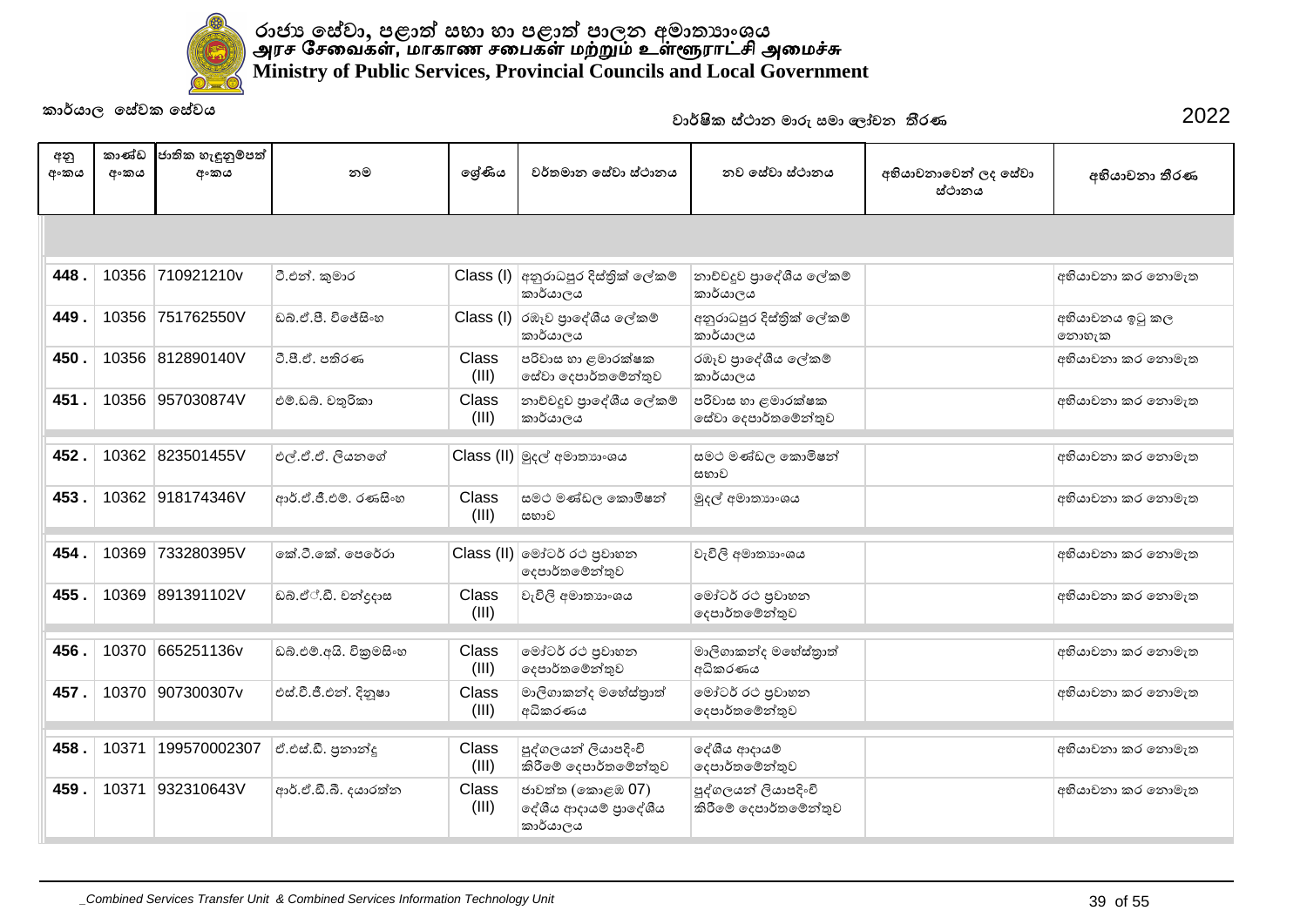

| අනු<br>අංකය | කාණ්ඩ<br>අංකය | ජාතික හැඳුනුම්පත්<br>අංකය | නම                       | ලශ්ණිය                                      | වර්තමාන සේවා ස්ථානය                                   | නව සේවා ස්ථානය                                       | අභියාචනාවෙන් ලද සේවා<br>ස්ථානය | අභියාචනා තීරණ            |
|-------------|---------------|---------------------------|--------------------------|---------------------------------------------|-------------------------------------------------------|------------------------------------------------------|--------------------------------|--------------------------|
| 460.        | 10372         | 199172202673              | ආර්.ඒ.ඩී.එන්.සී. දයාරත්න | Class<br>(III)                              | දේශීය ආදායම්<br>දෙපාර්තමේන්තුව                        | අභාන්තර ආරක්ෂක හා<br>ආපදා කළමනාකරණ රාජා<br>අමාතාගංශය |                                | අභියාචනා කර නොමැත        |
| 461.        |               | 10372 790451783v          | එම්.ශූ. පුෂ්පකුමාර       | Class<br>(III)                              | අභාන්තර ආරක්ෂක හා<br>ආපදා කළමනාකරණ රාජා<br>අමාතාගංශය  | දේශීය ආදායම්<br>දෙපාර්තමේන්තුව                       |                                | අභියාචනා කර නොමැත        |
| 462         | 10381         | 660613277V                | ඒ.එච්. බන්දුල            |                                             | SPECIA ගාල්ල දේශීය ආදායම්<br>L Class පාලේශීය කාර්යාලය | නීතිපති දෙපාර්තමේන්තුව                               |                                | අභියාචනය ඉටු කල<br>නොහැක |
| 463         | 10381         | 661550929v                | ශු.ඩී.එස්.සී. රණසිංහ     |                                             | Class (I) නීතිපති දෙපාර්තමේන්තුව                      | දේශීය ආදායම්<br>දෙපාර්තමේන්තුව                       |                                | අභියාවනා කර නොමැත        |
| 464         | 10390         | 681212671V                | ඒ.ඩී.ඕ.ඩබ්. මුණසිංහ      |                                             | Class (I) මදුරාවල පුාදේශීය ලේකම්<br>කාර්යාලය          | මිල්ලනිය පුාදේශීය ලේකම්<br>කාර්යාලය                  |                                | අභියාවනා කර නොමැත        |
| 465.        | 10390         | 723141540v                | ජී.එස්. රෝහණ             |                                             | Class (I) ශූ ලංකා රේගු<br>දෙපාර්තමේන්තුව              | මදුරාවල පුාදේශීය ලේකම්<br>කාර්යාලය                   |                                | අභියාචනය ඉටු කල<br>නොහැක |
| 466         |               | 10390 772043180V          | ඩබ්.ජී. ජයලත්            |                                             | Class (I) මිල්ලනිය පාදේශීය ලේකම්<br>කාර්යාලය          | මුදල් අමාතාහංශය                                      |                                | අභියාචනා කර නොමැත        |
| 467.        |               | 10392 812190180V          | ඩබ්.ඩී.ආර්.එල්. ගුණවර්ධන |                                             | Class (II) ශූ ලංකා රේගු<br>දෙපාර්තමේන්තුව             | කොළඹ ශේෂ්ඨාධිකරණය                                    |                                | අභියාචනා කර නොමැත        |
| 468         |               | 10392 880842056V          | එස්.සී.එන්. දිසානායක     | <b>Class</b><br>(III)                       | කොළඹ ශේෂ්ඨාධිකරණය                                     | ජනලේඛන හා<br>ස∘ඛාහලේඛන<br>දෙපාර්තමේන්තුව             |                                | අභියාචනා කර නොමැත        |
| 469         | 10394         | 198128702222              | ඩී.එල්.අයි. සෙම්බප්පෙරුම | Class<br>(III)                              | කළුතර පාදේශීය ලේකම්<br>කාර්යාලය                       | මුදල් අමාතාහංශය                                      |                                | අභියාචනා කර නොමැත        |
| 470.        | 10394         | 666043529v                | එම්. මුනිඅම්මා           | Sanitory<br>Labour<br><b>Class</b><br>(III) | කළුතර දකුණ දේශීය<br>ආදායම් පාදේශීය<br>කාර්යාලය        | කළුතර පාදේශීය ලේකම්<br>කාර්යාලය                      |                                | අභියාවනා කර නොමැත        |
| 471.        | 10394         | 692691890V                | පී.එම්.ජේ. පුෂ්පකුමාර    |                                             | $Class (I)$ බෞද්ධ කටයුතු<br>දෙපාර්තමෙන්තුව            | දේශීය ආදායම්<br>දෙපාර්තමේන්තුව                       |                                | අභියාවනා කර නොමැත        |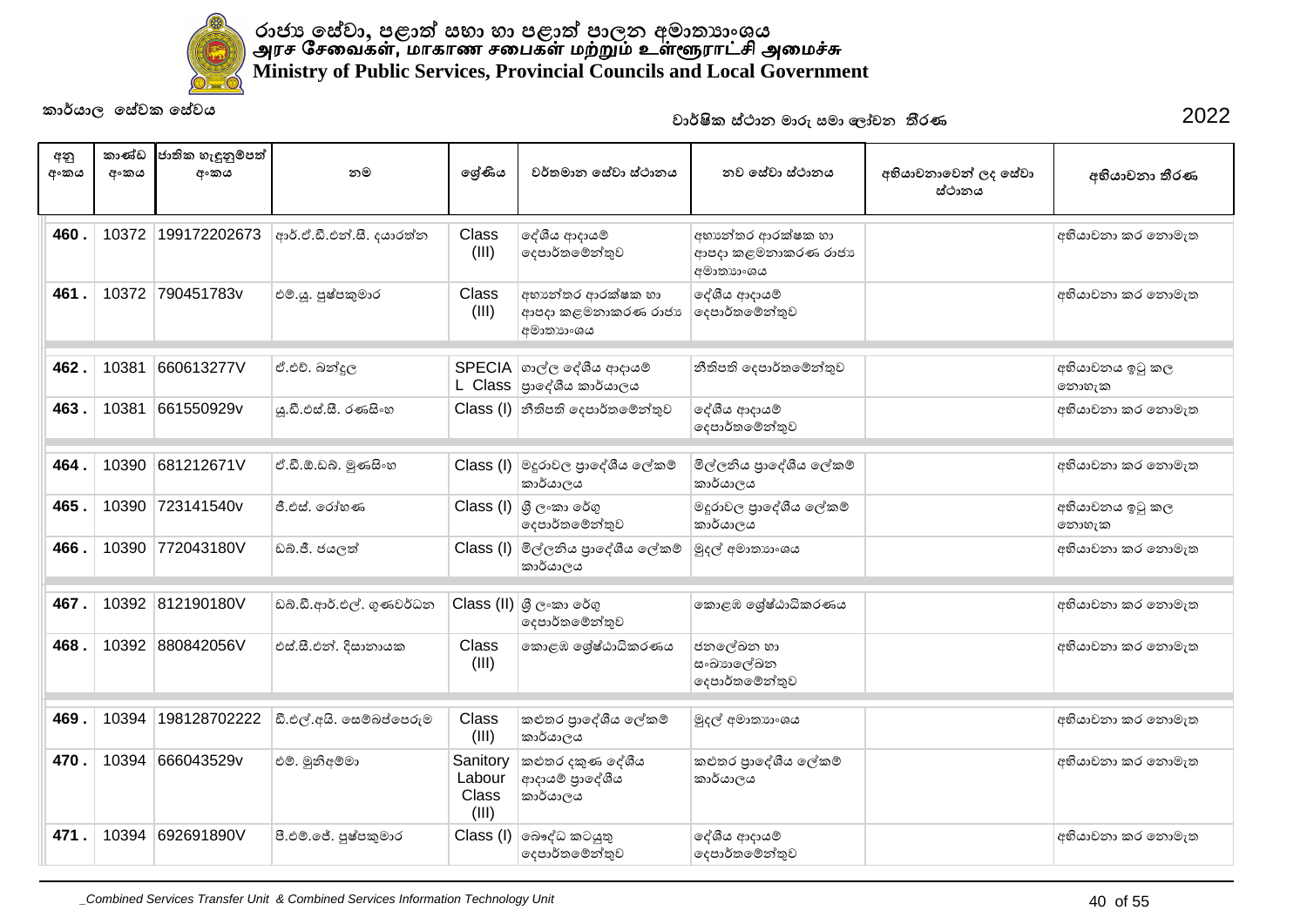

| අනු<br>අංකය | කාණ්ඩ<br>අංකය | ජාතික හැඳුනුම්පත්<br>අංකය | නම                                         | ලශ්ණිය                | වර්තමාන සේවා ස්ථානය                              | නව සේවා ස්ථානය                                                                  | අභියාචනාවෙන් ලද සේවා<br>ස්ථානය | අභියාචනා තීරණ            |
|-------------|---------------|---------------------------|--------------------------------------------|-----------------------|--------------------------------------------------|---------------------------------------------------------------------------------|--------------------------------|--------------------------|
| 472.        | 10394         | 762860530v                | ඒ.ඩබ්.කේ. රොදිගෝ                           |                       | $Class$ (II) ශූී ලංකා රේගු<br>දෙපාර්තමේන්තුව     | බෞද්ධ කටයුතු<br>දෙපාර්තමේන්තුව                                                  |                                | අභියාචනා කර නොමැත        |
| 473         | 10401         | 706992731V                | ජී.පී.කේ.ජේ. විජයපතිරණ                     | Class<br>(III)        | රත්නපුර රබර් සංවර්ධන<br>පාදේශීය කාර්යාලය         | රත්නපුර සහකාර<br>විගණකාධිපති කාර්යාලය                                           |                                | අභියාචනා කර නොමැත        |
| 474         | 10401         | 838482147v                | ඩුබු,එම්,ඒ,එම්, විජේරත්ත                   |                       | Class (II) රත්නපුර සහකාර<br>විගණකාධිපති කාර්යාලය | රත්නපුර රබර් සංවර්ධන<br>පාදේශීය කාර්යාලය                                        |                                | අභියාවනය ඉටු කල<br>නොහැක |
| 475         | 10404         | 753301879V                | එම් එම් ලේ පෙරේරා                          |                       | $Class (I)$ ලද්ශීය ආදායම්<br>දෙපාර්තමේන්තුව      | රජයේ පුවෘත්ති<br>දෙපාර්තමේන්තුව                                                 |                                | අභියාචනය ඉටු කල<br>නොහැක |
| 476.        | 10404         | 833065157V                | බී.එස්. චන්දපාල                            | Class<br>(III)        | රජයේ පුවෘත්ති<br>දෙපාර්තමේන්තුව                  | දේශීය ආදායම්<br>දෙපාර්තමේන්තුව                                                  |                                | අභියාචනා කර නොමැත        |
| 477         | 10406         | 808153823V                | එච්.ඩබ්.එස්.එස්. ධනවර්ධන                   | Class<br>(III)        | රත්නපුර දිස්තික් ලේකම්<br>කාර්යාලය               | රත්නපුර ගොවිජන<br>සංවර්ධන දිස්තික් කාර්යාලය                                     |                                | අභියාවනා කර නොමැත        |
| 478.        | 10406         | 927480697V                | එච්.එල්.පී. ජයවර්ධන                        | Class<br>(III)        | රත්නපුර ගොවිජන<br>සංවර්ධන දිස්තික්<br>කාර්යාලය   | රත්නපුර දිස්තික් ලේකම්<br>කාර්යාලය                                              |                                | අභියාවනා කර නොමැත        |
| 479         | 10407         | 198977500716              | ්ජේ.එම්. සමරනායක                           | <b>Class</b><br>(III) | ගාල්ල ඉඩම් හිමිකම් නිරවුල්<br>කිරීමේ කාර්යාලය    | වැලිගම පුාදේශීය ලේකම්<br>කාර්යාලය                                               |                                | අභියාවනා කර නොමැත        |
| 480         | 10407         | 803650543V                | පී.කේ.එස්.කේ. ද සිල්වා                     | Class<br>(III)        | වැලිගම පුාදේශීය ලේකම්<br>කාර්යාලය                | ගාල්ල ඉඩම් හිමිකම් නිරවුල්<br>කිරීමේ කාර්යාලය                                   |                                | අභියාවනා කර නොමැත        |
| 481.        | 10423         | 902290133V                | ජී.බී.ඩබ්.එම්.ටී.එස්.එස්.ඩී.<br>බණ්ඩාරනායක | Class<br>(III)        | ආහාර කොමසාරිස්<br>දෙපාර්තමේන්තුව                 | නිපුණතා සංවර්ධන, වෘත්තීය<br>අධාහපන, පර්යේෂණ හා<br>නව නිපැයුම් රාජා<br>අමාතාහංශය |                                | අභියාවනය ඉටු කල<br>නොහැක |
| 482.        | 10423         | 922261970V                | පී.ඒ.ආර්. මධුරංග                           | <b>Class</b><br>(III) | දේශීය ආදායම්<br>දෙපාර්තමේන්තුව                   | ආහාර කොමසාරිස්<br>දෙපාර්තමේන්තුව                                                |                                | අභියාවනා කර නොමැත        |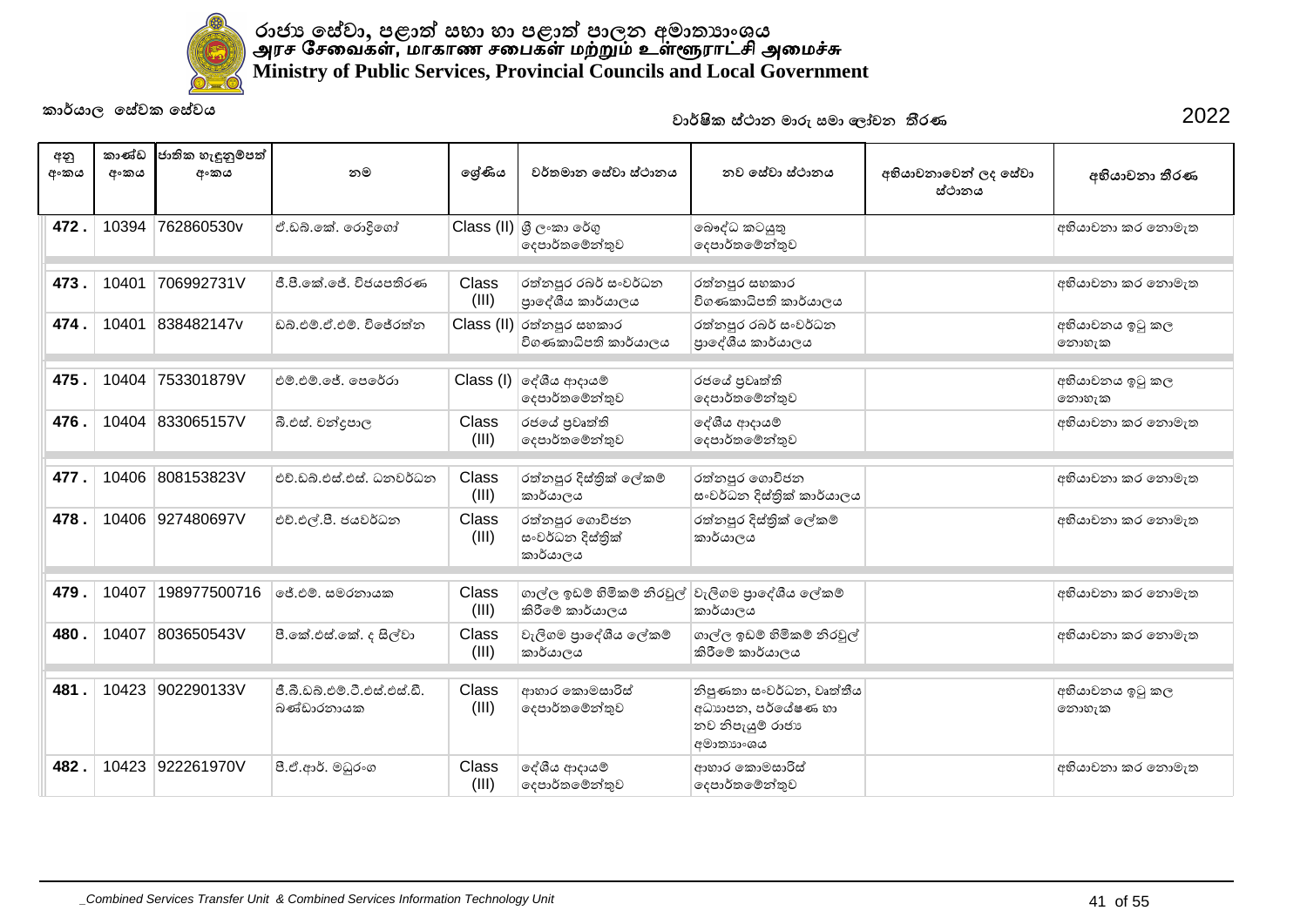

| අනු<br>අංකය | කාණ්ඩ<br>අංකය | ජාතික හැඳුනුම්පත්<br>අංකය | නම                                 | ලශ්ණිය         | වර්තමාන සේවා ස්ථානය                                                             | නව සේවා ස්ථානය                                | අභියාචනාවෙන් ලද සේවා<br>ස්ථානය | අභියාචනා තීරණ            |
|-------------|---------------|---------------------------|------------------------------------|----------------|---------------------------------------------------------------------------------|-----------------------------------------------|--------------------------------|--------------------------|
| 483         | 10423         | 936043160v                | ඒ.ජී.බී.එච්. ගලප්පත්ති             | Class<br>(III) | නිපුණතා සංවර්ධන,<br>වෘත්තීය අධාහපන,<br>පර්යේෂණ හා නව නිපැයුම්<br>රාජා අමාතාගංශය | දේශීය ආදායම්<br>දෙපාර්තමේන්තුව                |                                | අභියාවනා කර නොමැත        |
| 484         | 10426         | 921340893v                | පී.ජී.එ්.එම්. විමලසේන              | Class<br>(III) | ඉඩම් හිමිකම් නිරවුල්<br>කිරීමේ දෙපාර්තමේන්තුව                                   | දේශීය ආදායම්<br>දෙපාර්තමේන්තුව                |                                | අභියාචනා කර නොමැත        |
| 485         | 10426         | 951031968V                | ඩබ්.එම්.සී. ලක්ෂාන්                | Class<br>(III) | දේශීය ආදායම්<br>දෙපාර්තමේන්තුව                                                  | ඉඩම් හිමිකම් නිරවූල් කිරීමේ<br>දෙපාර්තමේන්තුව |                                | අභියාවනා කර නොමැත        |
| 486         | 10431         | 941281133v                | එම්.ආර්.එම්. රිෂ්මි                | Class<br>(III) | විගණකාධිපති<br>දෙපාර්තමේන්තුව                                                   | දේශීය ආදායම්<br>දෙපාර්තමේන්තුව                |                                | අභියාචනා කර නොමැත        |
| 487         | 10431         | 947471236V                | එච්.පී.පී.ඩී. පෙරේරා               | Class<br>(III) | අලුත්කඩේ මහේස්තුාත්<br>අධිකරණය                                                  | විගණකාධිපති<br>දෙපාර්තමේන්තුව                 |                                | අභියාවනා කර නොමැත        |
| 488.        | 10431         | 961600367v                | ආර්.ජී.එම්.පී. බණ්ඩාර              | Class<br>(III) | දේශීය ආදායම්<br>දෙපාර්තමේන්තුව                                                  | අලුත්කඩේ මහේස්තුාත්<br>අධිකරණය                |                                | අභියාවනා කර නොමැත        |
| 489         | 10433         | 780950307V                | එස් ඩුබ් එම් එස් එස්.<br>බුලන්කුලම | Class<br>(III) | අනුරාධපුර සහකාර<br>විගණකාධිපති කාර්යාලය                                         | අනුරාධපුර දිස්තික් කම්කරු<br>කාර්යාලය         |                                | අභියාචනා කර නොමැත        |
| 490         | 10433         | 842853923V                | ඩබු.එම්.ඒ. සමීර                    | Class<br>(III) | අනුරාධපුර දිස්තික් කම්කරු<br>කාර්යාලය                                           | අනුරාධපුර සහකාර<br>විගණකාධිපති කාර්යාලය       |                                | අභියාවනා කර නොමැත        |
| 491.        | 10435         | 198134204193              | වී.පී.එස්. කුමාර                   | Class<br>(III) | දේශීය ආදායම්<br>දෙපාර්තමේන්තුව                                                  | පුරාවිදාහ දෙපාර්තමේන්තුව                      |                                | අභියාචනා කර නොමැත        |
| 492.        | 10435         | 740040634V                | එන්.ආර්. හෙට්ටිආරච්චි              | Class<br>(III) | රජයේ මුදුණ<br>දෙපාර්තමේන්තුව                                                    | දේශීය ආදායම්<br>දෙපාර්තමේන්තුව                |                                | අභියාවනා කර නොමැත        |
| 493.        |               | 10435 873441267v          | ටී.පී.ආර්.ටී.එච්. පතිරණ            | Class<br>(III) | පුරාවිදාහ දෙපාර්තමේන්තුව                                                        | රජයේ මුදණ<br>දෙපාර්තමේන්තුව                   |                                | අභියාවනා කර නොමැත        |
| 494.        | 10438         | 199167200327              | එච්.ඩී.ආර්.පී. ජයවිකුම             | Class<br>(III) | වත්තල මහේස්තුාත්<br>අධිකරණය                                                     | ශී ලංකා විභාග<br>දෙපාර්තමේන්තුව               |                                | අභියාවනා කර නොමැත        |
| 495.        | 10438         | 670502694V                | එස්.කේ. ලක්ෂ්මන්                   | Class (I)      | ලද්ශීය ආදායම්<br>දෙපාර්තමේන්තුව                                                 | වත්තල මහේස්තුාත්<br>අධිකරණය                   |                                | අභියාවනය ඉටු කල<br>නොහැක |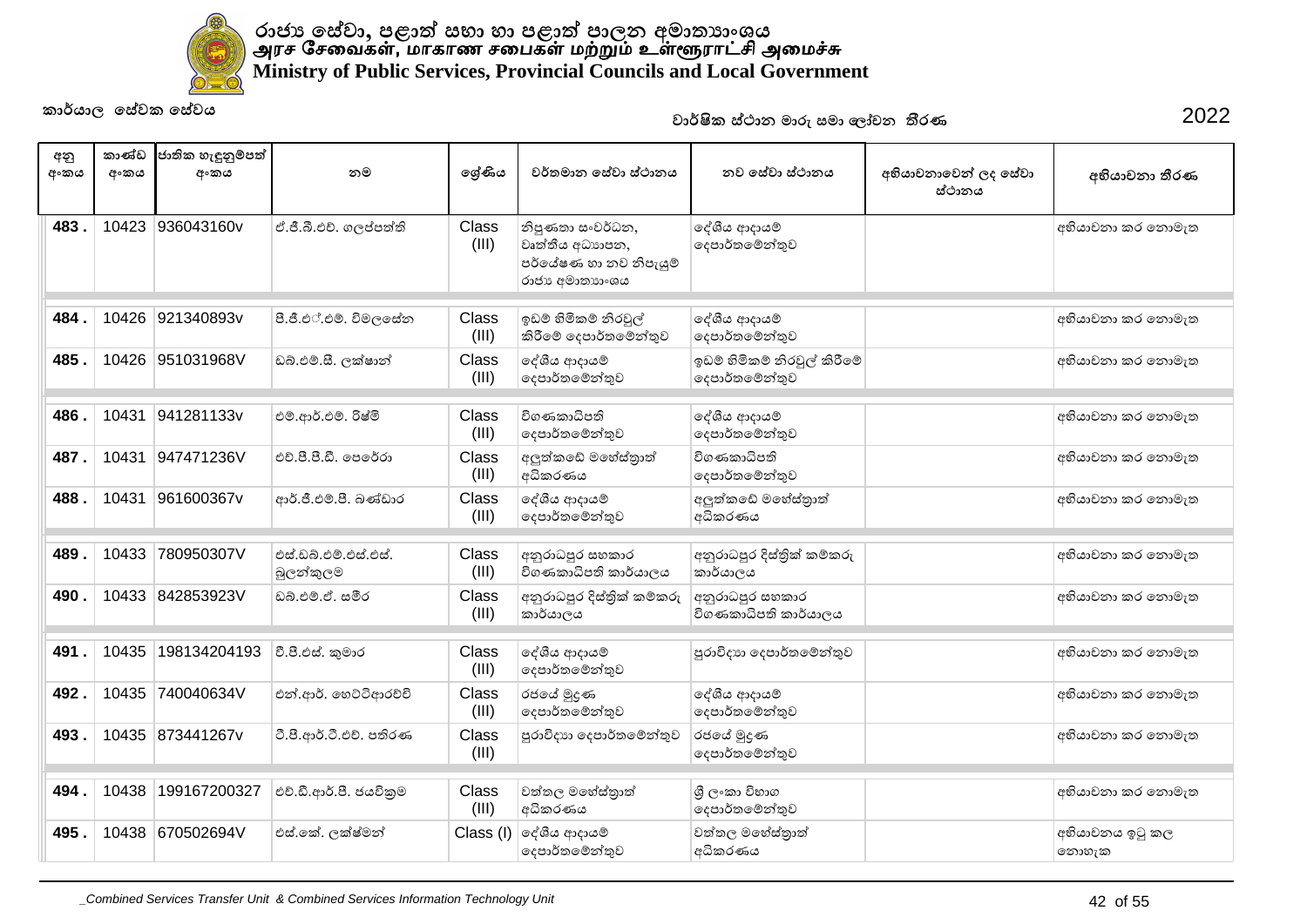

| අනු<br>අංකය | කාණ්ඩ<br>අංකය | ජාතික හැඳුනුම්පත්<br>අංකය | නම                        | ලශ්ණිය                | වර්තමාන සේවා ස්ථානය                           | නව සේවා ස්ථානය                                | අභියාචනාවෙන් ලද සේවා<br>ස්ථානය | අභියාචනා තීරණ            |
|-------------|---------------|---------------------------|---------------------------|-----------------------|-----------------------------------------------|-----------------------------------------------|--------------------------------|--------------------------|
| 496         | 10438         | 917391181V                | කේ එම්.ඩී.ඩී. හාගාහ       | Class<br>(III)        | ශී ලංකා විහාග<br>දෙපාර්තමේන්තුව               | දේශීය ආදායම්<br>දෙපාර්තමේන්තුව                |                                | අභියාචනා කර නොමැත        |
| 497.        | 10442         | 893284281V                | ඩබ්.ඒ.ඩී.ආර්. වන්නිආරච්චි | Class<br>(III)        | ශී ලංකා විහාග<br>දෙපාර්තමේන්තුව               | දේශීය ආදායම්<br>දෙපාර්තමේන්තුව                |                                | අභියාචනය ඉටු කල<br>නොහැක |
| 498         | 10442         | 930673110v                | කේ.ජී.අයි.එම්. කුමාර      | Class<br>(III)        | ස∘ස්කෘතික කටයුතු<br>දෙපාර්තමේන්තුව            | ශී ලංකා විහාග<br>දෙපාර්තමේන්තුව               |                                | අභියාවනා කර නොමැත        |
| 499         |               | 10442 952191250v          | ශු.ඒ.එස්.ආර්. ලක්මාල්     | Class<br>(III)        | දේශීය ආදායම්<br>දෙපාර්තමේන්තුව                | ස∘ස්කෘතික කටයුතු<br>දෙපාර්තමේන්තුව            |                                | අභියාවනා කර නොමැත        |
| 500         | 10444         | 198813001865              | ඩබ්.ඒ.ඩී.එල්. විතානආරච්චි | Class<br>(III)        | කොළඹ<br>අභියාචනාධිකරණය                        | මුදල් අමාතාහංශය                               |                                | අභියාචනා කර නොමැත        |
| 501         | 10444         | 763491340V                | ඩබ්.කේ.ඩී. සම්පත්         |                       | Class (II)  මුදල් අමාතාහංශය                   | කොළඹ<br>අභියාචනාධිකරණය                        |                                | අභියාවනා කර නොමැත        |
| 502         | 10446         | 196508802717              | ජී.බී.ඩී.පී. අමරසිරි      | Class (I)             | රත්නපුර දේශීය ආදායම්<br>පාදේශීය කාර්යාලය      | හංවැල්ල/සීතාවක පුාදේශීය<br>ලේකම් කාර්යාලය     |                                | අභියාචනය ඉටු කල<br>නොහැක |
| 503.        | 10446         | 199166003835              | ඩබ්.සී.එල්. බොතේජු        | Class<br>(III)        | ශී ලංකා විහාග<br>දෙපාර්තමේන්තුව               | දේශීය ආදායම්<br>දෙපාර්තමේන්තුව                |                                | අභියාචනා කර නොමැත        |
| 504.        | 10446         | 896081756v                | එල්.ඒ.එල්.එම්. ලියනආරච්චි | <b>Class</b><br>(III) | හංවැල්ල/සීතාවක පුාදේශීය<br>ලේකම් කාර්යාලය     | ශී ලංකා විභාග<br>දෙපාර්තමේන්තුව               |                                | අභියාචනා කර නොමැත        |
| 505         | 10451         | 670522040V                | එච්.ශූ.ඒ. බසීර්           |                       | $Class (I)$ ලද්ශීය ආදායම්<br>දෙපාර්තමේන්තුව   | පුද්ගලයන් ලියාපදිංචි<br>කිරීමේ දෙපාර්තමේන්තුව |                                | අභියාචනා කර නොමැත        |
| 506         | 10451         | 860621371v                | ආර්.පී.ඒ. තූෂාර           | <b>Class</b><br>(III) | අධාහපන අමාතා ශය                               | දේශීය ආදායම්<br>දෙපාර්තමේන්තුව                |                                | අභියාචනා කර නොමැත        |
| 507.        | 10451         | 876783029V                | බී.වී.ආර්.පී. ජේමචන්ද     | Class<br>(III)        | පුද්ගලයන් ලියාපදිංචි<br>කිරීමේ දෙපාර්තමේන්තුව | අධාහපන අමාතා ශය                               |                                | අභියාචනය ඉටු කල<br>නොහැක |
| 508         | 10452         | 198954900121              | ඩබ්.කේ.කේ. පුනාන්දු       | <b>Class</b><br>(III) | පුද්ගලයන් ලියාපදිංචි<br>කිරීමේ දෙපාර්තමේන්තුව | අධාහපන අමාතා ංශය                              |                                | අභියාවනා කර නොමැත        |
| 509         |               | 10452 871620059V          | ශු.එම්. මෙන්ඩිස්          | Class<br>(III)        | අධාහපන අමාතා ශය                               | දේශීය ආදායම්<br>දෙපාර්තමේන්තුව                |                                | අභියාචනා කර නොමැත        |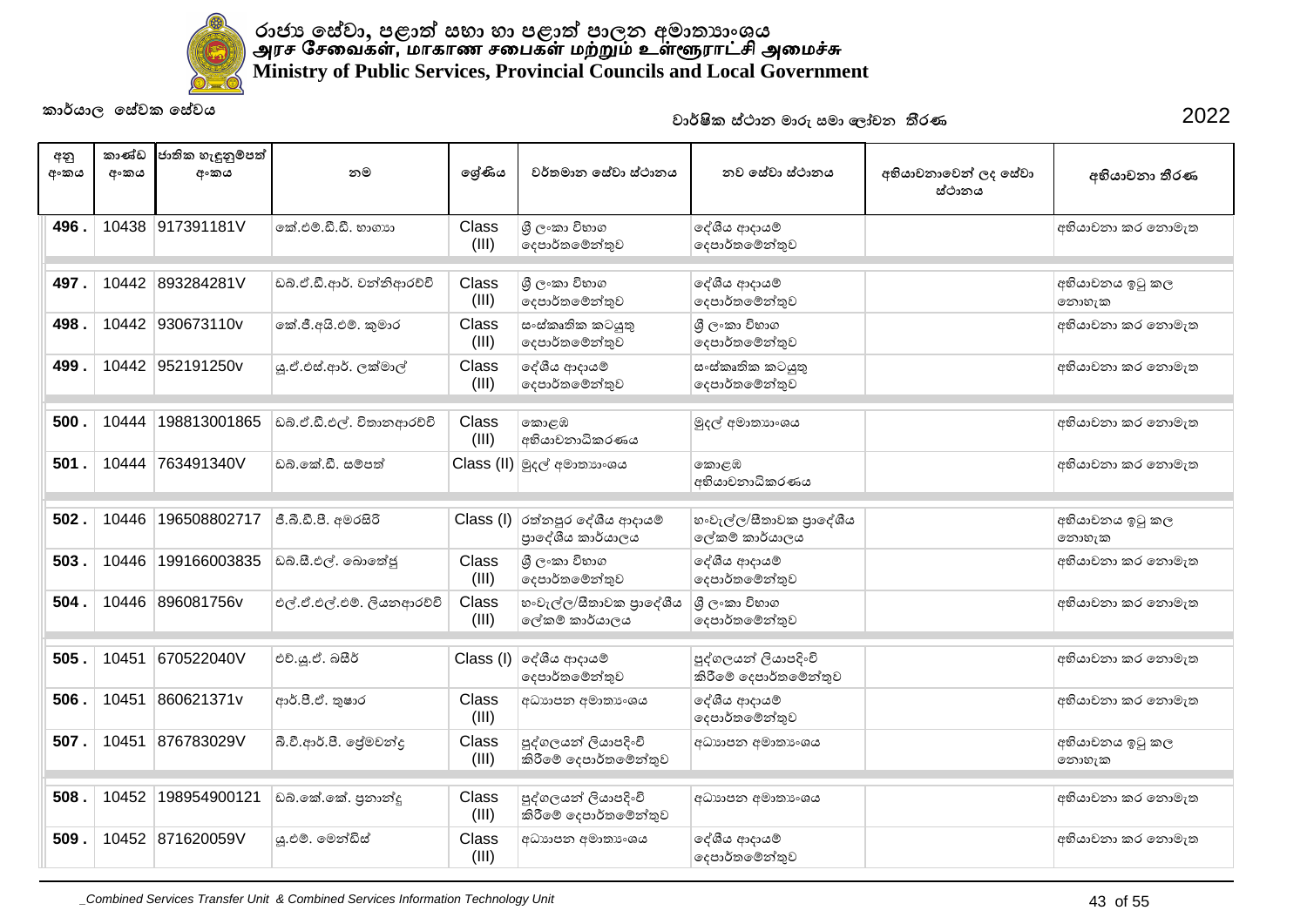

| අනු<br>අංකය | කාණ්ඩ<br>අංකය | ජාතික හැඳුනුම්පත්<br>අංකය | නම                       | ලශ්ණිය                | වර්තමාන සේවා ස්ථානය                                           | නව සේවා ස්ථානය                                              | අභියාචනාවෙන් ලද සේවා<br>ස්ථානය | අභියාචනා තීරණ                              |
|-------------|---------------|---------------------------|--------------------------|-----------------------|---------------------------------------------------------------|-------------------------------------------------------------|--------------------------------|--------------------------------------------|
| 510.        |               | 10452 881060388V          | වයි.එන්. පියශාන්ත        | Class<br>(III)        | දේශීය ආදායම්<br>දෙපාර්තමේන්තුව                                | පුද්ගලයන් ලියාපදිංචි<br>කිරීමේ දෙපාර්තමේන්තුව               |                                | අභියාචනා කර නොමැත                          |
| 511.        | 10457         | 831930640V                | ශු.එච්.එස්.බී. හේවගේ     | <b>Class</b><br>(III) | කුරුණෑගල දකුණ දේශීය<br>ආදායම් පාදේශීය<br>කාර්යාලය             | කොළඹ ශේෂ්ඨාධිකරණය                                           |                                | ස්ථාන මාරුව 4/1/2022<br>දින සිට කියාත්මකවේ |
| 512.        | 10457         | 853153885V                | ඩබ්.අයි.එම්. පෙරේරා      | Class<br>(III)        | කොළඹ ශේෂ්ඨාධිකරණය                                             | ශී ලංකා විභාග<br>දෙපාර්තමේන්තුව                             |                                | ස්ථාන මාරුව 4/1/2022<br>දින සිට කියාත්මකවේ |
| 513         | 10457         | 927201666v                | ආර්.එම්.එස්.එන්. රත්නායක | Class<br>(III)        | ශී ලංකා විහාග<br>දෙපාර්තමේන්තුව                               | දේශීය ආදායම්<br>දෙපාර්තමේන්තුව                              |                                | ස්ථාන මාරුව 4/1/2022<br>දින සිට කියාත්මකවේ |
| 514         | 10458         | 783272822V                | ආර්.එම්.අයි.ආර්. රත්නායක | Class<br>(III)        | නුවරඑළිය මහාධිකරණය                                            | බදුල්ල දිස්තික්<br>කර්මාන්තශාලා පරීක්ෂක<br>ෞජිතේරු කාර්යාලය |                                | අභියාචනය ඉටු කල<br>නොහැක                   |
| 515.        | 10458         | 790291824V                | ජී.ඒ.එම්.එන්. විජේසිරි   | Class<br>(III)        | බදුල්ල දිස්තිුක්<br>කර්මාන්තශාලා පරීක්ෂක<br>ඉංජිනේරු කාර්යාලය | නුවරඑළිය මහාධිකරණය                                          |                                | අභියාචනා කර නොමැත                          |
| 516.        | 10459         | 841860896V                | ්ජේ.ඒ.එස්.එල්. සුමනදාස   | Class<br>(III)        | අධාහපන අමාතා ශය                                               | දේශීය ආදායම්<br>දෙපාර්තමේන්තුව                              |                                | අභියාවනා කර නොමැත                          |
| 517.        | 10459         | 850992274V                | එස්.ඊ. වනිගාබදු          | Class<br>(III)        | දේශීය ආදායම්<br>දෙපාර්තමේන්තුව                                | අධිකරණ අමාතාහංශය                                            |                                | අභියාවනය ඉටු කල<br>නොහැක                   |
| 518         | 10459         | 882390829V                | ටී.ජේ. සූරියආරච්චි       | Class<br>(III)        | අධිකරණ අමාතාහංශය                                              | අධාහපන අමාතා ශය                                             |                                | අභියාවනා කර නොමැත                          |
| 519         |               | 10460 871230161v          | කේ.එම්.ඩී.බී. කන්දෙගෙදර  | Class<br>(III)        | අධිකරණ අමාතාහංශය                                              | අධාහපන අමාතා ංශය                                            |                                | අභියාවනය ඉටු කල<br>නොහැක                   |
| 520.        | 10460         | 902780947V                | ඩබ්.කේ.ආර්. මධුසංඛ       | Class<br>(III)        | දේශීය ආදායම්<br>දෙපාර්තමේන්තුව                                | අධිකරණ අමාතාහංශය                                            |                                | අභියාවනා කර නොමැත                          |
| 521.        |               | 10460 913170032V          | එස්.කේ. පියන්ත           | Class<br>(III)        | අධාහපන අමාතා ංශය                                              | දේශීය ආදායම්<br>දෙපාර්තමේන්තුව                              |                                | අභියාචනා කර නොමැත                          |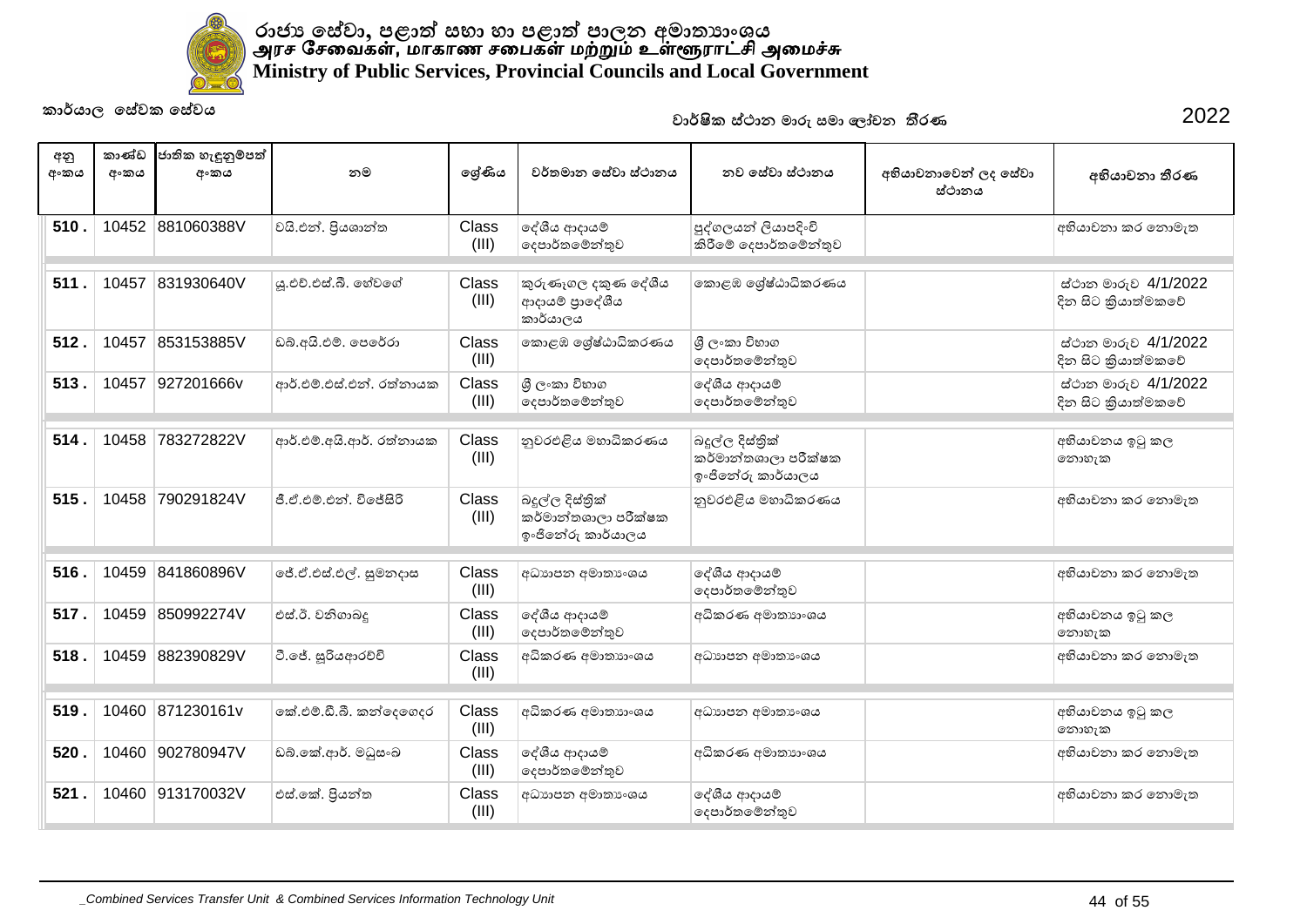

| අනු<br>අංකය | කාණ්ඩ<br>අංකය | ජාතික හැඳුනුම්පත්<br>අංකය | නම                       | ලශ්ණිය                | වර්තමාන සේවා ස්ථානය                                                                  | නව සේවා ස්ථානය                                                                       | අභියාචනාවෙන් ලද සේවා<br>ස්ථානය                                                    | අභියාචනා තීරණ                                                   |
|-------------|---------------|---------------------------|--------------------------|-----------------------|--------------------------------------------------------------------------------------|--------------------------------------------------------------------------------------|-----------------------------------------------------------------------------------|-----------------------------------------------------------------|
| 522         |               | 10463 891581076v          | ටී.එන්.ඩී. ජයසිරි        | Class<br>(III)        | අධාහපන අමාතා ංශය                                                                     | දේශීය ආදායම්<br>දෙපාර්තමේන්තුව                                                       |                                                                                   | අභියාවනා කර නොමැත                                               |
| 523.        |               | 10463 916240082V          | බී.ඒ.ඩී. දිල්රුක්ෂණි     | Class<br>(III)        | අලුත්කඩේ මහේස්තුාත්<br>අධිකරණය                                                       | අධාහපන අමාතා ංශය                                                                     |                                                                                   | අභියාචනා කර නොමැත                                               |
| 524.        |               | 10463 971241500V          | එච්.ජී.ජී.එස්. බණ්ඩාර    | Class<br>(III)        | දේශීය ආදායම්<br> ලදපාර්තමේන්තුව                                                      | අලුත්කඩේ මහේස්තුාත්<br>අධිකරණය                                                       |                                                                                   | අභියාචනා කර නොමැත                                               |
| 525.        | 10468         | 651473209V                | ඩබ්.එස්. චන්දදාස         |                       | $Class (I)$ ලද්ශීය ආදායම්<br>දෙපාර්තමේන්තුව                                          | ගුාමීය නිවාස සහ ඉදිකිරීම්<br>හා ගොඩනැගිලි දුවා<br>කර්මාන්ත පුවර්ධන රාජා<br>අමාතාහංශය | ගුාමීය නිවාස සහ ඉදිකිරීම් හා<br>ගොඩනැගිලි දුවා කර්මාන්ත<br>පුවර්ධන රාජා අමාතාහංශය | වෙනසක් නොමැත -ස්ථාන<br>මාරුව 2022.05.09 දින සිට<br>කියාත්මක වේ. |
| 526.        | 10468         | 891353308v                | ්කේ.ඒ.ශූ. චන්නක          | Class<br>(III)        | ගුාමීය නිවාස සහ ඉදිකිරීම්<br>හා ගොඩනැගිලි දුවා<br>කර්මාන්ත පුවර්ධන රාජා<br>අමාතාහංශය | ශී ලංකා විහාග<br>දෙපාර්තමේන්තුව                                                      | ශී ලංකා විහාග<br>දෙපාර්තමේන්තුව                                                   | වෙනසක් නොමැත -ස්ථාන<br>මාරුව 2022.05.09 දින සිට<br>කියාත්මක වේ. |
| 527.        |               | 10468 916603835v          | ඩබ්.සී.එල්. බොතේජු       | Class<br>(III)        | ශී ලංකා විහාග<br>දෙපාර්තමේන්තුව                                                      | දේශීය ආදායම්<br>දෙපාර්තමේන්තුව                                                       |                                                                                   | ස්ථාන මාරුව අවලංගු කරන<br>ලදී                                   |
| 528         | 10469         | 197515300382              | සී.එස්.එස්. ද සිල්වා     | <b>Class</b><br>(III) | ජනලේඛන හා<br>සංඛාහලේඛන<br>දෙපාර්තමේන්තුව                                             | දේශීය ආදායම්<br>දෙපාර්තමේන්තුව                                                       |                                                                                   | අභියාවනා කර නොමැත                                               |
| 529.        | 10469         | 640721863V                | ආර්.ඒ.එස්. පෙරේරා        | Class (I)             | ජාවත්ත (කොළඹ 07)<br>දේශීය ආදායම් පාදේශීය<br>කාර්යාලය                                 | ජනලේඛන හා<br>සංඛාහලේඛන<br>දෙපාර්තමේන්තුව                                             |                                                                                   | අභියාචනා කර නොමැත                                               |
| 530         | 10470         | 197459903656              | පී.ඩී. මනෝරි             | Class<br>(III)        | කොළඹ 12 දිසා<br>අධිකරණය                                                              | තරුණ හා කීඩා අමාතාගංශය                                                               |                                                                                   | අභියාචනා කර නොමැත                                               |
| 531.        |               | 10470 713092517V          | වී.එච්.ජේ. විදානගේ       | Class<br>(III)        | දේශීය ආදායම්<br>දෙපාර්තමේන්තුව                                                       | කොළඹ 12 දිසා අධිකරණය                                                                 |                                                                                   | අභියාචනා කර නොමැත                                               |
| 532         | 10470         | 901002673v                | එච්.එම්.පී.ඩබ්. විජයසිරි | Class<br>(III)        | තරුණ හා කීඩා<br>අමාතාහංශය                                                            | ශී ලංකා විහාග<br>දෙපාර්තමේන්තුව                                                      |                                                                                   | අභියාචනා කර නොමැත                                               |
| 533.        | 10470         | 926610600V                | ඩබ.ආර්.ඒ.ආර්. ශීමාලි     | Class<br>(III)        | ශී ලංකා විහාග<br>දෙපාර්තමේන්තුව                                                      | දේශීය ආදායම්<br>දෙපාර්තමේන්තුව                                                       |                                                                                   | අභියාචනා කර නොමැත                                               |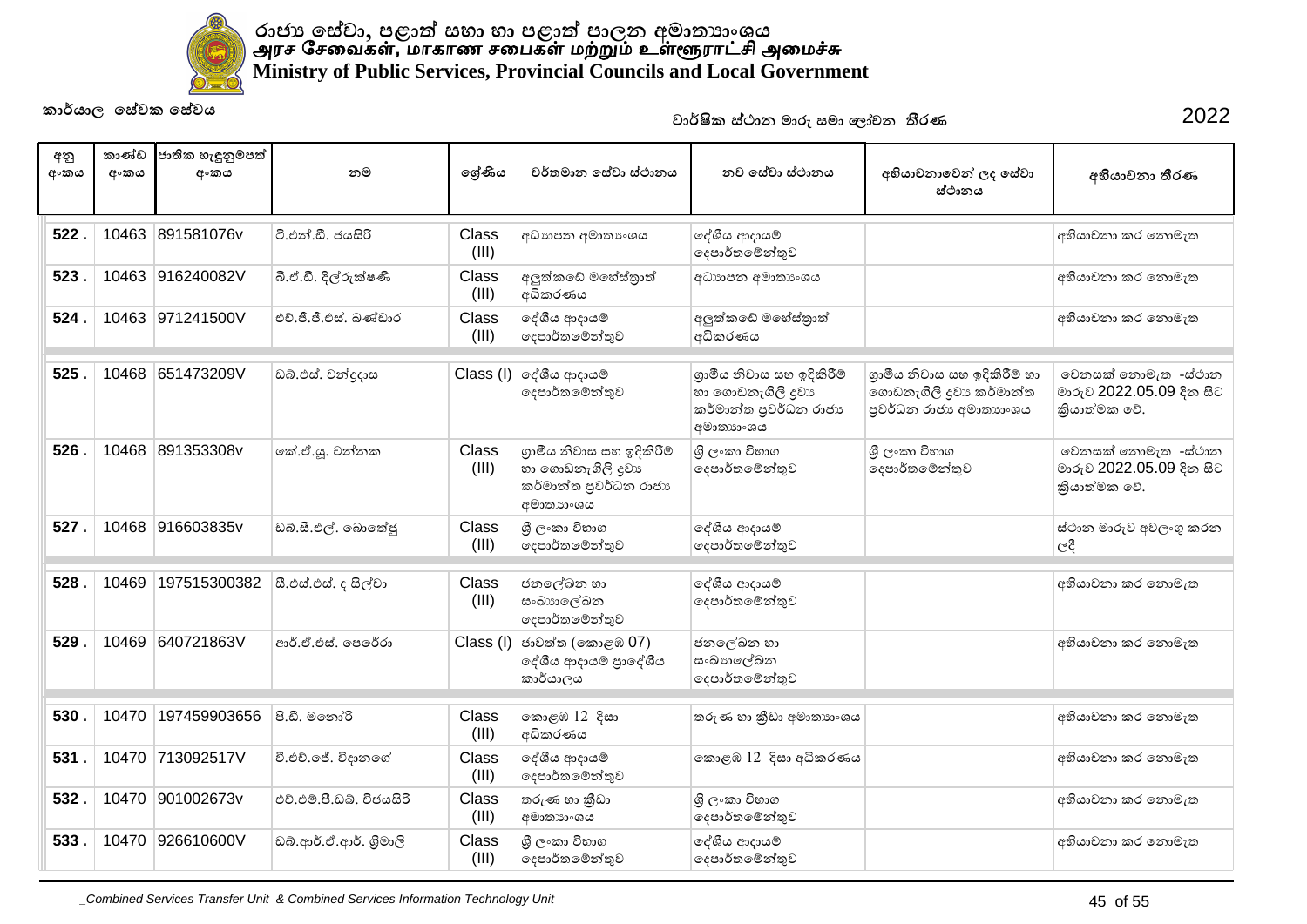

|             |               |                           |                           |                       |                                               | වාරමක සටාන මාරු සමා ලොවන තරණ    |                                                  |                                                |
|-------------|---------------|---------------------------|---------------------------|-----------------------|-----------------------------------------------|---------------------------------|--------------------------------------------------|------------------------------------------------|
| අනු<br>අංකය | කාණ්ඩ<br>අංකය | ජාතික හැඳුනුම්පත්<br>අංකය | නම                        | ලශ්ණිය                | වර්තමාන සේවා ස්ථානය                           | නව සේවා ස්ථානය                  | අභියාචනාවෙන් ලද සේවා<br>ස්ථානය                   | අභියාචනා තීරණ                                  |
|             |               |                           |                           |                       |                                               |                                 |                                                  |                                                |
| 534.        | 10471         | 751110490V                | ඩබ්.පී.එම්.එන්. විජේසුරිය | Class<br>(III)        | කෑගල්ල දේශීය ආදායම්<br>පාදේශීය කාර්යාලය       |                                 | දැරණියගල පාදේශීය ලේකම්<br>කාර්යාලය(සමෘද්ධි අංශය) | ස්ථාන මාරුව 2022.01.03<br>දින සිට කියාත්මක වේ. |
| 535.        | 10471         | 796223197v                | කේ.කේ. අතුරුසිංහ          | Class<br>(III)        | හෝමාගම මහේස්තුාත්<br>අධිකරණය                  |                                 | ශී ලංකා විහාග<br>දෙපාර්තමේන්තුව                  | ස්ථාන මාරුව 2022.01.03<br>දින සිට කියාත්මක වේ. |
| 536.        | 10471         | 890371370V                | ඒ.ඒ.එස්. නිරෝෂන්          | Class<br>(III)        | ශී ලංකා විහාග<br>දෙපාර්තමේන්තුව               |                                 | දේශීය ආදායම්<br>දෙපාර්තමේන්තුව                   | ස්ථාන මාරුව 2022.01.03<br>දින සිට කියාත්මක වේ. |
| 537.        | 10474         | 199031102581              | සී.කේ. චතුරංග             | Class<br>(III)        | ආරක්ෂක අමාතාහංශය                              | අධාහපන අමාතා ංශය                |                                                  | අභියාවනා කර නොමැත                              |
| 538.        |               | 10474 812023241V          | ආර්.ඩී. රුවන්             | <b>Class</b><br>(III) | දේශීය ආදායම්<br>දෙපාර්තමේන්තුව                | ආරක්ෂක අමාතාහංශය                |                                                  | අභියාවනා කර නොමැත                              |
| 539.        |               | 10474 822120148v          | එන්.එස්. සූරියගොඩ         | <b>Class</b><br>(III) | අධාහපන අමාතා ංශය                              | දේශීය ආදායම්<br>දෙපාර්තමේන්තුව  |                                                  | අභියාවනා කර නොමැත                              |
| 540.        |               | 10476 840410633V          | ජේ.ඒ.ජී. දසන්තලාල්        | Class<br>(III)        | පරිසර අමාතාගංශය                               | ශී ලංකා විහාග<br>දෙපාර්තමේන්තුව |                                                  | අභියාවනා කර නොමැත                              |
| 541.        |               | 10476 930993018v          | එන් එම්, සංජය             | Class<br>(III)        | ශී ලංකා විහාග<br>දෙපාර්තමේන්තුව               | පරිසර අමාතාගංශය                 |                                                  | අභියාවනා කර නොමැත                              |
| 542.        |               | 10478 856671275V          | එම්.එම්.පී. පෙරේරා        | <b>Class</b><br>(III) | කොළඹ 12 දිසා<br>අධිකරණය                       |                                 | අධාහපන අමාතා ශය                                  | ස්ථාන මාරුව 2022.06.08<br>දින සිට කියාත්මක වේ. |
| 543.        |               | 10478 875173235v          | එම්.ජී.ඩී. උදානි          | Class<br>(III)        | දේශීය ආදායම්<br>දෙපාර්තමේන්තුව                |                                 | කොළඹ 12 දිසා අධිකරණය                             | ස්ථාන මාරුව 2022.06.08<br>දින සිට කියාත්මක වේ. |
| 544.        |               | 10478 900223293v          | ඩී.ජී.සී.පී. කුමාර        | Class<br>(III)        | අධාහපන අමාතා ංශය                              |                                 | දේශීය ආදායම්<br>දෙපාර්තමේන්තුව                   | ස්ථාන මාරුව අවලංගු වේ.                         |
| 545.        | 10480         | 680080461V                | ඒ.කේ. චන්දපාල             | L Class               | SPECIA ගාල්ල දේශීය ආදායම්<br>පාදේශීය කාර්යාලය | විගණකාධිපති<br>දෙපාර්තමේන්තුව   |                                                  | අභියාචනය ඉටු කල<br>නොහැක                       |
| 546.        |               | 10480 892843732v          | ඩබ්.ඩී.එස්. රුදිගෝ        | Class<br>(III)        | විගණකාධිපති<br> ලදපාර්තමේන්තුව                | දේශීය ආදායම්<br>දෙපාර්තමේන්තුව  |                                                  | අභියාචනා කර නොමැත                              |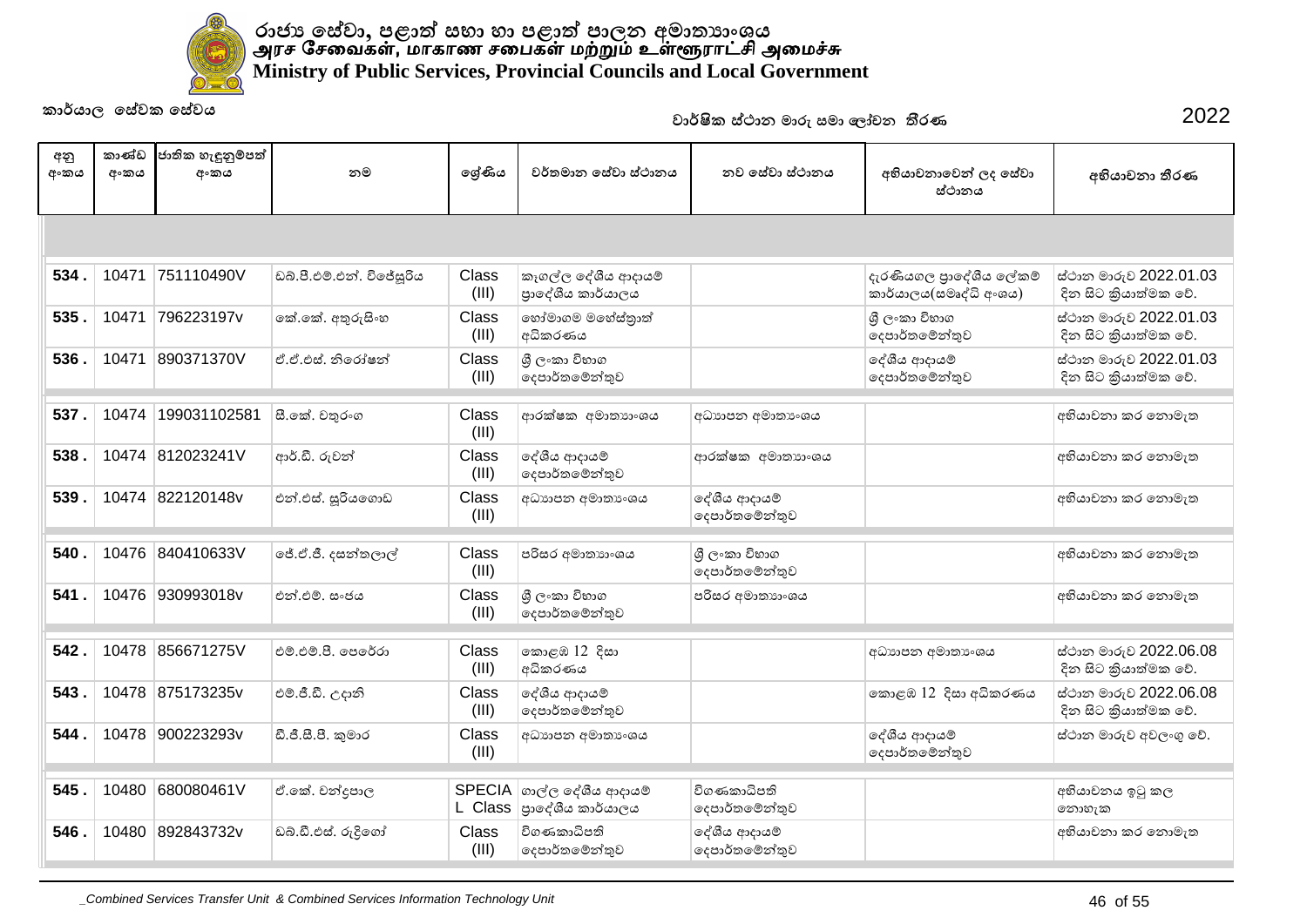

| අනු<br>අංකය | කාණ්ඩ<br>අංකය | ජාතික හැඳුනුම්පත්<br>අංකය | නම                       | ලශ්ණිය         | වර්තමාන සේවා ස්ථානය                                         | නව සේවා ස්ථානය                  | අභියාචනාවෙන් ලද සේවා<br>ස්ථානය                | අභියාචනා තීරණ                                                   |
|-------------|---------------|---------------------------|--------------------------|----------------|-------------------------------------------------------------|---------------------------------|-----------------------------------------------|-----------------------------------------------------------------|
| 547.        | 10483         | 710082154V                | කේ.ඩී.ටී.කේ. දිසානායක    | SPECIA         | කුරුණෑගල දකුණ දේශීය<br>L Class  ආදායම් පුාදේශීය<br>කාර්යාලය | අධිකරණ අමාතහාංශය                | පුද්ගලයන් ලියාපදිංචි කිරීමේ<br>දෙපාර්තමේන්තුව | නව ස්ථානමාරු                                                    |
| 548         | 10483         | 922073511v                | පී.ජේ. සම්පත්            | Class<br>(III) | ශී ලංකා විහාග<br>දෙපාර්තමේන්තුව                             | දේශීය ආදායම්<br>දෙපාර්තමේන්තුව  | දේශීය ආදායම්<br>දෙපාර්තමේන්තුව                | වෙනසක් නොමැත                                                    |
| 549         | 10483         | 951080667V                | ඒ.ආර්.වී. සිල්වා         | Class<br>(III) | අධිකරණ අමාතාහංශය                                            | ශී ලංකා විහාග<br>දෙපාර්තමේන්තුව |                                               | ස්ථාන මාරුව අවලංගු කරන<br>ලදී                                   |
| 550.        | 10485         | 693362075V                | එච්.එල්. පියන්ත          | Class (I)      | ගාල්ල දේශීය ආදායම්<br>පාදේශීය කාර්යාලය                      | කොළඹ 12 දිසා අධිකරණය            |                                               | අභියාවනය ඉටු කල<br>නොහැක                                        |
| 551         | 10485         | 832191795V                | ඩබ්.ඩී.එම්. බොතේජු       | Class<br>(III) | කොළඹ 12 දිසා<br>අධිකරණය                                     | අධාහපන අමාතා ශය                 |                                               | අභියාචනා කර නොමැත                                               |
| 552.        |               | 10485 871451630v          | ඩබ්.අයි. විජේකුමාර       | Class<br>(III) | අධාහපන අමාතා ංශය                                            | දේශීය ආදායම්<br>දෙපාර්තමේන්තුව  |                                               | අභියාචනා කර නොමැත                                               |
| 553.        | 10486         | 731280754V                | අයි.ආර්. මල්වත්තගේ       |                | Class (I) පුවාහන අමාතාහංශය                                  | දේශීය ආදායම්<br>දෙපාර්තමේන්තුව  |                                               | අභියාවනා කර නොමැත                                               |
| 554         | 10486         | 761382926V                | එම්.පී. පියරත්න          | Class<br>(III) | මාතර දේශීය ආදායම්<br>පාදේශීය කාර්යාලය                       | පුවාහන අමාතාහංශය                |                                               | අභියාචනය ඉටු කල<br>නොහැක                                        |
| 555         | 10488         | 935240719V                | අයි.පී.අයි.එම්. ඉලංගරත්ත | Class<br>(III) | ආරක්ෂක අමාතාහංශය                                            | ධීවර අමාතාහංශය                  |                                               | අභියාචනා කර නොමැත                                               |
| 556.        | 10488         | 937471009V                | ඒ.ඒ.ඩී. ඉරේෂිකා          | Class<br>(III) | ධීවර අමාතාහංශය                                              | ආරක්ෂක අමාතාහංශය                |                                               | අභියාචනය ඉටු කල<br>නොහැක                                        |
| 557.        | 10489         | 631641903V                | ටී.ඩබ්. පෙරේරා           |                | $Class (I)$ ආගමන හා විගමන<br>දෙපාර්තමේන්තුව                 | කම්කරු දෙපාර්තමේන්තුව           |                                               | ස්ථාන මාරුව අවලංගු කරන<br>ලදී                                   |
| 558.        | 10489         | 720784513V                | පී.එස්.කේ. පෙරේරා        |                | Class (II) මුදල් අමාතාහංශය                                  | වාරිමාර්ග අමාතාහංශය             | වාරිමාර්ග අමාතාහංශය                           | නව ස්ථානමාරු -ස්ථාන<br>මාරුව 2022.01.31 දින සිට<br>කියාත්මක වේ. |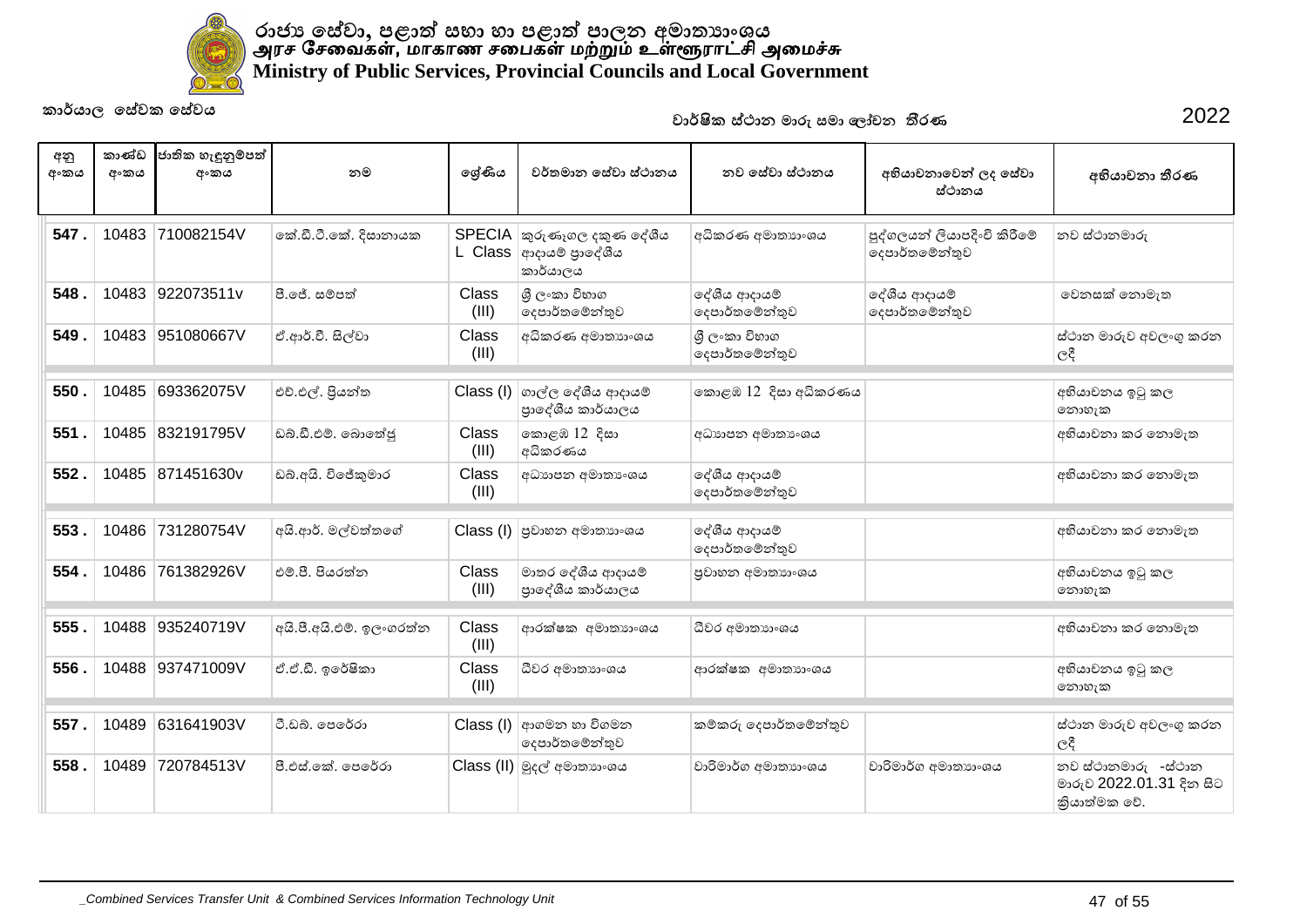

| අනු  | කාණ්ඩ | ජාතික හැඳුනුම්පත් |                          |                |                                                 |                                               |                                               |                                                                                                                                             |
|------|-------|-------------------|--------------------------|----------------|-------------------------------------------------|-----------------------------------------------|-----------------------------------------------|---------------------------------------------------------------------------------------------------------------------------------------------|
| අංකය | අංකය  | අංකය              | නම                       | ලශ්ණිය         | වර්තමාන සේවා ස්ථානය                             | නව සේවා ස්ථානය                                | අභියාචනාවෙන් ලද සේවා<br>ස්ථානය                | අභියාචනා තීරණ                                                                                                                               |
| 559  | 10489 | 853224456V        | ආර්.ජී.බී.ජී. විජේරත්න   | Class<br>(III) | කම්කරු දෙපාර්තමේන්තුව                           | වාහයක් කළමනාකරණ හා<br>අධීක්ෂණ දෙපාර්තමේන්තුව  | වාහපෘති කළමනාකරණ හා<br>අධීක්ෂණ දෙපාර්තමේන්තුව | නව ස්ථානමාරු -ස්ථාන<br>මාරුව 2022.01.31 දින සිට<br>කියාත්මක වේ. - කම්කරු<br>දෙපාර්තමේන්තුව වෙත පසුව<br>අනුපාප්තිකයෙකු ලබා දෙනු<br>ලැබේ.     |
| 560  | 10489 | 878321243V        | ඩී.ඩී.ජී.පී. දුනුසිංහ    | Class<br>(III) | පුද්ගලයන් ලියාපදිංචි<br>කිරීමේ දෙපාර්තමේන්තුව   | ආගමන හා විගමන<br>දෙපාර්තමේන්තුව               | ආගමන හා විගමන<br>දෙපාර්තමේන්තුව               | අනුපාප්තිකයා<br>955302974V<br>කේ.ඩබ්.වයි. හසරංගිකා -<br>වාරිමාර්ග අමාතාහංශය බව<br>සලකන්න -ස්ථාන මාරුව<br>2022.01.31 දින සිට<br>කියාත්මක වේ. |
| 561. | 10489 | 955302974V        | කේ.ඩබ්.වයි. හසරංගිකා     | Class<br>(III) | වාරිමාර්ග අමාතාහංශය                             | පුද්ගලයන් ලියාපදිංචි<br>කිරීමේ දෙපාර්තමේන්තුව | පුද්ගලයන් ලියාපදිංචි කිරීමේ<br>දෙපාර්තමේන්තුව | අනුපාප්තිකයා<br>720784513V පී.එස්. කේ.<br>පෙරේරා - මුදල් අමාතාහංශය<br>බව සලකන්න -ස්ථාන<br>මාරුව 2022.01.31 දින සිට<br>කියාත්මක වේ.          |
| 562. | 10491 | 198405101634      | පී.එච්.එල්. සංජීව        | Class<br>(III) | කැස්බෑව මහේස්තාත්<br>අධිකරණය                    | තරුණ හා කීඩා අමාතාගංශය                        |                                               | ස්ථාන මාරුව අවලංගු කරන<br>ලදී                                                                                                               |
| 563. |       | 10491 812831062v  | ඒ.එම්.ජී. අබේසිංහ        | Class<br>(III) | තරුණ හා කීඩා<br>අමාතාහංශය                       | කැස්බෑව මහේස්තාත්<br>අධිකරණය                  |                                               | ස්ථාන මාරුව අවලංගු කරන<br>ලදී                                                                                                               |
| 564. | 10673 | 198160902604      | ජේ.එල්.පී. සුජානි        | Class<br>(III) | මාතර දේශීය ආදායම්<br>පාදේශීය කාර්යාලය           | නීතිපති දෙපාර්තමේන්තුව                        | පුද්ගලයන් ලියාපදිංචි කිරීමේ<br>දෙපාර්තමේන්තුව | නව ස්ථානමාරු                                                                                                                                |
| 565  | 10673 | 933090698V        | ඩී.එන්. ජයතිලක           | Class<br>(III) | නීතිපති දෙපාර්තමේන්තුව                          | අනුරාධපුර කම්කරු<br>විනිශ් වය සභාව(අංක27)     | අනුරාධපුර කම්කරු විනිශ් වය<br>සභාව(අංක 27)    | වෙනසක් නොමැත                                                                                                                                |
| 566  | 10673 | 953624060v        | එම්.ඒ.එල්.ඩී.ඩී. මූණසිංහ | Class<br>(III) | අනුරාධපුර කම්කරු<br>විනිශ් වය සභාව(අංක27)       | දේශීය ආදායම්<br>දෙපාර්තමේන්තුව                | දේශීය ආදායම්<br>දෙපාර්තමේන්තුව                | වෙනසක් නොමැත                                                                                                                                |
| 567. |       | 10674 810491590v  | සී.පී. ජයසේත             | Class<br>(III) | තිරප්පතේ පාදේශීය ලේකම් දේශීය ආදායම්<br>කාර්යාලය | දෙපාර්තමේන්තුව                                |                                               | අභියාචනා කර නොමැත                                                                                                                           |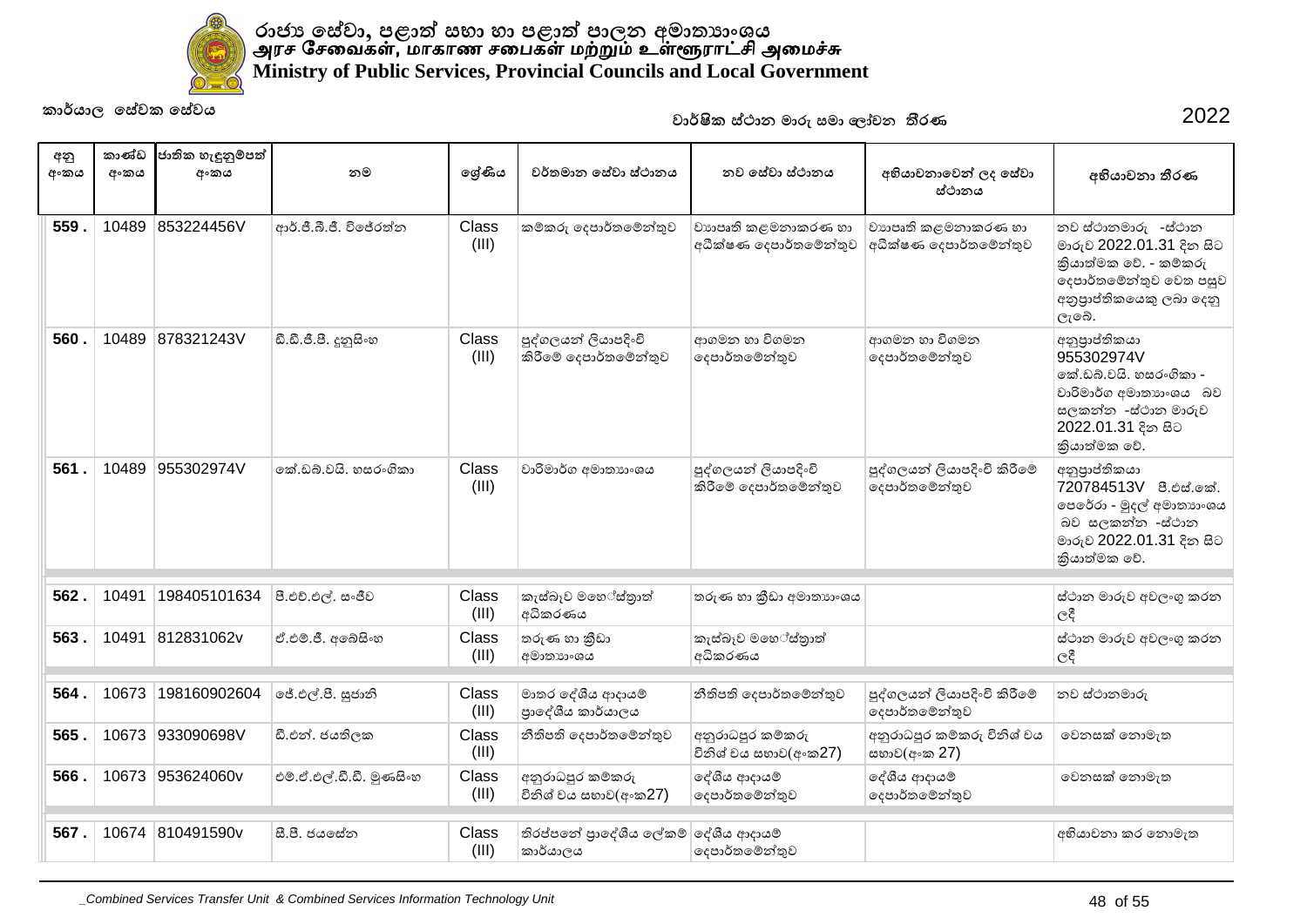

| අනු<br>අංකය | කාණ්ඩ<br>අංකය | ජාතික හැඳුනුම්පත්<br>අංකය | නම                               | ලශ්ණිය         | වර්තමාන සේවා ස්ථානය                                        | නව සේවා ස්ථානය                                | අභියාචනාවෙන් ලද සේවා<br>ස්ථානය  | අභියාචනා තීරණ                 |
|-------------|---------------|---------------------------|----------------------------------|----------------|------------------------------------------------------------|-----------------------------------------------|---------------------------------|-------------------------------|
| 568         |               | 10674 876152282V          | ඩී.ඩී.ඩී. සිල්වා                 | Class<br>(III) | දේශීය ආදායම්<br>දෙපාර්තමේන්තුව                             | කම්කරු දෙපාර්තමේන්තුව                         |                                 | අභියාචනා කර නොමැත             |
| 569.        |               | 10674 887723222V          | එච්.එම්.අයි.එල්. ගුණසිංහ         | Class<br>(III) | කම්කරු දෙපාර්තමේන්තුව                                      | ඉඩම් හිමිකම් නිරවූල් කිරීමේ<br>දෙපාර්තමේන්තුව |                                 | අභියාවනා කර නොමැත             |
| 570.        |               | 10674 907880915V          | එච්.එන්. හෙට්ටිආරච්චි            | Class<br>(III) | ඉඩම් හිමිකම් නිරවුල්<br>කිරීමේ දෙපාර්තමේන්තුව              | නීතිපති දෙපාර්තමේන්තුව                        |                                 | අභියාවනය ඉටු කල<br>නොහැක      |
| 571.        | 10674         | 960340566V                | කේ.පී.අයි.ඒ. රත්නසිරි            | Class<br>(III) | නීතිපති දෙපාර්තමේන්තුව                                     | තිරප්පතේ පාදේශීය ලේකම්<br>කාර්යාලය            |                                 | අභියාචනා කර නොමැත             |
| 572.        | 10686         | 878412265V                | ඒ.එම්.එන්.එල්. වීරකෝන්           | Class<br>(III) | විගණකාධිපති<br>දෙපාර්තමේන්තුව                              | දේශීය ආදායම්<br>දෙපාර්තමේන්තුව                |                                 | අභියාචනා කර නොමැත             |
| 573.        | 10686         | 920020305V                | එන් වීරසිංහ                      | Class<br>(III) | කොළඹ<br>අභියාචනාධිකරණය                                     | විගණකාධිපති<br>දෙපාර්තමේන්තුව                 |                                 | අභියාචනා කර නොමැත             |
| 574         | 10686         | 922482772V                | එන්.ඒ.එම්. කුමාරතුංග             | Class<br>(III) | දේශීය ආදායම්<br>දෙපාර්තමේන්තුව                             | කොළඹ<br>අභියාචනාධිකරණය                        |                                 | අභියාවනා කර නොමැත             |
| 575         |               | 10754 691443671V          | එම්.ආර්.කේ. කුමාර                | Class (I)      | මහරගම දේශීය ආදායම්<br>පාදේශීය කාර්යාලය<br>(මහරගම නැගෙනහිර) | ආරක්ෂක අමාතාහංශය                              |                                 | අභියාචනා කර නොමැත             |
| 576.        | 10754         | 782974807V                | ඒ.ජේ.එම්.අයි.ඒ.බී.<br>අවිරුප්පොල | Class<br>(III) | රජයේ මුදණ<br>දෙපාර්තමේන්තුව                                | දේශීය ආදායම්<br>දෙපාර්තමේන්තුව                |                                 | අභියාචනා කර නොමැත             |
| 577.        |               | 10754 811020125V          | ඒ.ඒ.එච්.පී. ඩයස්                 |                | $Class (I)$ අාරක්ෂක අමාතනංශය                               | රජයේ මුදණ<br>දෙපාර්තමෙන්තුව                   |                                 | අභියාචනා කර නොමැත             |
| 578.        | 10755         | 199424300892              | කේ.පී. පියුමාල්                  | Class<br>(III) | පුද්ගලයන් ලියාපදිංචි<br>කිරීමේ දෙපාර්තමේන්තුව              | ශී ලංකා විහාග<br>දෙපාර්තමෙන්තුව               | ශී ලංකා විහාග<br>දෙපාර්තමේන්තුව | වෙනසක් නොමැත                  |
| 579         | 10755         | 632511884v                | ආර්.එම්. අජිත්                   | Class (I)      | සංස්කෘතික කටයුතු<br>දෙපාර්තමේන්තුව                         | රජයේ මුදණ<br>දෙපාර්තමේන්තුව                   | රජයේ මුදුණ දෙපාර්තමේන්තුව       | වෙනසක් නොමැත                  |
| 580         |               | 10755 817413757V          | එන්.එච්. විනෝදහේවා               | Class<br>(III) | ගාල්ල දේශීය ආදායම්<br>පාදේශීය කාර්යාලය                     | පුද්ගලයන් ලියාපදිංචි<br>කිරීමේ දෙපාර්තමේන්තුව |                                 | ස්ථාන මාරුව අවලංගු කරන<br>ලදී |
| 581.        | 10755         | 900992246V                | පී.ඒ.ටී.එස්. පොන්නම්පෙරුම        | Class<br>(III) | රජයේ මුදුණ<br>දෙපාර්තමේන්තුව                               | දේශීය ආදායම්<br>දෙපාර්තමේන්තුව                | දේශීය ආදායම්<br>දෙපාර්තමේන්තුව  | වෙනසක් නොමැත                  |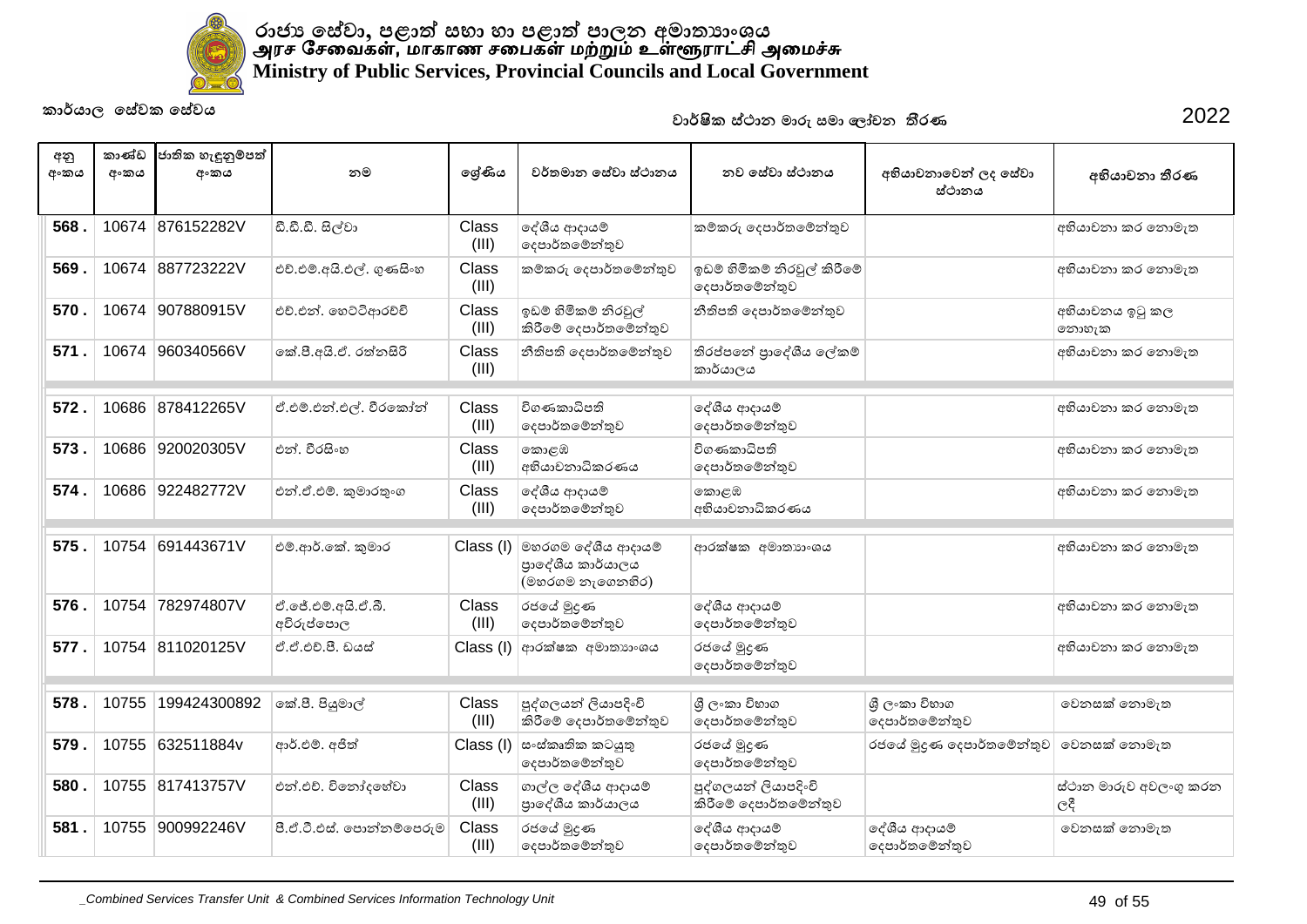

**582 .** 10755 945180382V ȫ˳úǎˢ˫ǧ Class (III) ශී ල∘කා විභාග ේදෙපාර්තමේන්තුව සංස්කෘතික කටයුතු ේගාර්තමේන්තුව ස∘ස්කෘතික කටයුතු ේගදහාර්තමේන්තුව වෙනුසක් නොමැත ් සමාලෝචන කමිටු තීරණ මගින් ලබාදුන් නව ස්ථානමාරු **583 . 10969 781632341v එම ජී.සී.එස්.කේ. මීපේගම Class** (III) ∣ශී ලංකා ජාතික බුද්ධිමය ේපල කාර්යාංශය ලද්ශීය ආදායම් ේගාර්තමේන්තුව වෙනුසක් නොමැත **584 .** 10969 806313734V ːȩ'ʻ˦˪ǎɢ˧˫ǧ Class (II) ʈˡ˫˜ǐ˳˖˚˫ə˔˳ȼǦƱˣ ɼˢʭˁ˫ˉ˫ƯˁȬNJǝ˞ˠ ේපල කාර්යාංශය නව ස්ථානමාරු **585 .** 10969 866141444V ˳ú'șȝ˘˫Ǧǐ Class (III) ්ගමපහ සිවිල් අභියාචනා මහාධිකරණය ȿ˖ɢʯ˞˫˔ɕ˫ʭˤˠ ˳ˣ˘˦ú˳˘ʣ˞ˬ˔ **586 .** 10969 938090017V ŐʻȼʻǦ˳úˠ˦ˡƮ˘ Class (III) ගම්පහ (යක්කල) දේශීය ආදායම් පාලේශීය කාර්යාලය ්ගම්පහ සිවිල් අහියාවනා  $|$ මහාධිකරණය නව ස්ථානමාරු **587 . 10976 653022018V ෧෯෪෪෯෯**෧ L Class |කිරීමේ දෙපාර්තමේන්තුව SPECIA පුද්ගලයන් ලියාපදිංචි ේශී ලංකා විහාග ේගදපාර්තමේන්තුව වෙනුසක් නොමැත **588 .** 10976 710082154V ේගක්.ඩී.ටී.කේ. දිසානායක L Class |ආදායම් පුාදේශීය SPECIA කරුණෑගල දකුණ දේශීය කාර්යාලය පුද්ගලයන් ලියාපදිංචි කිරීමේ ේගදපාර්තමේන්තුව නව ස්ථානමාරු **589 .** 10976 922073511v ș˳Ŏ˦ȼ˚Ʈ Class (III) ේශී ලංකා විහාග ේදෙපාර්තමේන්තුව ලද්ශීය ආදායම් ේගේ ගැන ගැන හ වෙනුසක් නොමැත  $\bullet$  590 . | 10993  $\,$  631701116V  $\,$  | එච්. ස්වර්ණසිරි Class (II) ශී ලංකා රේග දෙපාර්තමේන්තුව ∣කාන්තා හා ළමා සංවර්ධන, |පෙර පාසැල් හා පාථමික ් අධායපන, පාසැල් යටිතල ් පහසුකම් හා අධායාපන සේවා ˡ˫ˉɕʯ˞˫˔ɕ˫ʭˤˠ නව ස්ථානමාරු **591 .** 10993 926881175v ș'ýȿǎǧ Class (III) කාන්තා හා ළමා සංවර්ධන, ේශපර පාසැල් හා පාථමික අධාහපන, පාසැල් යටිතල පහසුකම් හා අධාහපන ȿ˖ɢʯ˞˫˔ɕ˫ʭˤˠ ˳ˣ˘˦ú˳˘ʣ˞ˬ˔ **ˣ˫ə˥ˮˁ˦˪˕˫˘˞˫ˡˬ˦˞˫˳ˢ˫˪ˇ˘˔˯ˡ˒ ˁ˫əˠ˫ˢ˳˦ʢˣˁ˳˦ʢˣˠ** 2022 අන <u>අංකය</u> කාණ්ඩ <u>අංකය</u> ්ජාතික හැඳුනුම්පත් **ʯʭˁˠ ˘˞ ˳ɹʢƝˠ ˣə˔˞˫˘˳˦ʢˣ˫˦˪˕˫˘ˠ ʯȴˠ˫ˇ˘˫˳ˣǦˢ˖˳˦ʢˣ˫** <u>ස්ථානය</u> අහියාචනා තීරණ **˘ˣ˳˦ʢˣ˫˦˪˕˫˘ˠ**

ෛස්වා රාජා අමාතාංශය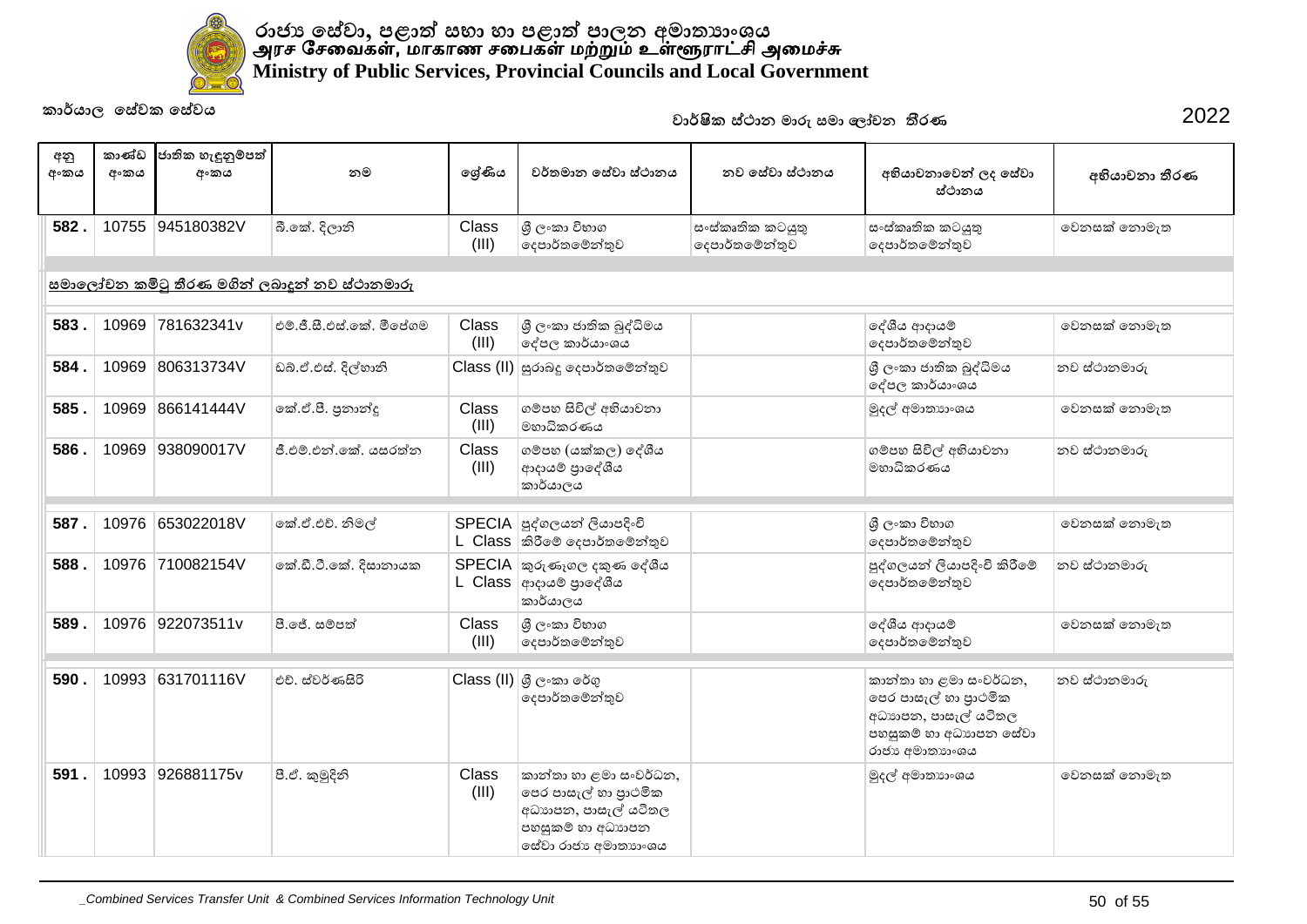

| කාර්යාල සේවක සේවය |               |                           |                         |                       | වාර්ෂික ස්ථාන මාරු සමා ලෝචන තීරණ                          | 2022           |                                                 |                                                                                                                  |
|-------------------|---------------|---------------------------|-------------------------|-----------------------|-----------------------------------------------------------|----------------|-------------------------------------------------|------------------------------------------------------------------------------------------------------------------|
| අනු<br>අංකය       | කාණ්ඩ<br>අංකය | ජාතික හැඳුනුම්පත්<br>අංකය | නම                      | ලශ්ණිය                | වර්තමාන සේවා ස්ථානය                                       | නව සේවා ස්ථානය | අභියාචනාවෙන් ලද සේවා<br>ස්ථානය                  | අභියාචනා තීරණ                                                                                                    |
|                   |               |                           |                         |                       |                                                           |                |                                                 |                                                                                                                  |
| 592.              | 11018         | 196702601468              | ජී.එල්.පී.එස්. ගුණවර්ධන |                       | SPECIA  ගාල්ල දේශීය ආදායම්<br>L Class   පුාදේශීය කාර්යාලය |                | පානදූර ඉඩම් හා දිස්තික්<br>රෙජිස්ටුාර් කාර්යාලය | නව ස්ථානමාරු                                                                                                     |
| 593.              |               | 11018 778161699v          | ජී.ටී.එච්. දමයන්ති      | <b>Class</b><br>(III) | පානදූර ඉඩම් හා දිස්තික්<br>රෙජිස්ටුාර් කාර්යාලය           |                | දේශීය ආදායම්<br>දෙපාර්තමේන්තුව                  | අනුපාප්තිකයා<br>196702601468<br>ජී.එල්.පී.එස්. ගුණවර්ධන -<br>ගාල්ල දේශීය ආදායම්<br>පාදේශීය කාර්යාලය බව<br>සලකන්න |
| 594.              | 11019         | 743391608V                | කේ.එම්.එල්. කෝනාර       | Class<br>(III)        | නීතිපති දෙපාර්තමේන්තුව                                    |                | දේශීය ආදායම්<br>දෙපාර්තමේන්තුව                  | අනුපාප්තිකයා<br>893502637V කේ.එච්.<br>පෙරේරා - දේශීය ආදායම්<br>දෙපාර්තමේන්තුව බව<br>සලකන්න                       |
| 595.              | 11019         | 893502637V                | කේ.එච්. පෙරේරා          | Class<br>(III)        | දේශීය ආදායම්<br> ලදපාර්තමේන්තුව                           |                | නීතිපති දෙපාර්තමේන්තුව                          | අනුපාප්තිකයා<br>743391608V<br>කේ.එම්.එල්. කෝනාර -<br>නීතිපති දෙපාර්තමේන්තුව<br>බව සලකන්න                         |
| 596.              | 11029         | 690102250V                | එම්.ඒ. ආරියපාල          | Class (I)             | කර්මාන්ත අමාතාහංශය                                        |                | දේශීය ආදායම්<br>දෙපාර්තමේන්තුව                  | වෙනසක් නොමැත                                                                                                     |
| 597.              |               | 11029 813234840v          | එන්.ඩබ්.ජී.ඩී. පුසාද්   | Class<br>(III)        | දේශීය ආදායම්<br>දෙපාර්තමේන්තුව                            |                | අලුත්කඩේ මහේස්තුාත්<br>අධිකරණය                  | අනුපාප්තිකයා<br>956792738V එච්.ඒ.වයි.<br>නිවර්තනා - අලුත්කඩේ<br>මහේස්තුාත් අධිකරණය බව<br>සලකන්න                  |
| 598.              |               | 11029 932262070v          | කේ.ඩී.සී. ලක්ශී         | <b>Class</b><br>(III) | දේශීය ආදායම්<br>දෙපාර්තමේන්තුව                            |                | කර්මාන්ත අමාතාහංශය                              | අනුපාප්තිකයා<br>690102250V ಲಿಲ್ಲಿಲೆ.<br>ආරියපාල - කර්මාන්ත<br>අමාතහංශය බව සලකන්න                                 |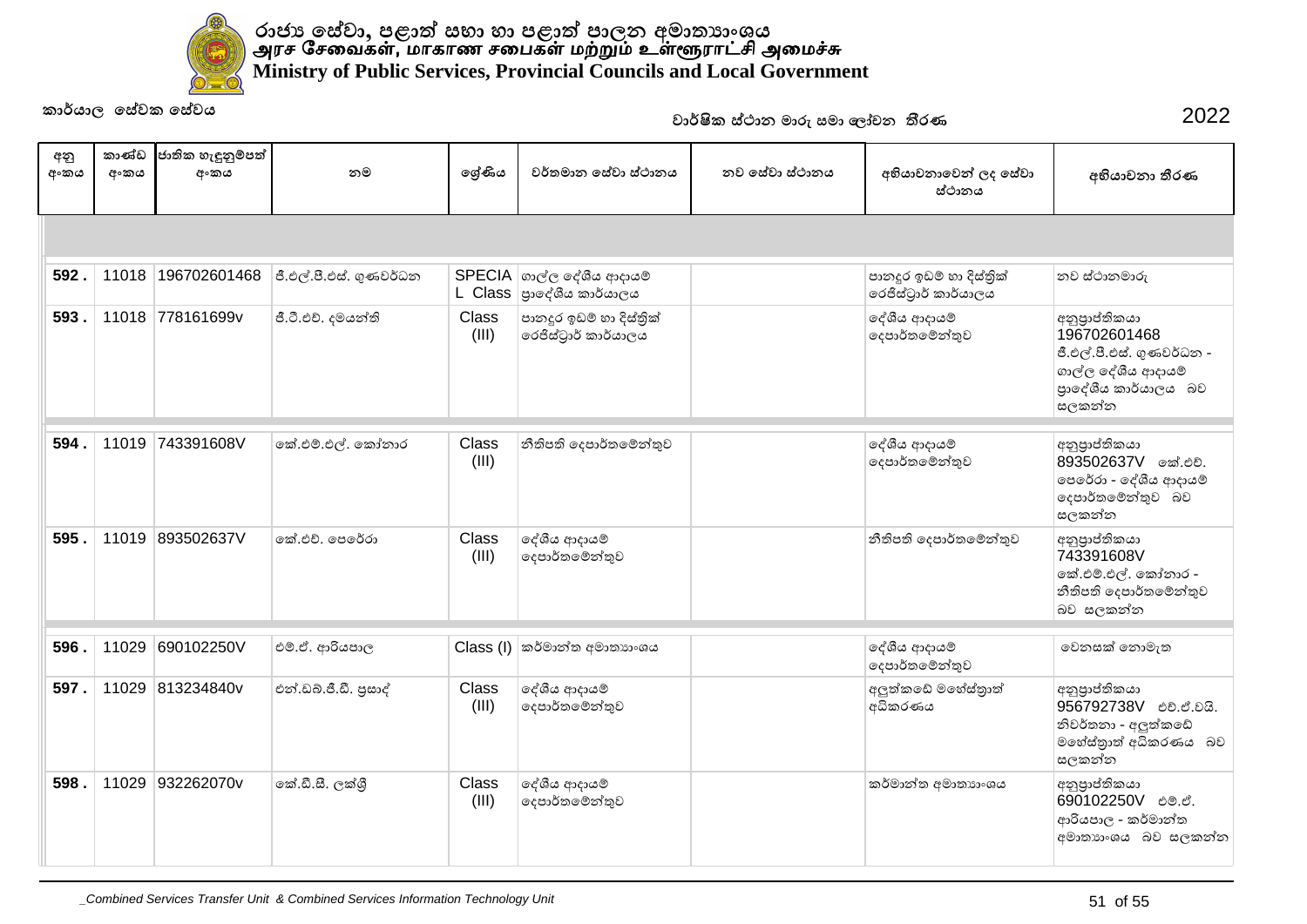

| අනු<br>අංකය | කාණ්ඩ<br>අංකය | ජාතික හැඳුනුම්පත්<br>අංකය | නම                        | ලශ්ණිය         | වර්තමාන සේවා ස්ථානය                                              | නව සේවා ස්ථානය | අභියාචනාවෙන් ලද සේවා<br>ස්ථානය                    | අභියාචනා තීරණ                                                                                                                  |
|-------------|---------------|---------------------------|---------------------------|----------------|------------------------------------------------------------------|----------------|---------------------------------------------------|--------------------------------------------------------------------------------------------------------------------------------|
| 599         |               | 11029 956792738V          | එච්.ඒ.වයි. නිවර්තනා       | Class<br>(III) | අලුත්කඩේ මහේස්තාත්<br>අධිකරණය                                    |                | දේශීය ආදායම්<br>දෙපාර්තමේන්තුව                    | වෙනසක් නොමැත                                                                                                                   |
| 600         | 11036         | 643500833V                | ආර්.ජී. රණතුංග            |                | $Class (I)$ ගකාත්මලේ පුාදේශීය<br>ලේකම් කාර්යාලය                  |                | දේශීය ආදායම්<br>දෙපාර්තමේන්තුව                    | වෙනසක් නොමැත                                                                                                                   |
| 601.        |               | 11036 670341542V          | එම්.ජී.ජී. අබේකෝන්        |                | Class (I) තුවරඑළිය සුරාබදු අධිකාරි<br>කාර්යාලය                   |                | කොත්මලේ පාදේශීය ලේකම්<br>කාර්යාලය                 | නව ස්ථානමාරු                                                                                                                   |
| 602         |               | 11036 710830860v          | එච්.ඒ.ඒ. කරුණාතිලක        |                | Class (I) නුවරඑළිය දේශීය ආදායම්<br>පාදේශීය කාර්යාලය              |                | නුවරඑළිය දිස්තික් ලේකම්<br>කාර්යාලය               | නව ස්ථානමාරු                                                                                                                   |
| 603         |               | 11036 761371100X          | එස්.එම්.ටී.බී. තිලකරත්න   |                | Class (II) නුවරඑළිය දිස්තික් ලේකම්<br>කාර්යාලය                   |                | මුදල් අමාතනංශය                                    | වෙනසක් නොමැත                                                                                                                   |
| 604         | 11037         | 199179504992              | ජී.කේ.ඩී.එල්. සඳමාලි      | Class<br>(III) | දේශීය ආදායම්<br>දෙපාර්තමේන්තුව                                   |                | වාරිමාර්ග දෙපාර්තමේන්තුව                          | ස්ථාන මාරුව 2022-06-27<br>දින සිට කියාත්මකවේ                                                                                   |
| 605         |               | 11037 742211096V          | එස්. සුකුමාර්             |                | Class (II) වාරිමාර්ග දෙපාර්තමේන්තුව                              |                | දේශීය ආදායම්<br>දෙපාර්තමේන්තුව                    | ස්ථාන මාරුව 2022-06-27<br>දින සිට කියාත්මකවේ                                                                                   |
| 606.        |               | 11037 831772158v          | ඩබ්.ඒ.සී.සී. පුෂ්පකුමාර   | Class<br>(III) | දේශීය ආදායම්<br>දෙපාර්තමේන්තුව                                   |                | නුගේගොඩ මහේස්තුාත්<br>අධිකරණය                     | අනුපාප්තිකයා<br>836971434V 8.ಲಿಜೆ.<br>සතරසිංහ - නුගේගොඩ<br>මහේස්තුාත් අධිකරණය බව<br>සලකන්න                                     |
| 607.        | 11037         | 836971434V                | පී.එස්. සතරසිංහ           | Class<br>(III) | නුගේගොඩ මහේස්තාත්<br>අධිකරණය                                     |                | දේශීය ආදායම්<br>දෙපාර්තමේන්තුව                    | වෙනසක් නොමැත                                                                                                                   |
| 608         |               | 11038 670920712v          | ඩබ්.ජී.එස්. පියදර්ශන      |                | Class (II) මාළිගාවත්ත මධාාම<br>ලේඛනාගාරය (රෙජිස්ටුාර්<br>ජනරාල්) |                | හෝමාගම මහේස්තුාත්<br>අධිකරණය                      | 865781474V කේ.ඩී.කේ.<br>කරුණාදාස මිය<br>අනුපාප්තිකයා ලෙස<br>සලකන්න (සාමානාා) ස්ථාන<br>මාරුව 2022.01.03 දින සිට<br>කියාත්මක වේ. |
| 609.        | 11038         | 751110490V                | ඩබ්.පී.එම්.එන්. විජේසුරිය | Class<br>(III) | කෑගල්ල දේශීය ආදායම්<br>පාදේශීය කාර්යාලය                          |                | දැරණියගල පුාදේශීය ලේකම්<br>කාර්යාලය(සමෘද්ධි අංශය) | ස්ථාන මාරුව 2022.01.03<br>දින සිට කියාත්මක වේ.                                                                                 |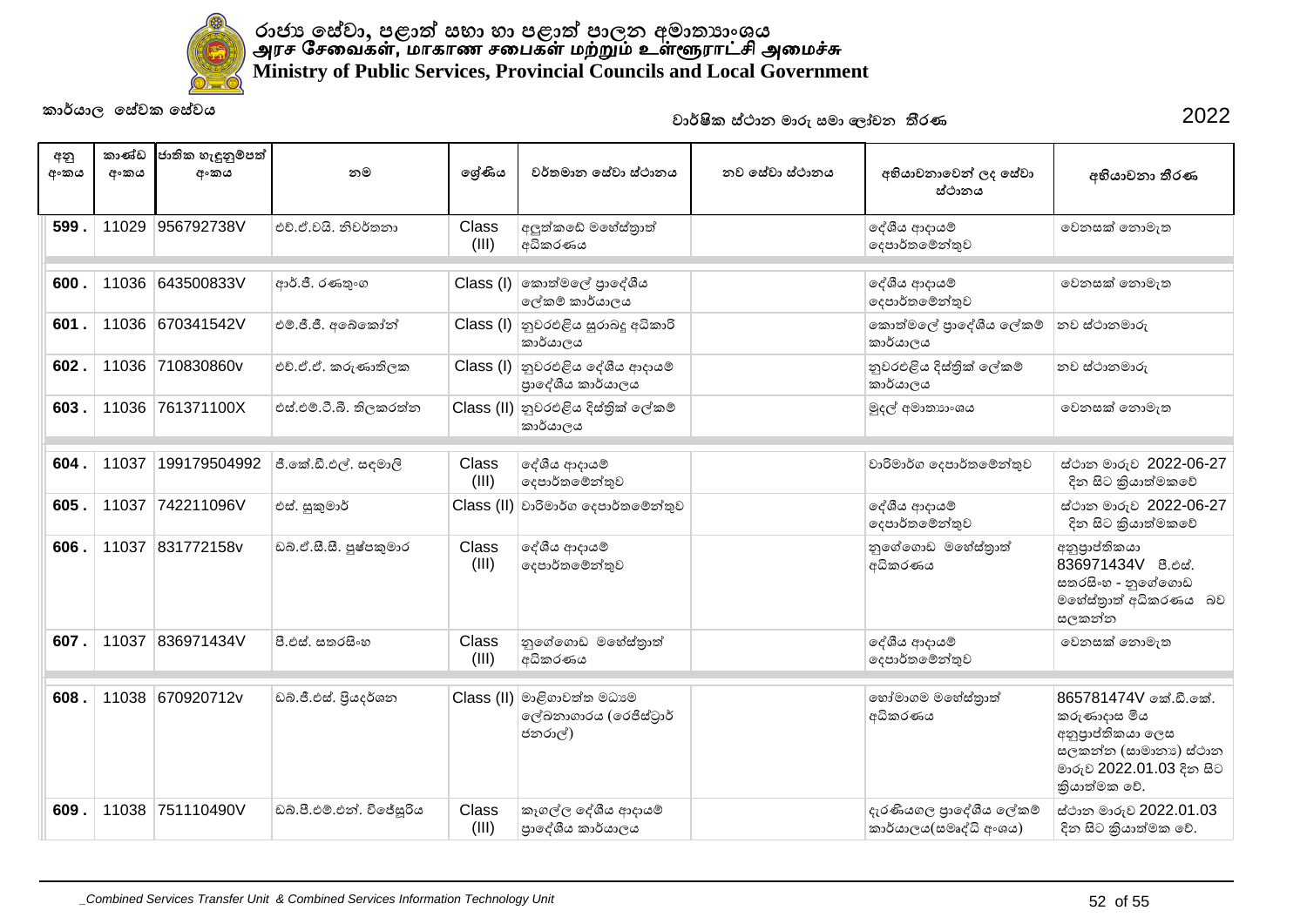

| අනු<br>අංකය | කාණ්ඩ<br>අංකය | ජාතික හැඳුනුම්පත්<br>අංකය | නම                               | ලේණිය          | වර්තමාන සේවා ස්ථානය                                                                  | නව සේවා ස්ථානය | අභියාචනාවෙන් ලද සේවා<br>ස්ථානය                                                    | අභියාචනා තීරණ                                                                                                   |
|-------------|---------------|---------------------------|----------------------------------|----------------|--------------------------------------------------------------------------------------|----------------|-----------------------------------------------------------------------------------|-----------------------------------------------------------------------------------------------------------------|
| 610.        |               | 11038 796223197v          | කේ.කේ. අතුරුසිංහ                 | Class<br>(III) | හෝමාගම මහේස්තාත්<br>අධිකරණය                                                          |                | ශී ලංකා විහාග<br>දෙපාර්තමේන්තුව                                                   | ස්ථාන මාරුව 2022.01.03<br>දින සිට කියාත්මක වේ.                                                                  |
| 611.        |               | 11038 890371370V          | ් ඒ.ඒ.එස්. නිරෝෂන්               | Class<br>(III) | ශී ලංකා විහාග<br>දෙපාර්තමේන්තුව                                                      |                | දේශීය ආදායම්<br>දෙපාර්තමේන්තුව                                                    | ස්ථාන මාරුව 2022.01.03<br>දින සිට කියාත්මක වේ.                                                                  |
| 612.        | 11039         | 856671275V                | එම්.එම්.පී. පෙරේරා               | Class<br>(III) | කොළඹ 12 දිසා<br>අධිකරණය                                                              |                | අධාහපන අමාතා ශය                                                                   | ස්ථාන මාරුව 2022.06.08<br>දින සිට කියාත්මක වේ.                                                                  |
| 613.        | 11039         | 875173235v                | එම්.ජී.ඩී. උදානි                 | Class<br>(III) | දේශීය ආදායම්<br>දෙපාර්තමේන්තුව                                                       |                | කොළඹ 12 දිසා අධිකරණය                                                              | ස්ථාන මාරුව 2022.06.08<br>දින සිට කියාත්මක වේ.                                                                  |
| 614.        | 11039         | 900223293v                | ඩී.ජී.සී.පී. කුමාර               | Class<br>(III) | අධාහපන අමාතා ශය                                                                      |                | දේශීය ආදායම්<br>දෙපාර්තමේන්තුව                                                    | ස්ථාන මාරුව අවලංගු වේ.                                                                                          |
| 615.        | 11039         | 942090129V                | කේ.ඩී. මාතරගේ                    | Class<br>(III) | අධාහපන අමාතා ංශය                                                                     |                | දේශීය ආදායම්<br>දෙපාර්තමේන්තුව                                                    | ස්ථාන මාරුව 2022.06.08<br>දින සිට කියාත්මක වේ.                                                                  |
| 616.        | 11041         | 197635603359              | එච්.එස්.ආර්. චින්තක              | Class<br>(III) | ශී ලංකා විහාග<br>දෙපාර්තමේන්තුව                                                      |                | දේශීය ආදායම්<br>දෙපාර්තමේන්තුව                                                    | ස්ථාන මාරුව 2022.05.09<br>දින සිට කියාත්මක වේ.                                                                  |
| 617.        |               | 11041 651473209V          | ඩබ්.එස්. චන්දුදාස                | Class (I)      | ලද්ශීය ආදායම්<br>දෙපාර්තමේන්තුව                                                      |                | ගුාමීය නිවාස සහ ඉදිකිරීම් හා<br>ගොඩනැගිලි දුවා කර්මාන්ත<br>පුවර්ධන රාජා අමාතාහංශය | වෙනසක් නොමැත -ස්ථාන<br>මාරුව 2022.05.09 දින සිට<br>කියාත්මක වේ.                                                 |
| 618.        | 11041         | 891353308v                | ්කේ.ඒ.යූ. චන්නක                  | Class<br>(III) | ගුාමීය නිවාස සහ ඉදිකිරීම්<br>හා ගොඩනැගිලි දුවා<br>කර්මාන්ත පුවර්ධන රාජා<br>අමාතාගංශය |                | ශී ලංකා විහාග<br>දෙපාර්තමේන්තුව                                                   | වෙනසක් නොමැත -ස්ථාන<br>මාරුව 2022.05.09 දින සිට<br>කියාත්මක වේ.                                                 |
| 619.        | 11042         | 751163525V                | ඩබ්.එම්.එම්.ආර්.කේ.<br>විකුමසිංහ | Class (I)      | ගම්පොල පොලිස් අධිකාරි<br>කාර්යාලය                                                    |                | මුදල් අමාතාගංශය                                                                   | නව ස්ථානමාරු                                                                                                    |
| 620.        |               | 11042 831964286V          | පී.ජී.ටී.ඩී. අලවත්තේගම           | Class<br>(III) | මුදල් අමාතාහංශය                                                                      |                | කර්මාන්ත අමාතාහංශය                                                                | අනුපාප්තිකයා<br>751163525V<br>ඩබ්.එම්.එම්.ආර්.කේ.<br>විකුමසිංහ - ගම්පොල<br>පොලිස් අධිකාරි කාර්යාලය<br>බව සලකන්න |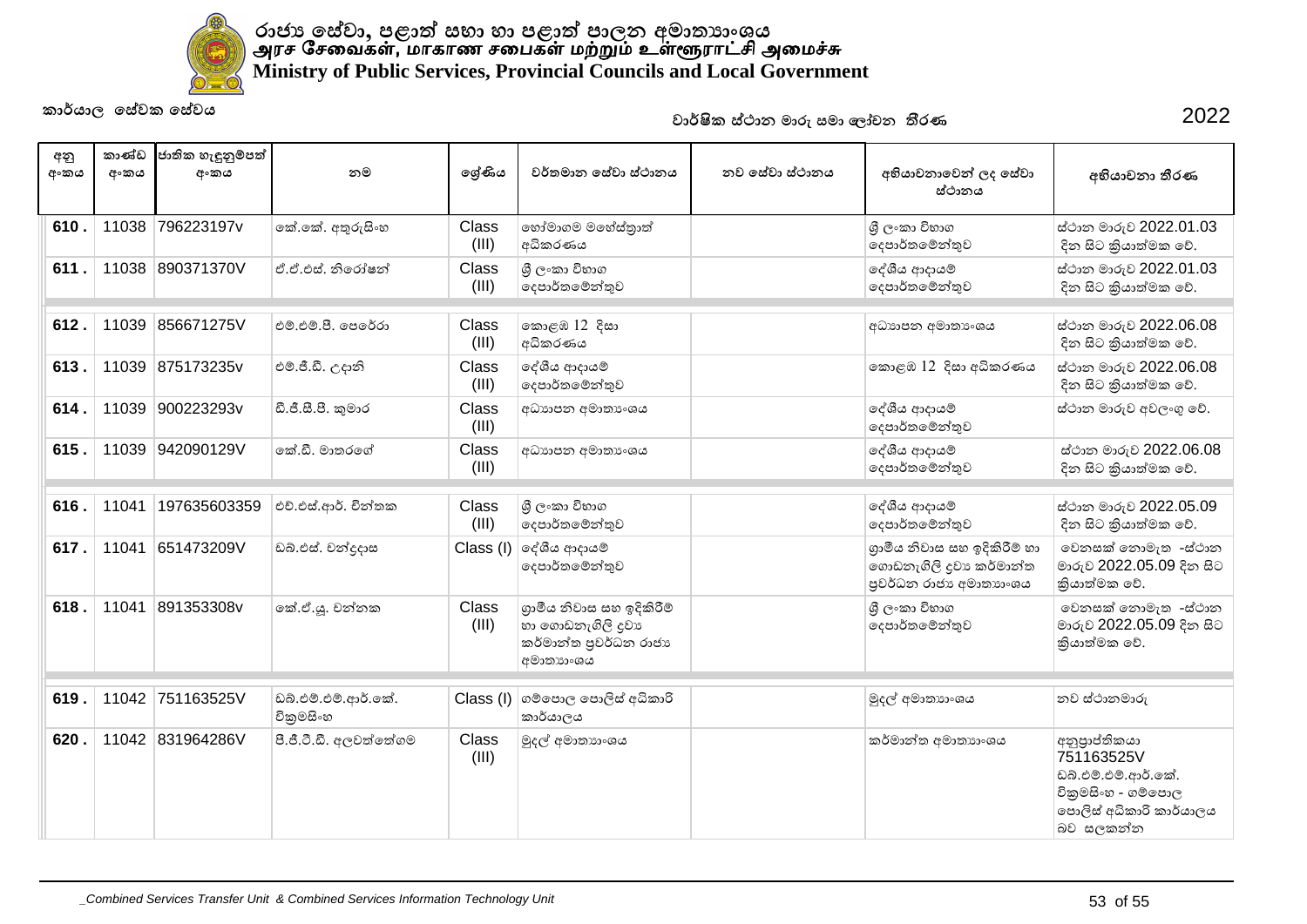

| අනු<br>අංකය | කාණ්ඩ<br>අංකය | ජාතික හැඳුනුම්පත්<br>අංකය | නම                     | ලශ්ණිය         | වර්තමාන සේවා ස්ථානය                           | නව සේවා ස්ථානය | අභියාචනාවෙන් ලද සේවා<br>ස්ථානය                 | අභියාචනා තීරණ                                                                                                                               |
|-------------|---------------|---------------------------|------------------------|----------------|-----------------------------------------------|----------------|------------------------------------------------|---------------------------------------------------------------------------------------------------------------------------------------------|
| 621.        |               | 11042 930950890V          | ශු.එම්.එල්. සමරවීර     | Class<br>(III) | කර්මාන්ත අමාතහංශය                             |                | ගම්පහ පොලිස් අධිකාරි<br>කාර්යාලය               | අනුපාප්තිකයා<br>831964286V 8.8.5.8.<br>අලවත්තේගම - මුදල්<br>අමාතහංශය බව සලකන්න                                                              |
| 622.        | 11043         | 720784513V                | පී.එස්.කේ. පෙරේරා      |                | Class (II) මුදල් අමාතාහංශය                    |                | වාරිමාර්ග අමාතාහංශය                            | නව ස්ථානමාරු -ස්ථාන<br>මාරුව 2022.01.31 දින සිට<br>කියාත්මක වේ.                                                                             |
| 623.        |               | 11043 853224456V          | ආර්.ජී.බී.ජී. විජේරත්ත | Class<br>(III) | කම්කරු දෙපාර්තමේන්තුව                         |                | වාහපෘති කළමනාකරණ හා<br>අධීක්ෂණ දෙපාර්තමේන්තුව  | නව ස්ථානමාරු -ස්ථාන<br>මාරුව 2022.01.31 දින සිට<br>කියාත්මක වේ. - කම්කරු<br>දෙපාර්තමේන්තුව වෙත පසුව<br>අනුපාප්තිකයෙකු ලබා දෙනු<br>ලැබේ.     |
| 624.        |               | 11043 878321243V          | ඩී.ඩී.ජී.පී. දුනුසිංහ  | Class<br>(III) | පුද්ගලයන් ලියාපදිංචි<br>කිරීමේ දෙපාර්තමේන්තුව |                | ආගමන හා විගමන<br>දෙපාර්තමේන්තුව                | අනුපාප්තිකයා<br>955302974V<br>කේ.ඩබ්.වයි. හසරංගිකා -<br>වාරිමාර්ග අමාතාහංශය බව<br>සලකන්න -ස්ථාන මාරුව<br>2022.01.31 දින සිට<br>කියාත්මක වේ. |
| 625.        |               | 11043 955302974V          | කේ.ඩබ්.වයි. හසරංගිකා   | Class<br>(III) | වාරිමාර්ග අමාතාහංශය                           |                | පුද්ගලයන් ලියාපදිංචි කිරීමේ<br> ලදපාර්තමේන්තුව | අනුපාප්තිකයා<br>720784513V පී.එස්.කේ.<br>පෙරේරා - මුදල් අමාතාහංශය<br>බව සලකන්න -ස්ථාන<br>මාරුව 2022.01.31 දින සිට<br>කියාත්මක වේ.           |
| 626.        | 11044         | 198160902604              | ජේ.එල්.පී. සූජානි      | Class<br>(III) | මාතර දේශීය ආදායම්<br>පාදේශීය කාර්යාලය         |                | පුද්ගලයන් ලියාපදිංචි කිරීමේ<br>දෙපාර්තමේන්තුව  | නව ස්ථානමාරු                                                                                                                                |
| 627.        | 11044         | 199424300892              | නේ.පී. පියුමාල්        | Class<br>(III) | පුද්ගලයන් ලියාපදිංචි<br>කිරීමේ දෙපාර්තමේන්තුව |                | ශී ලංකා විහාග<br>දෙපාර්තමේන්තුව                | වෙනසක් නොමැත                                                                                                                                |